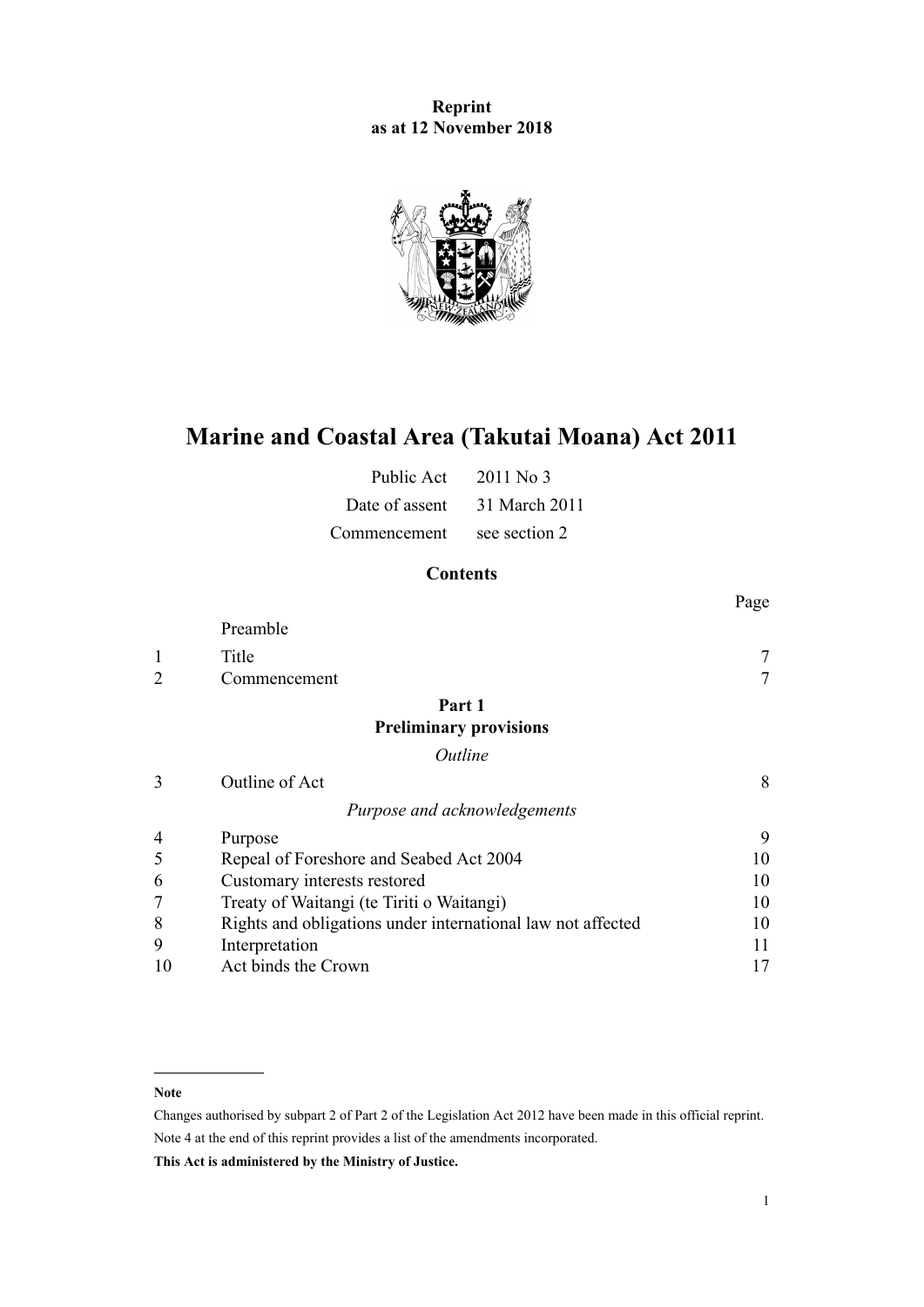## **[Part 2](#page-16-0)**

## **[Common marine and coastal area](#page-16-0)**

[Subpart 1—Interests in common marine and coastal area](#page-16-0)

| 11 | Special status of common marine and coastal area                                                                                   | 17 |
|----|------------------------------------------------------------------------------------------------------------------------------------|----|
| 12 | Areas acquiring status under certain enactments may vest in Crown                                                                  | 18 |
| 13 | Boundary changes of marine and coastal area                                                                                        | 18 |
| 14 | Roads located in marine and coastal area                                                                                           | 18 |
| 15 | No ownership in road that becomes part of common marine and<br>coastal area                                                        | 20 |
| 16 | Continued Crown ownership of minerals                                                                                              | 20 |
| 17 | Additions to common marine and coastal area                                                                                        | 20 |
| 18 | Rights of owners of structures                                                                                                     | 20 |
| 19 | Crown deemed to be owner of abandoned structures                                                                                   | 21 |
| 20 | Act does not affect existing resource consents or lawful activities                                                                | 22 |
| 21 | Certain proprietary interests to continue                                                                                          | 22 |
| 22 | Provisions relating to records of title wholly in common marine<br>and coastal area                                                | 23 |
| 23 | Provisions relating to record of title to land in common marine and<br>coastal area and land above line of mean high-water springs | 24 |
| 24 | Exclusion of interests in marine and coastal area founded on<br>adverse possession or prescriptive title                           | 25 |
| 25 | Local authorities may apply to Minister for redress for loss of<br>divested areas                                                  | 25 |
|    | Subpart 2—Public rights and powers over common marine and<br>coastal area                                                          |    |
|    | Rights of access                                                                                                                   |    |
| 26 | Rights of access                                                                                                                   | 26 |
|    | Rights of navigation                                                                                                               |    |
| 27 | Rights of navigation within marine and coastal area                                                                                | 26 |
|    | Rights of fishing                                                                                                                  |    |
| 28 | Fishing rights preserved                                                                                                           | 27 |
|    | Subpart 3-Reclaimed land                                                                                                           |    |
| 29 | Interpretation                                                                                                                     | 27 |
| 30 | Certain reclaimed land to vest in Crown                                                                                            | 28 |
| 31 | New status of existing reclaimed land                                                                                              | 28 |
| 32 | Minister may declare reclaimed land to be subject to Land Act<br>1948                                                              | 29 |
| 33 | Minister to administer reclaimed land subject to this subpart                                                                      | 29 |
| 34 | Granting and disposition of interests in reclaimed land subject to<br>this subpart                                                 | 29 |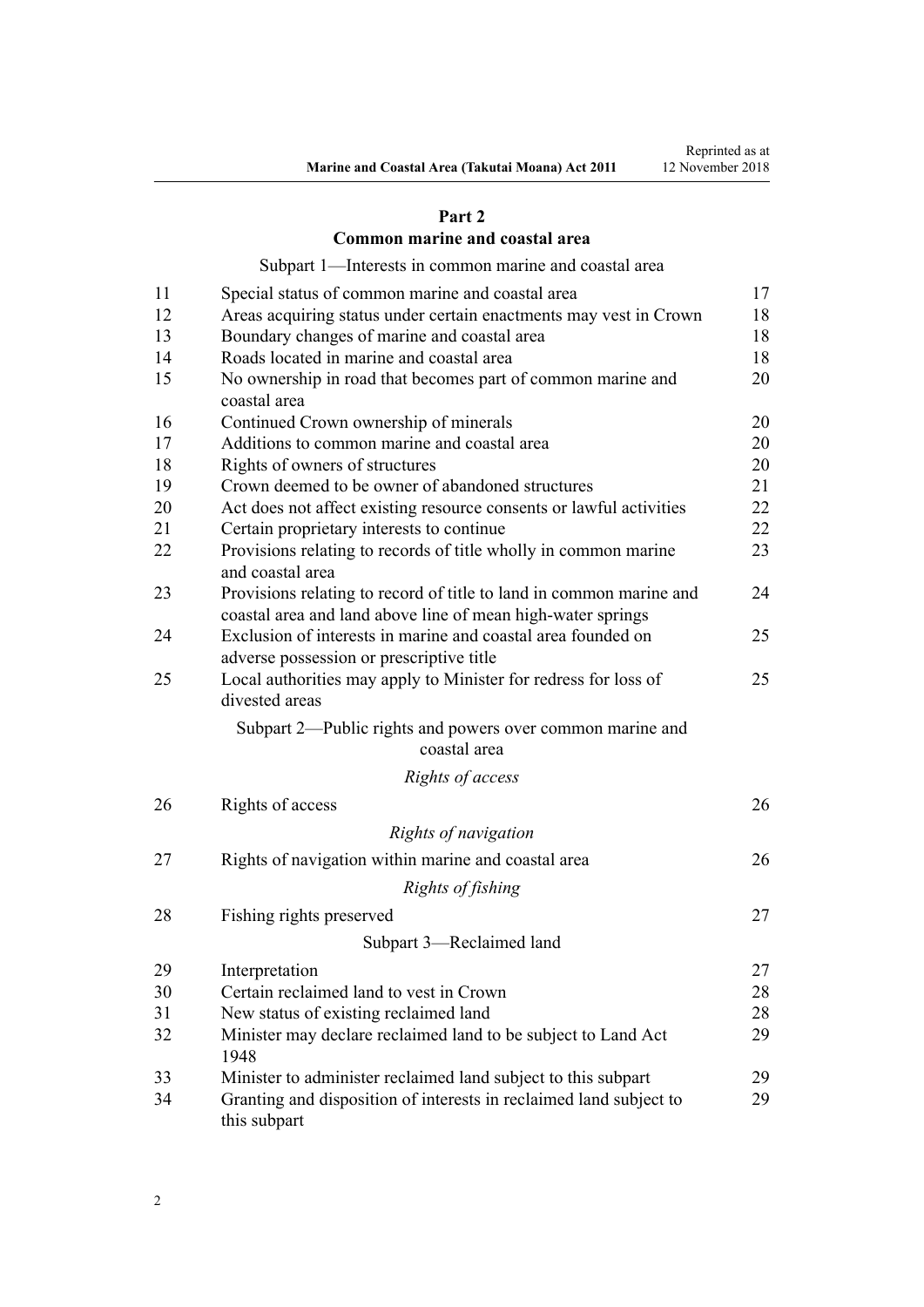| Reprinted as at<br>12 November 2018<br>Marine and Coastal Area (Takutai Moana) Act 2011 |                                                                                          |    |
|-----------------------------------------------------------------------------------------|------------------------------------------------------------------------------------------|----|
| 35                                                                                      | Eligible applicants for interests in reclaimed land subject to this                      | 30 |
| 36                                                                                      | subpart<br>Determination of application by Minister                                      | 30 |
| 37                                                                                      | Presumption that certain applicants to be granted freehold interest                      | 31 |
|                                                                                         | in reclaimed land subject to this subpart                                                |    |
| 38                                                                                      | Notification of determination and variation                                              | 32 |
| 39                                                                                      | Vesting of interest in reclaimed land subject to this subpart                            | 32 |
| 40                                                                                      | Application for renewal of interests less than freehold                                  | 33 |
| 41                                                                                      | Pending applications under Resource Management Act 1991 that<br>relate to reclaimed land | 34 |
| 42                                                                                      | Savings                                                                                  | 34 |
| 43                                                                                      | Land reclaimed from customary marine title areas by customary<br>marine title groups     | 35 |
|                                                                                         | Rights of first refusal                                                                  |    |
| 44                                                                                      | Restrictions on disposition of freehold interest                                         | 36 |
| 45                                                                                      | Offers to Minister, iwi or hapu, or public                                               | 37 |
|                                                                                         | Part 3                                                                                   |    |
|                                                                                         | <b>Customary interests</b>                                                               |    |
| 46                                                                                      | Overview of this Part                                                                    | 38 |
|                                                                                         | Subpart 1—Participation in conservation processes in common<br>marine and coastal area   |    |
| 47                                                                                      | Participation in conservation processes                                                  | 38 |
| 48                                                                                      | Notification of conservation process                                                     | 39 |
| 49                                                                                      | Obligation on decision maker                                                             | 40 |
| 50                                                                                      | Stranded marine mammals                                                                  | 40 |
|                                                                                         | Subpart 2—Protected customary rights                                                     |    |
| 51                                                                                      | Meaning of protected customary rights                                                    | 40 |
| 52                                                                                      | Scope and effect of protected customary rights                                           | 41 |
| 53                                                                                      | Delegations and transfers of protected customary rights                                  | 42 |
| 54                                                                                      | Limitations on exercise of protected customary rights                                    | 42 |
| 55                                                                                      | Effect of protected customary rights on resource consent<br>applications                 | 43 |
|                                                                                         | Controls                                                                                 |    |
| 56                                                                                      | Controls on exercise of protected customary rights                                       | 44 |
| 57                                                                                      | Notification of controls                                                                 | 44 |
|                                                                                         | Subpart 3-Customary marine title                                                         |    |
|                                                                                         | Determination of whether customary marine title exists                                   |    |
| 58                                                                                      | Customary marine title                                                                   | 45 |
| 59                                                                                      | Matters relevant to whether customary marine title exists                                | 46 |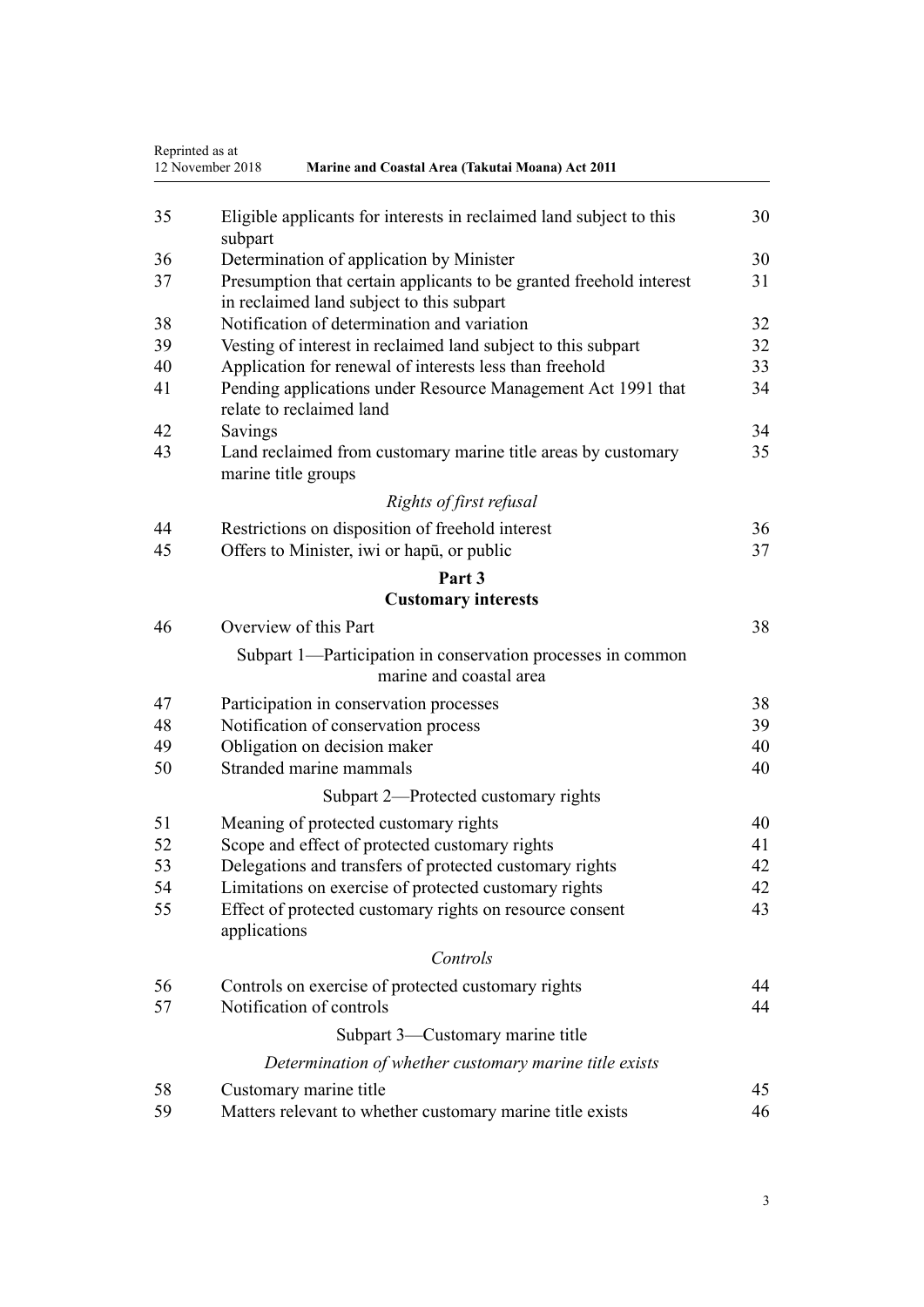|    | Marine and Coastal Area (Takutai Moana) Act 2011                       | Reprinted as at<br>12 November 2018 |
|----|------------------------------------------------------------------------|-------------------------------------|
|    | Rights under customary marine title                                    |                                     |
| 60 | Scope and effect of customary marine title                             | 47                                  |
| 61 | Delegation and transfer                                                | 48                                  |
| 62 | Rights conferred by customary marine title                             | 48                                  |
|    | Accommodated activities                                                |                                     |
| 63 | Interpretation                                                         | 49                                  |
| 64 | Accommodated activities                                                | 51                                  |
| 65 | Deemed accommodated activities                                         | 52                                  |
|    | RMA permission right                                                   |                                     |
| 66 | Scope of Resource Management Act 1991 permission right                 | 53                                  |
| 67 | Procedural matters relevant to exercise of RMA permission right        | 54                                  |
| 68 | Effect of RMA permission right                                         | 55                                  |
| 69 | Offence and penalty provision                                          | 55                                  |
| 70 | Environment Court may make enforcement orders                          | 56                                  |
|    | Conservation permission right                                          |                                     |
| 71 | Scope and effect of conservation permission right                      | 56                                  |
| 72 | Obligation to refer proposals for conservation activity if             | 57                                  |
|    | conservation permission right applies                                  |                                     |
| 73 | Obligations when conservation permission right is exercised            | 58                                  |
|    | Protection purposes                                                    |                                     |
| 74 | Priority of protection purposes                                        | 58                                  |
| 75 | Matters relevant to determining protection purposes                    | 58                                  |
|    | Marine mammal watching permits                                         |                                     |
| 76 | Decisions on grant of marine mammal permits                            | 59                                  |
|    | New Zealand coastal policy statement                                   |                                     |
| 77 | Consultation                                                           | 60                                  |
|    | Wāhi tapu protection right                                             |                                     |
| 78 | Protection of wahi tapu and wahi tapu areas                            | 60                                  |
| 79 | Wāhi tapu conditions                                                   | 60                                  |
| 80 | Wardens and fishery officers                                           | 61                                  |
| 81 | Compliance                                                             | 62                                  |
|    | Ngā taonga tūturu                                                      |                                     |
| 82 | Newly found taonga tūturu                                              | 63                                  |
|    | Status of minerals                                                     |                                     |
| 83 | Status of minerals in customary marine title area                      | 64                                  |
| 84 | Status of existing privileges within common marine and coastal<br>area | 64                                  |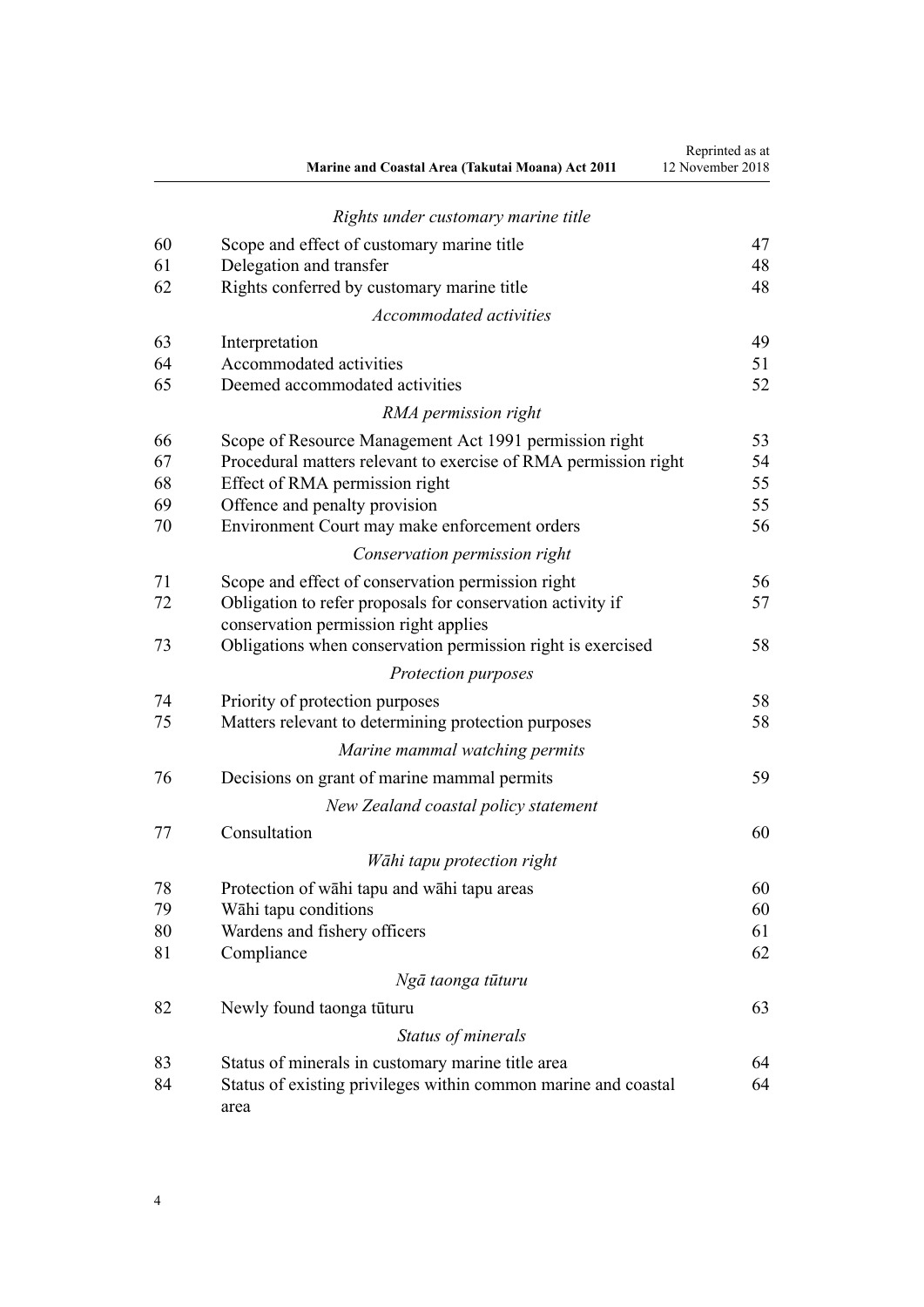Reprinted as at

| 12 November 2018 | <b>Marine and Coastal Area (Takutai Moana) Act 2011</b> |  |
|------------------|---------------------------------------------------------|--|

|     | Planning document                                                                       |    |
|-----|-----------------------------------------------------------------------------------------|----|
| 85  | Planning document                                                                       | 65 |
| 86  | Lodging and registration of planning document                                           | 65 |
| 87  | <b>Transitional provision</b>                                                           | 66 |
|     | Obligations arising in respect of customary marine title planning<br>documents          |    |
| 88  | Obligation on local authorities                                                         | 66 |
| 89  | Obligation on Heritage New Zealand Pouhere Taonga                                       | 66 |
| 90  | Obligation on Director-General                                                          | 67 |
| 91  | Obligation on Minister of Fisheries                                                     | 67 |
| 92  | Interpretation                                                                          | 67 |
| 93  | Obligations on regional councils in relation to planning documents                      | 68 |
|     | Part 4                                                                                  |    |
|     | <b>Administrative and miscellaneous matters</b>                                         |    |
|     | Recognition of customary interests                                                      |    |
| 94  | Recognition of protected customary rights and customary marine<br>title                 | 70 |
|     | Subpart 1—Recognition agreements                                                        |    |
| 95  | Recognition agreements                                                                  | 70 |
| 96  | How recognition agreements to be brought into effect                                    | 70 |
| 97  | Notification of agreement recognising protected customary rights                        | 71 |
|     | Subpart 2—Recognition by order of Court                                                 |    |
| 98  | Court may recognise protected customary right or customary<br>marine title              | 71 |
| 99  | Court may refer to Māori Appellate Court or pūkenga for opinion<br>or advice on tikanga | 72 |
|     | Application for recognition order                                                       |    |
| 100 | Who may apply                                                                           | 72 |
| 101 | Contents of application                                                                 | 72 |
| 102 | Service of application                                                                  | 73 |
| 103 | Public notice of application                                                            | 73 |
| 104 | Who may appear on application for recognition order                                     | 74 |
| 105 | Evidence                                                                                | 74 |
| 106 | Burden of proof                                                                         | 74 |
| 107 | Court's flexibility in dealing with application                                         | 74 |
| 108 | Rules governing procedure                                                               | 75 |
|     | Recognition orders                                                                      |    |
| 109 | Form of recognition order                                                               | 75 |
| 110 | Requirements for notification of orders                                                 | 76 |
| 111 | Recognition order may be varied or cancelled                                            | 76 |
|     |                                                                                         |    |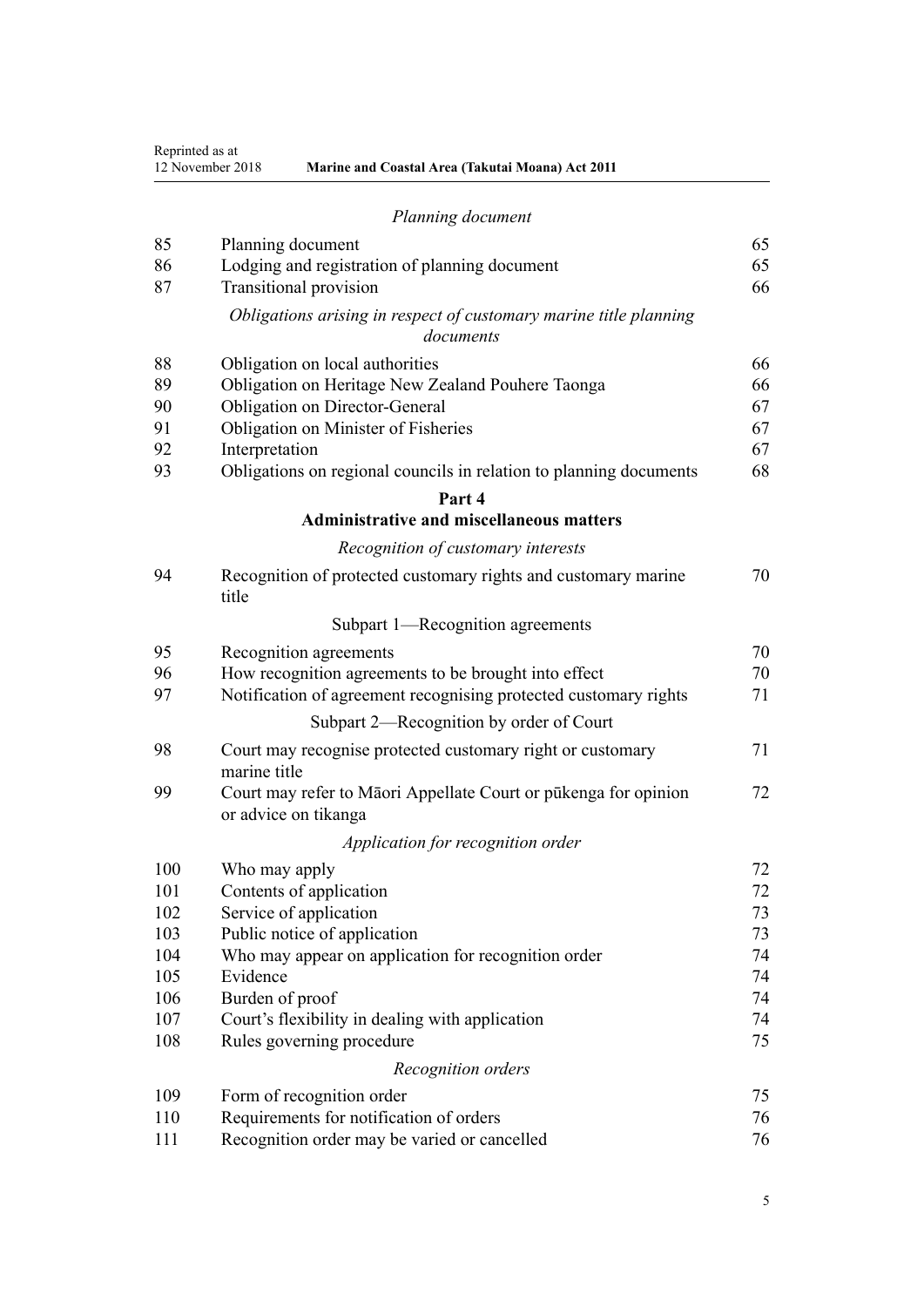|     | Marine and Coastal Area (Takutai Moana) Act 2011                     | Reprinted as at<br>12 November 2018 |
|-----|----------------------------------------------------------------------|-------------------------------------|
|     | Appeal rights                                                        |                                     |
| 112 | Right of appeal against decision of Court                            | 77                                  |
|     | Sealing of recognition orders                                        |                                     |
| 113 | Orders sealed by Court                                               | 78                                  |
|     | Subpart 3—Marine and coastal area register                           |                                     |
| 114 | Marine and coastal area register                                     | 78                                  |
| 115 | Requirements for keeping register                                    | 78                                  |
| 116 | Inspection and copying                                               | 78                                  |
| 117 | Application of Privacy Act 1993                                      | 79                                  |
|     | Subpart 4—Regulations and miscellaneous matters                      |                                     |
|     | Regulations and bylaws                                               |                                     |
| 118 | Regulations for administrative purposes                              | 79                                  |
| 119 | Minister of Conservation to perform residual management<br>functions | 80                                  |
| 120 | Regulations for management of common marine and coastal area         | 80                                  |
| 121 | <b>Bylaws</b>                                                        | 81                                  |
| 122 | Persons breaching regulations or bylaws may be directed to stop      | 81                                  |
|     | Local Acts                                                           |                                     |
| 123 | Relationship between local Acts and this Act                         | 82                                  |
|     | References                                                           |                                     |
| 124 | References to public foreshore and seabed                            | 83                                  |
|     | Transitional arrangements                                            |                                     |
| 125 | Pending proceedings under Foreshore and Seabed Act 2004              | 83                                  |
|     | <b>Notices</b>                                                       |                                     |
| 126 | Giving of notices                                                    | 84                                  |
|     | Amendments to other enactments                                       |                                     |
| 127 | Amendment to section 7 of Conservation Act 1987                      | 84                                  |
| 128 | Consequential amendments to other enactments                         | 84                                  |
|     | <b>Schedule 1</b>                                                    | 85                                  |
|     | Resource consents and controls in protected customary rights         |                                     |
|     | area                                                                 |                                     |
|     | <b>Schedule 2</b>                                                    | 93                                  |
|     | Process by which certain new activities in customary marine          |                                     |
|     | title area become deemed accommodated activities                     |                                     |
|     | <b>Schedule 3</b><br><b>Enactments consequentially amended</b>       | 99                                  |
|     |                                                                      |                                     |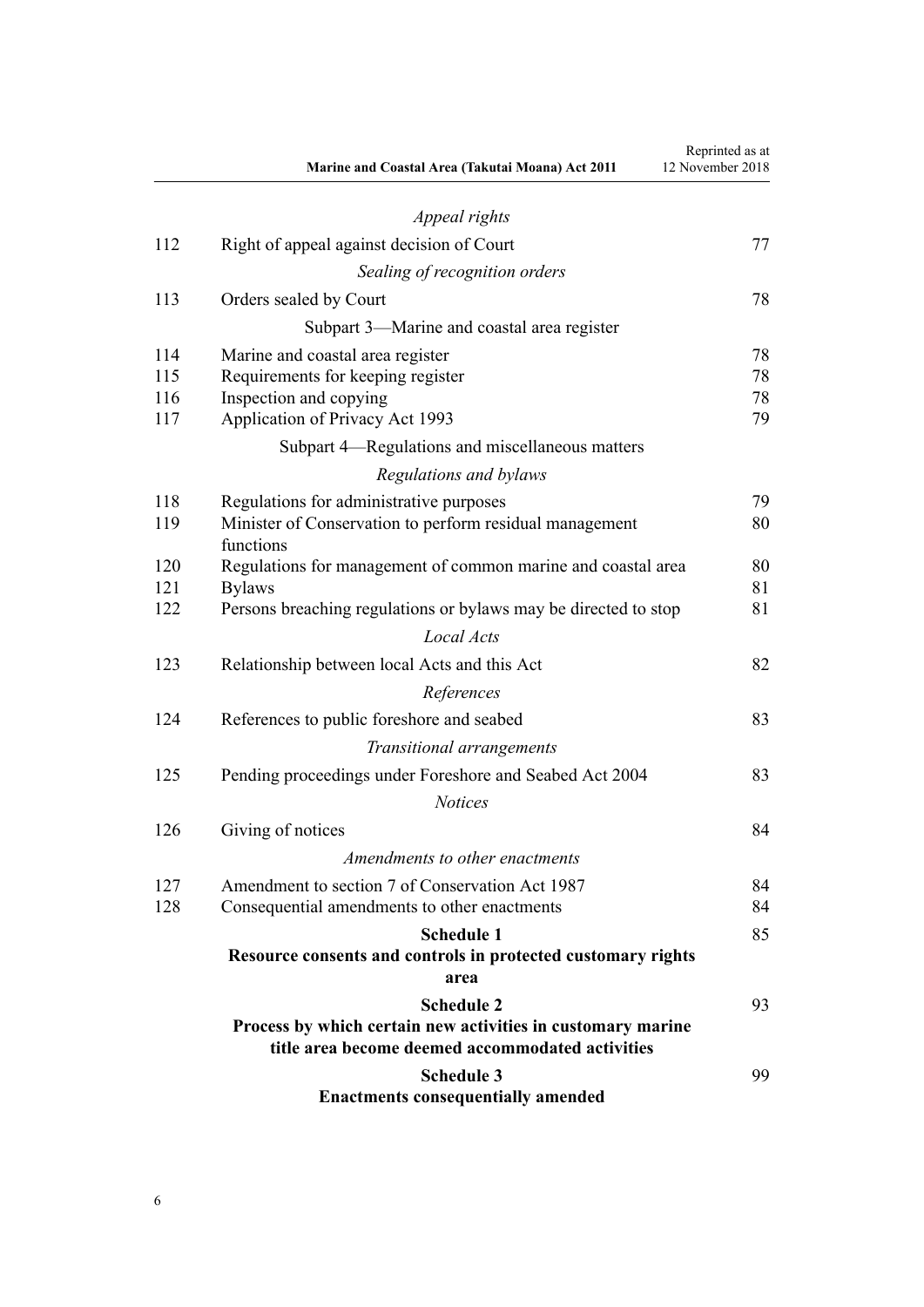## <span id="page-6-0"></span>**Preamble**

- (1) In June 2003, the Court of Appeal held in *Attorney-General v Ngāti Apa* [2003] 3 NZLR 643 that the Māori Land Court had jurisdiction to determine claims of customary ownership to areas of the foreshore and seabed. The [Foreshore and](http://legislation.govt.nz/pdflink.aspx?id=DLM319838) [Seabed Act 2004](http://legislation.govt.nz/pdflink.aspx?id=DLM319838) (the **2004 Act**) was enacted partly in response to the Court of Appeal's decision:
- (2) In its *Report on the Crown's Foreshore and Seabed Policy* (Wai 1071), the Waitangi Tribunal found the policy underpinning the 2004 Act in breach of the Treaty of Waitangi. The Tribunal raised questions as to whether the policy complied with the rule of law and the principles of fairness and non-discrimination against a particular group of people. Criticism was voiced against the discriminatory effect of the 2004 Act on whānau, hapū, and iwi by the United Nations Committee on the Elimination of Racial Discrimination and the United Nations Special Rapporteur:
- (3) In 2009, a Ministerial Review Panel was set up to provide independent advice on the 2004 Act. It, too, viewed the Act as severely discriminatory against whānau, hapū, and iwi. The Panel proposed the repeal of the 2004 Act and engagement with Māori and the public about their interests in the foreshore and seabed, recommending that new legislation be enacted to reflect the Treaty of Waitangi and to recognise and provide for the interests of whānau, hapū, and iwi and for public interests in the foreshore and seabed:
- (4) This Act takes account of the intrinsic, inherited rights of iwi, hapū, and whānau, derived in accordance with tikanga and based on their connection with the foreshore and seabed and on the principle of manaakitanga. It translates those inherited rights into legal rights and interests that are inalienable, enduring, and able to be exercised so as to sustain all the people of New Zealand and the coastal marine environment for future generations:

## **The Parliament of New Zealand therefore enacts as follows:**

## **1 Title**

This Act is the Marine and Coastal Area (Takutai Moana) Act 2011 and may also be cited as—

- (a) the Marine and Coastal Area Act 2011; or
- (b) te Takutai Moana Act 2011.

#### **2 Commencement**

This Act comes into force on the day after the date on which it receives the Royal assent.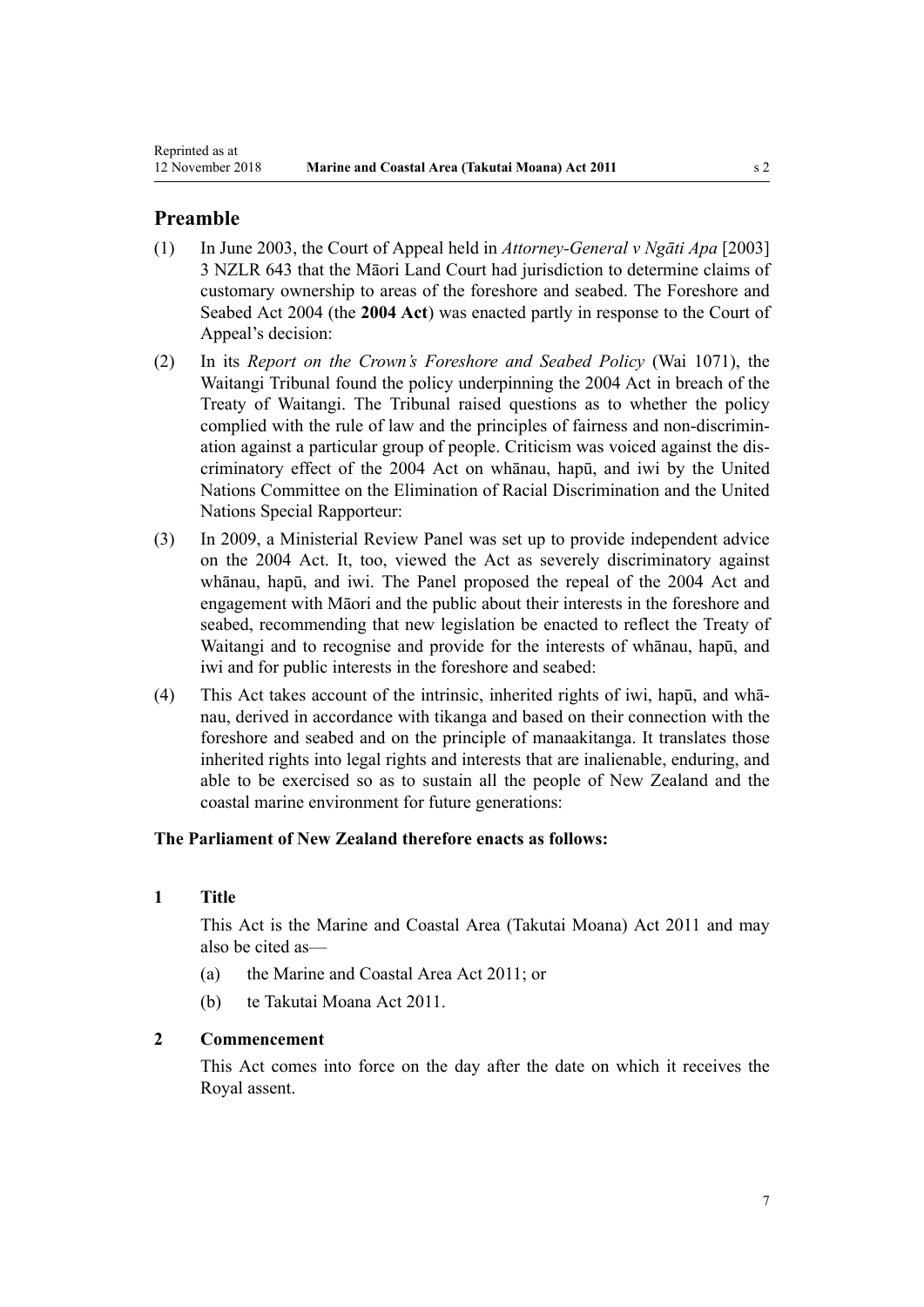## **Part 1 Preliminary provisions**

#### *Outline*

#### <span id="page-7-0"></span>**3 Outline of Act**

- (1) This section is a guide to the overall scheme and effect of this Act, but does not affect the interpretation or application of the other provisions of this Act.
- (2) This Part—
	- (a) sets out the purpose of the Act and acknowledges the importance of the marine and coastal area to all New Zealanders and the customary interests of iwi, hapū, and whānau in that area; and
	- (b) repeals the [Foreshore and Seabed Act 2004](http://legislation.govt.nz/pdflink.aspx?id=DLM319838) and restores any customary interest extinguished by that Act; and
	- (c) states that, in order to take account of the Treaty of Waitangi, the Act recognises, and promotes the exercise of, the customary interests of iwi, hapū, and whānau in the common marine and coastal area of New Zealand; and
	- (d) records the scope of the Crown's sovereignty; and
	- (e) defines terms used in this Act; and
	- (f) provides that the Act binds the Crown.
- (3) [Part 2](#page-16-0) sets out the legal arrangements that are to apply to the common marine and coastal area, including,—
	- (a) in [subpart 1,](#page-16-0) provision for—
		- (i) the special status of the common marine and coastal area as an area that is incapable of ownership; and
		- (ii) matters relevant to the legal status of existing interests in the area, including roads and minerals; and
	- (b) in [subpart 2](#page-25-0), provision for ongoing public rights and powers in the common marine and coastal area, namely,—
		- (i) rights of access; and
		- (ii) rights of navigation; and
		- (iii) rights of fishing; and
	- (c) in [subpart 3](#page-26-0), provisions relating to the reclamation of land from the marine and coastal area.
- (4) [Part 3](#page-37-0) sets out the customary interests that may be recognised in the common marine and coastal area of New Zealand, namely,—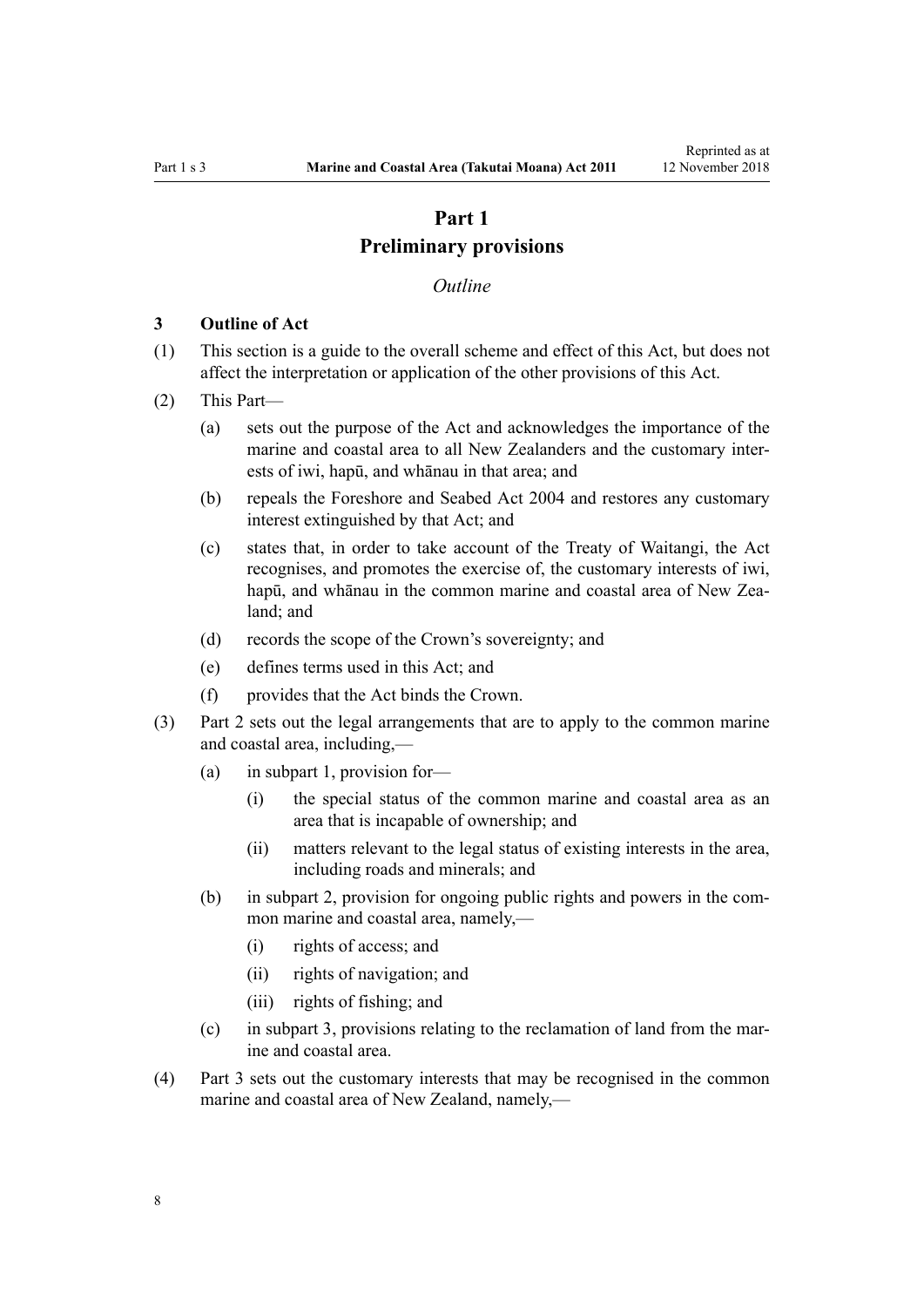- <span id="page-8-0"></span>(a) in [subpart 1,](#page-37-0) the participation of affected iwi and hapū in the specified conservation processes relating to the common marine and coastal area; and
- (b) in [subpart 2](#page-39-0), the scope and effect of protected customary rights that may be recognised by an order of the High Court or under an agreement; and
- (c) in [subpart 3](#page-44-0), the scope and effect of customary marine title that may be recognised by order of the High Court or under an agreement.
- (5) [Part 4](#page-69-0) provides,—
	- (a) in [subpart 1](#page-69-0), for the responsible Minister, on behalf of the Crown, to enter into agreements with applicant groups for recognition of-
		- (i) protected customary rights, which must be brought into effect by Order in Council; and
		- (ii) customary marine title, which must be brought into effect by an Act of Parliament; and
	- (b) in [subpart 2](#page-70-0), for the jurisdiction of the High Court to hear and determine applications for recognition orders; and
	- (c) in [subpart 3,](#page-77-0) for a marine and coastal area register to be set up for the recording of orders awarded, and agreements made, under [subparts 1](#page-69-0) and [2;](#page-70-0) and
	- (d) in [subpart 4,](#page-78-0) for regulation-making and bylaw-making powers, the giving of notices, transitional matters, and consequential amendments.
- (6) The 3 schedules set out—
	- (a) machinery provisions relevant to—
		- (i) decision making concerning resource consent applications that may adversely affect the exercise of protected customary rights; and
		- (ii) the process relating to how new activities become deemed accommodated activities; and
	- (b) consequential amendments.

## *Purpose and acknowledgements*

### **4 Purpose**

- (1) The purpose of this Act is to—
	- (a) establish a durable scheme to ensure the protection of the legitimate interests of all New Zealanders in the marine and coastal area of New Zealand; and
	- (b) recognise the mana tuku iho exercised in the marine and coastal area by iwi, hapū, and whānau as tangata whenua; and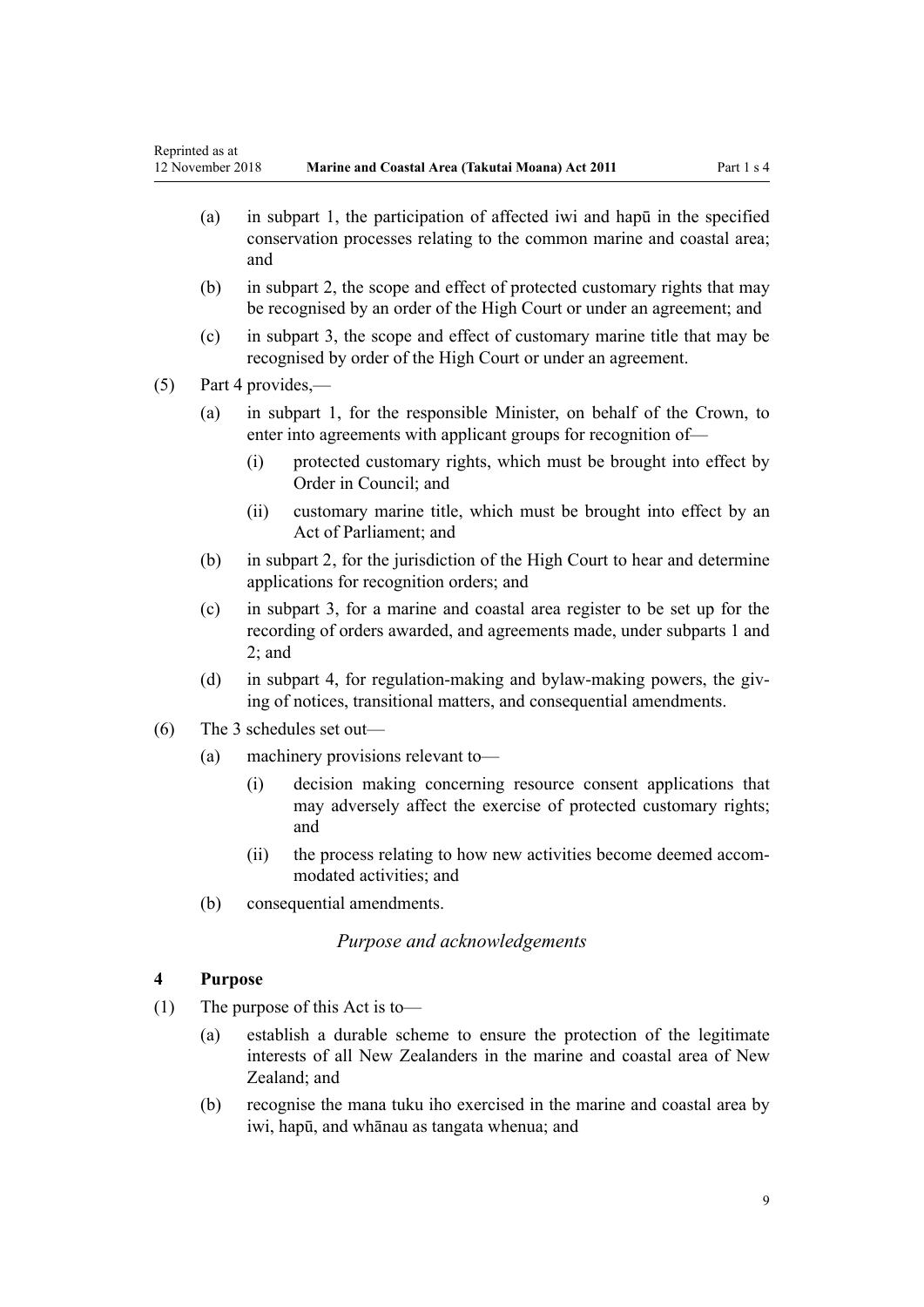Reprinted as at

- <span id="page-9-0"></span>(c) provide for the exercise of customary interests in the common marine and coastal area; and
- (d) acknowledge the Treaty of Waitangi (te Tiriti o Waitangi).
- (2) To that end, this Act—
	- (a) repeals the [Foreshore and Seabed Act 2004](http://legislation.govt.nz/pdflink.aspx?id=DLM319838) and restores customary interests extinguished by that Act; and
	- (b) contributes to the continuing exercise of mana tuku iho in the marine and coastal area; and
	- (c) gives legal expression to customary interests; and
	- (d) recognises and protects the exercise of existing lawful rights and uses in the marine and coastal area; and
	- (e) recognises, through the protection of public rights of access, navigation, and fishing, the importance of the common marine and coastal area—
		- (i) for its intrinsic worth; and
		- (ii) for the benefit, use, and enjoyment of the public of New Zealand.

## **5 Repeal of Foreshore and Seabed Act 2004**

The [Foreshore and Seabed Act 2004](http://legislation.govt.nz/pdflink.aspx?id=DLM319838) (2004 No 93) is repealed.

## **6 Customary interests restored**

- (1) Any customary interests in the common marine and coastal area that were extinguished by the [Foreshore and Seabed Act 2004](http://legislation.govt.nz/pdflink.aspx?id=DLM319838) are restored and given legal expression in accordance with this Act.
- (2) Any application under this Act for the recognition of customary interests must be considered and determined as if the [Foreshore and Seabed Act 2004](http://legislation.govt.nz/pdflink.aspx?id=DLM319838) had not been enacted.

#### **7 Treaty of Waitangi (te Tiriti o Waitangi)**

In order to take account of the Treaty of Waitangi (te Tiriti o Waitangi), this Act recognises, and promotes the exercise of, customary interests of Māori in the common marine and coastal area by providing,—

- (a) in [subpart 1 of Part 3,](#page-37-0) for the participation of affected iwi, hapū, and whānau in the specified conservation processes relating to the common marine and coastal area; and
- (b) in [subpart 2 of Part 3](#page-39-0), for customary rights to be recognised and protected; and
- (c) in [subpart 3 of Part 3](#page-44-0), for customary marine title to be recognised and exercised.

#### **8 Rights and obligations under international law not affected**

To avoid doubt, this Act does not affect—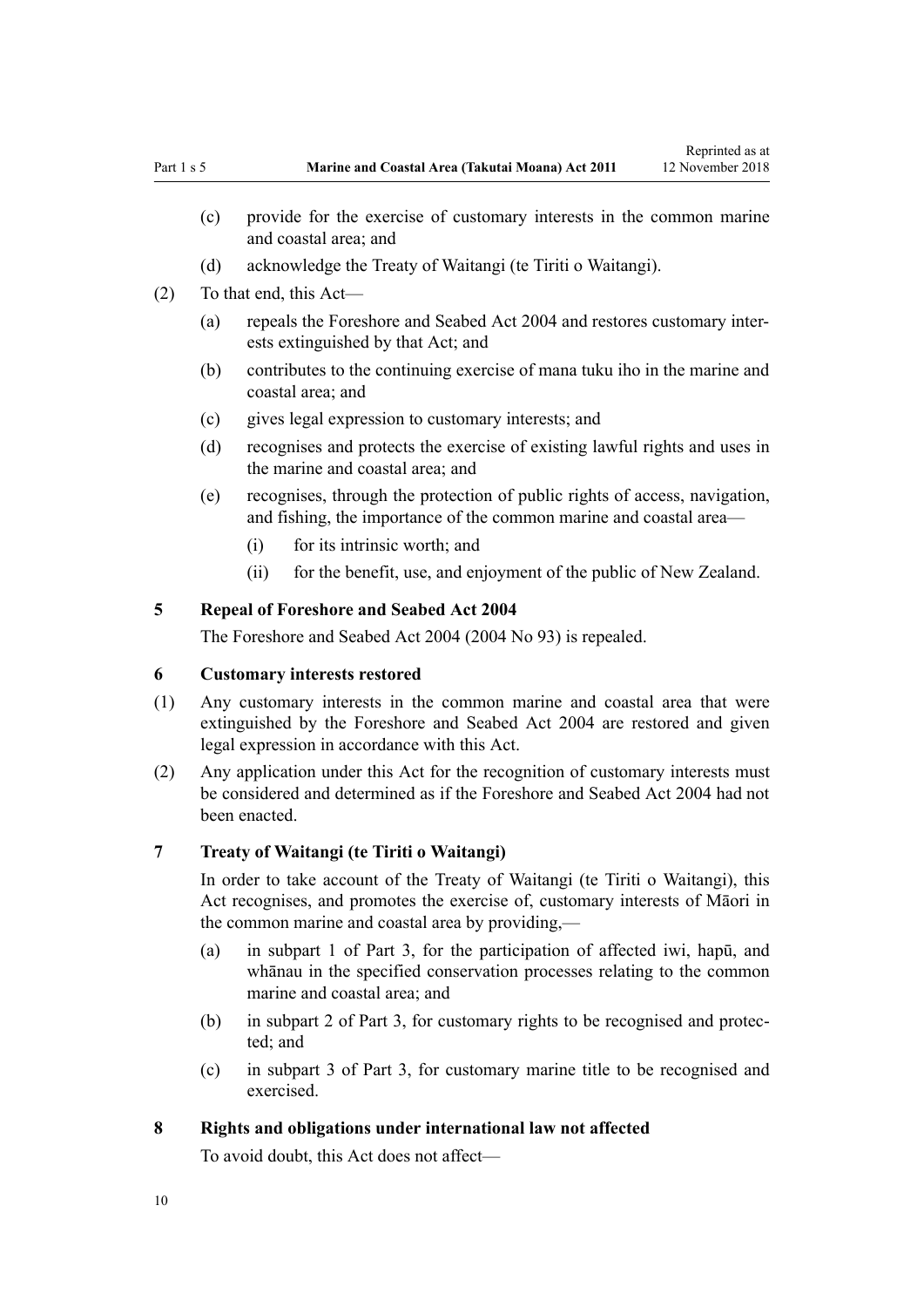- <span id="page-10-0"></span>(a) the sovereignty of New Zealand under international law over the marine and coastal area, including the airspace above it; or
- (b) the rights and obligations of New Zealand under international law pursuant to that sovereignty; or
- (c) the provisions in any other enactment relating to any such rights and obligations under international law.

## **9 Interpretation**

(1) In this Act, unless the context otherwise requires,—

**accommodated activity** has the meaning given in [section 64](#page-50-0)

**affected iwi, hapū, or whānau** has the meaning given in [section 47\(1\)](#page-37-0)

### **agreement** means an agreement—

- (a) made under [section 95](#page-69-0) between an applicant group and the responsible Minister on behalf of the Crown to recognise and provide, as the case may be, for-
	- (i) protected customary rights; or
	- (ii) customary marine title; and
- (b) brought into effect under [section 96](#page-69-0)

## **applicant group**—

- (a) means 1 or more iwi, hapū, or whānau groups that seek recognition under [Part 4](#page-69-0) of their protected customary rights or customary marine title by—
	- (i) a recognition order; or
	- (ii) an agreement; and
- (b) includes a legal entity (whether corporate or unincorporate) or natural person appointed by 1 or more iwi, hapū, or whānau groups to be the representative of that applicant group and to apply for, and hold, an order or enter into an agreement on behalf of the applicant group

**aquaculture activities** has the meaning given in [section 2\(1\)](http://legislation.govt.nz/pdflink.aspx?id=DLM230272) of the Resource Management Act 1991

**chief executive** means the chief executive of Land Information New Zealand

**coastal permit** has the meaning given in [section 87\(c\)](http://legislation.govt.nz/pdflink.aspx?id=DLM233848) of the Resource Management Act 1991

**common marine and coastal area** means the marine and coastal area other than—

- (a) specified freehold land located in that area; and
- (b) any area that is owned by the Crown and has the status of any of the following kinds: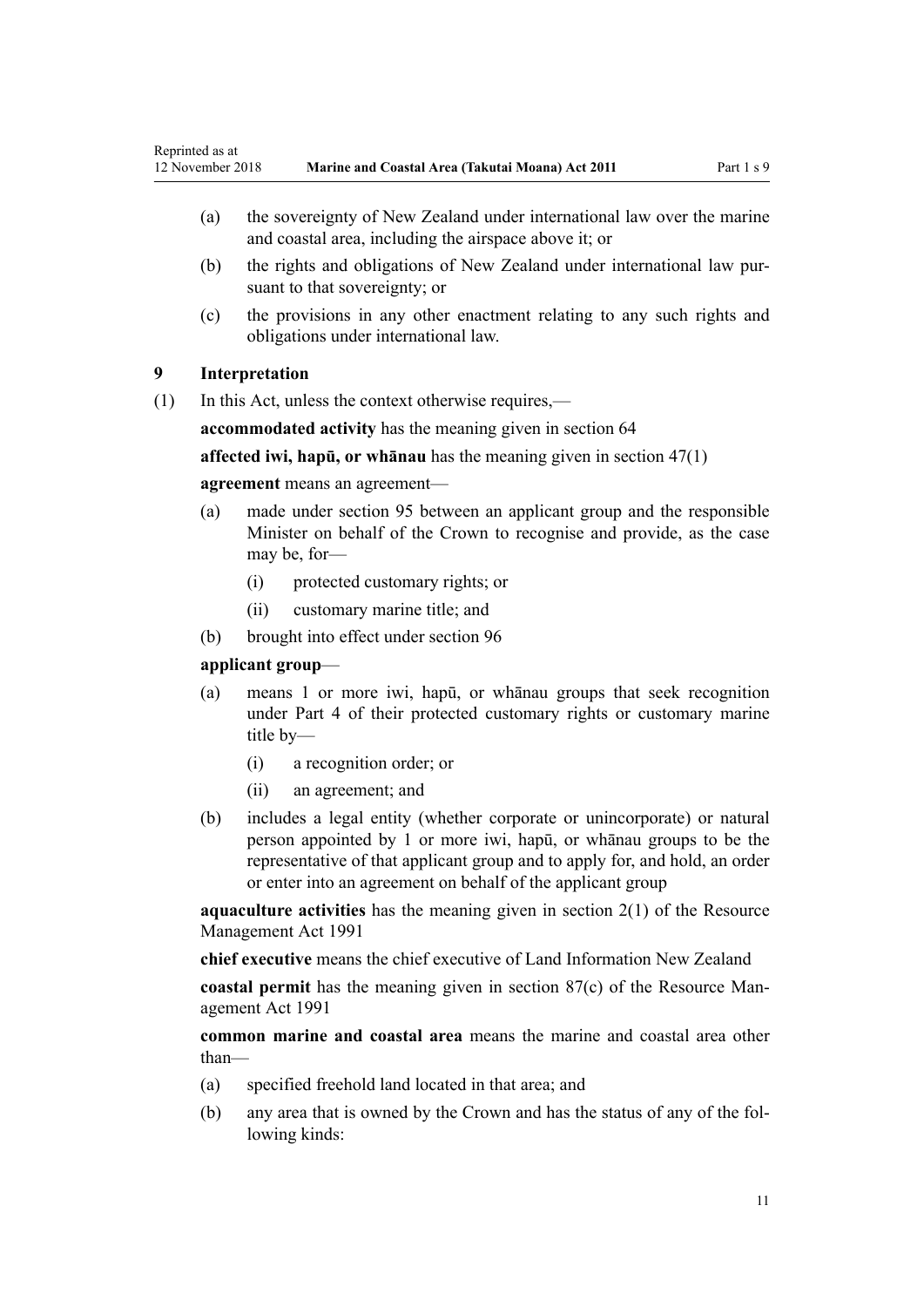Reprinted as at

- (i) a conservation area within the meaning of section  $2(1)$  of the Conservation Act 1987:
- (ii) a national park within the meaning of [section 2](http://legislation.govt.nz/pdflink.aspx?id=DLM36968) of the National Parks Act 1980:
- (iii) a reserve within the meaning of section  $2(1)$  of the Reserves Act 1977; and
- (c) the bed of Te Whaanga Lagoon in the Chatham Islands

**concession** means a concession granted following the process required by [Part](http://legislation.govt.nz/pdflink.aspx?id=DLM104633) [3B](http://legislation.govt.nz/pdflink.aspx?id=DLM104633) of the Conservation Act 1987

**consent authority** has the meaning given in [section 2\(1\)](http://legislation.govt.nz/pdflink.aspx?id=DLM230272) of the Resource Management Act 1991

**conservation area** has the meaning given in [section 2\(1\)](http://legislation.govt.nz/pdflink.aspx?id=DLM103616) of the Conservation Act 1987

**conservation permission right** means the permission right that a customary marine title group may exercise under a customary marine title order or an agreement in relation to the conservation activities specified in [section 71\(3\)](#page-55-0)

**conservation process** means any of the conservation processes specified in [section 47](#page-37-0)

#### **conservation protected area**—

- (a) means a part of the marine and coastal area that is protected, primarily for the purposes of conserving natural resources or the historical and cultural heritage of the area, under 1 or more of the following Acts:
	- (i) the [Conservation Act 1987:](http://legislation.govt.nz/pdflink.aspx?id=DLM103609)
	- (ii) the [National Parks Act 1980:](http://legislation.govt.nz/pdflink.aspx?id=DLM36962)
	- $(iii)$  the [Reserves Act 1977](http://legislation.govt.nz/pdflink.aspx?id=DLM444304).
	- (iv) the [Wildlife Act 1953](http://legislation.govt.nz/pdflink.aspx?id=DLM276813); and
- (b) includes any adjoining land that may become part of that conservation protected area, whether or not it is within the marine and coastal area

**contact details**, as applying to an applicant group, protected customary rights group, or customary marine title group, means,—

- (a) in relation to an individual, the full street address where the individual usually lives or where that individual can be contacted; and
- (b) in relation to a body corporate or unincorporate, the full street address of the body's place of business or head office; and
- (c) in every case, an email address or telephone numbers

**council-controlled organisation** has the meaning given in [section 6\(1\)](http://legislation.govt.nz/pdflink.aspx?id=DLM171482) of the Local Government Act 2002

**Court** means the High Court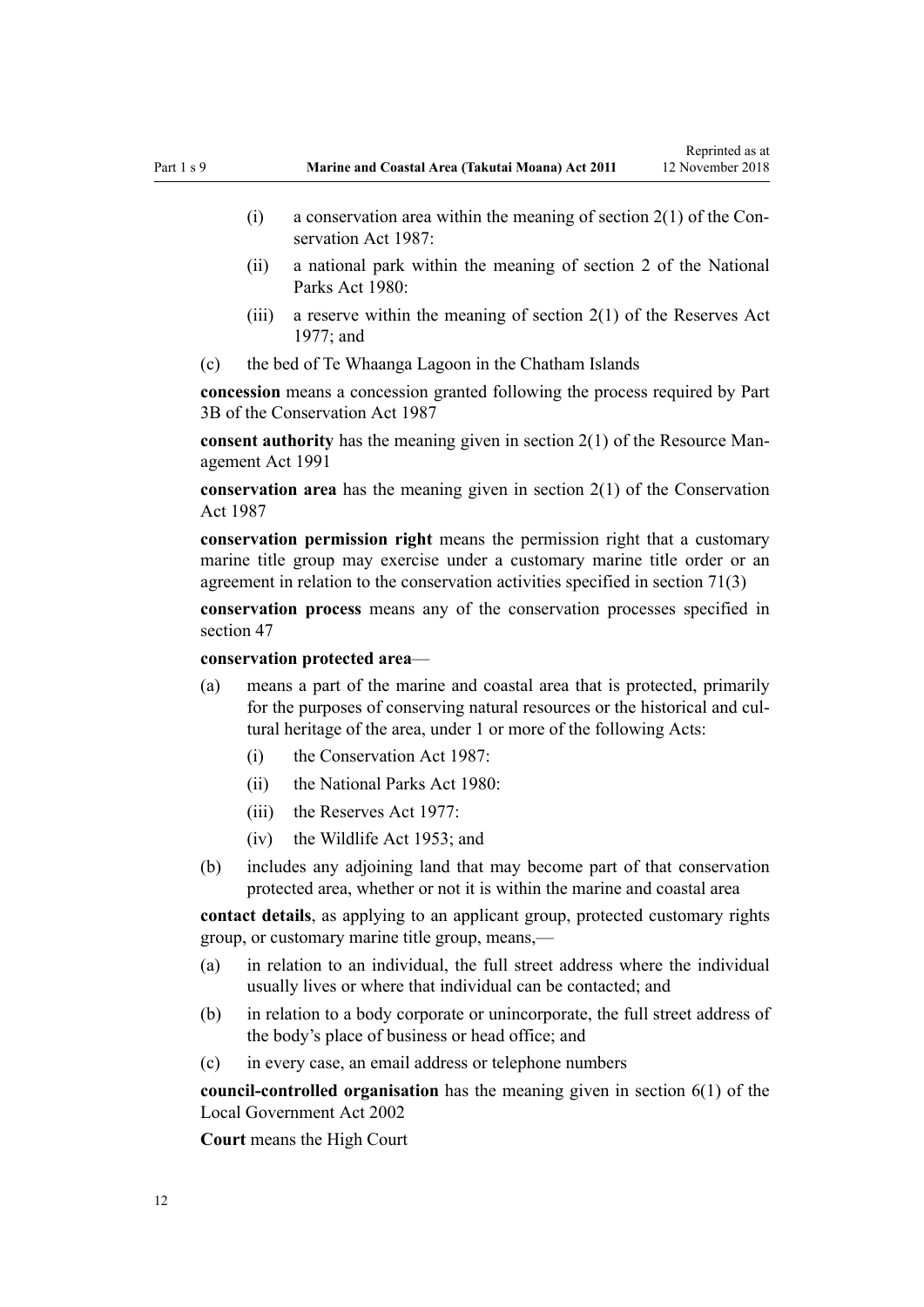**Crown** has the meaning given in [section 2](http://legislation.govt.nz/pdflink.aspx?id=DLM160819) of the Public Finance Act 1989

**Crown entity** has the meaning given in [section 7](http://legislation.govt.nz/pdflink.aspx?id=DLM329641) of the Crown Entities Act 2004

**customary marine title** means the customary interests—

- (a) established by an applicant group in accordance with [subpart 3 of Part 3;](#page-44-0) and
- (b) recognised by—
	- (i) a customary marine title order; or
	- (ii) an agreement

**customary marine title area** means the part of the common marine and coastal area where a customary marine title order applies or in respect of which an agreement is made and brought into effect

#### **customary marine title group** —

- (a) means an applicant group to which a customary marine title order applies or with which an agreement is made and brought into effect; and
- (b) includes a delegate or transferee of the group if the delegation or transfer is made in accordance with tikanga

**customary marine title order** means an order of the Court—

- (a) granted in recognition of a customary marine title of a customary marine title group in respect of a customary marine title area; and
- (b) sealed under [section 113](#page-77-0)

**deemed accommodated activity** has the meaning given in [section 65](#page-51-0)

**Director-General** means the Director-General of Conservation

**effective date** means,—

- (a) in the case of a recognition order made under [section 98,](#page-70-0) the date on which the order is sealed under [section 113;](#page-77-0) and
- (b) in the case of an agreement entered into under [section 95,](#page-69-0) the date on which the agreement is brought into effect under [section 96\(1\)](#page-69-0)

**environment** has the meaning given in [section 2\(1\)](http://legislation.govt.nz/pdflink.aspx?id=DLM230272) of the Resource Management Act 1991

**infrastructure** has the meaning given in [section 2\(1\)](http://legislation.govt.nz/pdflink.aspx?id=DLM230272) of the Resource Management Act 1991

**kaitiakitanga** has the meaning given in [section 2\(1\)](http://legislation.govt.nz/pdflink.aspx?id=DLM230272) of the Resource Management Act 1991

**local authority** has the meaning given in [section 5\(1\)](http://legislation.govt.nz/pdflink.aspx?id=DLM170881) of the Local Government Act 2002

**mana tuku iho** means inherited right or authority derived in accordance with tikanga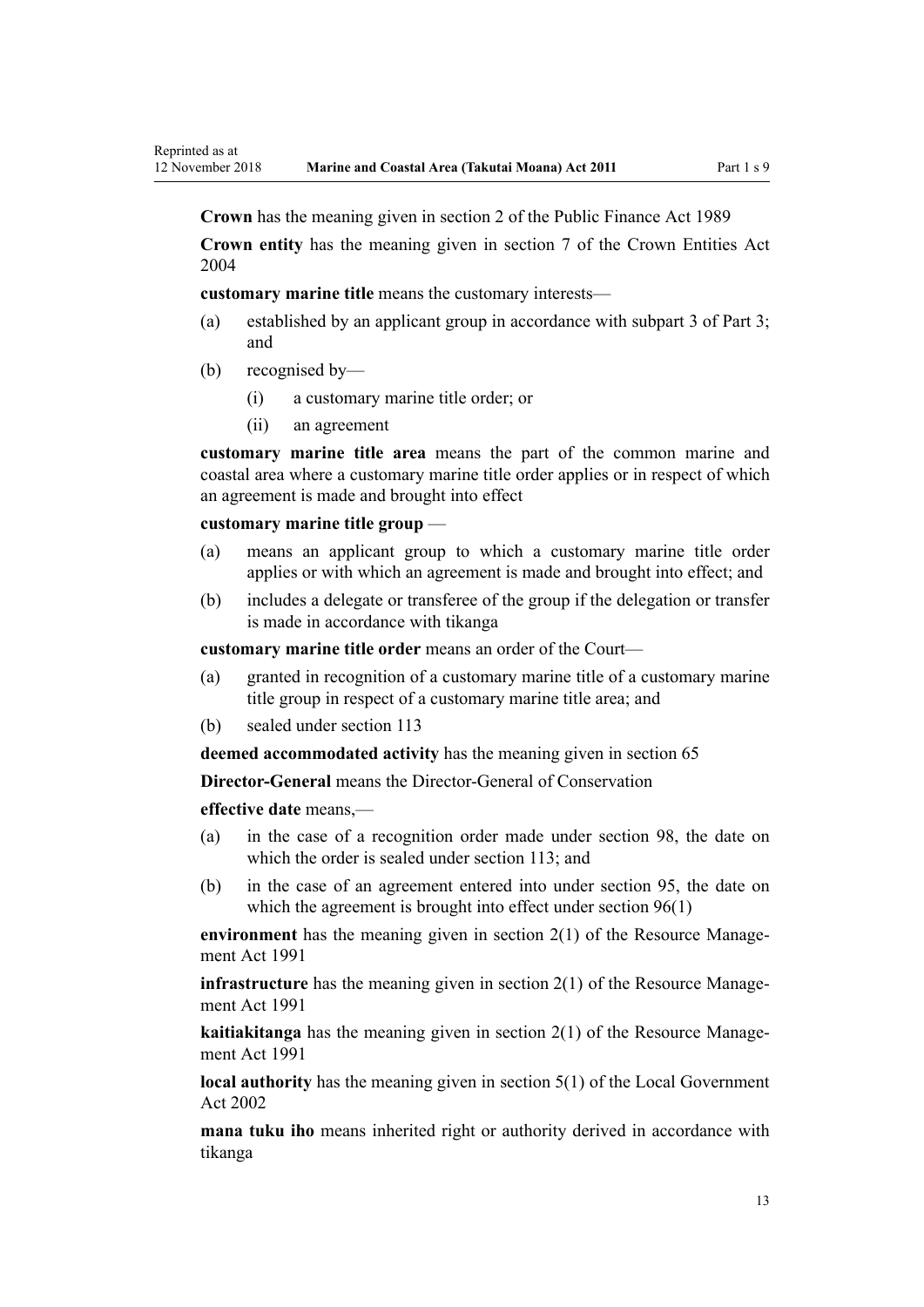**Māori Appellate Court** means the court continued by [section 50](http://legislation.govt.nz/pdflink.aspx?id=DLM290929) of Te Ture Whenua Maori Act 1993

**Māori Land Court** means the court continued by [section 6](http://legislation.govt.nz/pdflink.aspx?id=DLM290517) of Te Ture Whenua Maori Act 1993

#### **marine and coastal area**—

- (a) means the area that is bounded,—
	- (i) on the landward side, by the line of mean high-water springs; and
	- (ii) on the seaward side, by the outer limits of the territorial sea; and
- (b) includes the beds of rivers that are part of the coastal marine area (within the meaning of the [Resource Management Act 1991](http://legislation.govt.nz/pdflink.aspx?id=DLM230264)); and
- (c) includes the airspace above, and the water space (but not the water) above, the areas described in paragraphs (a) and (b); and
- (d) includes the subsoil, bedrock, and other matter under the areas described in paragraphs (a) and (b)

**mineral** has the meaning given in [section 2\(1\)](http://legislation.govt.nz/pdflink.aspx?id=DLM242543) of the Crown Minerals Act 1991

**plan** has the meaning given in [section 43AA](http://legislation.govt.nz/pdflink.aspx?id=DLM2412743) of the Resource Management Act 1991, and also includes any proposed plan

**planning document** means the document that may be prepared by a customary marine title group under [section 85](#page-64-0)

**privilege**, in relation to any mineral,—

- (a) has the same meaning as the definition of existing privilege in [section](http://legislation.govt.nz/pdflink.aspx?id=DLM242543) [2\(1\)](http://legislation.govt.nz/pdflink.aspx?id=DLM242543) of the Crown Minerals Act 1991; and
- (b) also means prospecting, exploration, and mining permits granted under that Act, and their associated mining operations (within the meaning of [section 2\(1\)](http://legislation.govt.nz/pdflink.aspx?id=DLM242543) of that Act)

**proposed plan** has the meaning given in [section 43AAC](http://legislation.govt.nz/pdflink.aspx?id=DLM2412769) of the Resource Management Act 1991

**protected customary right** means an activity, use, or practice—

- (a) established by an applicant group in accordance with [subpart 2 of Part 3;](#page-39-0) and
- (b) recognised by—
	- (i) a protected customary rights order; or
	- (ii) an agreement

**protected customary rights area** means the part of the common marine and coastal area where a protected customary rights order or an agreement applies

### **protected customary rights group**—

(a) means an applicant group to which a protected customary rights order applies or with which an agreement is made; and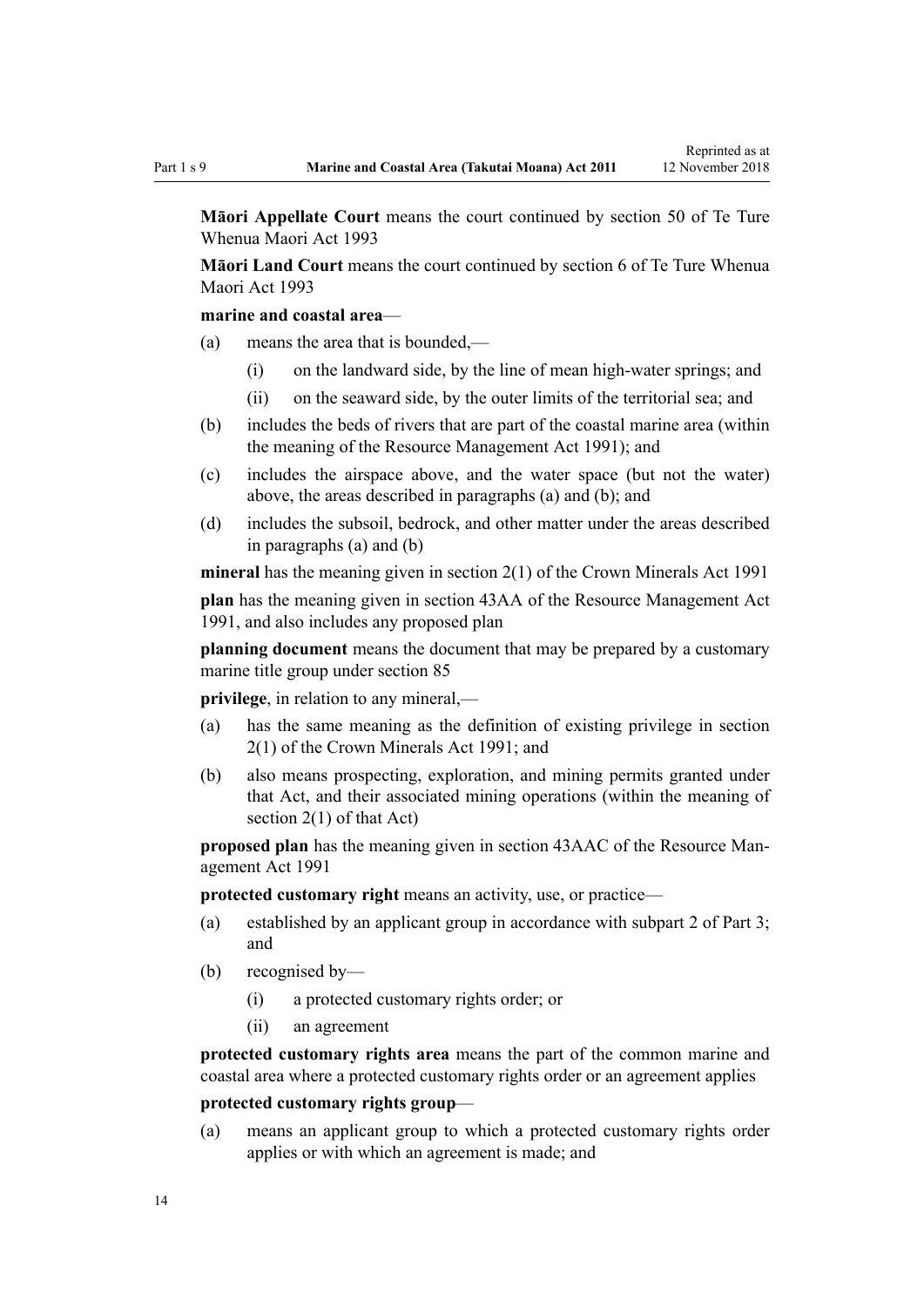(b) includes a delegate or transferee of the group if the delegation or transfer is made in accordance with tikanga

**protected customary rights order** means an order of the Court granted in recognition of the protected customary rights of a protected customary rights group in respect of a protected customary rights area and sealed under [section](#page-77-0) [113](#page-77-0)

**public notice** has the meaning given in [section 2\(1\)](http://legislation.govt.nz/pdflink.aspx?id=DLM230272) of the Resource Management Act 1991

**quota management system** has the meaning given in [section 2\(1\)](http://legislation.govt.nz/pdflink.aspx?id=DLM394199) of the Fisheries Act 1996

**recognition order** means a protected customary rights order or a customary marine title order, as the case requires, made under [section 98\(1\)](#page-70-0)

**regional council** has the meaning given in [section 2\(1\)](http://legislation.govt.nz/pdflink.aspx?id=DLM230272) of the Resource Management Act 1991

**regional document** has the meaning given in [section 92](#page-66-0)

**register** means the marine and coastal area register that must be kept by the chief executive in accordance with [subpart 3 of Part 4](#page-77-0)

**Registrar** means the Registrar-General of Land appointed in accordance with [section 231](http://legislation.govt.nz/pdflink.aspx?id=DLM6731451) of the Land Transfer Act 2017

**resource consent** has the meaning given in [section 2\(1\)](http://legislation.govt.nz/pdflink.aspx?id=DLM230272) of the Resource Management Act 1991

**responsible Minister** means the Minister of the Crown who, with the authority of the Prime Minister, is for the time being responsible for the administration of any provision in this Act

**RMA permission right** means the right held by a customary marine title group under a customary marine title order or agreement as provided for in [sections](#page-52-0) [66 to 68](#page-52-0)

**road** means—

- (a) a road within the meaning of [section 315\(1\)](http://legislation.govt.nz/pdflink.aspx?id=DLM420326) of the Local Government Act 1974 or [section 43\(1\)](http://legislation.govt.nz/pdflink.aspx?id=DLM175232) of the Government Roading Powers Act 1989; and
- (b) a motorway within the meaning of [section 2\(1\)](http://legislation.govt.nz/pdflink.aspx?id=DLM173374) of the Government Roading Powers Act 1989; and
- (c) the supporting subsoil of any road described in paragraph (a) or (b)

**sand** has the meaning given in [section 2\(1\)](http://legislation.govt.nz/pdflink.aspx?id=DLM242543) of the Crown Minerals Act 1991 **ship** has the meaning given in [section 2\(1\)](http://legislation.govt.nz/pdflink.aspx?id=DLM334667) of the Maritime Transport Act 1994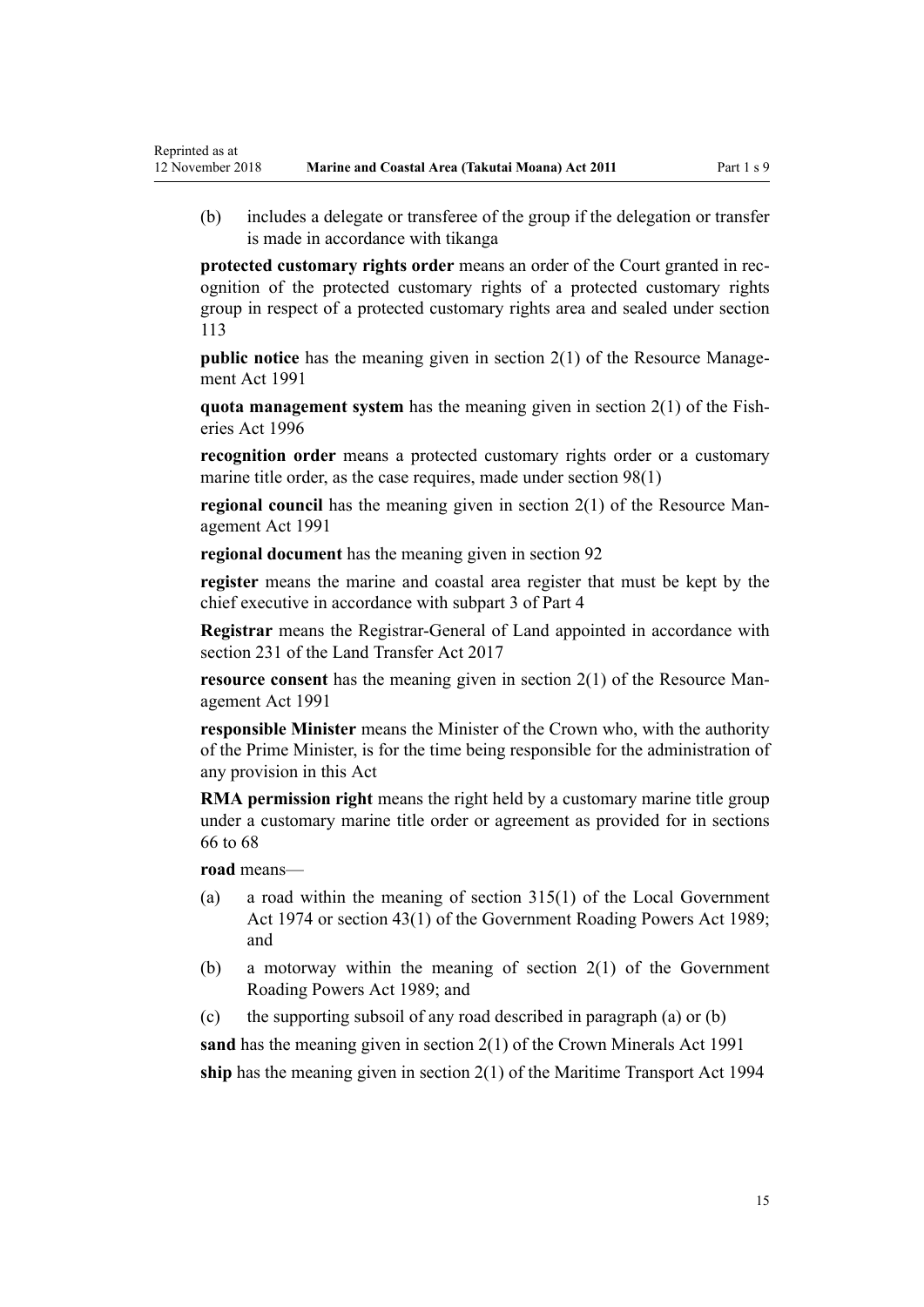Reprinted as at

**specified freehold land** means any land that, immediately before the commencement of this Act, is—

- (a) Maori freehold land within the meaning of [section 4](http://legislation.govt.nz/pdflink.aspx?id=DLM289897) of Te Ture Whenua Maori Act 1993; or
- (b) set apart as a Maori reservation under [Te Ture Whenua Maori Act 1993;](http://legislation.govt.nz/pdflink.aspx?id=DLM289881) or
- (c) registered under the [Land Transfer Act 2017](http://legislation.govt.nz/pdflink.aspx?id=DLM6731002) and in which a person other than the Crown or a local authority has an estate in fee simple that is registered under that Act; or
- (d) subject to the [Deeds Registration Act 1908](http://legislation.govt.nz/pdflink.aspx?id=DLM141134) and in which a person other than the Crown or a local authority has an estate in fee simple under an instrument that is registered under that Act

#### **structure**—

- (a) has the meaning given in [section 2\(1\)](http://legislation.govt.nz/pdflink.aspx?id=DLM230272) of the Resource Management Act 1991; and
- (b) includes any breakwater, groyne, mole, or other such structure that is made by people and fixed to land

**taonga tūturu** has the meaning given in [section 2\(1\)](http://legislation.govt.nz/pdflink.aspx?id=DLM432125) of the Protected Objects Act 1975

**territorial authority** has the meaning given in [section 5\(1\)](http://legislation.govt.nz/pdflink.aspx?id=DLM170881) of the Local Government Act 2002

**territorial sea** means the territorial sea of New Zealand as defined by [section 3](http://legislation.govt.nz/pdflink.aspx?id=DLM442665) of the Territorial Sea, Contiguous Zone, and Exclusive Economic Zone Act 1977

**tikanga** means Māori customary values and practices

**wāhi tapu** and **wāhi tapu area** have the meanings given to the terms **wahi tapu** and **wahi tapu area** in [section 6](http://legislation.govt.nz/pdflink.aspx?id=DLM4005423) of the Heritage New Zealand Pouhere Taonga Act 2014

**warden** means a person appointed under [section 80](#page-60-0).

(2) In [Schedule 1](#page-84-0) and elsewhere as the context requires, **effect** has the meaning given in [section 3](http://legislation.govt.nz/pdflink.aspx?id=DLM231795) of the Resource Management Act 1991.

Section 9(1) **High Court Rules**: repealed, on 18 October 2016, by [section 183\(c\)](http://legislation.govt.nz/pdflink.aspx?id=DLM5759564) of the Senior Courts Act 2016 (2016 No 48).

Section 9(1) **privilege** paragraph (a): amended, on 24 May 2013, by [section 65](http://legislation.govt.nz/pdflink.aspx?id=DLM5081570) of the Crown Minerals Amendment Act 2013 (2013 No 14).

Section 9(1) **Registrar**: amended, on 12 November 2018, by [section 250](http://legislation.govt.nz/pdflink.aspx?id=DLM6731493) of the Land Transfer Act 2017 (2017 No 30).

Section 9(1) **specified freehold land** paragraph (c): amended, on 12 November 2018, by [section 250](http://legislation.govt.nz/pdflink.aspx?id=DLM6731493) of the Land Transfer Act 2017 (2017 No 30).

Section 9(1) **wāhi tapu** and **wāhi tapu area**: amended, on 20 May 2014, by [section 107](http://legislation.govt.nz/pdflink.aspx?id=DLM4005646) of the Heritage New Zealand Pouhere Taonga Act 2014 (2014 No 26).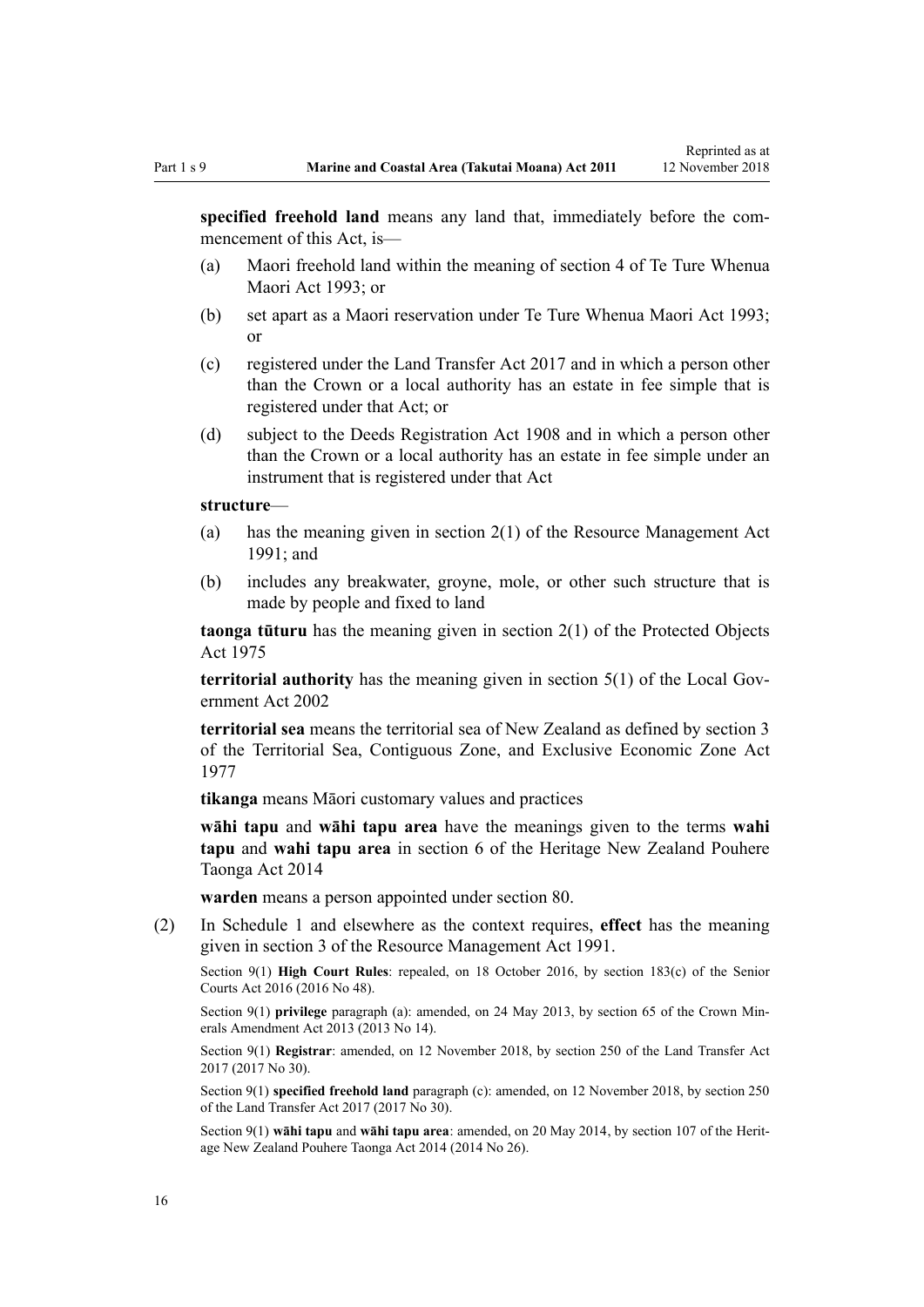## <span id="page-16-0"></span>**10 Act binds the Crown**

This Act binds the Crown.

## **Part 2**

## **Common marine and coastal area**

#### Subpart 1—Interests in common marine and coastal area

## **11 Special status of common marine and coastal area**

- (1) The common marine and coastal area is accorded a special status by this section.
- (2) Neither the Crown nor any other person owns, or is capable of owning, the common marine and coastal area, as in existence from time to time after the commencement of this Act.
- (3) On the commencement of this Act, the Crown and every local authority are divested of every title as owner, whether under any enactment or otherwise, of any part of the common marine and coastal area.
- (4) Whenever, after the commencement of this Act, whether as a result of erosion or other natural occurrence, any land owned by the Crown or a local authority becomes part of the common marine and coastal area, the title of the Crown or the local authority as owner of that land is, by this section, divested.
- (5) The special status accorded by this section to the common marine and coastal area does not affect—
	- (a) the recognition of customary interests in accordance with this Act; or
	- (b) any lawful use of any part of the common marine and coastal area or the undertaking of any lawful activity in any part of the common marine and coastal area; or
	- (c) any power to impose, by or under an enactment, a prohibition, limitation, or restriction in respect of a part of the common marine and coastal area; or
	- (d) any power or duty, by or under an enactment, to grant resource consents or permits (including the power to impose charges) within any part of the common marine and coastal area; or
	- (e) any power, by or under an enactment, to accord a status of any kind to a part of the common marine and coastal area, or to set aside a part of the common marine and coastal area for a specific purpose; or
	- (f) any status that is, by or under an enactment, accorded to a part of the common marine and coastal area or a specific purpose for which a part of the common marine and coastal area is, by or under an enactment, set aside, or any rights or powers that may, by or under an enactment, be exercised in relation to that status or purpose.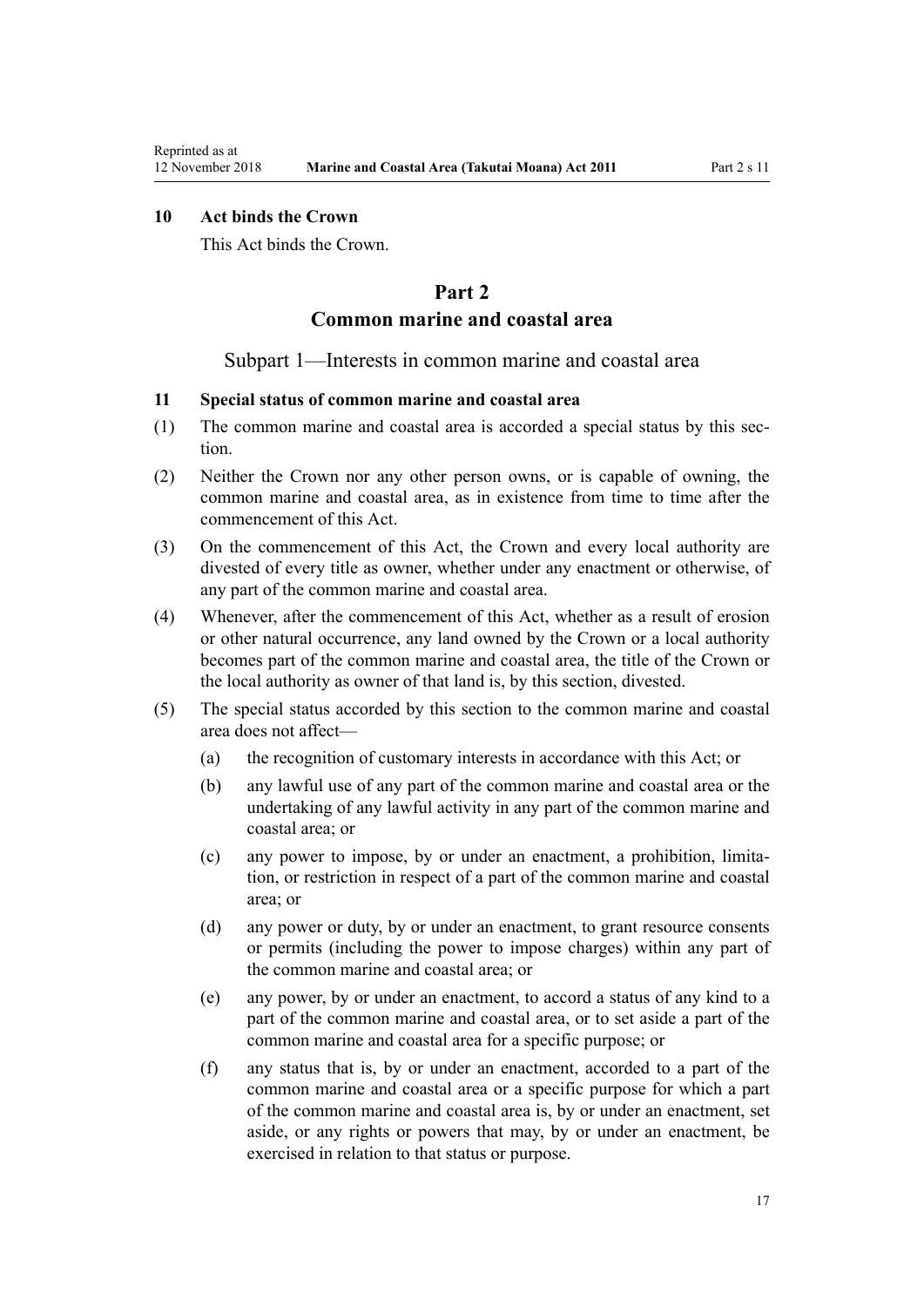<span id="page-17-0"></span>(6) In this section, **enactment** includes bylaws, regional plans, and district plans.

#### **12 Areas acquiring status under certain enactments may vest in Crown**

- (1) This section applies to any defined area within the common marine and coastal area that acquires a status of any of the following kinds:
	- (a) a conservation area within the meaning of [section 2\(1\)](http://legislation.govt.nz/pdflink.aspx?id=DLM103616) of the Conservation Act 1987:
	- (b) a national park within the meaning of [section 2](http://legislation.govt.nz/pdflink.aspx?id=DLM36968) of the National Parks Act 1980:
	- (c) a reserve within the meaning of [section 2](http://legislation.govt.nz/pdflink.aspx?id=DLM444310) of the Reserves Act 1977.
- (2) The Governor-General may, by Order in Council made on the recommendation of the Minister of Conservation, vest in the Crown any defined area to which this section applies other than an area that is within a customary marine title area.
- (3) When an Order in Council made under this section comes into force, the defined area to which it relates ceases to be part of the common marine and coastal area.
- (4) Every Order in Council made under this section is a legislative instrument and a disallowable instrument for the purposes of the [Legislation Act 2012](http://legislation.govt.nz/pdflink.aspx?id=DLM2997643) and must be presented to the House of Representatives under [section 41](http://legislation.govt.nz/pdflink.aspx?id=DLM2998573) of that Act. Section 12(4): replaced, on 5 August 2013, by [section 77\(3\)](http://legislation.govt.nz/pdflink.aspx?id=DLM2998633) of the Legislation Act 2012 (2012) No 119).

#### **13 Boundary changes of marine and coastal area**

- (1) This Act (other than [section 11\(4\)](#page-16-0)) does not affect any enactment or the common law that governs accretions or erosions.
- (2) However, if, because of a change caused by a natural occurrence or process, any land, other than a road, that is owned by the Crown or a local authority becomes part of the marine and coastal area, then that land becomes part of the common marine and coastal area (even if that land consists of or is included in a piece of land defined by fixed boundaries).
- (3) If land has, because of a change caused by a natural occurrence or process, ceased to be part of the common marine and coastal area, and the title to that land is not determined by an enactment or the common law, then the land vests in the Crown as Crown land and is subject to the [Land Act 1948.](http://legislation.govt.nz/pdflink.aspx?id=DLM250585)

#### **14 Roads located in marine and coastal area**

- (1) Any road, whether formed or unformed, that is in the marine and coastal area on the commencement of this Act is not part of the common marine and coastal area.
- (2) A certificate signed and dated by the responsible Minister may state, in respect of an unformed road to which subsection (1) applies,—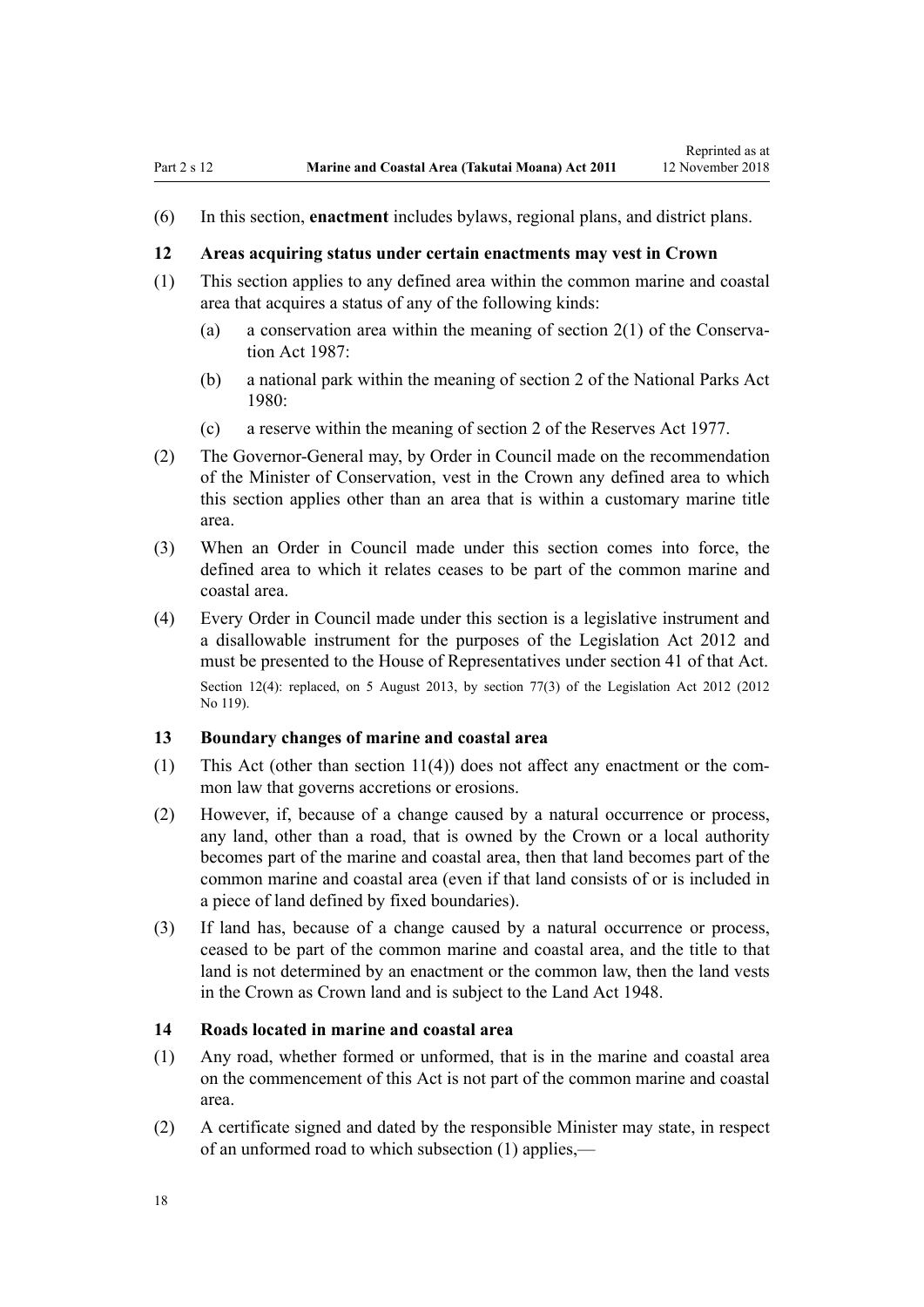- (a) that the formation of the road has commenced; or
- (b) that the Minister believes that the formation of the road is intended to be commenced, having regard to any evidence that the Minister considers relevant, including, without limitation, any resource consent or other authorisation for that formation or any application or proposed application for such consent or authorisation.
- (3) If, on the day before any quinquennial anniversary, an unformed road to which subsection (1) applies continues in existence as an unformed road, then that road is deemed to be stopped, and becomes part of the common marine and coastal area on that anniversary, unless a current certificate has been signed and dated in respect of that road.
- (4) If a road to which subsection (1) applies continues to be unformed for at least 15 years after the commencement of this Act, the road is deemed to be stopped, and becomes part of the common marine and coastal area, on the date that the responsible Minister, in his or her discretion, signs and dates a certificate stating that—
	- (a) the formation of the road has not commenced; and
	- (b) the Minister believes that there is no longer an intention to commence the formation of the road.
- (5) An unformed road that, after the commencement of this Act, comes into existence in the marine and coastal area is part of the common marine and coastal area.
- (6) However, if a road to which subsection (5) applies is formed, the road ceases to be part of the common marine and coastal area on the day on which its formation is completed.
- (7) In any case where a road in the marine and coastal area is not part of the common marine and coastal area, the ownership, management, and control of the road is determined and governed by the enactments that apply to the road.
- (8) Nothing in this section (except subsection (7)) or in [section 15](#page-19-0) applies to a private road.
- (9) In this section,—

**current certificate** means a certificate under subsection (2) that is dated not earlier than 6 months before the relevant quinquennial anniversary

**formation** and **form** have the same meaning as in [section 2\(1\)](http://legislation.govt.nz/pdflink.aspx?id=DLM415539) of the Local Government Act 1974

**private road** has the same meaning as in [section 315\(1\)](http://legislation.govt.nz/pdflink.aspx?id=DLM420326) of the Local Government Act 1974

**quinquennial anniversary** means any date that is the fifth, tenth, or 15th anniversary of the commencement of this Act.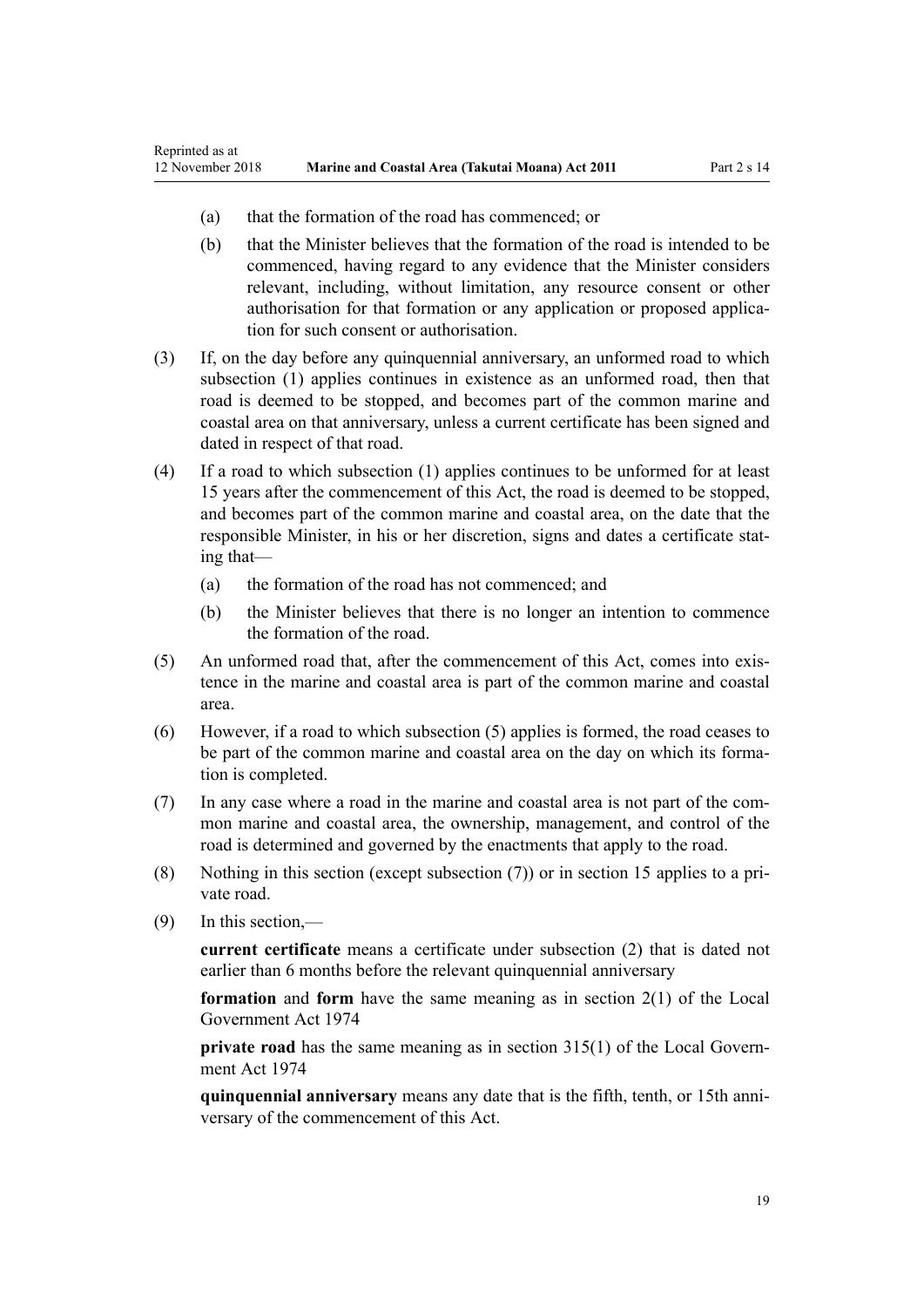## <span id="page-19-0"></span>**15 No ownership in road that becomes part of common marine and coastal area**

- (1) When a road or a former road becomes part of the common marine and coastal area, the title of the Crown or other entity as owner of the road is divested.
- (2) If a road in the marine and coastal area is stopped under the [Local Government](http://legislation.govt.nz/pdflink.aspx?id=DLM415531) [Act 1974](http://legislation.govt.nz/pdflink.aspx?id=DLM415531) or the [Public Works Act 1981](http://legislation.govt.nz/pdflink.aspx?id=DLM45426), the former road becomes or, as the case requires, continues to be, part of the common marine and coastal area.
- (3) A certificate signed by the responsible Minister that identifies a road or an area and states that a provision of [section 14](#page-17-0) or this section has, since a specified date, applied to the road or area is, in the absence of proof to the contrary, sufficient evidence of the matters stated in the certificate.
- (4) This section and [section 14](#page-17-0) override section 18.

### **16 Continued Crown ownership of minerals**

- (1) Nothing in [section 11](#page-16-0) or [83](#page-63-0) affects [section 10](http://legislation.govt.nz/pdflink.aspx?id=DLM246310) of the Crown Minerals Act 1991, which provides that all petroleum, gold, silver, and uranium existing in its natural condition in land is the property of the Crown.
- (2) For the purposes of [section 11](http://legislation.govt.nz/pdflink.aspx?id=DLM246311) of the Crown Minerals Act 1991, the operation of [section 11](#page-16-0) or 17 is deemed to be an alienation from the Crown and, accordingly, every mineral (other than pounamu to which [section 3](http://legislation.govt.nz/pdflink.aspx?id=DLM413605) of the Ngai Tahu (Pounamu Vesting) Act 1997 applies) existing in its natural condition in the common marine and coastal area is reserved in favour of the Crown.
- (3) [Section 11](#page-16-0) does not affect any privileges and the [Crown Minerals Act 1991](http://legislation.govt.nz/pdflink.aspx?id=DLM242535) continues to apply to those privileges in all respects.
- (4) This section is subject to [section 83.](#page-63-0)

#### **17 Additions to common marine and coastal area**

- (1) If, at any time after the commencement of this Act, the Crown or a local authority acquires, whether by purchase, gift, exchange, or by operation of law, any specified freehold land that is wholly or partly within the marine and coastal area, then that land, to the extent that it is within the marine and coastal area, becomes on that acquisition part of the common marine and coastal area.
- (2) Subsection (1) does not apply to any specified freehold land that is accorded a status under an enactment other than this Act.

## **18 Rights of owners of structures**

- (1) This section applies to any structure that is, on or after the commencement of this Act, fixed to, or under or over, any part of the common marine and coastal area.
- (2) Each structure to which this section applies—
	- (a) is to be regarded as personal property and not as land or as an interest in land; and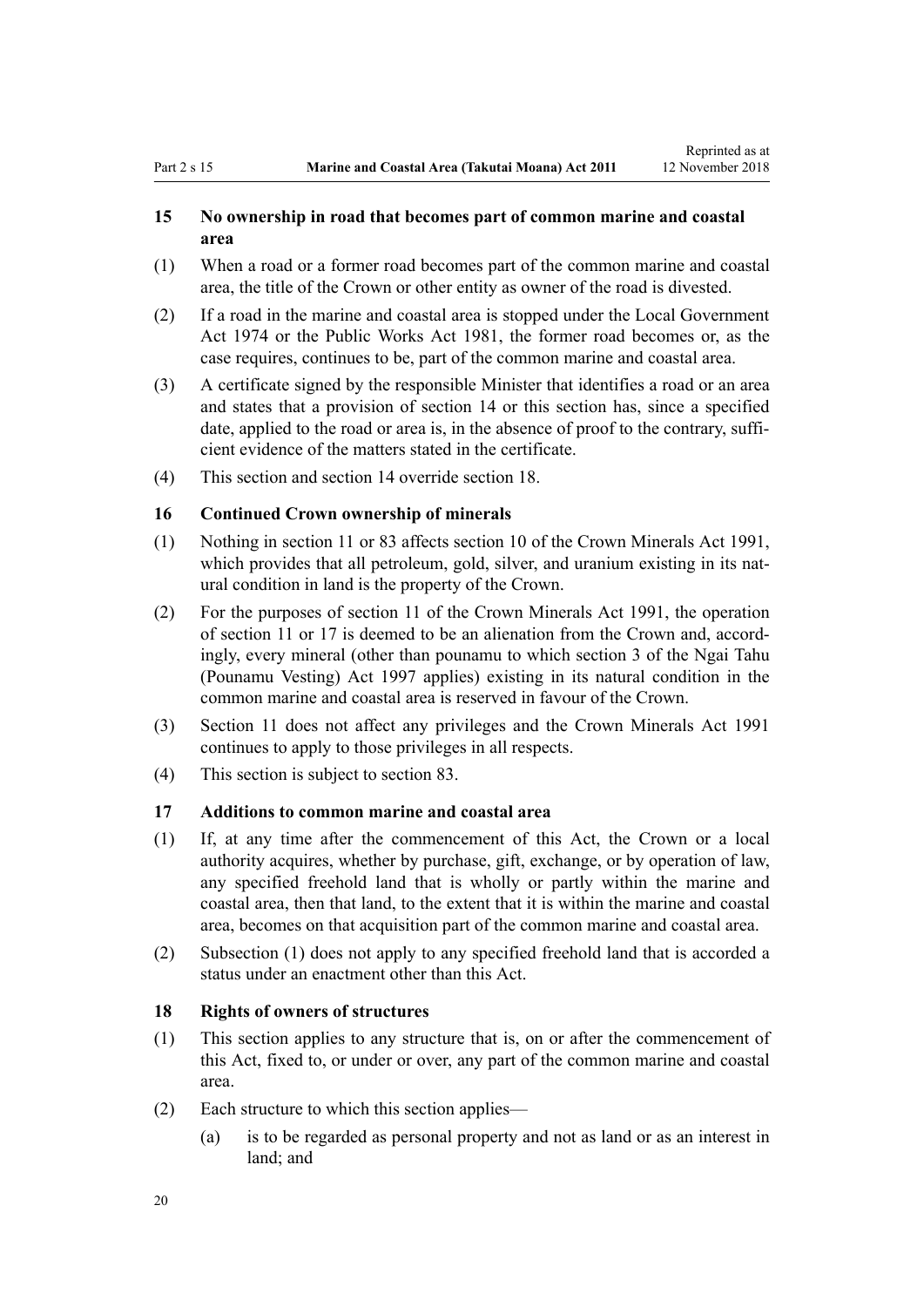- (b) does not form part of the common marine and coastal area.
- <span id="page-20-0"></span>(3) A person who, immediately before the commencement of this Act, had an interest in a structure to which this section applies continues to have that interest in the structure as personal property until the person's interest is changed by a disposition or by operation of law.
- (4) A person is presumed, unless the contrary is shown, to own a structure to which this section applies if the person holds a resource consent for the occupation of the part of the common marine and coastal area in which the structure is located.
- (5) Any authority, in force immediately before the commencement of this Act, by which the Crown, a Minister, an officer, an employee, a department, an instrument of the Crown, or a local authority is authorised to exercise and perform powers, duties, or functions in respect of a structure to which this section applies continues to be in force according to its tenor until it is changed or ceases to have effect by a lawful direction, disposition, or by operation of law.

#### **19 Crown deemed to be owner of abandoned structures**

- (1) The Crown is deemed to be the owner of any structure that is abandoned in the common marine and coastal area.
- (2) For the purposes of this section, a structure is **abandoned** if the regional council with statutory functions in the part of the common marine and coastal area in which the structure is located has, after due inquiry, been unable to ascertain the identity or the whereabouts of the owner of the structure.
- (3) This subsection and subsections (3A) to (3C) apply—
	- (a) if the ownership is uncertain in respect of a structure in a part of the common marine and coastal area for which a regional council has responsibility; and
	- (b) there is no current resource consent in respect of the structure.
- (3A) The regional council must—
	- (a) undertake an inquiry under subsection (2); or
	- (b) remove the structure under [section 12\(7\)](http://legislation.govt.nz/pdflink.aspx?id=DLM231949) of the Resource Management Act 1991.
- (3B) The regional council may take action under subsection  $(3A)(b)$  if, in the opinion of the council, an inquiry under subsection (2) is not warranted because—
	- (a) the structure is likely to have no, or minimal, value to any owner or to the community; and
	- (b) efforts to locate the owner have not been successful, including, as a minimum,—
		- (i) a search of the relevant records held by the council; and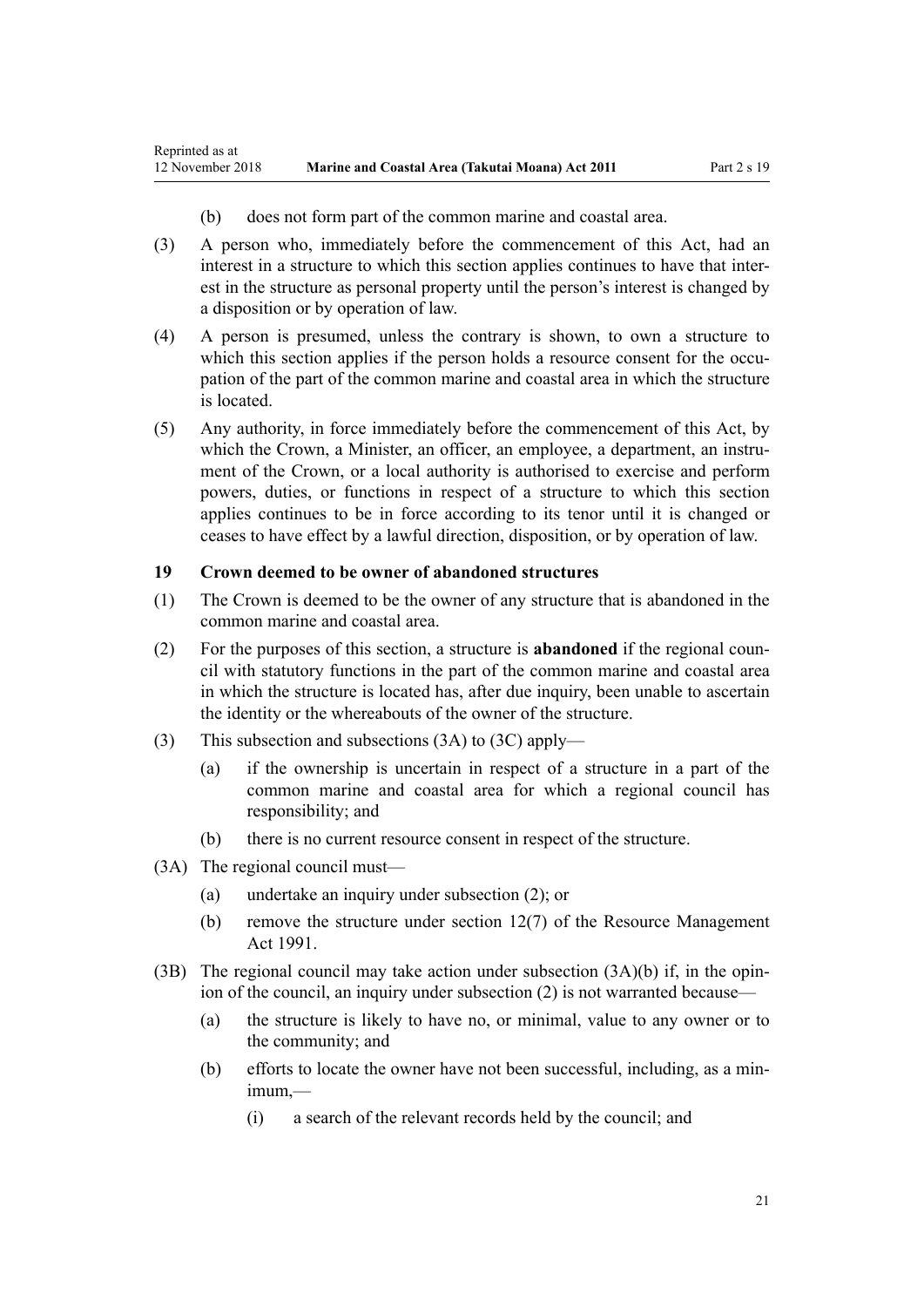Reprinted as at

- (ii) a reasonable effort to locate the owner from any contact details in those records.
- <span id="page-21-0"></span>(3C) A regional council may determine whether to remove a structure, in whole or in part,—
	- (a) in accordance with the provisions of the regional coastal plan; or
	- (b) without complying with any conditions in the regional coastal plan or obtaining a resource consent if, in the council's opinion, any adverse effects of removing the structure would be no more than minor.
- (4) Every inquiry under subsection (2) must be undertaken in accordance with regulations made under [section 118](#page-78-0).
- (5) Nothing in this section makes the Crown liable—
	- (a) for any breaches committed, in respect of a structure, before the Crown became the deemed owner of the structure; or
	- (b) for any effects attributable to anything done or omitted, in respect of a structure, before the Crown became the deemed owner of the structure; or
	- (c) to comply with any requirement in respect of the structure that does not relate to a matter of health or safety or to a significant adverse effect on the environment.

Section 19(3): replaced, on 19 April 2017, by [section 123](http://legislation.govt.nz/pdflink.aspx?id=DLM6669356) of the Resource Legislation Amendment Act 2017 (2017 No 15).

Section 19(3A): inserted, on 19 April 2017, by [section 123](http://legislation.govt.nz/pdflink.aspx?id=DLM6669356) of the Resource Legislation Amendment Act 2017 (2017 No 15).

Section 19(3B): inserted, on 19 April 2017, by [section 123](http://legislation.govt.nz/pdflink.aspx?id=DLM6669356) of the Resource Legislation Amendment Act 2017 (2017 No 15).

Section 19(3C): inserted, on 19 April 2017, by [section 123](http://legislation.govt.nz/pdflink.aspx?id=DLM6669356) of the Resource Legislation Amendment Act 2017 (2017 No 15).

#### **20 Act does not affect existing resource consents or lawful activities**

Nothing in this Act limits or affects—

- (a) any resource consent granted before the commencement of this Act; or
- (b) any activities that can be lawfully undertaken without a resource consent or other authorisation.

#### **21 Certain proprietary interests to continue**

- (1) In this section, **proprietary interest**
	- (a) means any interest under a lease, licence, permit, easement, or statutory authorisation (not being a resource consent) granted in respect of any land that, on the commencement of this Act, is located within the common marine and coastal area; and
	- (b) includes any right to a renewal or an extension of that interest; but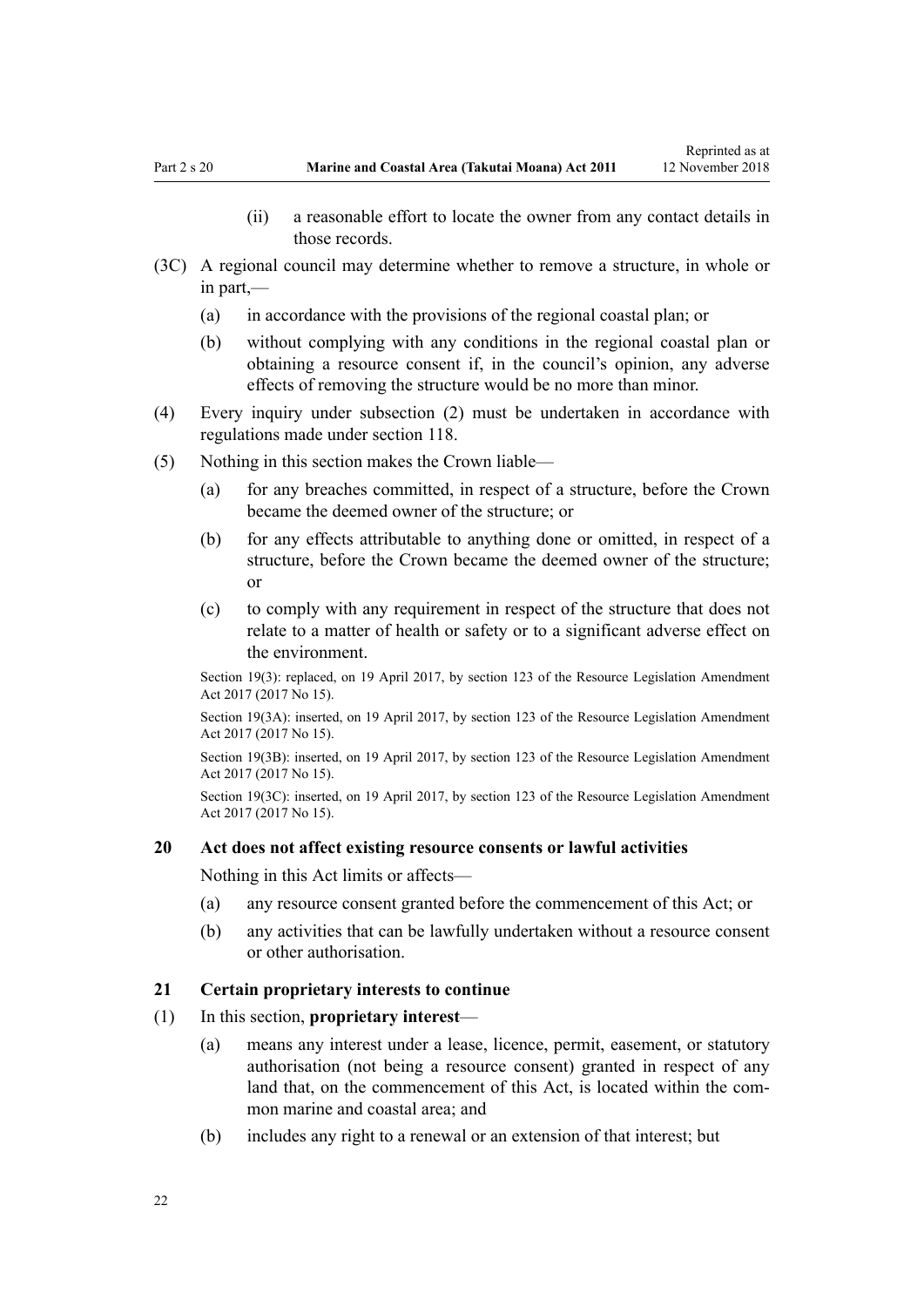(c) does not include a privilege.

- <span id="page-22-0"></span>(2) A proprietary interest that, immediately before the commencement of this Act, was in effect continues, so far as it is lawful, to have effect according to its tenor.
- (3) Every proprietary interest that is continued by subsection (2) and that has been granted by a person other than the Crown is deemed to have been granted by the Crown.
- (4) The Minister of Conservation is authorised to execute on behalf of the Crown any instrument or other document that is required to be executed by the grantor in respect of any proprietary interest.
- (5) The Minister of Conservation may enforce any condition to which a proprietary interest is subject by taking any measures, including the taking of proceedings, that the grantor of the interest could take.
- (6) The Crown may grant a renewal or extension of a proprietary interest only if the interest contains a right of renewal or extension.
- (7) This section overrides [section 11](#page-16-0).

## **22 Provisions relating to records of title wholly in common marine and coastal area**

- (1) The Registrar must, at the request of the Minister of Conservation and without further authority than this section, cancel the whole of any record of title that comprises land that is wholly within the common marine and coastal area.
- (2) Immediately upon the cancellation under subsection (1) of a record of title that is subject to a current registered interest or current registered notification, the Registrar must, without further authority than this section,—
	- (a) issue a record of title for that registered interest or notification; and
	- (b) record on that record of title that the land to which the registered interest or notification relates is located in the common marine and coastal area.
- (3) When the interest or notification for which a record of title has been issued in accordance with subsection  $(2)(a)$  expires or is extinguished or is otherwise determined, the Registrar must, at the request of the Minister of Conservation and without further authority than this section, cancel the record of title.

Section 22 heading: amended, on 12 November 2018, by [section 250](http://legislation.govt.nz/pdflink.aspx?id=DLM6731493) of the Land Transfer Act 2017 (2017 No 30).

Section 22(1): amended, on 12 November 2018, by [section 250](http://legislation.govt.nz/pdflink.aspx?id=DLM6731493) of the Land Transfer Act 2017 (2017 No 30).

Section 22(2): amended, on 12 November 2018, by [section 250](http://legislation.govt.nz/pdflink.aspx?id=DLM6731493) of the Land Transfer Act 2017 (2017) No 30).

Section 22(2)(a): amended, on 12 November 2018, by [section 250](http://legislation.govt.nz/pdflink.aspx?id=DLM6731493) of the Land Transfer Act 2017 (2017 No 30).

Section 22(2)(b): amended, on 12 November 2018, by [section 250](http://legislation.govt.nz/pdflink.aspx?id=DLM6731493) of the Land Transfer Act 2017 (2017 No 30).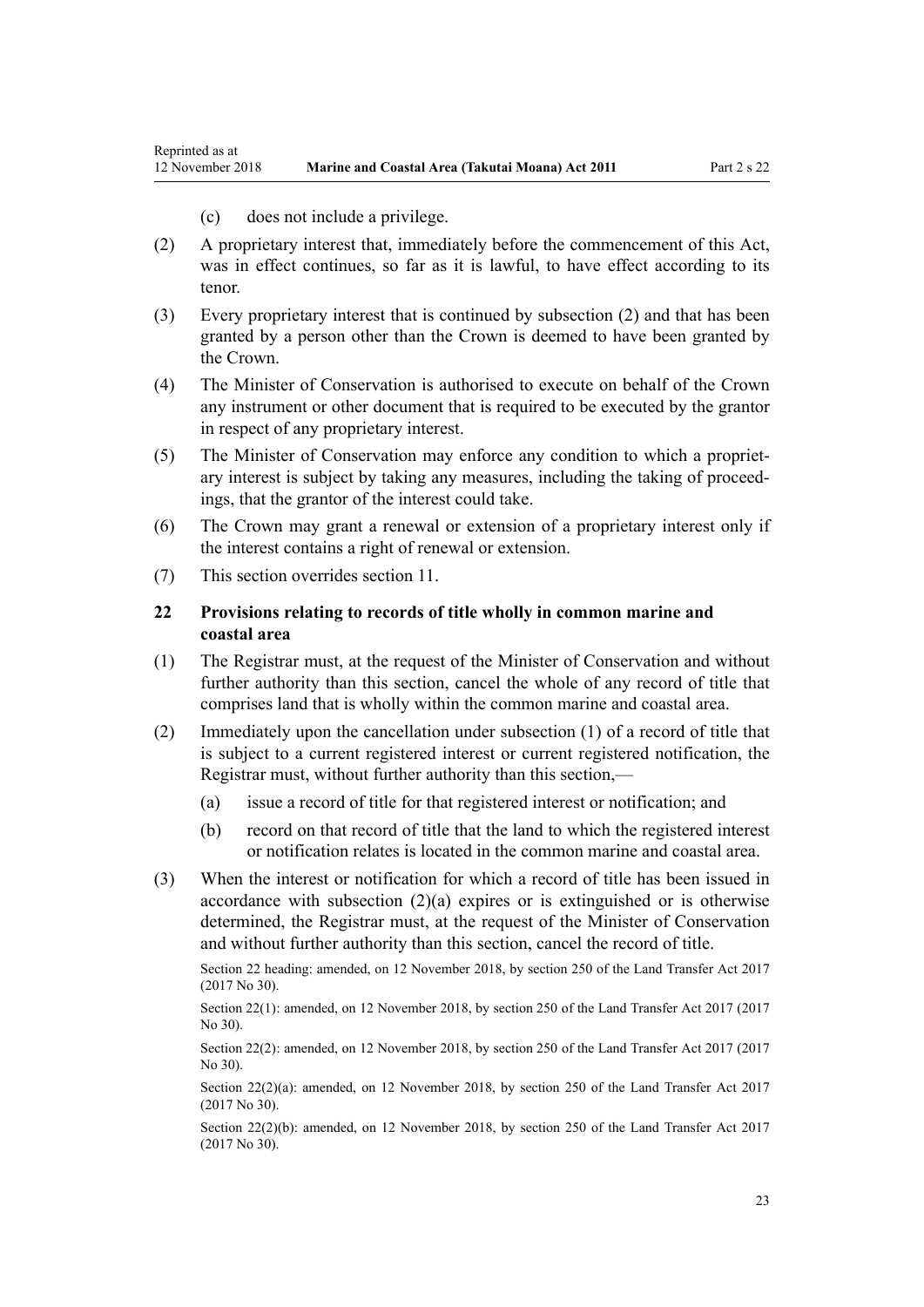<span id="page-23-0"></span>Section 22(3): amended, on 12 November 2018, by [section 250](http://legislation.govt.nz/pdflink.aspx?id=DLM6731493) of the Land Transfer Act 2017 (2017) No 30).

## **23 Provisions relating to record of title to land in common marine and coastal area and land above line of mean high-water springs**

- (1) If any record of title comprises any land that is part of the common marine and coastal area as well as any adjacent land (the **adjacent land**) above the line of mean high-water springs, either the Minister of Conservation or the owner of the adjacent land may apply to the Registrar for the issue of a record of title for the adjacent land.
- (2) On presentation of the application, the Registrar, on payment of the appropriate fee, must, despite anything in the [Land Transfer Act 2017,](http://legislation.govt.nz/pdflink.aspx?id=DLM6731002)—
	- (a) cancel the record of title that comprises the land within the common marine and coastal area and the adjacent land; and
	- (b) issue a record of title in the name of the owner of the adjacent land for the adjacent land; and
	- (c) note any current registered interest or current registered notification that relates to the adjacent land against that record of title in the order in which it appears on the record of title cancelled under paragraph (a); and
	- (d) issue a record of title for any registered interest or current registered notification that relates to land within the common marine and coastal area that was part of the record of title cancelled under paragraph (a).
- (3) The Registrar may require the deposit of any survey plan necessary for the issue of a record of title under subsection (2)(b).
- (4) To avoid doubt, no action taken under this section is subject to [Part 10](http://legislation.govt.nz/pdflink.aspx?id=DLM236786) of the Resource Management Act 1991.

Section 23 heading: amended, on 12 November 2018, by [section 250](http://legislation.govt.nz/pdflink.aspx?id=DLM6731493) of the Land Transfer Act 2017 (2017 No 30).

Section 23(1): amended, on 12 November 2018, by [section 250](http://legislation.govt.nz/pdflink.aspx?id=DLM6731493) of the Land Transfer Act 2017 (2017 No 30).

Section 23(2): amended, on 12 November 2018, by [section 250](http://legislation.govt.nz/pdflink.aspx?id=DLM6731493) of the Land Transfer Act 2017 (2017 No 30).

Section 23(2)(a): amended, on 12 November 2018, by [section 250](http://legislation.govt.nz/pdflink.aspx?id=DLM6731493) of the Land Transfer Act 2017 (2017 No 30).

Section 23(2)(b): amended, on 12 November 2018, by [section 250](http://legislation.govt.nz/pdflink.aspx?id=DLM6731493) of the Land Transfer Act 2017 (2017 No 30).

Section 23(2)(c): amended, on 12 November 2018, by [section 250](http://legislation.govt.nz/pdflink.aspx?id=DLM6731493) of the Land Transfer Act 2017 (2017 No 30).

Section 23(2)(d): amended, on 12 November 2018, by [section 250](http://legislation.govt.nz/pdflink.aspx?id=DLM6731493) of the Land Transfer Act 2017 (2017 No 30).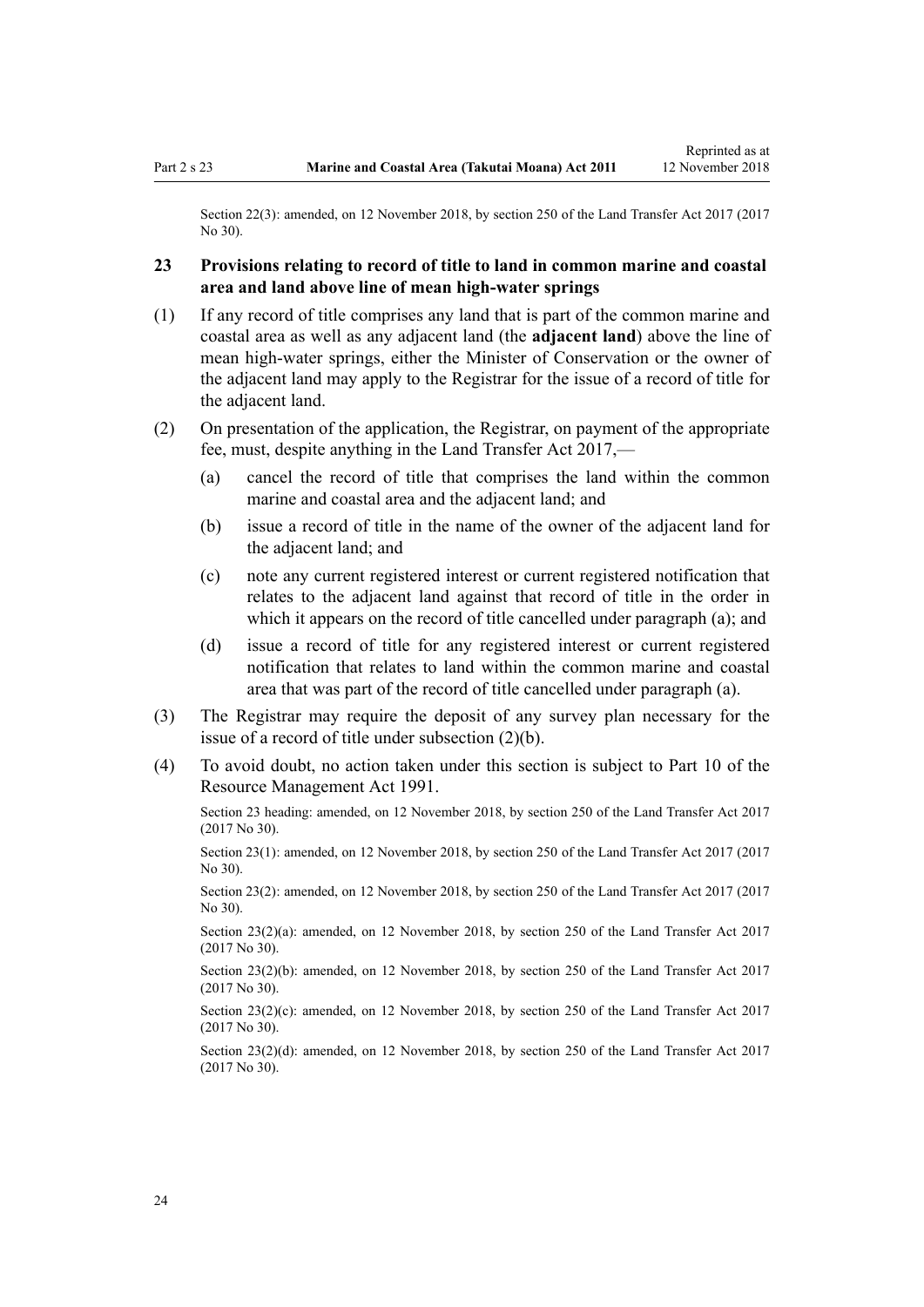## <span id="page-24-0"></span>**24 Exclusion of interests in marine and coastal area founded on adverse possession or prescriptive title**

- (1) Despite any other enactment or rule of law, no person may claim an interest in any part of the marine and coastal area on the ground of adverse possession or prescriptive title.
- (2) No relief may be claimed by any person for any loss or damage arising from this section.

## **25 Local authorities may apply to Minister for redress for loss of divested areas**

- (1) A local authority that, as a result of the operation of [section 11\(3\) or \(4\)o](#page-16-0)r [17](#page-19-0), loses its title to any land in the common marine and coastal area that it had acquired by purchase may apply to the Minister of Conservation for redress.
- (2) In considering an application by a local authority under subsection (1), the Minister of Conservation must be guided by whichever of the following criteria is applicable:
	- (a) if the local authority purchased the relevant land at full market value, compensation is to be paid at current market value:
	- (b) if the local authority did not purchase the relevant land at full market value, redress is limited to compensation for direct financial loss to the local authority arising from the loss of ownership, including loss of—
		- (i) any income that the local authority would, but for the operation of [section 11\(3\) or \(4\)](#page-16-0) or [17](#page-19-0), have derived from the relevant part of the marine and coastal area; and
		- (ii) any investment that the local authority made in the land after purchase.
- (3) An application under subsection (1) must be made,—
	- (a) if the loss results from the operation of section  $11(3)$ , not later than 12 months after the commencement of this Act:
	- (b) if the loss results from the operation of section  $11(4)$  or [17](#page-19-0), not later than 12 months after the occurrence of the loss to which the application relates.
- (4) No court has jurisdiction to hear any claim in respect of any loss suffered by a local authority as a result of the operation of [section 11\(3\) or \(4\)](#page-16-0) or [17](#page-19-0).
- (5) Any application made under [section 25](http://legislation.govt.nz/pdflink.aspx?id=DLM320246) of the Foreshore and Seabed Act 2004 that, on the commencement of this Act, has not yet been finally determined by the Minister of Conservation must be treated as if this Act (other than this subsection) had not been enacted.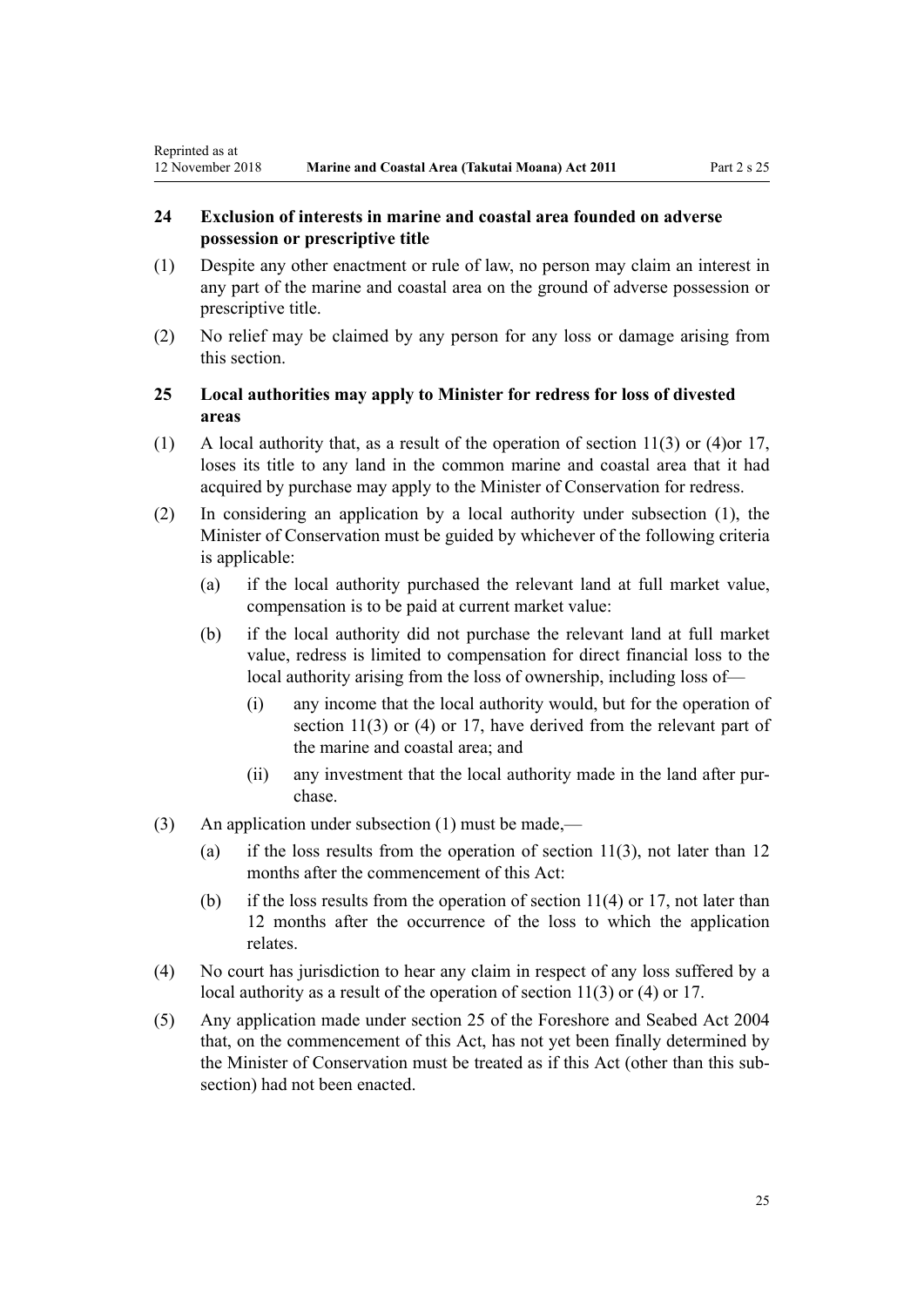## <span id="page-25-0"></span>Subpart 2—Public rights and powers over common marine and coastal area

#### *Rights of access*

#### **26 Rights of access**

- (1) Every individual has, without charge, the following rights:
	- (a) to enter, stay in or on, and leave the common marine and coastal area:
	- (b) to pass and repass in, on, over, and across the common marine and coastal area:
	- (c) to engage in recreational activities in or on the common marine and coastal area.
- (2) The rights conferred by this section are subject to any authorised prohibitions or restrictions that are imposed under [section 79,](#page-59-0) or by or under any other enactment.
- (3) A prohibition or restriction of the kind described in subsection (2) may, subject to the enactment in which it is contained or by which it is authorised, apply to—
	- (a) any or all of the rights conferred by this section:
	- (b) 1 or more ways of exercising those rights:
	- (c) 1 or more defined periods, or an indefinite period, or recurring periods of a stated kind:
	- (d) 1 or more specified areas.
- (4) In this section, **enactment** includes bylaws, regional plans, and district plans.

## *Rights of navigation*

#### **27 Rights of navigation within marine and coastal area**

- (1) Every person has the following rights:
	- (a) to enter, and pass and repass through, the marine and coastal area by ship:
	- (b) to temporarily anchor, moor, and ground within the marine and coastal area:
	- (c) to load and unload cargo, crew, equipment, and passengers within the marine and coastal area:
	- (d) to remain in a place within the marine and coastal area for a convenient time:
	- (e) to remain temporarily in a place within the marine and coastal area until wind or weather permits departure or until cargo has been obtained or repairs completed.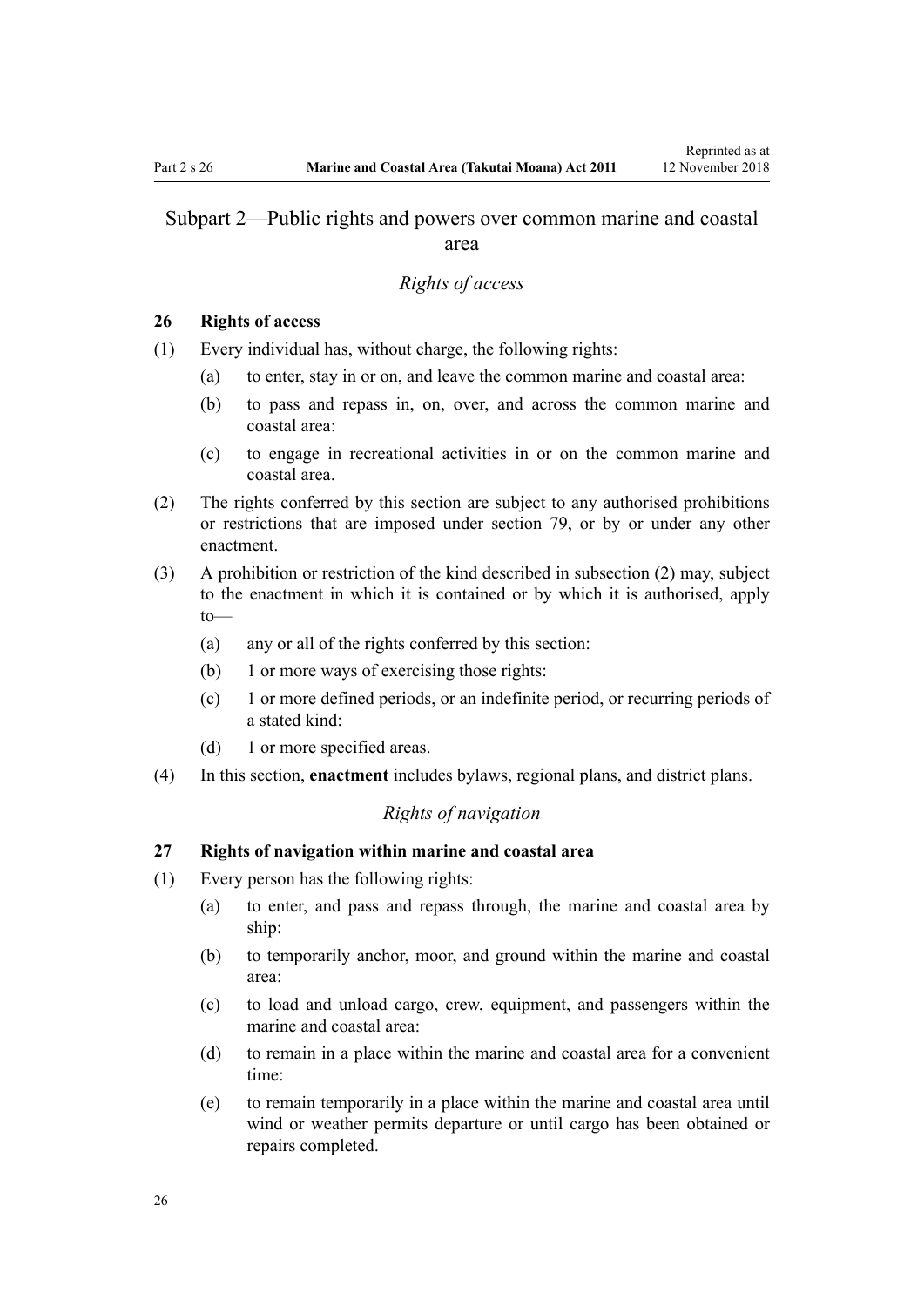- <span id="page-26-0"></span>(2) The rights conferred by subsection (1) include anything reasonably incidental to their exercise.
- (3) The rights conferred by subsection (1) may be exercised subject to any authorised restrictions and prohibitions that are imposed by or under an enactment, including restrictions and prohibitions imposed under [sections 78](#page-59-0) and [79.](#page-59-0)
- (4) A restriction or prohibition of the kind described in subsection (3) may, subject to the enactment in which it is contained or by which it is authorised, apply to—
	- (a) 1 or more of the rights conferred by this section:
	- (b) 1 or more ways of exercising those rights:
	- (c) a definite period or an indefinite period, or recurring periods of a stated kind:
	- (d) 1 or more specified areas.
- (5) In this section, **enactment** includes bylaws, regional plans, and district plans.

## *Rights of fishing*

#### **28 Fishing rights preserved**

- (1) Nothing in this Act prevents the exercise of any fishing rights conferred or recognised by or under an enactment or by a rule of law.
- (2) Subsection (1) is subject to [section 81.](#page-61-0)

### Subpart 3—Reclaimed land

#### **29 Interpretation**

(1) In this section and in [sections 30 to 45,](#page-27-0) unless the context otherwise requires,—

**developer**, in relation to any reclaimed land, means the person (including a customary marine title group) who holds the resource consent for the reclamation by which the land is formed, whether or not that resource consent was obtained after the commencement or completion of the reclamation

**dispose of** includes sell, exchange, gift, and transfer

**eligible applicant**, in relation to an application under [section 35,](#page-29-0) means a person who, under a provision of that section, is entitled to make that application

**freehold interest** means an estate in fee simple but does not include a stratum estate in freehold or in leasehold created under the [Unit Titles Act 1972](http://legislation.govt.nz/pdflink.aspx?id=DLM405590) or the [Unit Titles Act 2010](http://legislation.govt.nz/pdflink.aspx?id=DLM1160400)

**interest** means a freehold interest or a lesser interest

**lesser interest** means an interest in reclaimed land that is less than a freehold interest and includes a lease, licence, or other right or title to occupy or use the land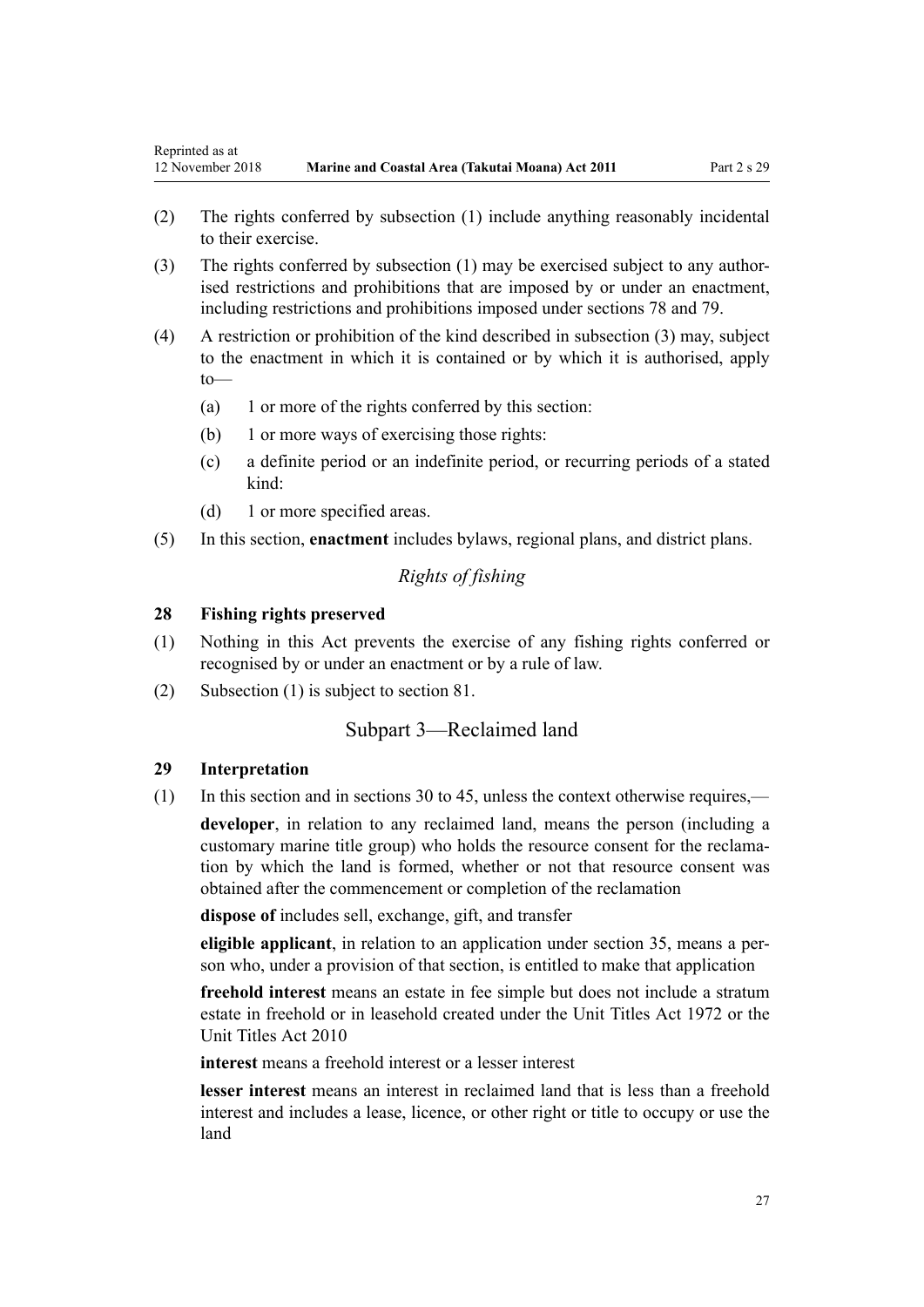<span id="page-27-0"></span>**Minister** means the Minister of the Crown who, under the authority of any warrant or with the authority of the Prime Minister, is for the time being responsible for the administration of the [Land Act 1948](http://legislation.govt.nz/pdflink.aspx?id=DLM250585)

**reclaimed land** means permanent land formed from land that formerly was below the line of mean high-water springs and that, as a result of a reclamation, is located above the line of mean high-water springs, but does not include—

- (a) land that has arisen above the line of mean high-water springs as a result of natural processes, including accretion; or
- (b) structures such as breakwaters, moles, groynes, or sea walls

**reclaimed land subject to this subpart** means reclaimed land vested in the Crown under section 30 or 31, but does not include reclaimed land that is subject to a declaration under [section 32](#page-28-0).

(2) The purpose of this subpart is to provide certainty to business and development interests in respect of investments in reclamations and to balance the interests of all New Zealanders, including their interests in conservation.

#### **30 Certain reclaimed land to vest in Crown**

- (1) Subsection (2) applies to any reclaimed land that is formed from the common marine and coastal area as a result of a lawful reclamation.
- (2) The full legal and beneficial ownership in any reclaimed land to which this subsection applies vests in the Crown absolutely if, after the commencement of this Act, a regional council approves a plan of survey, under [section 245\(5\)](http://legislation.govt.nz/pdflink.aspx?id=DLM237630) of the Resource Management Act 1991, in respect of that land.
- (3) Subsection (4) applies to reclaimed land that is formed from the common marine and coastal area as a result of an unlawful reclamation.
- (4) The full legal and beneficial ownership in any reclaimed land to which this subsection applies vests in the Crown absolutely if the Minister signs a certificate that—
	- (a) describes the position and extent of the reclaimed land; and
	- (b) states that this subsection applies to the reclaimed land.
- (5) A certificate signed under subsection (4) is, in the absence of proof to the contrary, sufficient evidence of the matter stated in the certificate.
- (6) The [Land Act 1948](http://legislation.govt.nz/pdflink.aspx?id=DLM250585) does not apply to reclaimed land vested by this section.

#### **31 New status of existing reclaimed land**

- (1) This section applies to reclaimed land (**existing reclaimed land**) that,—
	- (a) immediately before the commencement of this Act, was—
		- (i) part of the public foreshore and seabed under the [Foreshore and](http://legislation.govt.nz/pdflink.aspx?id=DLM319838) [Seabed Act 2004;](http://legislation.govt.nz/pdflink.aspx?id=DLM319838) or
		- (ii) vested in the Crown under the [Land Act 1948](http://legislation.govt.nz/pdflink.aspx?id=DLM250585); or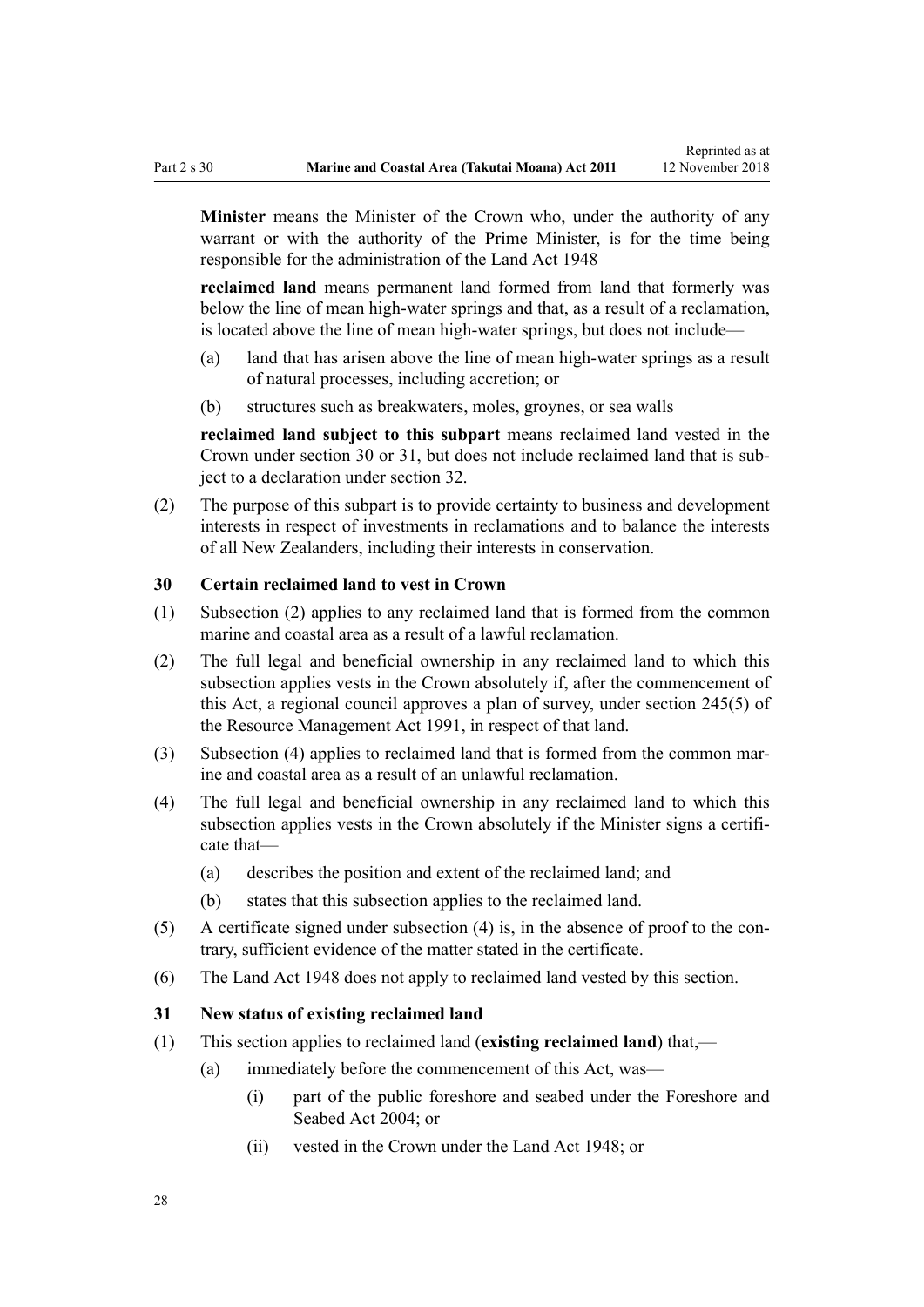- <span id="page-28-0"></span>(iii) subject to the Foreshore and Seabed Endowment Revesting Act 1991; or
- (iv) otherwise owned by the Crown; and
- (b) is not set apart for a specified purpose.
- (2) On the commencement of this Act, the full legal and beneficial ownership of all existing reclaimed land vests in the Crown absolutely and, so far as it is, immediately before that commencement, subject to the [Foreshore and Seabed](http://legislation.govt.nz/pdflink.aspx?id=DLM319838) [Act 2004](http://legislation.govt.nz/pdflink.aspx?id=DLM319838), the Foreshore and Seabed Endowment Revesting Act 1991, or the [Land Act 1948](http://legislation.govt.nz/pdflink.aspx?id=DLM250585), ceases to be subject to those Acts.
- (3) However, this section does not affect—
	- (a) any lesser interest held, immediately before the commencement of this Act, by a person other than the Crown in existing reclaimed land; or
	- (b) the ownership in structures fixed to, or under or over, existing reclaimed land.

## **32 Minister may declare reclaimed land to be subject to Land Act 1948**

- (1) The Minister may, by notice in the *Gazette*, declare any land of the following kind to be Crown land subject to the [Land Act 1948](http://legislation.govt.nz/pdflink.aspx?id=DLM250585) and not to this Act:
	- (a) reclaimed land vested in the Crown by [section 30](#page-27-0) or [31](#page-27-0):
	- (b) reclaimed land in which the Crown has, at any time after the commencement of this Act, acquired the freehold interest.
- (2) A notice under subsection (1)—
	- (a) must describe the position and extent of the reclaimed land; and
	- (b) takes effect on the 28th day after its publication in the *Gazette*.

## **33 Minister to administer reclaimed land subject to this subpart**

- (1) The Minister may perform and exercise the functions, duties, and powers of the Crown as owner in respect of every area of reclaimed land that is subject to this subpart.
- (2) The Minister may sign a certificate that—
	- (a) describes the position and extent of any land; and
	- (b) states that the land is, or is not, subject to this subpart.
- (3) A certificate signed under subsection (2) is, in the absence of proof to the contrary, sufficient evidence of the matter stated in the certificate.

## **34 Granting and disposition of interests in reclaimed land subject to this subpart**

(1) The Minister may, in accordance with [sections 35 to 41](#page-29-0), grant interests in reclaimed land subject to this subpart.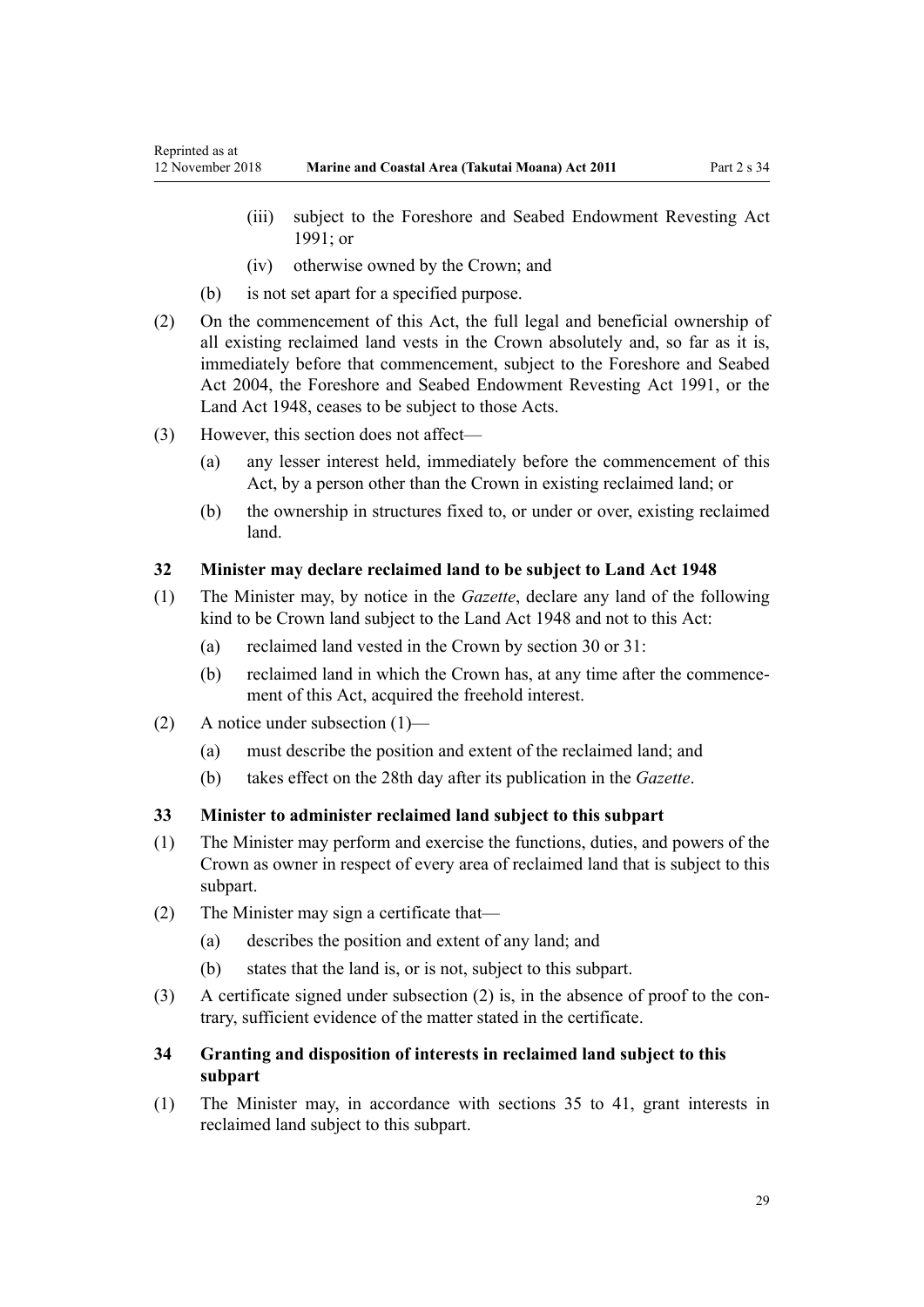<span id="page-29-0"></span>(2) The Crown may not dispose of any interest in reclaimed land subject to this subpart otherwise than in accordance with sections 35 to 41.

## **35 Eligible applicants for interests in reclaimed land subject to this subpart**

- (1) A developer of reclaimed land subject to this subpart that has been, or is being, or is to be formed may apply to the Minister for the grant to the developer of an interest in that reclaimed land.
- (2) A network utility operator may apply to the Minister for the grant to the network utility operator of a lesser interest in reclaimed land subject to this subpart that has been, or is being, or is to be formed on the ground that the lesser interest is required for the purposes of the network utility operation undertaken by the network utility operator.
- (3) Subsection (4) applies if—
	- (a) reclaimed land has been subject to this subpart for more than 10 years; and
	- (b) no interest has been granted in that land; and
	- (c) no current application for the grant of an interest in that land is awaiting the Minister's determination.
- (4) If this subsection applies, any person may apply to the Minister for the grant to the person of an interest in the reclaimed land.
- (5) A developer or other person who makes an application under this section becomes liable to pay any fees payable under regulations made under this Act.
- (6) The fees referred to in subsection (5) are recoverable as a debt due to the Crown.
- (7) In this section, **network utility operator** and **network utility operation** have the same meanings as in [section 166](http://legislation.govt.nz/pdflink.aspx?id=DLM236206) of the Resource Management Act 1991.

## **36 Determination of application by Minister**

- (1) When an application under section 35 is made by an eligible applicant, the Minister must, without limitation, determine the following matters:
	- (a) whether the applicant is to be granted an interest in the reclaimed land and, if so, whether that interest should be a freehold interest or a lesser interest:
	- (b) if a lesser interest is to be granted, the terms and conditions of that lesser interest:
	- (c) any conditions that must be fulfilled before any interest in the reclaimed land is granted:
	- (d) the encumbrances, restrictions, or conditions (if any) that should attach to any interest (including a freehold interest) to be granted: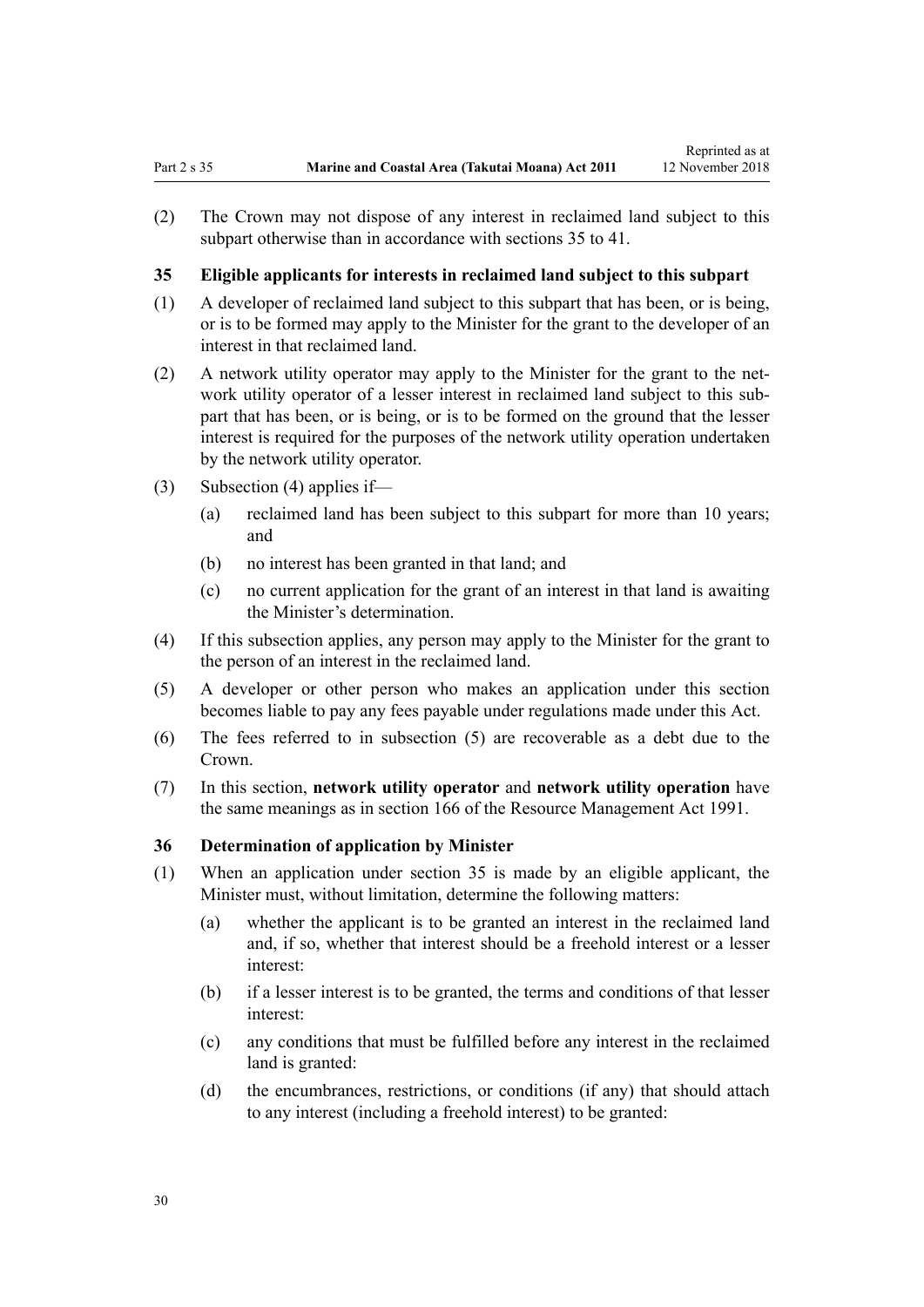- <span id="page-30-0"></span>(e) any consideration (whether by payment of price, rental or other charge, or by way of set-off, or in whole or partial settlement of any claim, including any claim under the [Treaty of Waitangi Act 1975](http://legislation.govt.nz/pdflink.aspx?id=DLM435367)) for the grant of the interest.
- (2) In determining the matters specified in subsection (1), the Minister must take into account the following matters, so far as they are applicable:
	- (a) the minimum interest in the reclaimed land that is reasonably needed to allow the purpose of the grant to be achieved:
	- (b) the public interest in the reclaimed land, including existing or proposed public use of the reclaimed land:
	- (c) whether, and the extent to which, the public is benefiting, or is to benefit, from the use or proposed use of the reclaimed land:
	- (d) any conditions or restrictions imposed on the resource consent that authorised the reclamation:
	- (e) whether any historical claims have been made under the [Treaty of Wai](http://legislation.govt.nz/pdflink.aspx?id=DLM435367)[tangi Act 1975](http://legislation.govt.nz/pdflink.aspx?id=DLM435367) in respect of the reclaimed land or whether there are any pending applications under [Part 4:](#page-69-0)
	- (f) the cultural value of the reclaimed land and surrounding area to tangata whenua:
	- (g) the financial value of the reclaimed land to the Crown:
	- (h) any natural or historic values associated with the reclaimed land:
	- (i) the potential public access, amenity, and recreational values of the reclaimed land:
	- (j) any special circumstances of the applicant, including the amount of any investment made by the applicant in respect of the reclaimed land.
- (3) The Minister may determine that several eligible applicants may each be granted a distinct interest in the reclaimed land.

### **37 Presumption that certain applicants to be granted freehold interest in reclaimed land subject to this subpart**

- (1) In the case of an application made under [section 35](#page-29-0) by an eligible applicant who is a person of a kind specified in subsection (2), the Minister's determination of the matter specified in section  $36(1)(a)$  must proceed on the basis that the person is to be granted a freehold interest in the reclaimed land unless—
	- (a) the person does not wish to be granted a freehold interest; or
	- (b) the Minister is satisfied, after considering the matters specified in [section](#page-29-0) [36\(2\)](#page-29-0), that there is good reason not to grant the person a freehold interest.
- (2) The persons are the following: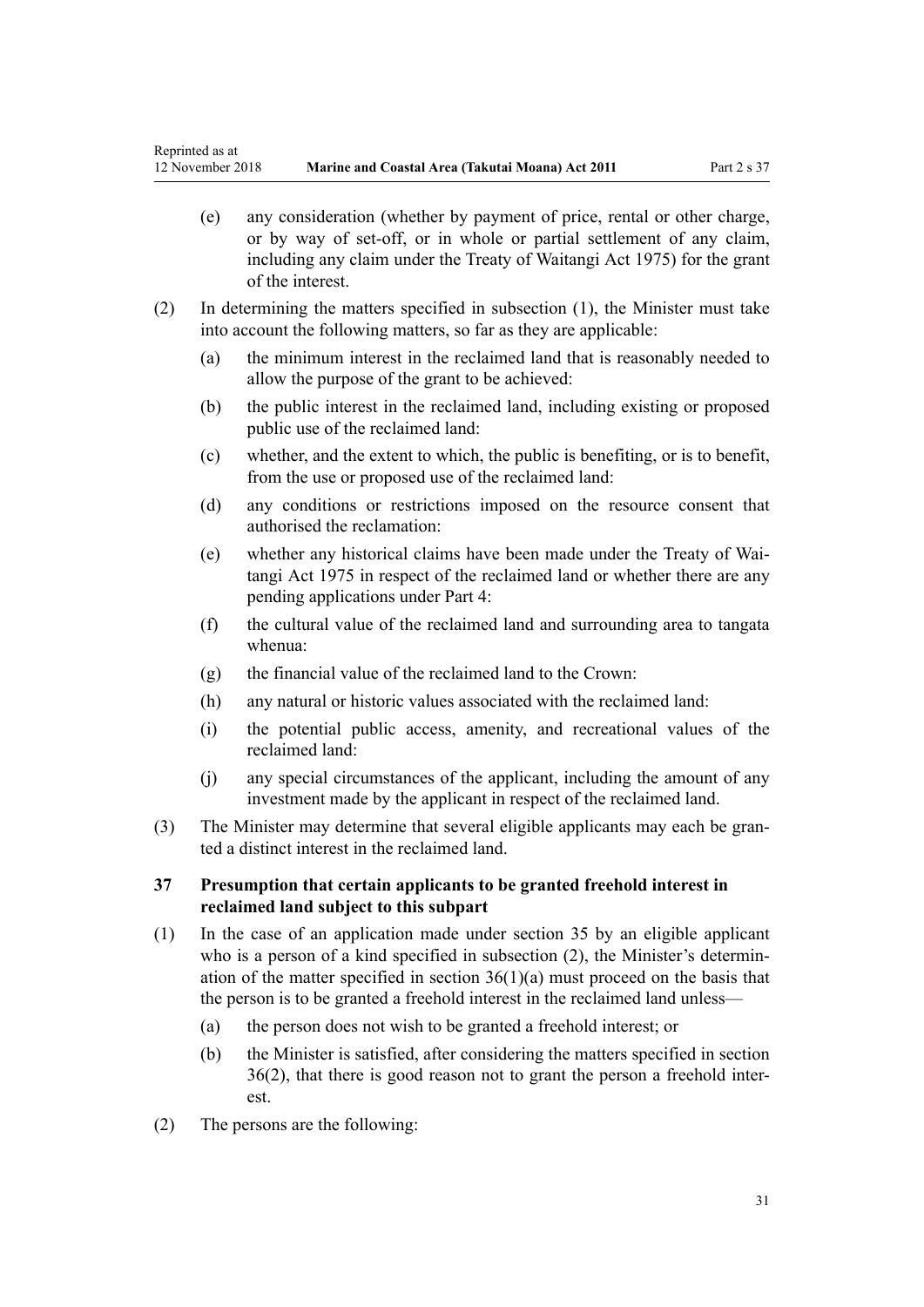- <span id="page-31-0"></span>(a) any port company (as defined in [section 2\(1\)](http://legislation.govt.nz/pdflink.aspx?id=DLM131688) of the Port Companies Act 1988):
- (b) any port operator (as defined in [Part 3A](http://legislation.govt.nz/pdflink.aspx?id=DLM5689750) of the Maritime Transport Act 1994):
- (c) the company (as defined in [section 2](http://legislation.govt.nz/pdflink.aspx?id=DLM125376) of the Auckland Airport Act 1987) that operates Auckland International Airport (including any entity that operates all or part of the airport and that is a subsidiary of, or successor to, that company):
- (d) the company (as defined in [section 2](http://legislation.govt.nz/pdflink.aspx?id=DLM211896) of the Wellington Airport Act 1990) that operates Wellington International Airport (including any entity that operates all or part of the airport and that is a subsidiary of, or successor to, that company).

Section 37(2)(b): replaced, on 23 October 2013, by [section 90](http://legislation.govt.nz/pdflink.aspx?id=DLM4698973) of the Maritime Transport Amendment Act 2013 (2013 No 84).

#### **38 Notification of determination and variation**

- (1) The Minister must notify the applicant of a determination under [section 36\(1\)](#page-29-0) and of any variation under subsection (3) of this section.
- (2) Before the Minister makes a determination under [section 36\(1\)](#page-29-0) or a variation under subsection (3) of this section, the Minister must give the applicant a reasonable opportunity to comment on the proposed determination or variation.
- (3) The Minister may, on the Minister's own initiative or on application by an applicant, vary a determination made under [section 36\(1\)](#page-29-0) before an interest in the reclaimed land to which the determination relates is vested under section 39 if that variation is, in the Minister's opinion, necessary or desirable—
	- (a) to take account of any of the matters specified in [section 36\(2\)](#page-29-0); or
	- (b) for any other reason.

#### **39 Vesting of interest in reclaimed land subject to this subpart**

- (1) The Minister may, by notice in the *Gazette*, vest in an applicant an interest in reclaimed land subject to this subpart if the Minister is satisfied that—
	- (a) the vesting is in accordance with a determination made under [section](#page-29-0) [36\(1\)](#page-29-0), as varied by any variations under section 38(3); and
	- (b) any conditions imposed under [section 36\(1\)\(c\)](#page-29-0) have been complied with or that adequate provision has been made to ensure that those conditions will be complied with; and
	- (c) a certificate under [section 245\(5\)\(b\)](http://legislation.govt.nz/pdflink.aspx?id=DLM237630) of the Resource Management Act 1991 has been issued in respect of the reclaimed land.
- (2) Every *Gazette* notice published under subsection (1) must—
	- (a) state the name of the applicant in whom the interest is vested and describe the position and extent of the reclaimed land; and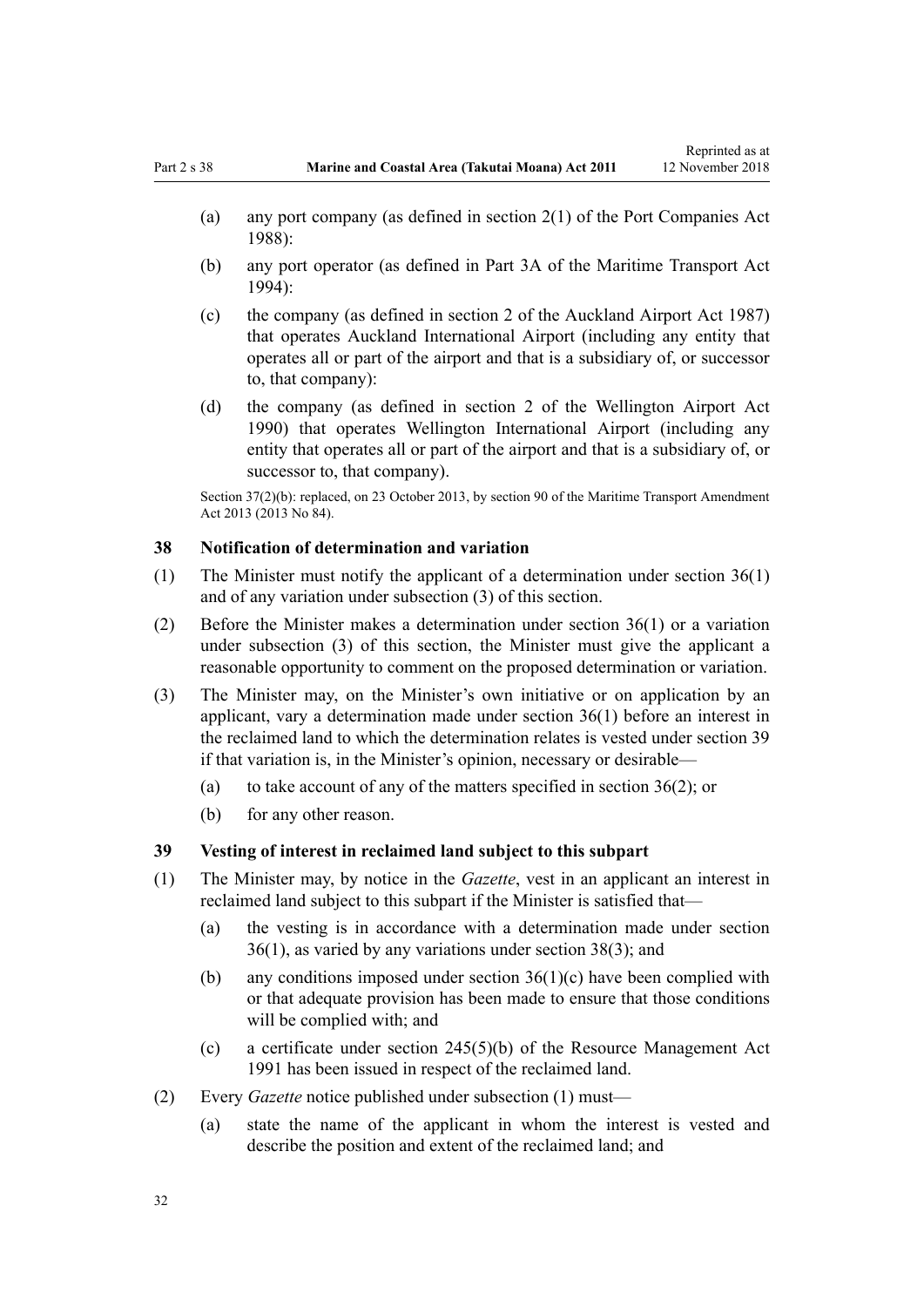- <span id="page-32-0"></span>(b) describe the interest vested; and
- (c) describe any encumbrances or restrictions imposed on the interest, including any restrictions that apply under [section 44;](#page-35-0) and
- (d) where the interest vested is a freehold interest and in any other case where the Minister considers it appropriate, be sent by the Minister to the Registrar, with a request that a record of title be issued accordingly; and
- (e) where the Registrar receives a request under paragraph (d), be registered by the Registrar after receipt from the Minister.
- (3) The Registrar must, in accordance with a request made under subsection  $(2)(d)$ ,—
	- (a) issue a record of title in respect of the interest in the land vested by the *Gazette* notice; and
	- (b) record on that record of title—
		- (i) that the land is reclaimed land subject to [subpart 3 of Part 2](#page-26-0) of the Marine and Coastal Area (Takutai Moana) Act 2011; and
		- (ii) where the interest vested is a freehold interest, that the disposition of the freehold interest in that land is restricted by that subpart.

Section 39(2)(d): amended, on 12 November 2018, by [section 250](http://legislation.govt.nz/pdflink.aspx?id=DLM6731493) of the Land Transfer Act 2017 (2017 No 30).

Section 39(3)(a): amended, on 12 November 2018, by [section 250](http://legislation.govt.nz/pdflink.aspx?id=DLM6731493) of the Land Transfer Act 2017 (2017 No 30).

Section 39(3)(b): amended, on 12 November 2018, by [section 250](http://legislation.govt.nz/pdflink.aspx?id=DLM6731493) of the Land Transfer Act 2017 (2017 No 30).

#### **40 Application for renewal of interests less than freehold**

- (1) The holder of a lesser interest vested under [section 39\(1\)](#page-31-0) may apply to the Minister, not later than 3 months before the expiry of the existing interest, for a renewal of the interest in the same, or part of the same, reclaimed land.
- (2) If an application is made under subsection (1), the holder may continue to operate under the existing interest until the application is determined.
- (3) The holder of a lesser interest in reclaimed land may apply to the Minister for the vesting of a freehold interest in that land.
- (4) In determining an application under this section, the Minister must take into account the matters specified in [section 36\(2\)](#page-29-0), so far as those matters are relevant to the application.
- (5) This section also applies to a lesser interest vested in a person under [section](http://legislation.govt.nz/pdflink.aspx?id=DLM239322) [355](http://legislation.govt.nz/pdflink.aspx?id=DLM239322) or [355AA](http://legislation.govt.nz/pdflink.aspx?id=DLM239326) of the Resource Management Act 1991 (as in force before the commencement of this Act) in land that has become reclaimed land subject to this subpart.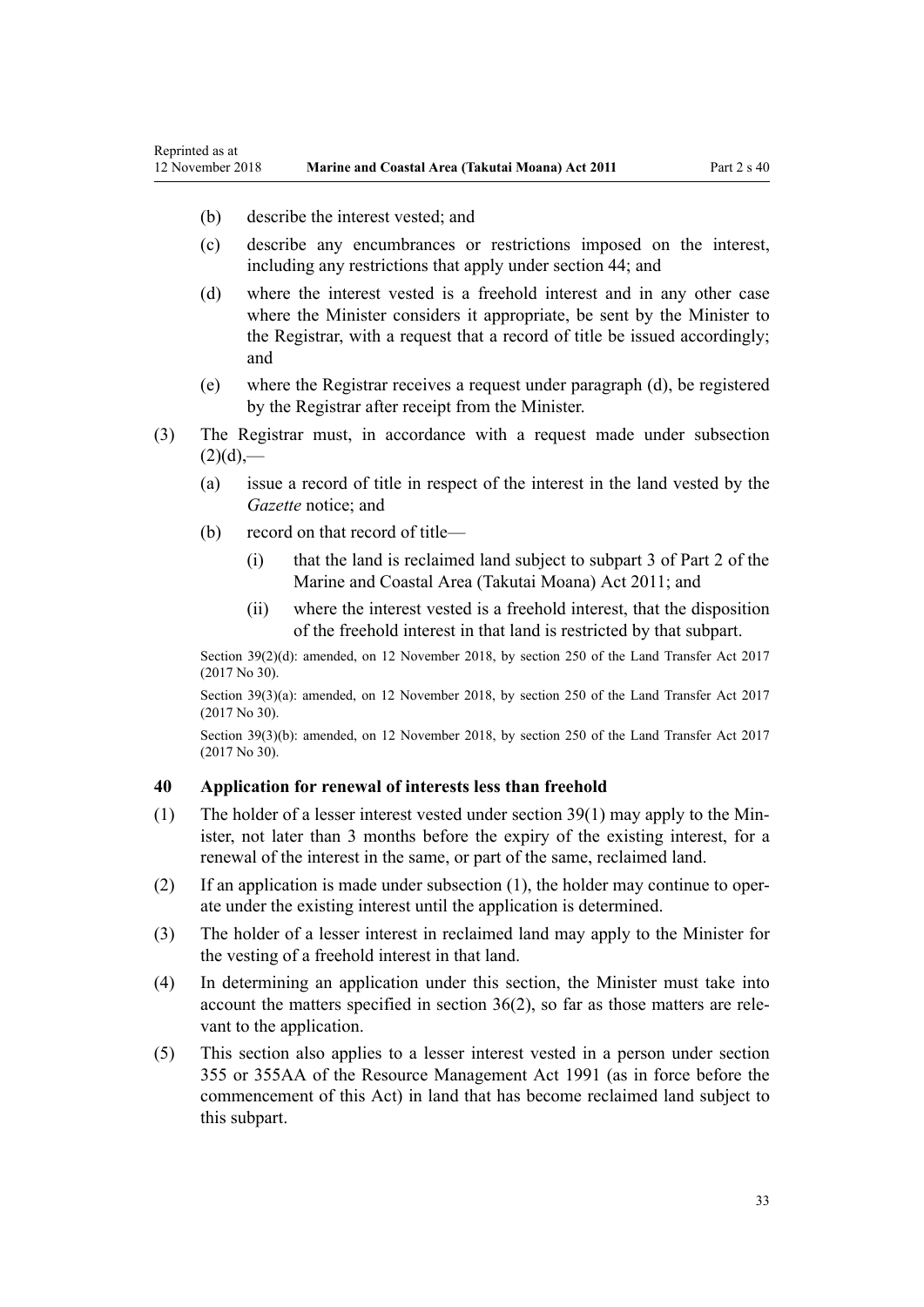## <span id="page-33-0"></span>**41 Pending applications under Resource Management Act 1991 that relate to reclaimed land**

- (1) This section applies to any application—
	- (a) that was made under [section 355\(1\)](http://legislation.govt.nz/pdflink.aspx?id=DLM239322) of the Resource Management Act 1991, as in force immediately before the commencement of this Act; and
	- (b) that is to be, but has not yet been, substantively determined by the Minister of Conservation.
- (2) No applicant may apply under [section 35](#page-29-0) if—
	- (a) the applicant has previously made an application (**application A**) to which this section applies; and
	- (b) application A was withdrawn or discontinued; and
	- (c) at the time of that withdrawal or discontinuance, application A was in competition with another application to which this section applies.
- (3) An application to which this section applies must (subject to subsections (4) to (7)) be considered and determined by the Minister of Conservation as if this subpart (other than this section) had not been enacted and as if the [Resource](http://legislation.govt.nz/pdflink.aspx?id=DLM230264) [Management Act 1991](http://legislation.govt.nz/pdflink.aspx?id=DLM230264) had not been amended by this Act.
- (4) However, an applicant who has made an application to which this section applies may make a request, in accordance with subsection (6), to have the application considered and determined under [section 35](#page-29-0) by the Minister (within the meaning of [section 29](#page-26-0)), but only if the conditions stated in subsection (5) are met.
- (5) The conditions referred to in subsection (4) are that—
	- (a) as at the commencement of this Act, the application is not in competition with any other application to which this section applies; and
	- (b) the applicant would (but for having made the application to which this section applies) be eligible to apply under [section 35](#page-29-0).
- (6) A request under subsection (4) must be made in writing to the Minister of Conservation not later than 180 days after the commencement of this Act.
- (7) On receipt of a request under subsection (4), the Minister of Conservation must refer all the documents relating to the application to the Minister (within the meaning of [section 29](#page-26-0)) and the reference of those documents must be treated as an application under [section 35.](#page-29-0)

#### **42 Savings**

(1) Where, as at the commencement of this Act, any right, title, or interest in reclaimed land is to be vested in a person under a determination of an application under [section 355](http://legislation.govt.nz/pdflink.aspx?id=DLM239322) of the Resource Management Act 1991 (as in force immediately before the commencement of this Act) but the right, title, or interest has not yet been formally vested, the Minister of Conservation must, if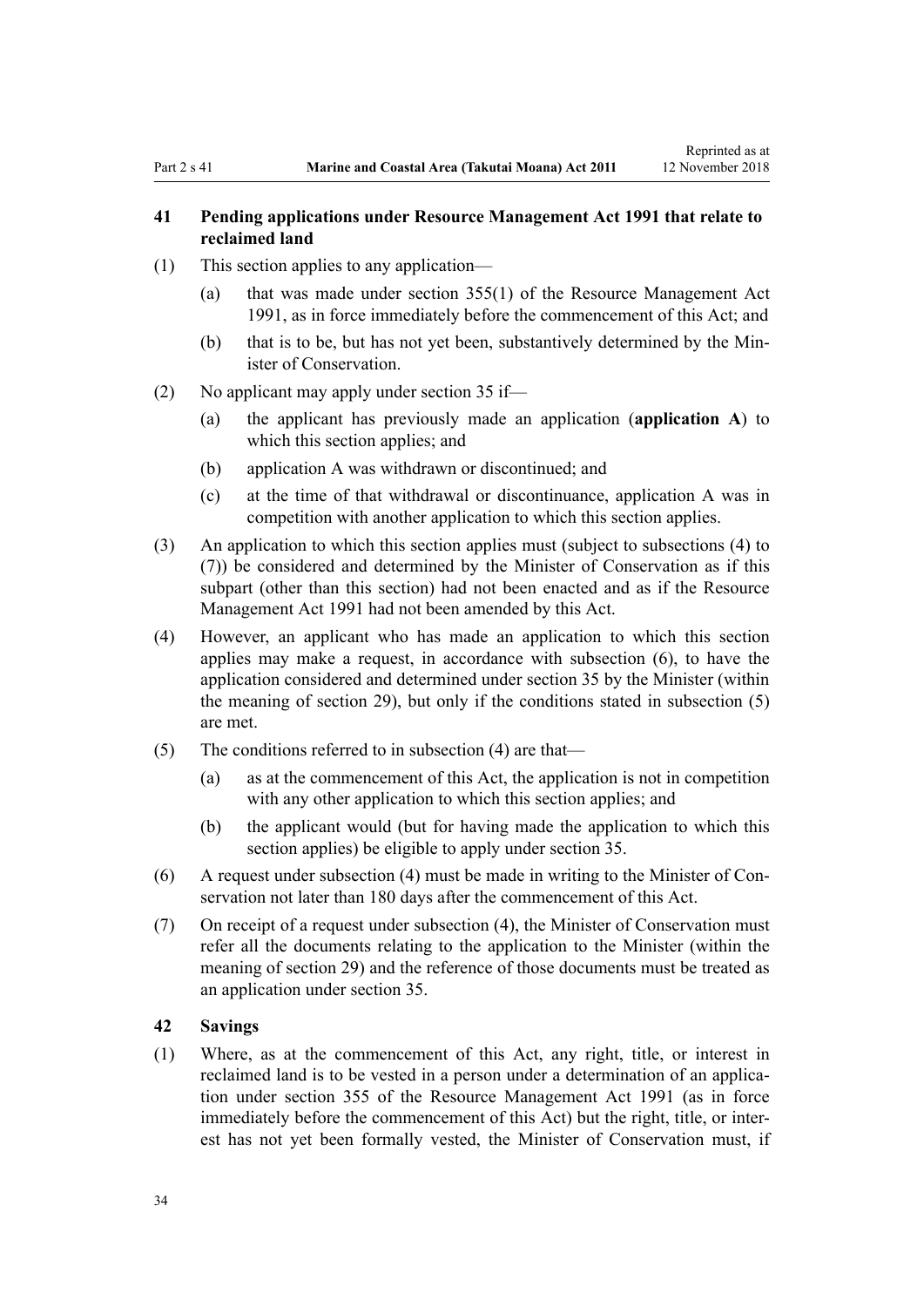<span id="page-34-0"></span>satisfied that all relevant conditions have been fulfilled and the price (if any) has been paid, give effect to the determination as if—

- (a) this subpart (other than this section) had not been enacted; and
- (b) the [Resource Management Act 1991](http://legislation.govt.nz/pdflink.aspx?id=DLM230264) had not been amended by this Act.
- (2) In subsection (1), **determination** includes an agreement referred to in [section](http://legislation.govt.nz/pdflink.aspx?id=DLM239326) [355AA\(2\)\(b\)](http://legislation.govt.nz/pdflink.aspx?id=DLM239326) of the Resource Management Act 1991 (as in force immediately before the commencement of this Act).

## **43 Land reclaimed from customary marine title areas by customary marine title groups**

- (1) In any case where a customary marine title group is the developer of reclaimed land that has been formed or is being formed or is to be formed from the group's customary marine title area, this section applies instead of [sections 31](#page-27-0) [to 41.](#page-27-0)
- (2) The customary marine title group may apply to the Minister in writing for an interest in the area of reclaimed land, and on making the application becomes liable to pay any fees payable under regulations made under this Act, which are recoverable as a debt due to the Crown.
- (3) On receiving an application duly made under subsection (2), the Minister must—
	- (a) consider the application by applying the criteria stated in section  $36(2)$ , so far as they are applicable; and
	- (b) proceed on the basis that the customary marine title group is to be granted a freehold interest in the reclaimed land unless—
		- (i) the customary marine title group does not wish to be granted a freehold interest; or
		- (ii) the Minister is satisfied, after considering the matters specified in [section 36\(2\),](#page-29-0) that there is good reason not to grant the customary marine title group a freehold interest; and
	- (c) determine the application, including whether any conditions must be fulfilled before any interest in the reclaimed land is vested and the nature of any such conditions; and
	- (d) notify the customary marine title group of the determination.
- (4) Before the Minister makes a determination under subsection (3)(c), the Minister must give the customary marine title group a reasonable opportunity to comment on the proposed determination.
- (5) If satisfied that a certificate under [section 245\(5\)\(b\)](http://legislation.govt.nz/pdflink.aspx?id=DLM237630) of the Resource Management Act 1991 has been issued in respect of the reclaimed land and that any conditions determined under subsection (3)(c) have been fulfilled, the Minister may, by notice in the *Gazette*, vest in the customary marine title group an interest in the reclaimed land.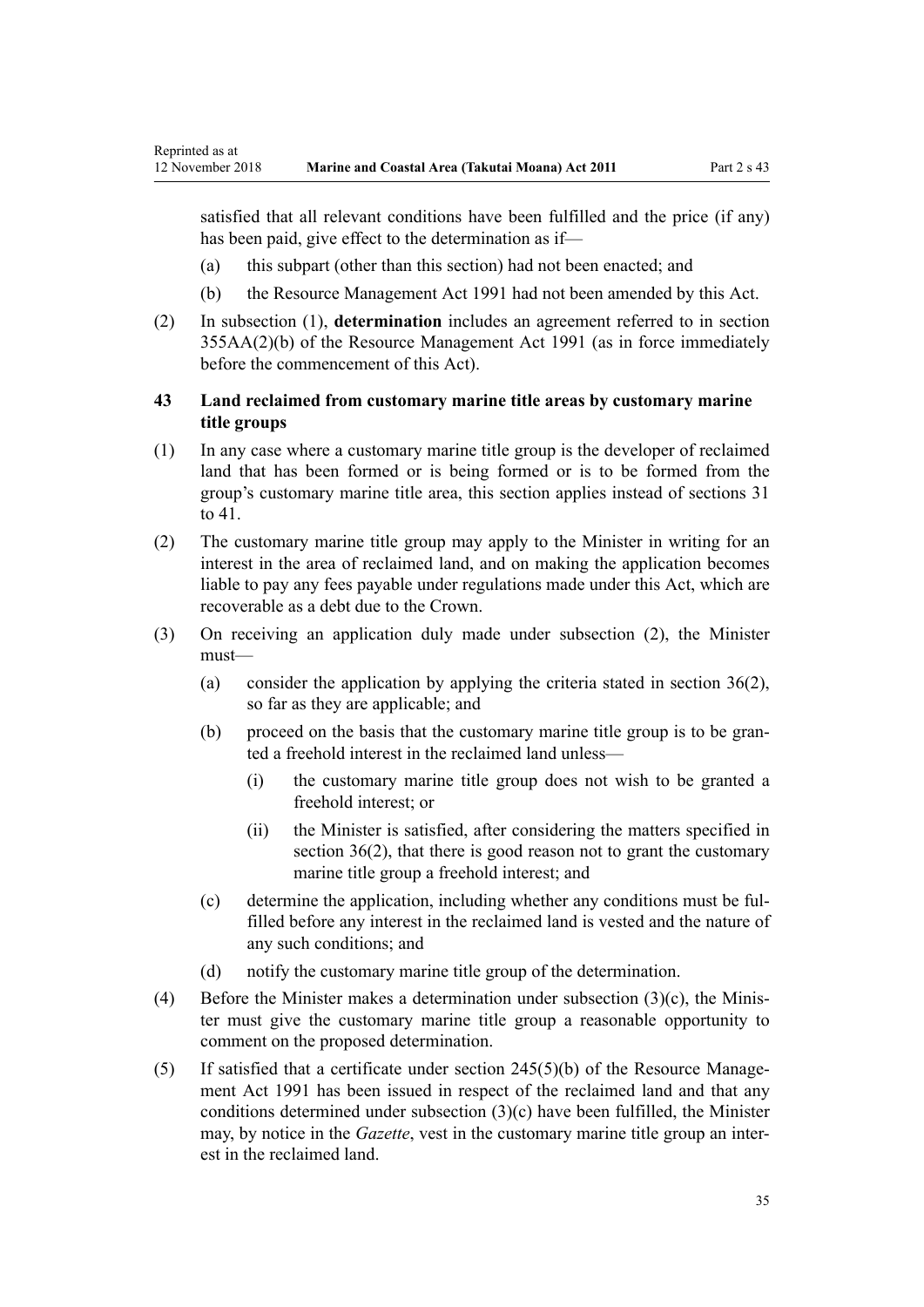- <span id="page-35-0"></span>(6) Every *Gazette* notice published under subsection (5) must—
	- (a) state the name of the customary marine title group, and describe the position and extent of the reclaimed land; and
	- (b) describe the interest vested; and
	- (c) describe any encumbrances or restrictions imposed on the interest; and
	- (d) where the interest vested is a freehold interest and in any other case where the Minister considers it appropriate, be sent by the Minister to the Registrar, with a request that a record of title be issued accordingly; and
	- (e) where the Registrar receives a request under paragraph (d), be registered by the Registrar after receipt from the Minister.
- (7) The Registrar must, in accordance with a request made under subsection  $(6)(d)$ , issue a record of title in respect of the interest in the land vested by the *Gazette* notice.

Section 43(6)(d): amended, on 12 November 2018, by [section 250](http://legislation.govt.nz/pdflink.aspx?id=DLM6731493) of the Land Transfer Act 2017 (2017 No 30).

Section 43(7): amended, on 12 November 2018, by [section 250](http://legislation.govt.nz/pdflink.aspx?id=DLM6731493) of the Land Transfer Act 2017 (2017 No 30).

## *Rights of first refusal*

#### **44 Restrictions on disposition of freehold interest**

- (1) For as long as a record of title issued for reclaimed land subject to this subpart contains a record made under [section 39\(3\)\(b\)](#page-31-0), the freehold interest in the land may not be disposed of otherwise than in accordance with [section 45,](#page-36-0) but if that record is removed (in accordance with subsection (6) of this section) following a disposition in accordance with section 45, the freehold interest may be disposed of in any lawful way.
- (2) However, the restriction in subsection (1) does not apply to a disposition that—
	- (a) is made by a company to another company if both companies are—
		- (i) members of the same group (within the meaning of [section 5](http://legislation.govt.nz/pdflink.aspx?id=DLM4632837) of the Financial Reporting Act 2013); or
		- (ii) related companies (within the meaning of [section 2\(3\)](http://legislation.govt.nz/pdflink.aspx?id=DLM319576) of the Companies Act 1993); or
	- (b) affects not solely the freehold interest in the reclaimed land, but also 1 or more other assets.
- (3) The Minister may, at the request of the proprietor of the freehold interest and on payment of any fees payable under regulations made under this Act, sign a certificate stating that the freehold interest in reclaimed land has been disposed of in accordance with [section 45](#page-36-0) or that the disposition is permitted by subsection (2).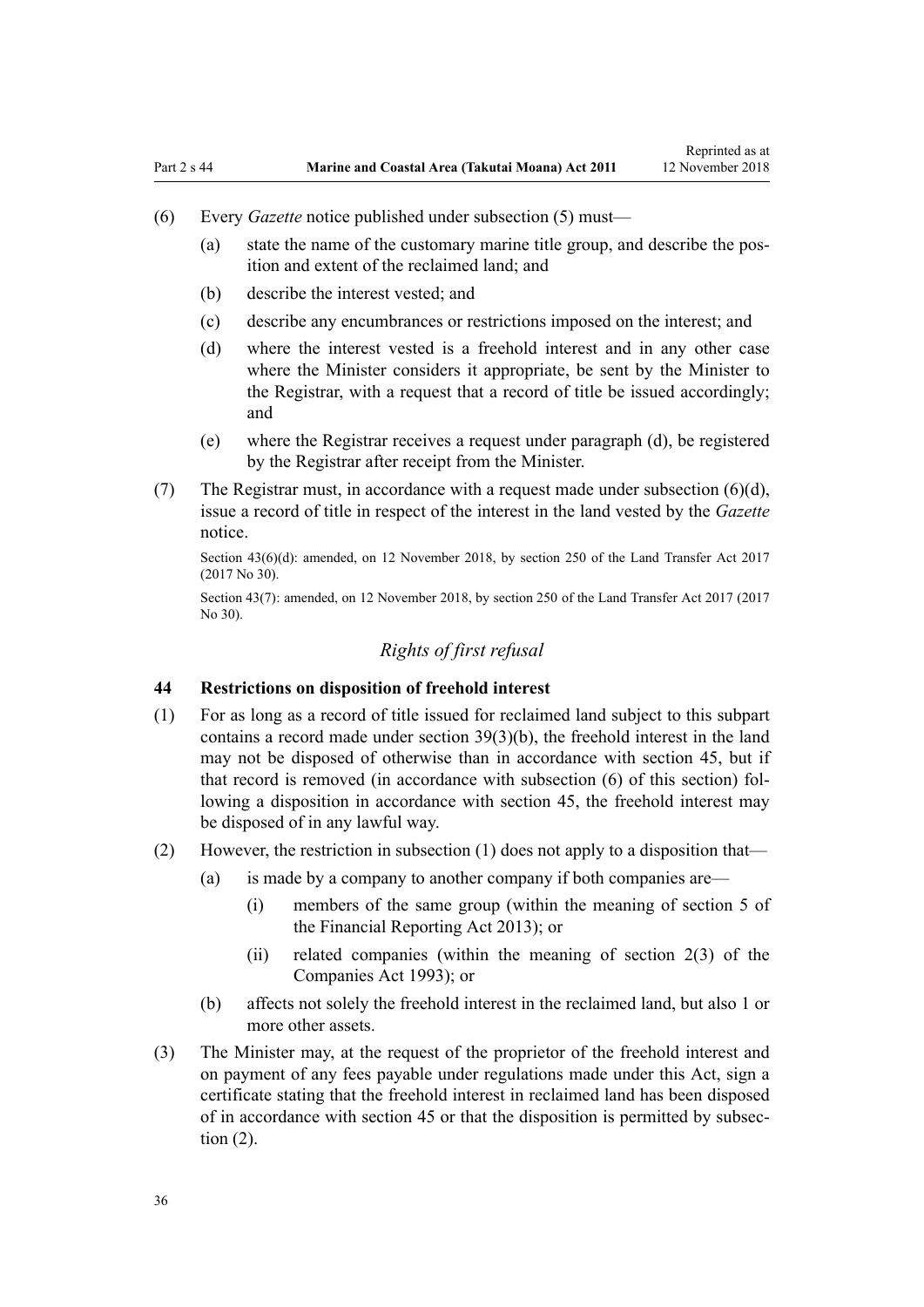- (4) A certificate signed under subsection (3) is conclusive evidence of the matter stated in the certificate.
- (5) A transfer instrument purporting to effect a disposition to which subsection (1) applies—
	- (a) may not be presented for registration under the [Land Transfer Act 2017](http://legislation.govt.nz/pdflink.aspx?id=DLM6731002) unless the Minister has signed a certificate in respect of the disposition under subsection (3); and
	- (b) must, on being presented for registration under that Act, be accompanied by that certificate.
- (6) If the certificate presented under subsection (5)(b) states that the freehold interest in reclaimed land has been disposed of in accordance with section 45, the Registrar must on registration of the transfer instrument remove from the record of title the record made under [section 39\(3\)\(b\)](#page-31-0).

Section 44(1): amended, on 12 November 2018, by [section 250](http://legislation.govt.nz/pdflink.aspx?id=DLM6731493) of the Land Transfer Act 2017 (2017 No 30).

Section  $44(2)(a)(i)$ : amended, on 1 April 2014, by [section 126](http://legislation.govt.nz/pdflink.aspx?id=DLM5740665) of the Financial Reporting (Amendments to Other Enactments) Act 2013 (2013 No 102).

Section 44(5)(a): amended, on 12 November 2018, by [section 250](http://legislation.govt.nz/pdflink.aspx?id=DLM6731493) of the Land Transfer Act 2017 (2017 No 30).

Section 44(6): amended, on 12 November 2018, by [section 250](http://legislation.govt.nz/pdflink.aspx?id=DLM6731493) of the Land Transfer Act 2017 (2017 No 30).

## **45 Offers to Minister, iwi or hapū, or public**

- (1) In order to dispose of a freehold interest in reclaimed land (the **freehold interest**) in compliance with this section, the proprietor of the freehold interest must dispose of the freehold interest in accordance with a written notice that is in effect at the time of the disposition and is given under whichever of subsection  $(2)$ ,  $(4)$ , or  $(6)$  is applicable.
- (2) A notice under this subsection—
	- (a) must be given to the Minister; and
	- (b) may be given at any time unless a notice under subsection (4) or (6) is in effect; and
	- (c) must state the following terms on which the Crown may acquire the freehold interest:
		- (i) the consideration:
		- (ii) any other terms and conditions.
- (3) If, within the period that the notice under subsection (2) is in effect, the Crown does not enter into a contract to acquire the freehold interest, the proprietor may give public notice under subsection (4).
- (4) A public notice under this subsection must be addressed to all iwi and hapū within the area in which the reclaimed land is located and must invite tenders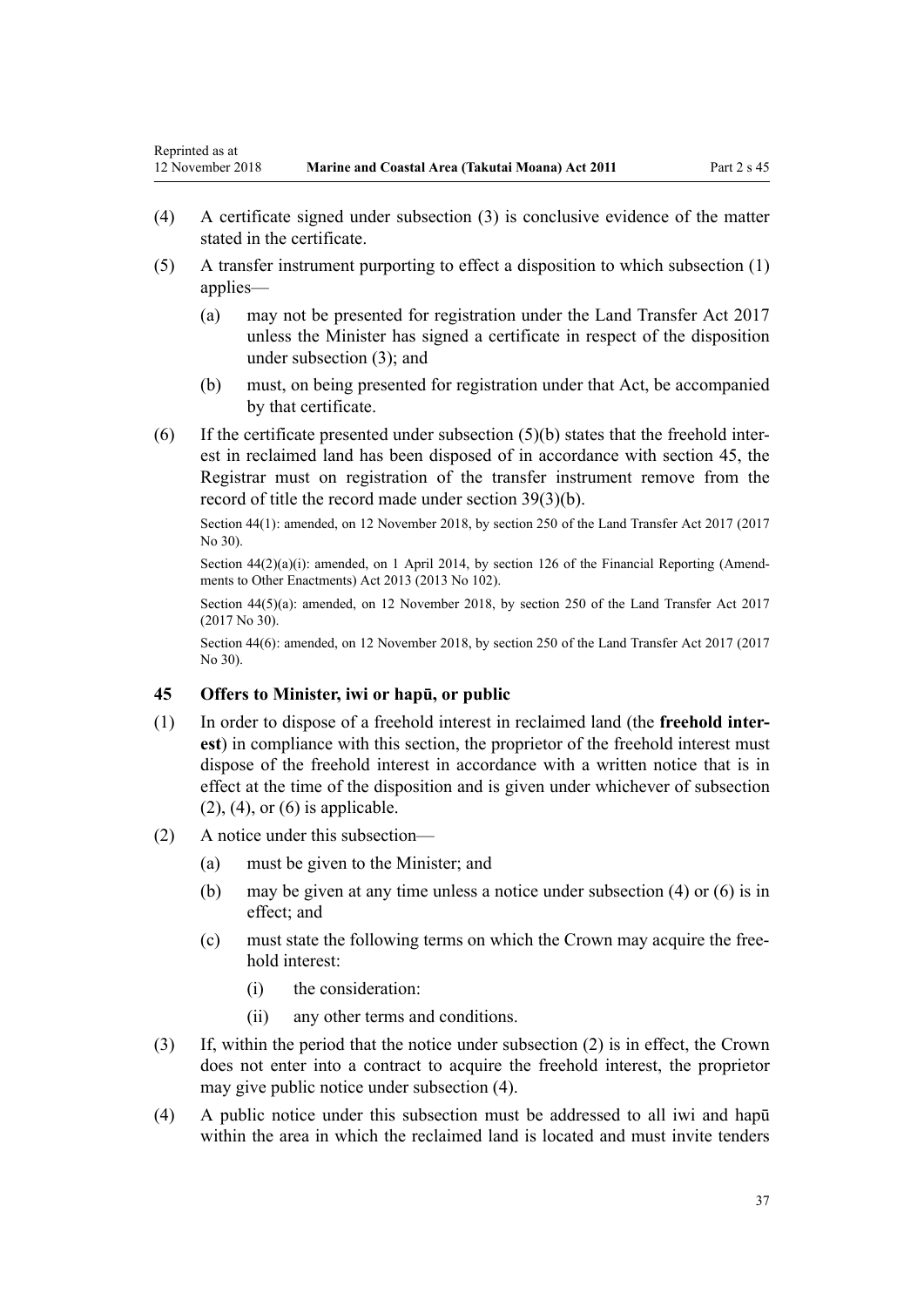<span id="page-37-0"></span>from representatives of those iwi and hapū for the acquisition of the freehold interest and must state—

- (a) the minimum consideration for the freehold interest, which may not be less than the consideration stated in the most recent notice given or sent under subsection (2):
- (b) any other terms and conditions, which may not be more favourable than the terms and conditions stated in the most recent notice given under subsection (2).
- (5) If, within the period that the notice under subsection (4) is in effect, no iwi or hapū enters into a contract to acquire the freehold interest, the proprietor may, before the second anniversary of the day on which the notice was given to the Minister under subsection (2), give public notice under subsection (6).
- (6) A public notice under this subsection must invite tenders from any person for the acquisition of the freehold interest and state—
	- (a) the minimum consideration for the freehold interest, which may not be less than the consideration stated in the most recent public notice given under subsection (4):
	- (b) any other terms and conditions, which may not be more favourable than the terms and conditions stated in the most recent notice given under subsection (4).
- (7) A notice given or published under subsection (2), (4), or (6) is in effect for the period that commences on the date on which the Minister receives the notice or, in the case of a public notice, the notice is first published and ends with the close of the 90th day after that date.

# **Part 3**

#### **Customary interests**

#### **46 Overview of this Part**

This Part sets out the legal rights and interests that give expression to customary interests in the common marine and coastal area of New Zealand.

# Subpart 1—Participation in conservation processes in common marine and coastal area

#### **47 Participation in conservation processes**

- (1) In this section and [sections 48 to 50,](#page-38-0) **affected iwi, hapū, or whānau** means iwi, hapū, or whānau that exercise kaitiakitanga in a part of the common marine and coastal area where a conservation process is being considered.
- (2) Affected iwi, hapū, or whānau have the right to participate in conservation processes in the common marine and coastal area.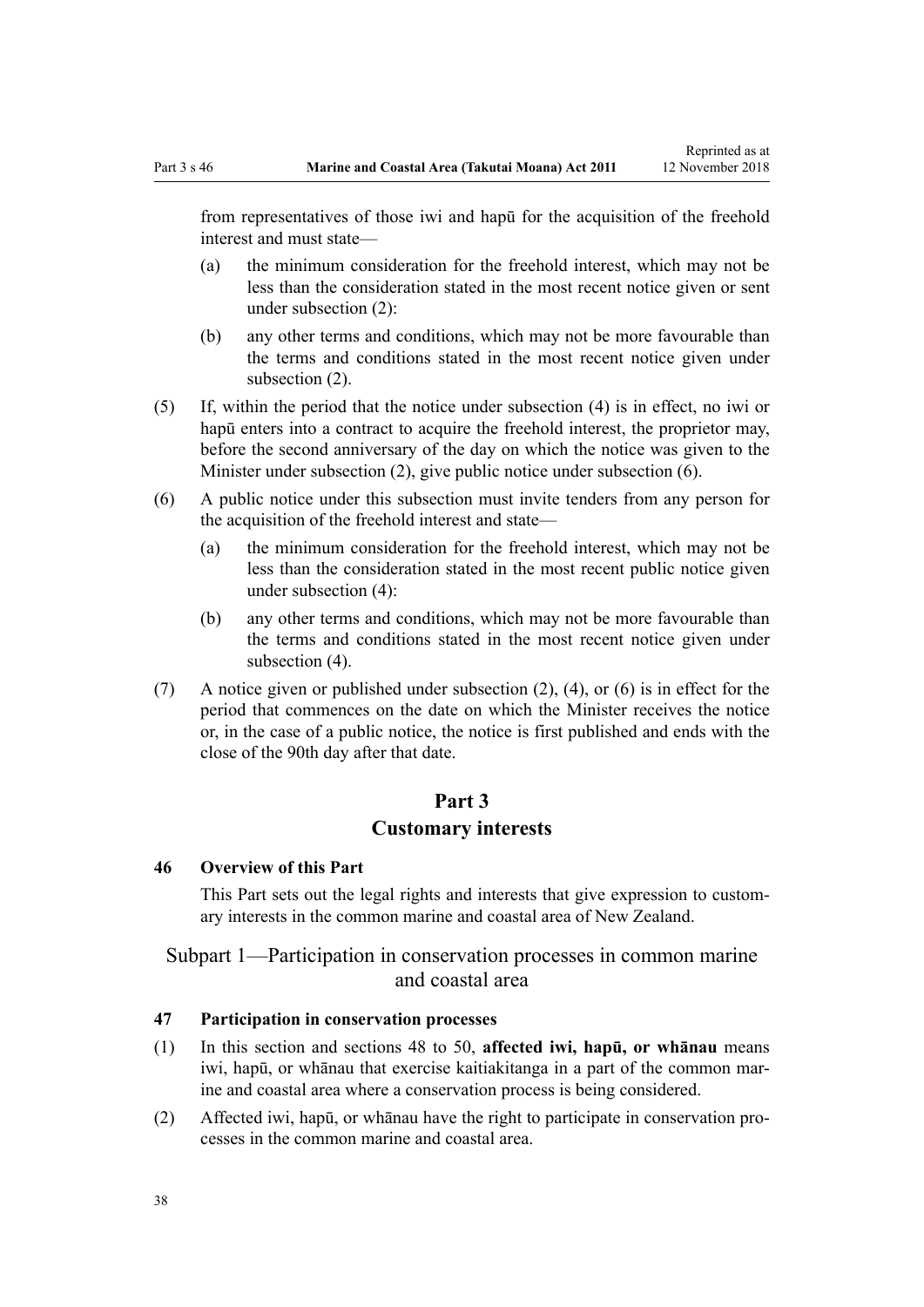- <span id="page-38-0"></span>(3) For the purposes of subsection (1), the conservation processes are—
	- (a) applications made under [section 5](http://legislation.govt.nz/pdflink.aspx?id=DLM398113) of the Marine Reserves Act 1971 for the purpose of declaring or extending a marine reserve:
	- (b) proposals under [section 22](http://legislation.govt.nz/pdflink.aspx?id=DLM25372) of the Marine Mammals Protection Act 1978 to define and declare or extend a marine mammal sanctuary:
	- (c) proposals under the enactments relevant to conservation protected areas to declare or extend conservation protected areas:
	- (d) publicly notified applications for concessions:
	- (e) applications made under [regulation 12](http://legislation.govt.nz/pdflink.aspx?id=DLM168830) of the Marine Mammals Protection Regulations 1992 for permits authorising marine mammal watching.

#### **48 Notification of conservation process**

- (1) If an application or a proposal is made for a conservation process, notice must be given as provided for in subsection (2), by—
	- (a) the Director-General, in the case of those referred to in section  $47(3)(a)$ [to \(d\)](#page-37-0); and
	- (b) the applicant, in the case of an application referred to in section  $47(3)(e)$ .
- (2) Notice must be given as soon as is reasonably practicable after the application or proposal is received by the Director-General and may be given—
	- (a) as part of any public notice given to members of the public generally of the matter to which it relates; or
	- (b) in a case where the Director-General is not otherwise required to give public notice, to the affected iwi, hapū, or whānau in particular in any publication circulating in the locality to which the proposal relates.
- (3) A notice given under this section must—
	- (a) include advice that any iwi, hapū, or whānau that consider they are affected iwi, hapū, or whānau may provide that advice to the Director-General; and
	- (b) state the day by which any iwi, hapū, or whānau who may be affected must provide their views; and
	- (c) provide sufficient information about the subject matter and scope of the application or proposal—
		- (i) to inform iwi, hapū, or whānau who may be affected, of the obligations on the Director-General under this subpart; and
		- (ii) to assist affected iwi, hapū, or whānau to decide whether they wish to make a submission on the application or proposal; and
		- (iii) to advise where further information on an application or proposal may be viewed.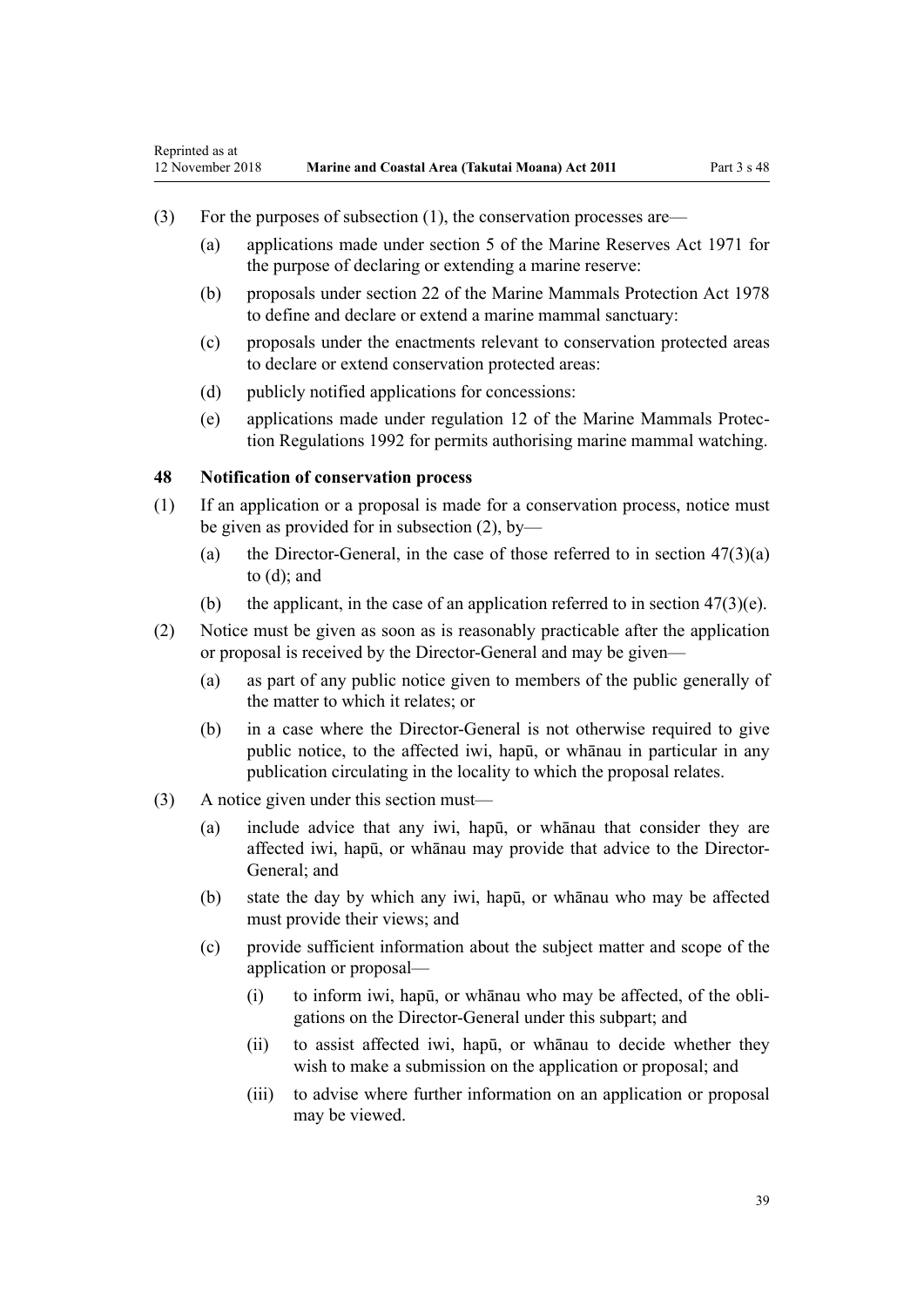Reprinted as at

- <span id="page-39-0"></span>(4) In the event of a dispute as to whether, or which, iwi, hapū, or whānau are affected by an application or proposal, the Director-General must—
	- (a) seek, and may rely on, any evidence that in his or her opinion is of sufficient authority to resolve the dispute; and
	- (b) advise iwi, hapū, or whānau without delay of the decision made under this subsection, with reasons.
- (5) A decision of the Director-General as to whether iwi, hapū, or whānau are affected is final.

#### **49 Obligation on decision maker**

If the Director-General is advised by iwi, hapū, or whānau and accepts, or determines under [section 48\(4\),](#page-38-0) that they are affected iwi, hapū, or whānau, the decision maker must have particular regard to the views of those affected iwi, hapū, or whānau in considering the application or proposal.

# **50 Stranded marine mammals**

- (1) In this section **marine mammal** has the same meaning as in [section 2](http://legislation.govt.nz/pdflink.aspx?id=DLM25116) of the Marine Mammals Protection Act 1978.
- (2) This section applies if marine mammals are stranded in or on the common marine and coastal area.
- (3) When making decisions about managing a stranded marine mammal, a marine mammals officer must—
	- (a) ensure that the welfare of the marine mammal and public safety are the primary considerations; and
	- (b) have particular regard to the views of any affected iwi, hapū, or whanau expressed to the officer.

# (4) In subsection (3), **marine mammals officer**—

- (a) means a person declared or appointed to be a marine mammals officer under [section 11](http://legislation.govt.nz/pdflink.aspx?id=DLM25336) of the Marine Mammals Protection Act 1978; and
- (b) includes any other person authorised under [section 18](http://legislation.govt.nz/pdflink.aspx?id=DLM25362) of that Act to manage stranded marine mammals.

# Subpart 2—Protected customary rights

#### **51 Meaning of protected customary rights**

#### (1) A **protected customary right** is a right that—

- (a) has been exercised since 1840; and
- (b) continues to be exercised in a particular part of the common marine and coastal area in accordance with tikanga by the applicant group, whether it continues to be exercised in exactly the same or a similar way, or evolves over time; and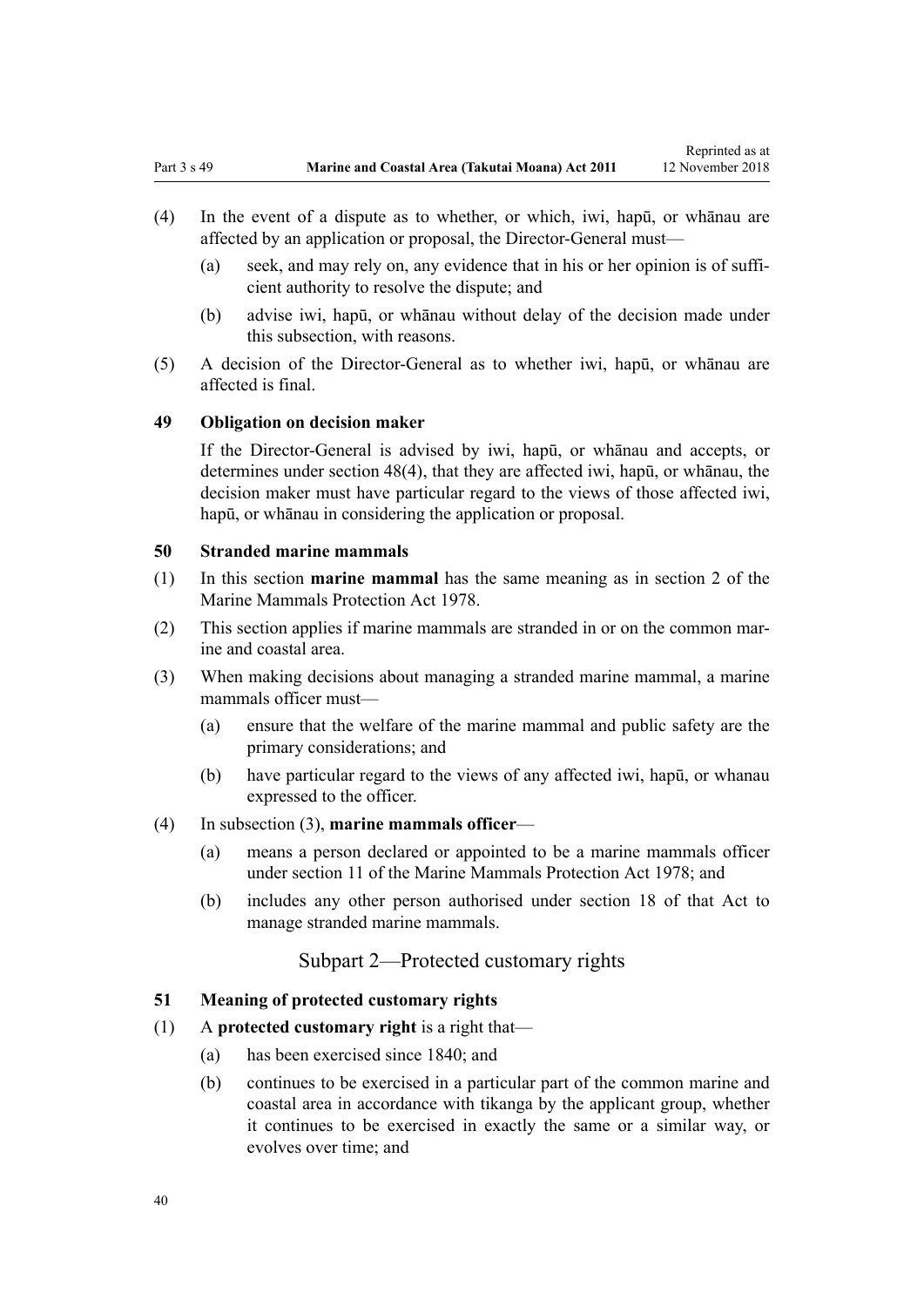- (c) is not extinguished as a matter of law.
- <span id="page-40-0"></span>(2) A **protected customary right** does not include an activity—
	- (a) that is regulated under the [Fisheries Act 1996](http://legislation.govt.nz/pdflink.aspx?id=DLM394191); or
	- (b) that is a commercial aquaculture activity (within the meaning of [section](http://legislation.govt.nz/pdflink.aspx?id=DLM324356) [4](http://legislation.govt.nz/pdflink.aspx?id=DLM324356) of the Maori Commercial Aquaculture Claims Settlement Act 2004); or
	- (c) that involves the exercise of—
		- (i) any commercial Māori fishing right or interest, being a right or interest declared by [section 9](http://legislation.govt.nz/pdflink.aspx?id=DLM281460) of the Treaty of Waitangi (Fisheries Claims) Settlement Act 1992 to be settled; or
		- (ii) any non-commercial Māori fishing right or interest, being a right or interest subject to the declarations in [section 10](http://legislation.govt.nz/pdflink.aspx?id=DLM281461) of the Treaty of Waitangi (Fisheries Claims) Settlement Act 1992; or
	- (d) that relates to—
		- (i) wildlife within the meaning of the [Wildlife Act 1953](http://legislation.govt.nz/pdflink.aspx?id=DLM276813), or any animals specified in [Schedule 6](http://legislation.govt.nz/pdflink.aspx?id=DLM278592) of that Act:
		- (ii) marine mammals within the meaning of the [Marine Mammals](http://legislation.govt.nz/pdflink.aspx?id=DLM25110) [Protection Act 1978;](http://legislation.govt.nz/pdflink.aspx?id=DLM25110) or
	- (e) that is based on a spiritual or cultural association, unless that association is manifested by the relevant group in a physical activity or use related to a natural or physical resource (within the meaning of [section 2\(1\)](http://legislation.govt.nz/pdflink.aspx?id=DLM230272) of the Resource Management Act 1991).
- (3) An applicant group does not need to have an interest in land in or abutting the specified part of the common marine and coastal area in order to establish protected customary rights.

# **52 Scope and effect of protected customary rights**

- (1) A protected customary right may be exercised under a protected customary rights order or an agreement without a resource consent, despite any prohibition, restriction, or imposition that would otherwise apply in or under [sections](http://legislation.govt.nz/pdflink.aspx?id=DLM231949) [12 to 17](http://legislation.govt.nz/pdflink.aspx?id=DLM231949) of the Resource Management Act 1991.
- (2) In exercising a protected customary right, a protected customary rights group is not liable for—
	- (a) the payment of coastal occupation charges imposed under [section 64A](http://legislation.govt.nz/pdflink.aspx?id=DLM233610) of the Resource Management Act 1991; or
	- (b) the payment of royalties for sand and shingle imposed by regulations made under the [Resource Management Act 1991](http://legislation.govt.nz/pdflink.aspx?id=DLM230264).
- (3) However, subsections (1) and (2) apply only if a protected customary right is exercised in accordance with—
	- (a) tikanga; and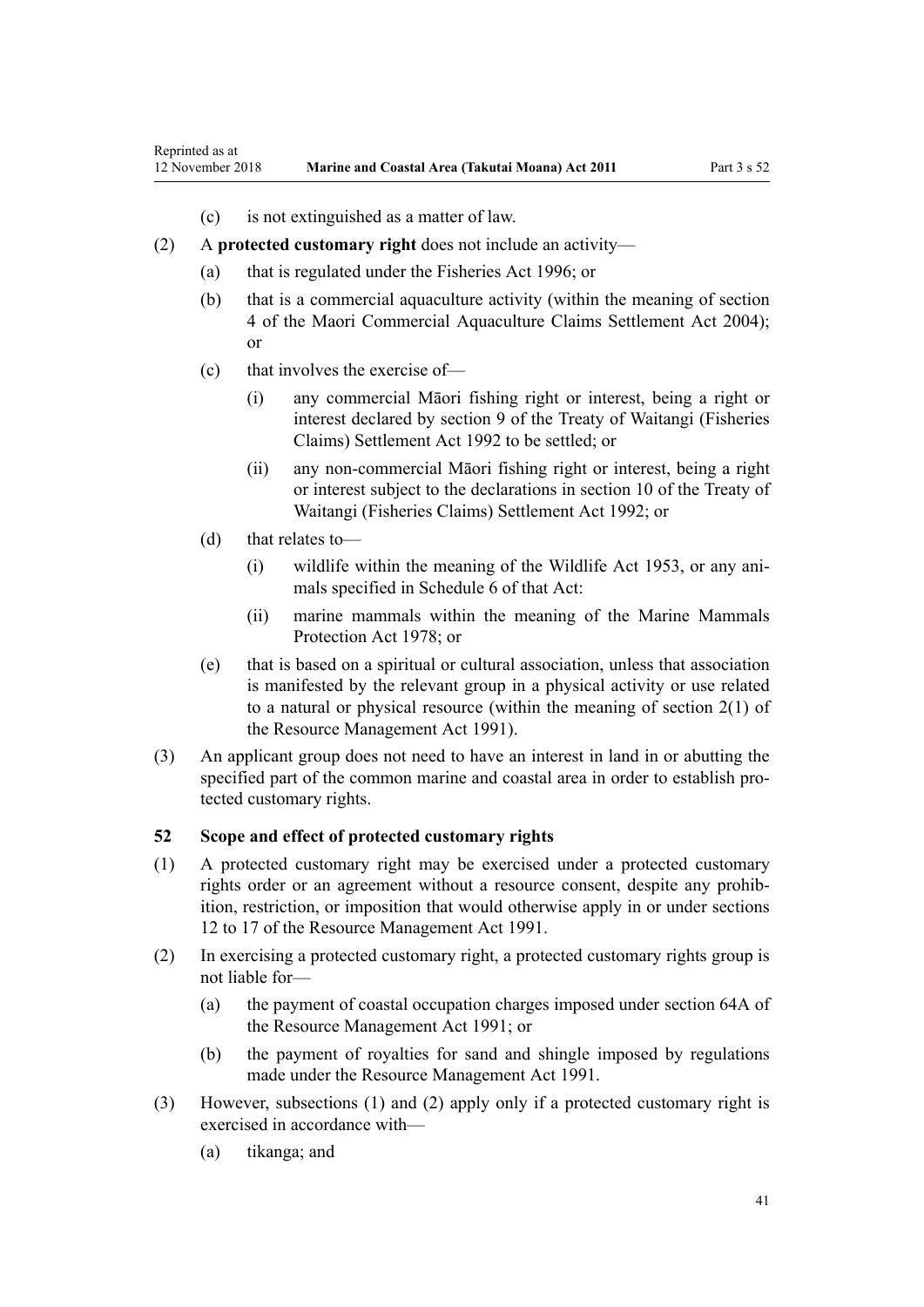Reprinted as at

- (b) the requirements of this subpart; and
- (c) a protected customary rights order or an agreement that applies to the customary rights group; and
- (d) any controls imposed by the Minister of Conservation under [section 57](#page-43-0).
- (4) A protected customary rights group may do any of the following:
	- (a) delegate or transfer the rights conferred by a protected customary rights order or an agreement in accordance with tikanga:
	- (b) derive a commercial benefit from exercising its protected customary rights, except in relation to the exercise of—
		- (i) a non-commercial aquaculture activity; or
		- (ii) a non-commercial fishery activity that is not a right or interest subject to the declarations in [section 10](http://legislation.govt.nz/pdflink.aspx?id=DLM281461) of the Treaty of Waitangi (Fisheries Claims) Settlement Act 1992:
	- (c) determine who may carry out any particular activity, use, or practice in reliance on a protected customary rights order or agreement:
	- (d) limit or suspend, in whole or in part, the exercise of a protected customary right.

#### **53 Delegations and transfers of protected customary rights**

- (1) A delegation or transfer may only be made under [section 52\(4\)](#page-40-0) to a person identified in a protected customary rights order or an agreement as a person to whom a right may be delegated or transferred.
- (2) A delegation or transfer of a protected customary right must be—
	- (a) notified to each of the persons or bodies referred to in section  $110(2)(b)$ ; and
	- (b) registered in accordance with [section 114](#page-77-0).
- (3) A delegation or transfer does not take effect until,—
	- (a) in the case of a protected customary rights order, the order is varied in accordance with [section 111;](#page-75-0) and
	- (b) in the case of an agreement, the agreement is varied.

## **54 Limitations on exercise of protected customary rights**

- (1) A protected customary right does not include any right or title over the part of the common marine and coastal area where the protected customary right is exercised, other than the rights provided for in [section 52](#page-40-0).
- (2) A protected customary right must be exercised in accordance with—
	- (a) any terms, conditions, or limitations on the scale, extent, and frequency of the activity specified in the order or in the agreement; and
	- (b) any controls imposed by the Minister of Conservation under [section 56](#page-43-0).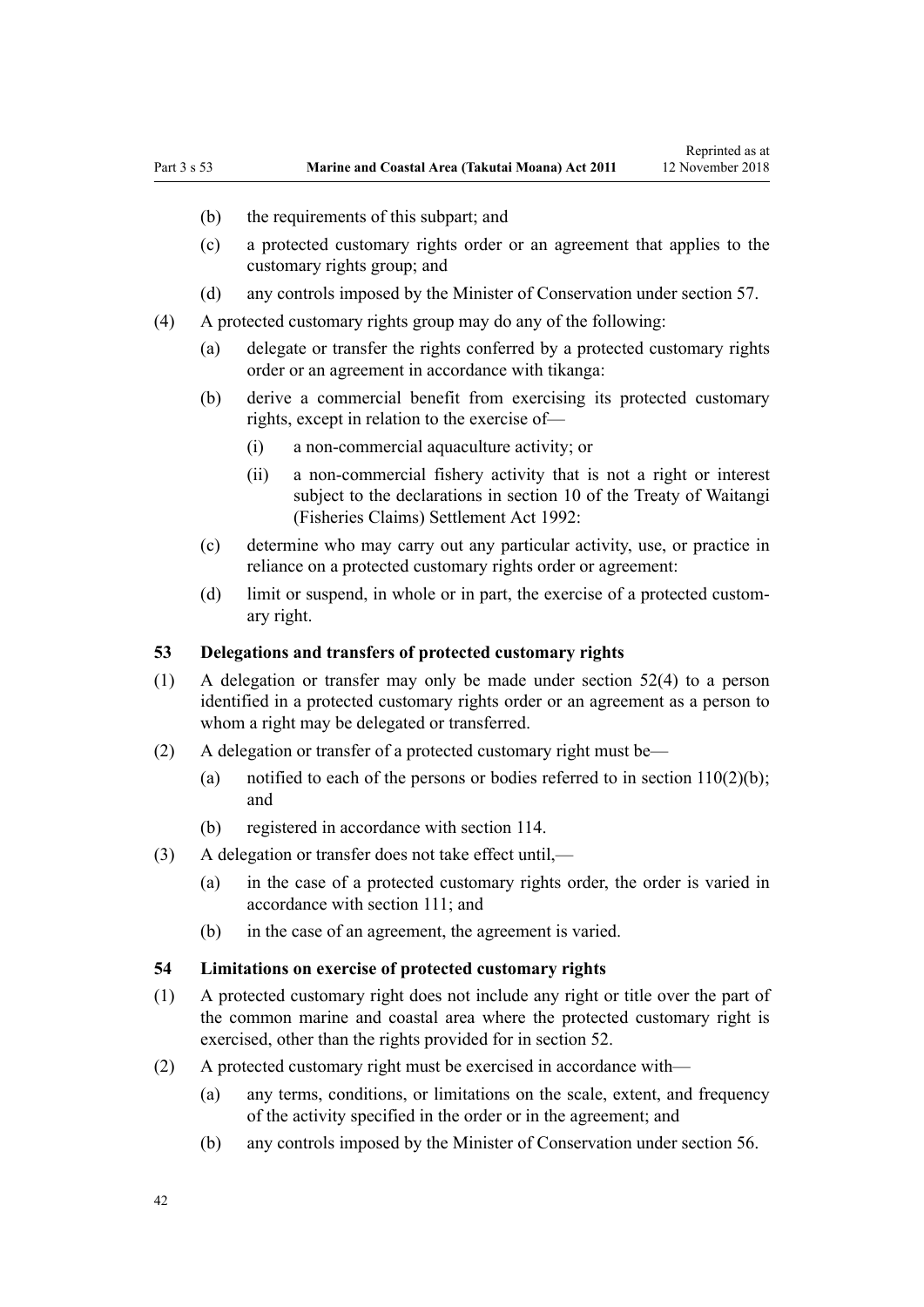# **55 Effect of protected customary rights on resource consent applications**

- (1) This section applies if an application for a resource consent for an activity to be undertaken wholly or in part within a protected customary rights area is lodged on or after the date that—
	- (a) a protected customary rights agreement comes into effect under [section](#page-69-0)  $96(1)(a)$ ; or
	- (b) a protected customary rights order is sealed in accordance with [section](#page-77-0) [113](#page-77-0).
- (2) A consent authority must not grant a resource consent for an activity (including a controlled activity) to be carried out in a protected customary rights area if the activity will, or is likely to, have adverse effects that are more than minor on the exercise of a protected customary right, unless—
	- (a) the relevant protected customary rights group gives its written approval for the proposed activity; or
	- (b) the activity is one to which subsection (3) applies.
- (3) The existence of a protected customary right does not limit or otherwise affect the grant of—
	- (a) a coastal permit under the [Resource Management Act 1991](http://legislation.govt.nz/pdflink.aspx?id=DLM230264) to permit existing aquaculture activities to continue to be carried out in a specified part of the common marine and coastal area,—
		- (i) regardless of when the application is lodged or whether there is any change in the species farmed or in the method of marine farming; and
		- (ii) provided that there is no increase in the area, or change to the location, of the coastal space occupied by the aquaculture activity for which the existing coastal permit was granted; or
	- (b) a resource consent under [section 330A](http://legislation.govt.nz/pdflink.aspx?id=DLM239008) of the Resource Management Act 1991 for an emergency activity (within the meaning of [section 63](#page-48-0)) undertaken in accordance with [section 330](http://legislation.govt.nz/pdflink.aspx?id=DLM239003) of that Act, as if the emergency activity were an emergency work to which section 330 applies; or
	- (c) a resource consent for an existing accommodated infrastructure (within the meaning of [section 63\)](#page-48-0) if any adverse effects of the proposed activity on the exercise of a protected customary right will be or are likely to be—
		- (i) the same or similar in character, intensity, and scale as those that existed before the application for the resource consent was lodged; or
		- (ii) if more than minor or temporary in nature; or
	- (d) a resource consent for a deemed accommodated activity (within the meaning of section  $65(1)(b)(i)$ .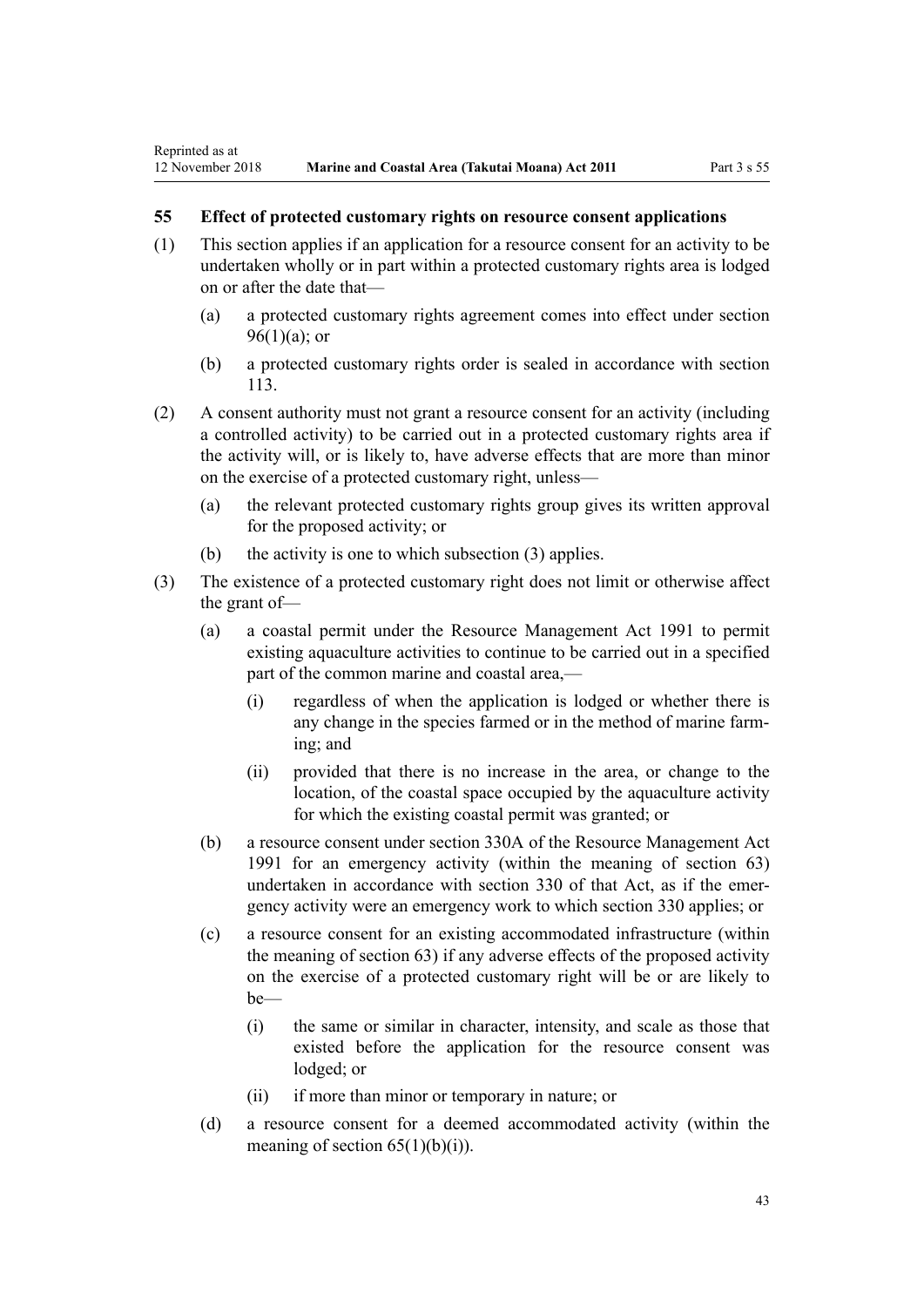- <span id="page-43-0"></span>(4) In the case where a deemed accommodated activity within the meaning of [sec](#page-51-0)tion  $65(1)(b)(i)$  applies, the consent authority must, when considering applications for a resource consent relating to that activity, have particular regard to the nature of the protected customary right.
- (5) The provisions of [Part 1](#page-84-0) of Schedule 1 apply for the purposes of subsections (2) and (3).

## *Controls*

#### **56 Controls on exercise of protected customary rights**

- (1) If, at any time, the Minister of Conservation determines that the exercise of protected customary rights under a protected customary rights order or agreement has, or is likely to have, a significant adverse effect on the environment, the Minister may impose controls, including any terms, conditions, or restrictions that the Minister thinks fit, on the exercise of the rights.
- (2) Any person may apply to the Minister of Conservation for controls to be imposed on the exercise of a protected customary right, stating the reasons for the application.
- (3) If the Minister is satisfied that the application raises reasonable concerns that the exercise of a protected customary right has, or is likely to have, a significant adverse effect on the environment, the Minister must serve the notice, stating his or her intention to consider imposing controls, on—
	- (a) the protected customary rights group; and
	- (b) the local authorities that have statutory functions in the area where the protected customary right applies; and
	- (c) the person applying for controls to be imposed.
- (4) If the Minister is not satisfied that an application under subsection (2) raises reasonable concerns that the exercise of a protected customary right has, or is likely to have, a significant adverse effect on the environment, the Minister must advise the applicant accordingly, giving reasons for that decision.
- (5) [Part 2](#page-86-0) of Schedule 1 applies to making a determination as to whether there is, or is likely to be, a significant adverse effect on the environment, for the purpose of imposing controls under this section.

#### **57 Notification of controls**

- (1) The Minister of Conservation must notify in the *Gazette* any controls imposed under section 56.
- (2) The notice must set out—
	- (a) the name and contact details of the relevant protected customary rights group; and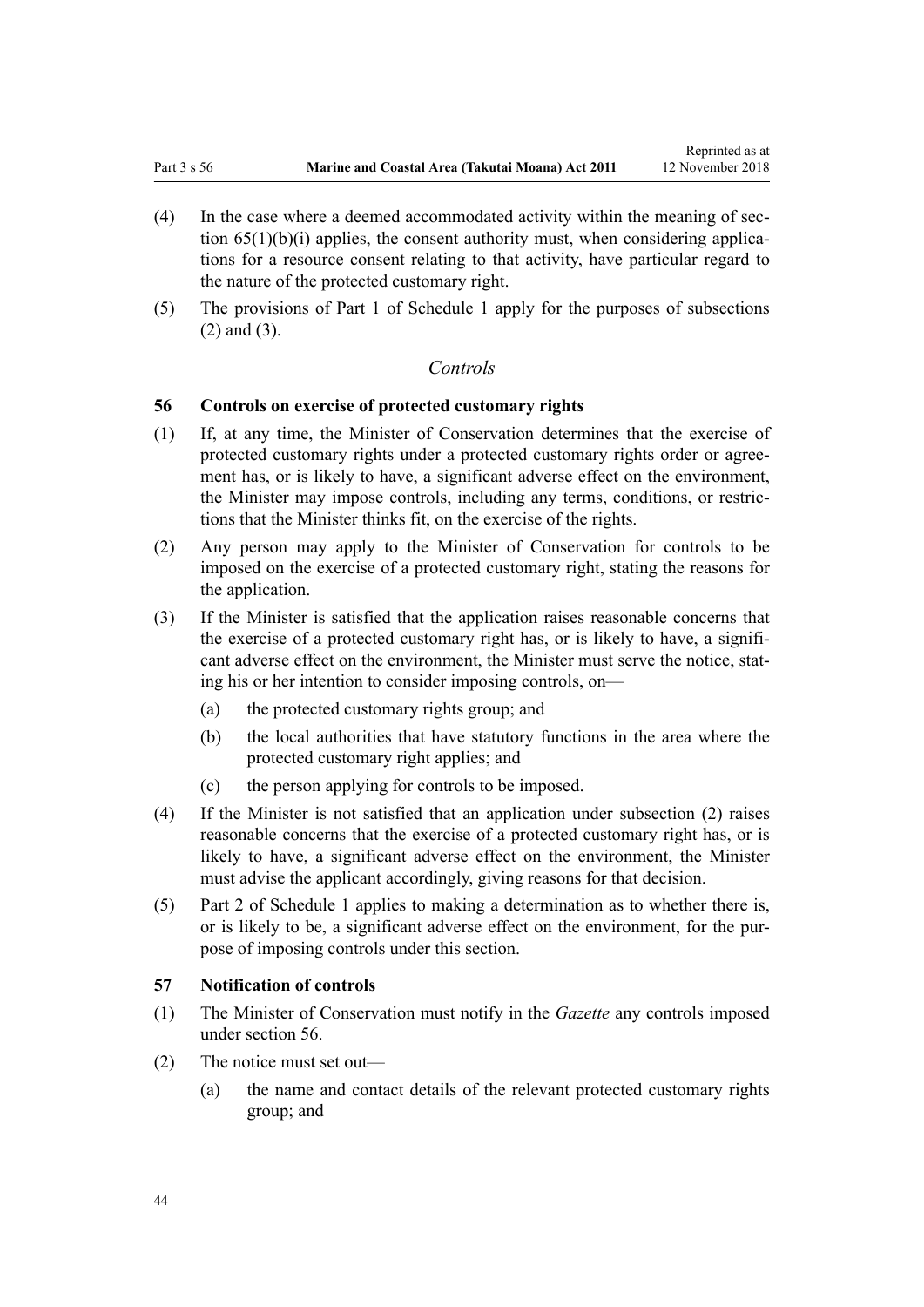- <span id="page-44-0"></span>(b) a description of the extent of the protected customary rights area that is subject to the controls; and
- (c) a description of the protected customary right that is subject to the controls; and
- (d) a description of the controls, including any standards, terms, conditions, or restrictions, to be applied and the reasons for the controls; and
- (e) the date on which the controls take effect (which must be as soon as is reasonably practicable after the date of the notice).
- (3) The Minister of Conservation must, as soon as practicable after giving notice, provide a copy of the notice to—
	- (a) the protected customary rights group to which the notice applies; and
	- (b) the Minister of Māori Affairs; and
	- (c) the local authorities that have statutory functions in, or relating to, the protected customary rights area; and
	- (d) the chief executive.
- (4) Controls take effect on the date stated in the *Gazette* notice.

# Subpart 3—Customary marine title

*Determination of whether customary marine title exists*

#### **58 Customary marine title**

- (1) Customary marine title exists in a specified area of the common marine and coastal area if the applicant group—
	- (a) holds the specified area in accordance with tikanga; and
	- (b) has, in relation to the specified area,—
		- (i) exclusively used and occupied it from 1840 to the present day without substantial interruption; or
		- (ii) received it, at any time after 1840, through a customary transfer in accordance with subsection (3).
- (2) For the purpose of subsection (1)(b), there is no substantial interruption to the exclusive use and occupation of a specified area of the common marine and coastal area if, in relation to that area, a resource consent for an activity to be carried out wholly or partly in that area is granted at any time between—
	- (a) the commencement of this Act; and
	- (b) the effective date.
- (3) For the purposes of subsection  $(1)(b)(ii)$ , a transfer is a customary transfer if—
	- (a) a customary interest in a specified area of the common marine and coastal area was transferred—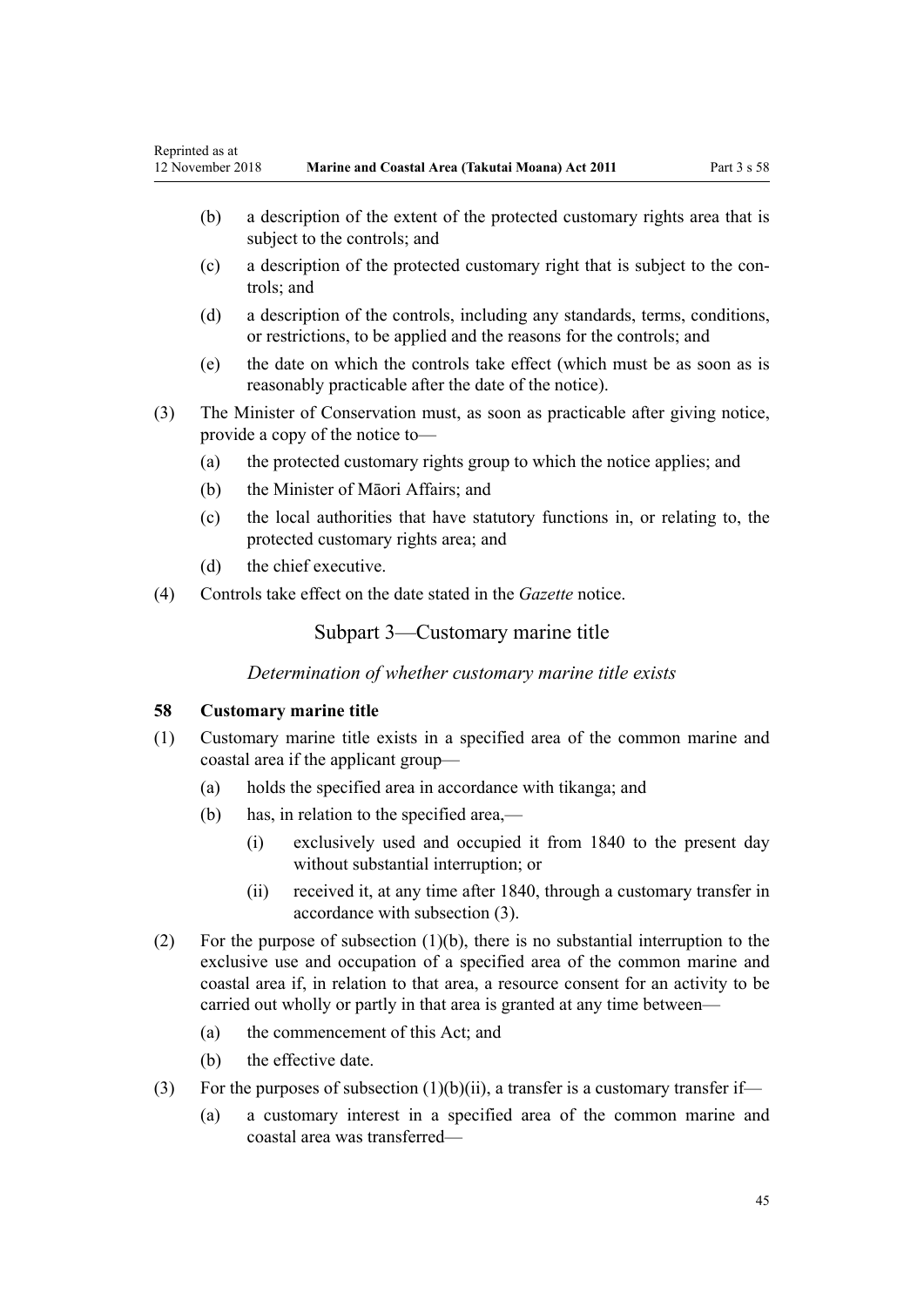- (i) between or among members of the applicant group; or
- (ii) to the applicant group or some of its members from a group or some members of a group who were not part of the applicant group; and
- (b) the transfer was in accordance with tikanga; and
- (c) the group or members of the group making the transfer—
	- (i) held the specified area in accordance with tikanga; and
	- (ii) had exclusively used and occupied the specified area from 1840 to the time of the transfer without substantial interruption; and
- (d) the group or some members of the group to whom the transfer was made have—
	- (i) held the specified area in accordance with tikanga; and
	- (ii) exclusively used and occupied the specified area from the time of the transfer to the present day without substantial interruption.
- (4) Without limiting subsection (2), customary marine title does not exist if that title is extinguished as a matter of law.

#### **59 Matters relevant to whether customary marine title exists**

- (1) Matters that may be taken into account in determining whether customary marine title exists in a specified area of the common marine and coastal area include—
	- (a) whether the applicant group or any of its members—
		- (i) own land abutting all or part of the specified area and have done so, without substantial interruption, from 1840 to the present day:
		- (ii) exercise non-commercial customary fishing rights in the specified area, and have done so from 1840 to the present day; and
	- (b) if paragraph (a) applies, the extent to which there has been such ownership or exercise of fishing rights in the specified area.
- (2) To avoid doubt, [section 10](http://legislation.govt.nz/pdflink.aspx?id=DLM281461) of the Treaty of Waitangi (Fisheries Claims) Settlement Act 1992 does not limit subsection (1)(a)(ii).
- (3) The use at any time, by persons who are not members of an applicant group, of a specified area of the common marine and coastal area for fishing or navigation does not, of itself, preclude the applicant group from establishing the existence of customary marine title.
- (4) For the purpose of subsection  $(1)(a)(i)$ , **land abutting all or part of the specified area** means—
	- (a) land that directly abuts the specified area; or
	- (b) land that does not directly abut the specified area, but does directly abut any of the following: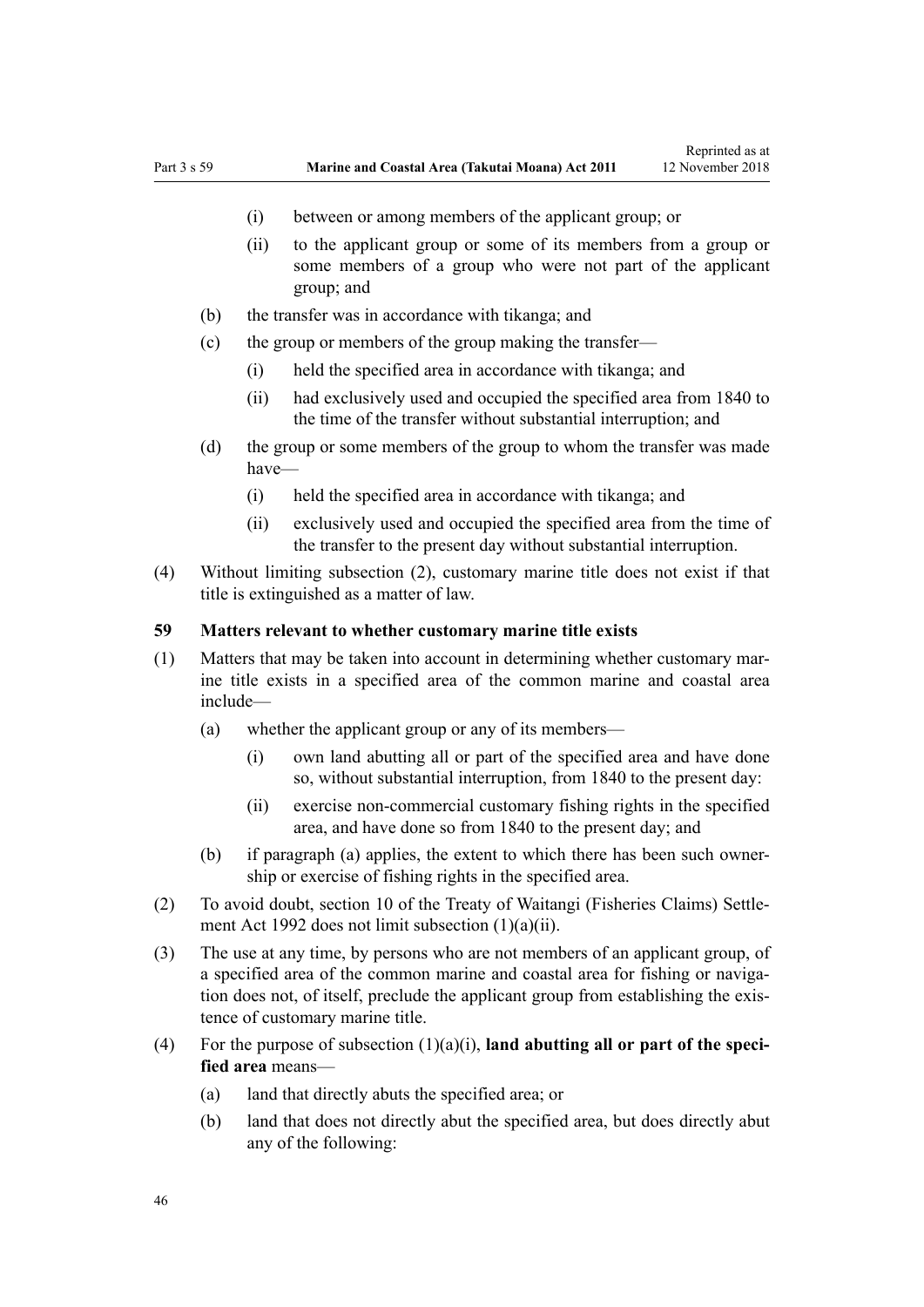<span id="page-46-0"></span>

| Reprinted as at<br>12 November 2018 |                                            |                                                                                                                                                                                                                                                                                                                                                                                                                 | Marine and Coastal Area (Takutai Moana) Act 2011                                                                                                                 | Part $3 \times 60$ |
|-------------------------------------|--------------------------------------------|-----------------------------------------------------------------------------------------------------------------------------------------------------------------------------------------------------------------------------------------------------------------------------------------------------------------------------------------------------------------------------------------------------------------|------------------------------------------------------------------------------------------------------------------------------------------------------------------|--------------------|
|                                     |                                            | (i)                                                                                                                                                                                                                                                                                                                                                                                                             | a marginal strip (as defined in section $2(1)$ of the Conservation<br>Act 1987) that directly abuts the specified area:                                          |                    |
|                                     |                                            | (ii)                                                                                                                                                                                                                                                                                                                                                                                                            | an esplanade reserve (as defined in section $2(1)$ of the Resource<br>Management Act 1991), but only to the extent that it directly<br>abuts the specified area: |                    |
|                                     |                                            | (iii)                                                                                                                                                                                                                                                                                                                                                                                                           | a reserve (as defined in section $2(1)$ of the Reserves Act 1977),<br>but only to the extent that it directly abuts the specified area:                          |                    |
|                                     |                                            | (iv)                                                                                                                                                                                                                                                                                                                                                                                                            | a Māori reservation (as defined in section $2(1)$ of the Reserves Act<br>1977) that directly abuts the specified area:                                           |                    |
|                                     |                                            | (v)                                                                                                                                                                                                                                                                                                                                                                                                             | a road that directly abuts the specified area:                                                                                                                   |                    |
|                                     |                                            | (vi)                                                                                                                                                                                                                                                                                                                                                                                                            | a railway line that directly abuts the specified area.                                                                                                           |                    |
|                                     |                                            |                                                                                                                                                                                                                                                                                                                                                                                                                 | Rights under customary marine title                                                                                                                              |                    |
| 60                                  | Scope and effect of customary marine title |                                                                                                                                                                                                                                                                                                                                                                                                                 |                                                                                                                                                                  |                    |
| (1)                                 | Customary marine title-                    |                                                                                                                                                                                                                                                                                                                                                                                                                 |                                                                                                                                                                  |                    |
|                                     | (a)                                        | provides an interest in land, but does not include a right to alienate or<br>otherwise dispose of any part of a customary marine title area; and                                                                                                                                                                                                                                                                |                                                                                                                                                                  |                    |
|                                     | (b)                                        | provides only for the exercise of the rights listed in section 62 and<br>described in sections 66 to 93; and                                                                                                                                                                                                                                                                                                    |                                                                                                                                                                  |                    |
|                                     | (c)                                        | has effect on and from the effective date.                                                                                                                                                                                                                                                                                                                                                                      |                                                                                                                                                                  |                    |
| (2)                                 | A customary marine title group—            |                                                                                                                                                                                                                                                                                                                                                                                                                 |                                                                                                                                                                  |                    |
|                                     | (a)                                        | may use, benefit from, or develop a customary marine title area (includ-<br>ing derive commercial benefit) by exercising the rights conferred by a<br>customary marine title order or agreement, but is not exempt from<br>obtaining any relevant resource consent, permit, or approval that may be<br>required under another enactment for the use and development of that<br>customary marine title area; and |                                                                                                                                                                  |                    |
|                                     | (b)                                        | $of$ —                                                                                                                                                                                                                                                                                                                                                                                                          | is not liable for payment, in relation to the customary marine title area,                                                                                       |                    |
|                                     |                                            | (i)                                                                                                                                                                                                                                                                                                                                                                                                             | coastal occupation charges imposed under section 64A of the<br>Resource Management Act 1991; or                                                                  |                    |
|                                     |                                            | (ii)                                                                                                                                                                                                                                                                                                                                                                                                            | royalties for sand and shingle imposed by regulations made under<br>the Resource Management Act 1991.                                                            |                    |
| (3)                                 |                                            |                                                                                                                                                                                                                                                                                                                                                                                                                 | A customary marine title group may—                                                                                                                              |                    |
|                                     | (a)                                        | delegate the rights conferred by a customary marine title order or an<br>agreement in accordance with tikanga; or                                                                                                                                                                                                                                                                                               |                                                                                                                                                                  |                    |
|                                     | (b)                                        |                                                                                                                                                                                                                                                                                                                                                                                                                 | transfer a customary marine title order or an agreement in accordance<br>with tikanga.                                                                           |                    |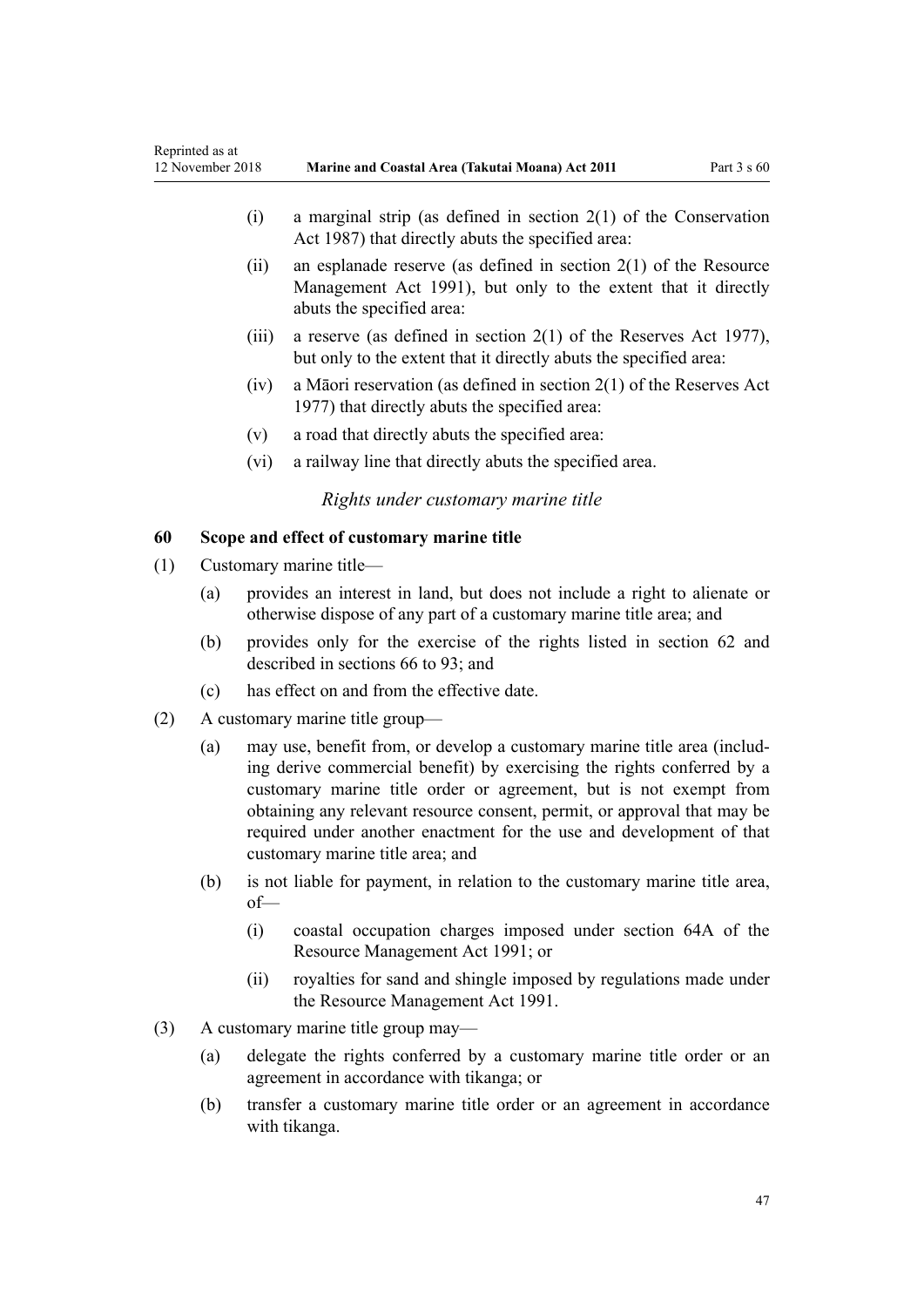#### <span id="page-47-0"></span>**61 Delegation and transfer**

- (1) A delegation or transfer permitted by [section 60\(3\)](#page-46-0) may only be to persons who—
	- (a) belong to the same iwi or hapū as the customary marine title group making the delegation or transfer; and
	- (b) are specified in the relevant customary marine title order or agreement.
- (2) A delegation or transfer of customary marine title recognised by an order or in an agreement takes effect only when, as the case requires,—
	- (a) the order has been varied in accordance with [section 111](#page-75-0); or
	- (b) the agreement has been varied.
- (3) If customary marine title is delegated, the applicant group remains the holder of the customary marine title.
- (4) If customary marine title is transferred, the persons to whom the title is transferred become the customary marine title group.

#### **62 Rights conferred by customary marine title**

- (1) The following rights are conferred by, and may be exercised under, a customary marine title order or an agreement on and from the effective date:
	- (a) a [Resource Management Act 1991](http://legislation.govt.nz/pdflink.aspx?id=DLM230264) (**RMA**) permission right (*see* [sections](#page-52-0) [66 to 70\)](#page-52-0); and
	- (b) a conservation permission right (*see* [sections 71 to 75\)](#page-55-0); and
	- (c) a right to protect wāhi tapu and wāhi tapu areas (*see* [sections 78 to 81](#page-59-0)); and
	- (d) rights in relation to—
		- (i) marine mammal watching permits (*see* [section 76\)](#page-58-0); and
		- (ii) the process for preparing, issuing, changing, reviewing, or revoking a New Zealand coastal policy statement (*see* [section 77\)](#page-59-0); and
	- (e) the prima facie ownership of newly found taonga tūturu (*see* [section 82](#page-62-0)); and
	- (f) the ownership of minerals other than—
		- (i) minerals within the meaning of [section 10](http://legislation.govt.nz/pdflink.aspx?id=DLM246310) of the Crown Minerals Act 1991; or
		- (ii) pounamu to which [section 3](http://legislation.govt.nz/pdflink.aspx?id=DLM413605) of the Ngai Tahu (Pounamu Vesting) Act 1997 applies (*see* [section 83](#page-63-0)); and
	- (g) the right to create a planning document (*see* [sections 85 to 93](#page-64-0)).
- (2) Subsection (3) applies if a person applies for a resource consent, a permit, or an approval in relation to a part of the common marine and coastal area in respect of which—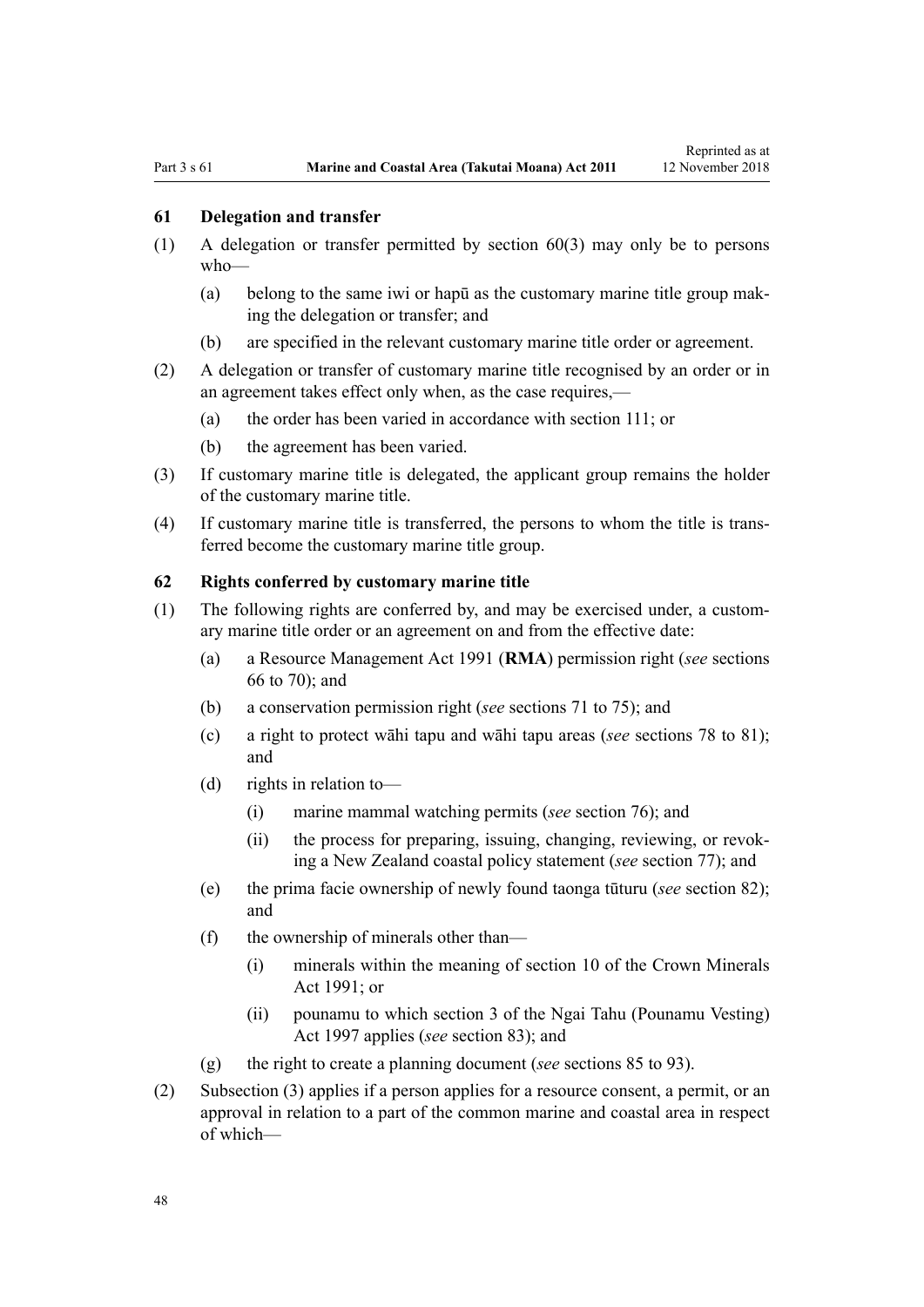- <span id="page-48-0"></span>(a) no customary marine title order or agreement applies; but
- (b) either—
	- (i) an applicant group has applied to the Court under [section 100](#page-71-0) for recognition of customary marine title and notice has been given in accordance with [section 103;](#page-72-0) or
	- (ii) an applicant group has applied to enter negotiations under [section](#page-69-0) [95.](#page-69-0)
- (3) Before a person may lodge an application that relates to a right conferred by a customary marine title order or agreement, that person must—
	- (a) notify the applicant group about the application; and
	- (b) seek the views of the group on the application.

# *Accommodated activities*

## **63 Interpretation**

In this section and in sections 64 and 65,—

**accommodated activities** are activities that are—

- (a) expressly excluded under [section 64\(1\)](#page-50-0) from the exercise of an RMA permission right or a conservation permission right by a customary marine title group; and
- (b) within the scope of the activities provided for by [section 64\(1\)](#page-50-0)

**accommodated infrastructure** means infrastructure (including structures and associated operations) that is—

- (a) lawfully established; and
- (b) owned, operated, or carried out by 1 or more of the following:
	- (i) the Crown, including a Crown entity:
	- (ii) a local authority or a council-controlled organisation:
	- (iii) a network utility operator (within the meaning of [section 166](http://legislation.govt.nz/pdflink.aspx?id=DLM236206) of the Resource Management Act 1991):
	- (iv) an electricity generator (as defined in [section 2\(1\)](http://legislation.govt.nz/pdflink.aspx?id=DLM281866) of the Electricity Act 1992):
	- (v) a port company (as defined in [section 2\(1\)](http://legislation.govt.nz/pdflink.aspx?id=DLM131688) of the Port Companies Act 1988):
	- (vi) a port operator (as defined in [Part 3A](http://legislation.govt.nz/pdflink.aspx?id=DLM5689750) of the Maritime Transport Act 1994):
- (c) reasonably necessary for—
	- (i) the national social or economic well-being; or
	- (ii) the social or economic well-being of the region in which the infrastructure is located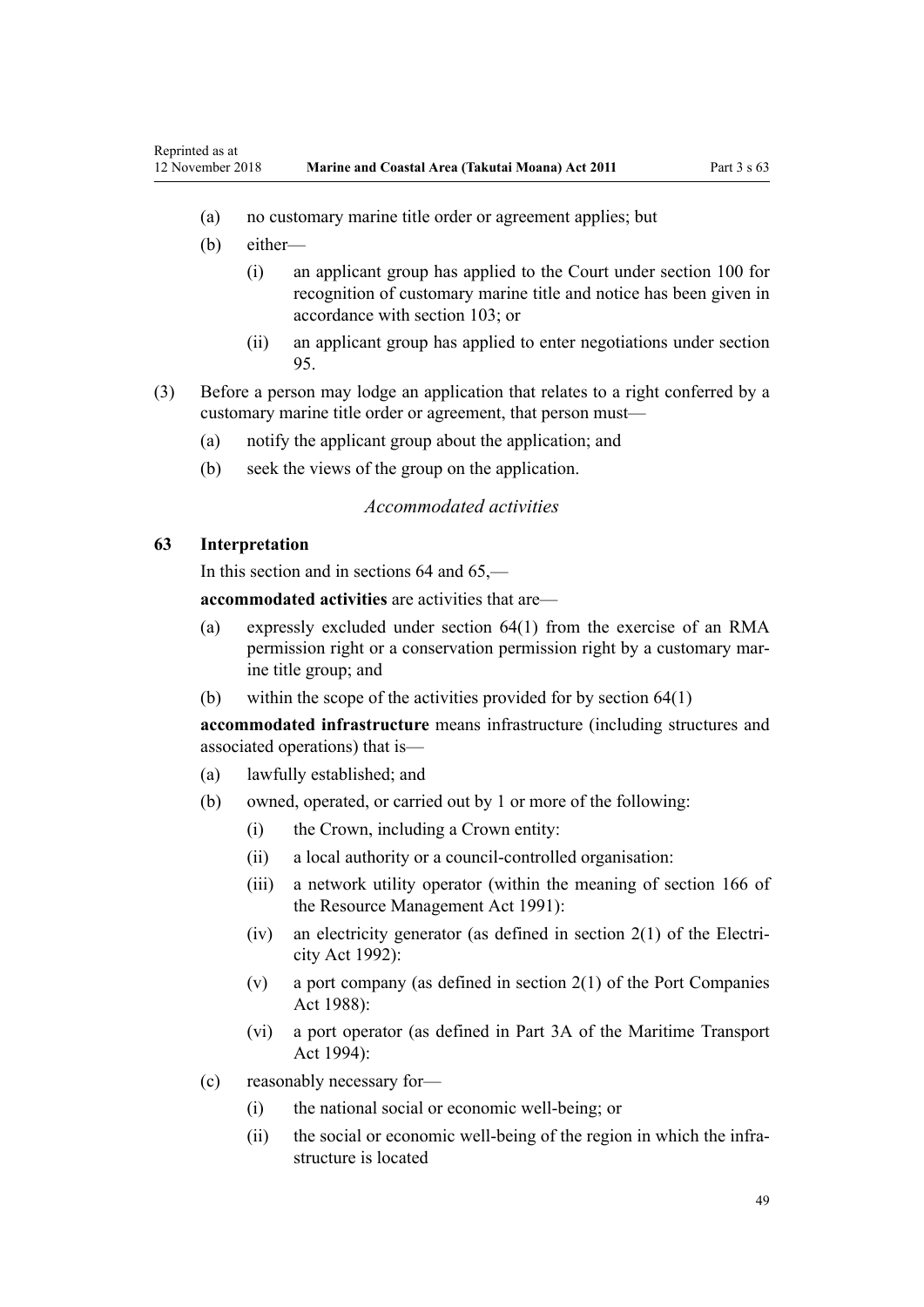**associated operations** means activities that are necessary for the functioning of an accommodated infrastructure, including—

- (a) an activity carried out under a resource consent granted under the [Resource Management Act 1991](http://legislation.govt.nz/pdflink.aspx?id=DLM230264) to permit existing accommodated infrastructure to continue in the same location; and
- (b) maintenance, remedial, and restoration work; and
- (c) the upgrading of existing infrastructure, but only if the effects on the environment of the upgraded infrastructure, assessed at the date when an application is made to upgrade the existing infrastructure, are to be the same or similar in character, intensity, and scale as the effects of the infrastructure that is being upgraded; and
- (d) the replacement of a part of existing infrastructure by a new part of the same or similar nature; and
- (e) the relocation of existing infrastructure, if—
	- (i) that is necessary for the continuing operation of the infrastructure; and
	- (ii) the effects on the environment of the new location, assessed at the date when an application is made to relocate the existing infrastructure, are the same or similar in character, intensity, and scale as the effects of the infrastructure in its previous location; and
- (f) dredging as part of the ongoing operation of a port

**Crown agent** has the meaning given in [section 10\(1\)](http://legislation.govt.nz/pdflink.aspx?id=DLM329649) of the Crown Entities Act 2004

**deemed accommodated activities** are the activities described in [section 65](#page-51-0) **emergency activity**—

- (a) means an activity undertaken in a customary marine title area to prevent, remove, or reduce—
	- (i) an actual or imminent danger to human health or safety; or
	- (ii) a danger to the environment or property so significant that immediate action is required; and
- (b) includes all necessary coastal protection work undertaken in a customary marine title area by a local authority or Crown agency; and
- (c) includes any activity authorised by an enactment for the purpose of preventing any of the matters referred to in paragraph (a), including an activity in relation to—
	- (i) a state of emergency declared under the [Civil Defence Emergency](http://legislation.govt.nz/pdflink.aspx?id=DLM149788) [Management Act 2002;](http://legislation.govt.nz/pdflink.aspx?id=DLM149788) or
	- (ii) a biosecurity emergency declared under [section 144](http://legislation.govt.nz/pdflink.aspx?id=DLM316395) of the Biosecurity Act 1993; or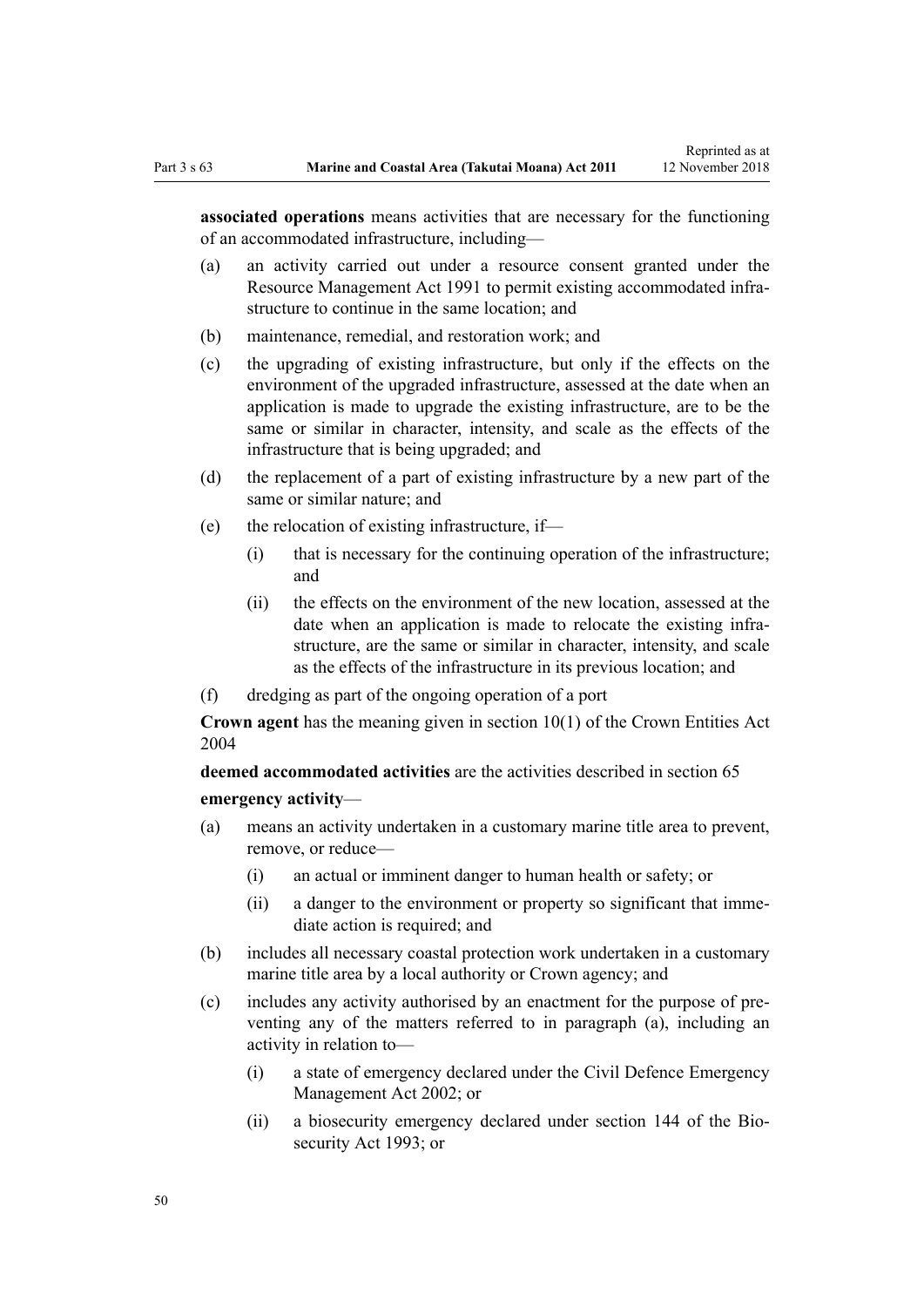- <span id="page-50-0"></span>(iii) an emergency or a special emergency declared under [section 49B](http://legislation.govt.nz/pdflink.aspx?id=DLM384019) or [136](http://legislation.govt.nz/pdflink.aspx?id=DLM384998) of the Hazardous Substances and New Organisms Act 1996; or
- (iv) a marine oil spill response under the [Maritime Transport Act](http://legislation.govt.nz/pdflink.aspx?id=DLM334659) [1994](http://legislation.govt.nz/pdflink.aspx?id=DLM334659); or
- (v) an emergency within the meaning of [section 6](http://legislation.govt.nz/pdflink.aspx?id=DLM6678613) of the Fire and Emergency New Zealand Act 2017; or
- (vi) emergency works described in [section 330](http://legislation.govt.nz/pdflink.aspx?id=DLM239003) of the Resource Management Act 1991

**existing**, in relation to an activity, means an activity for which, before the effective date, any necessary resource consents have been granted, whether or not any or all of them have been given effect to before the effective date.

Section 63 **accommodated infrastructure** paragraph (b)(vi): replaced, on 23 October 2013, by [sec](http://legislation.govt.nz/pdflink.aspx?id=DLM4698973)[tion 90](http://legislation.govt.nz/pdflink.aspx?id=DLM4698973) of the Maritime Transport Amendment Act 2013 (2013 No 84).

Section 63 **emergency activity** paragraph (c)(v): amended, on 1 July 2017, by [section 197](http://legislation.govt.nz/pdflink.aspx?id=DLM6678752) of the Fire and Emergency New Zealand Act 2017 (2017 No 17).

## **64 Accommodated activities**

- (1) An accommodated activity—
	- (a) may be carried out in a part of the common marine and coastal area despite customary marine title being recognised in respect of that part under [subpart 1](#page-69-0) or [2](#page-70-0) of Part 4; and
	- (b) is not limited or otherwise affected by the exercise of an RMA permission right or a conservation permission right; but
	- (c) does not limit or otherwise affect the exercise of any other right referred to in section  $62(1)$ .
- (2) For the purposes of this subpart, **accommodated activity** means any of the following activities, to the extent that they are within a customary marine title area:
	- (a) an activity authorised under a resource consent, whenever granted, if the application for the consent is first accepted by the consent authority before the effective date:
	- (b) an activity that may be carried out under a resource consent, whenever granted, for a minimum impact activity (as defined in [section 2\(1\)](http://legislation.govt.nz/pdflink.aspx?id=DLM242543) of the Crown Minerals Act 1991) relating to petroleum (as defined in section 2(1) of that Act):
	- (c) accommodated infrastructure:
	- (d) the management activities for which a resource consent is required in relation to—
		- (i) an existing marine reserve:
		- (ii) an existing wildlife sanctuary: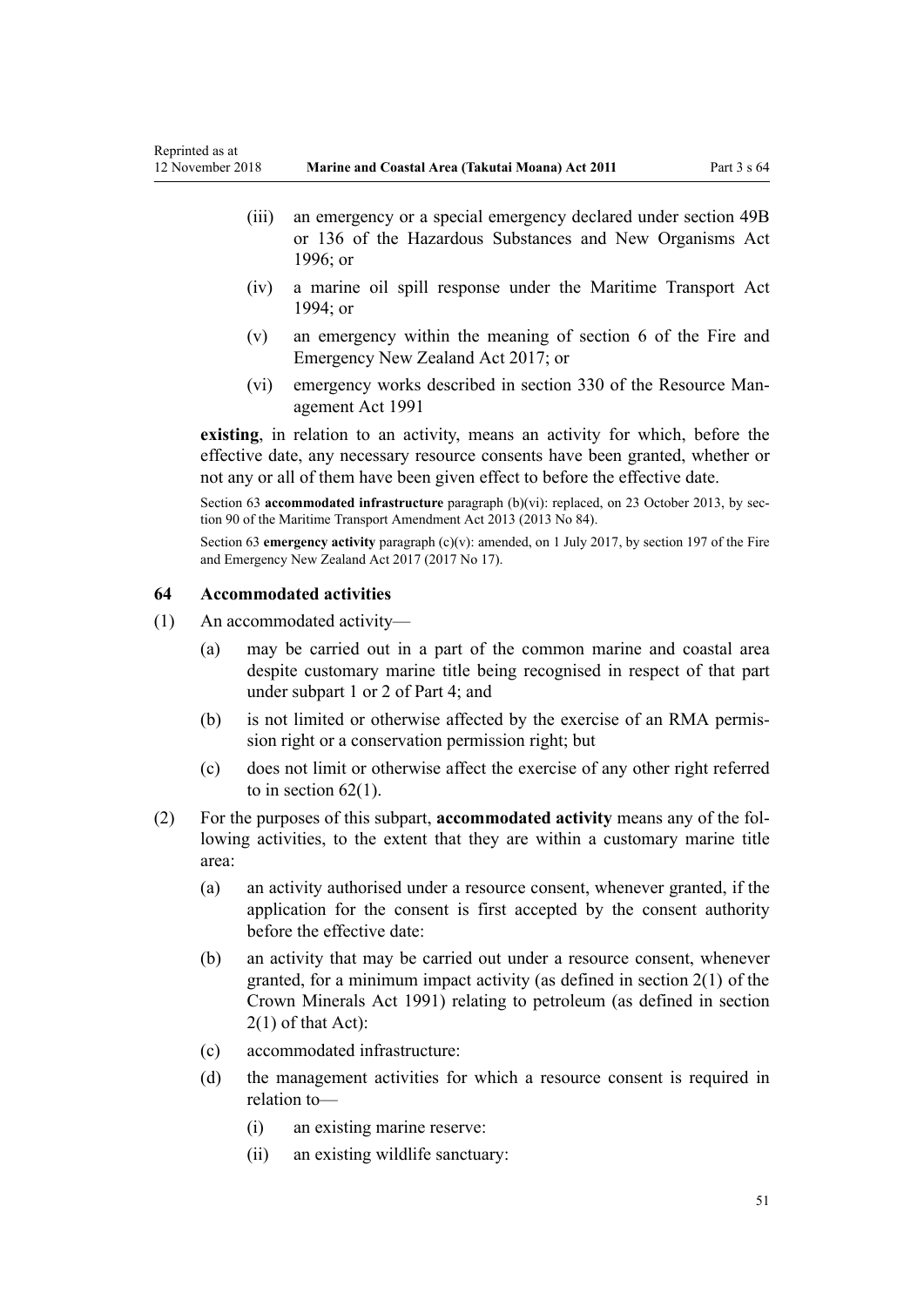- <span id="page-51-0"></span>(iii) an existing marine mammal sanctuary:
- (iv) an existing concession:
- (e) an activity carried out under a coastal permit granted under the [Resource](http://legislation.govt.nz/pdflink.aspx?id=DLM230264) [Management Act 1991](http://legislation.govt.nz/pdflink.aspx?id=DLM230264) to permit existing aquaculture activities to continue to be carried out in a specified part of the common marine and coastal area,—
	- (i) regardless of when the application is lodged or whether there is any change in the species farmed or in the method of marine farming; but
	- (ii) provided that there is no increase in the area, or change of location, of the coastal space occupied by the aquaculture activities for which the existing coastal permit was granted:
- (f) an emergency activity:
- (g) scientific research or monitoring that is undertaken or funded by—
	- (i) the Crown:
	- (ii) any Crown agent:
	- (iii) the regional council with statutory functions in the region where the research or monitoring is to take place:
- (h) a deemed accommodated activity.
- (3) Subsection (4) applies if, in relation to whether an activity is an accommodated activity, there is a dispute between—
	- (a) a customary marine title group; and
	- (b) the person who owns, operates, or carries out the activity that is the subject of the dispute.
- (4) Either party to the dispute may refer the dispute to the Minister for Land Information for resolution.
- (5) The decision of the Minister is final.

#### **65 Deemed accommodated activities**

- (1) For the purpose of [section 64\(2\)\(h\)](#page-50-0) and [Schedule 2](#page-92-0), the following activities are deemed to be accommodated activities:
	- (a) the construction or operation of any proposed infrastructure that—
		- (i) is within the meaning of paragraph (b) of the definition of **accommodated infrastructure**; and
		- (ii) cannot practicably be constructed or operated in any location other than within a customary marine title area; and
		- (iii) is essential for—
			- (A) the national social or economic well-being; or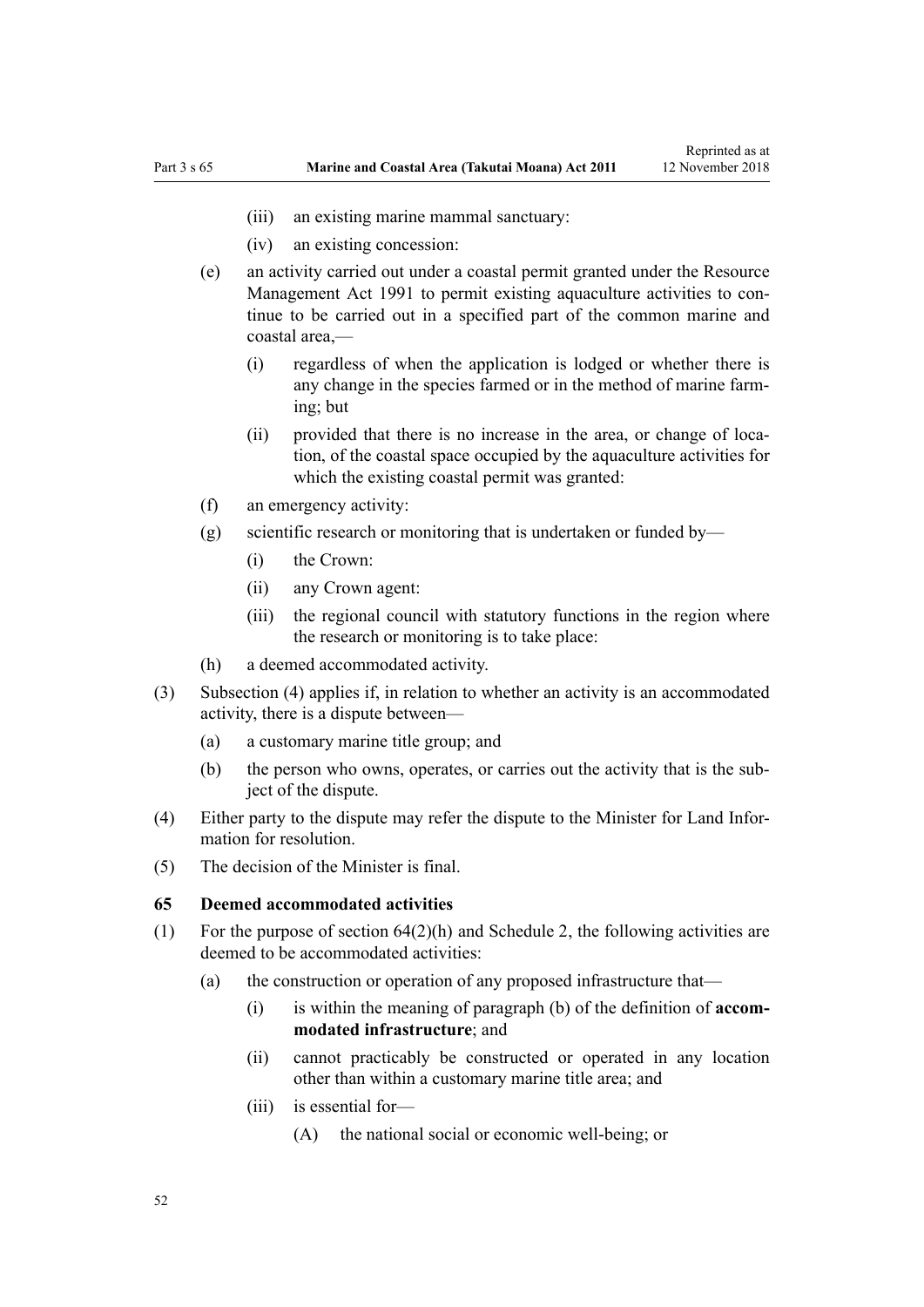- (B) the social or economic well-being of the region in which the infrastructure is located; and
- <span id="page-52-0"></span>(iv) in any case where the construction of infrastructure is to take place at any time after the commencement of this Act, that construction is either—
	- (A) agreed in principle in accordance with [Part 1](#page-92-0) of Schedule 2 (subject to all necessary consents being obtained) by the group that holds a customary marine title order in the area relevant to the proposed infrastructure; or
	- (B) classified by the Minister for Land Information as a deemed accommodated activity (subject to all necessary resource consents being obtained) in accordance with [Part 1](#page-92-0) of Schedule 2:
- (b) any activity—
	- (i) that, at any time after the commencement of this Act, is necessary for, or reasonably related to, prospecting, exploration, mining operations, or mining (as those terms are defined in [section 2\(1\)](http://legislation.govt.nz/pdflink.aspx?id=DLM242543) of the Crown Minerals Act 1991) for petroleum under a privilege; and
	- (ii) for which an agreement or an arbitral award has been made under [Part 2](#page-95-0) of Schedule 2:
- (c) any activity—
	- (i) that, at any time after the commencement of this Act, is necessary for, or reasonably related to, the exercise of a privilege in existence immediately before the effective date and of the rights associated with that privilege, as provided for in [section 84\(1\)](#page-63-0); and
	- (ii) for which an agreement or arbitral award has been made under [Part 2](#page-95-0) of Schedule 2.
- (2) Nothing in subsection  $(1)(a)$  or (b) limits the discretion of a consent authority—
	- (a) to decline an application for a resource consent; or
	- (b) to impose conditions on the resource consent.

# *RMA permission right*

# **66 Scope of Resource Management Act 1991 permission right**

(1) An RMA permission right applies to activities that are to be carried out under a resource consent, including a resource consent for a controlled activity, to the extent that the resource consent is for an activity to be carried out within a customary marine title area.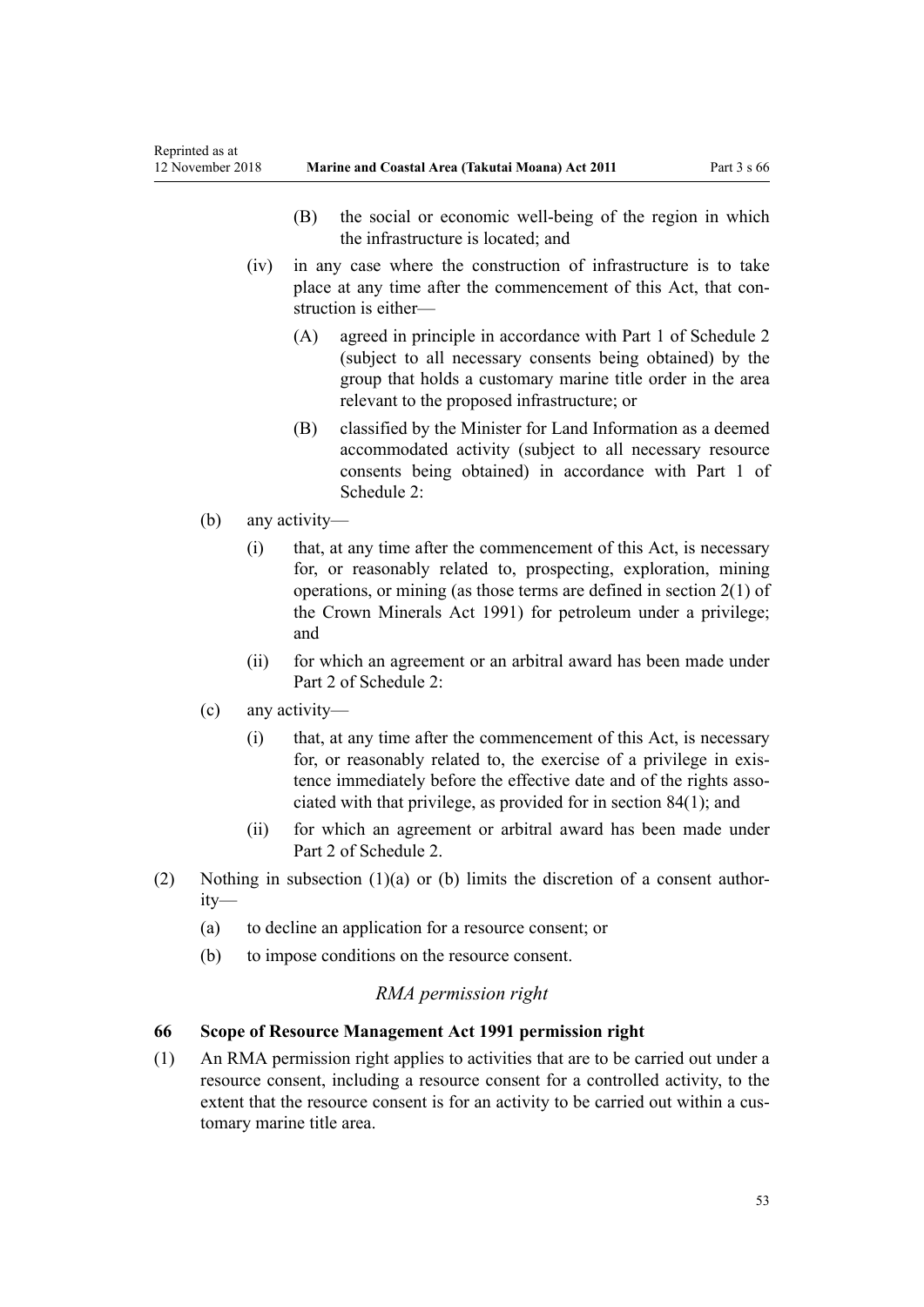- <span id="page-53-0"></span>(2) A customary marine title group may give or decline permission, on any grounds, for an activity to which an RMA permission right applies.
- (3) Permission given by a customary marine title group cannot be revoked.
- (4) An RMA permission right does not apply to the grant or exercise of a resource consent for an accommodated activity.
- (5) An RMA permission right, or permission given under such a right, does not limit the discretion of a consent authority—
	- (a) to decline an application for a resource consent; or
	- (b) to impose conditions.
- (6) In this section, **consent authority** includes the Minister of Conservation and the Minister for the Environment exercising the powers of a consent authority under the [Resource Management Act 1991](http://legislation.govt.nz/pdflink.aspx?id=DLM230264).

## **67 Procedural matters relevant to exercise of RMA permission right**

- (1) A person seeking to carry out an activity (the **applicant**) to which an RMA permission right applies—
	- (a) must make a request for permission by notice to the relevant customary marine title group; and
	- (b) may do so at any time before the relevant resource consent may commence.
- (2) The customary marine title group must—
	- (a) notify in writing its decision on a request for permission to—
		- (i) the applicant who gave notice under subsection (1); and
		- (ii) the relevant consent authority; and
	- (b) if permission is given, specify—
		- (i) the activity for which permission is given; and
		- (ii) the applicant who is to have the benefit of the permission; and
		- (iii) the duration of the permission.
- (3) Unless the customary marine title group has already notified its decision to the applicant under subsection (2), it must do so not later than 40 working days after it receives a notice from the applicant that the applicant has been granted the relevant resource consent (whether or not the applicant had previously notified the customary marine title group of the application).
- (4) The customary marine title group is to be treated as having given permission for the resource consent, for its duration, if notice of its decision is not received by the applicant in accordance with subsection (3).
- (5) In subsection (3), the grant of a resource consent means that the consent has been granted and any appeal rights exhausted, and that the resource consent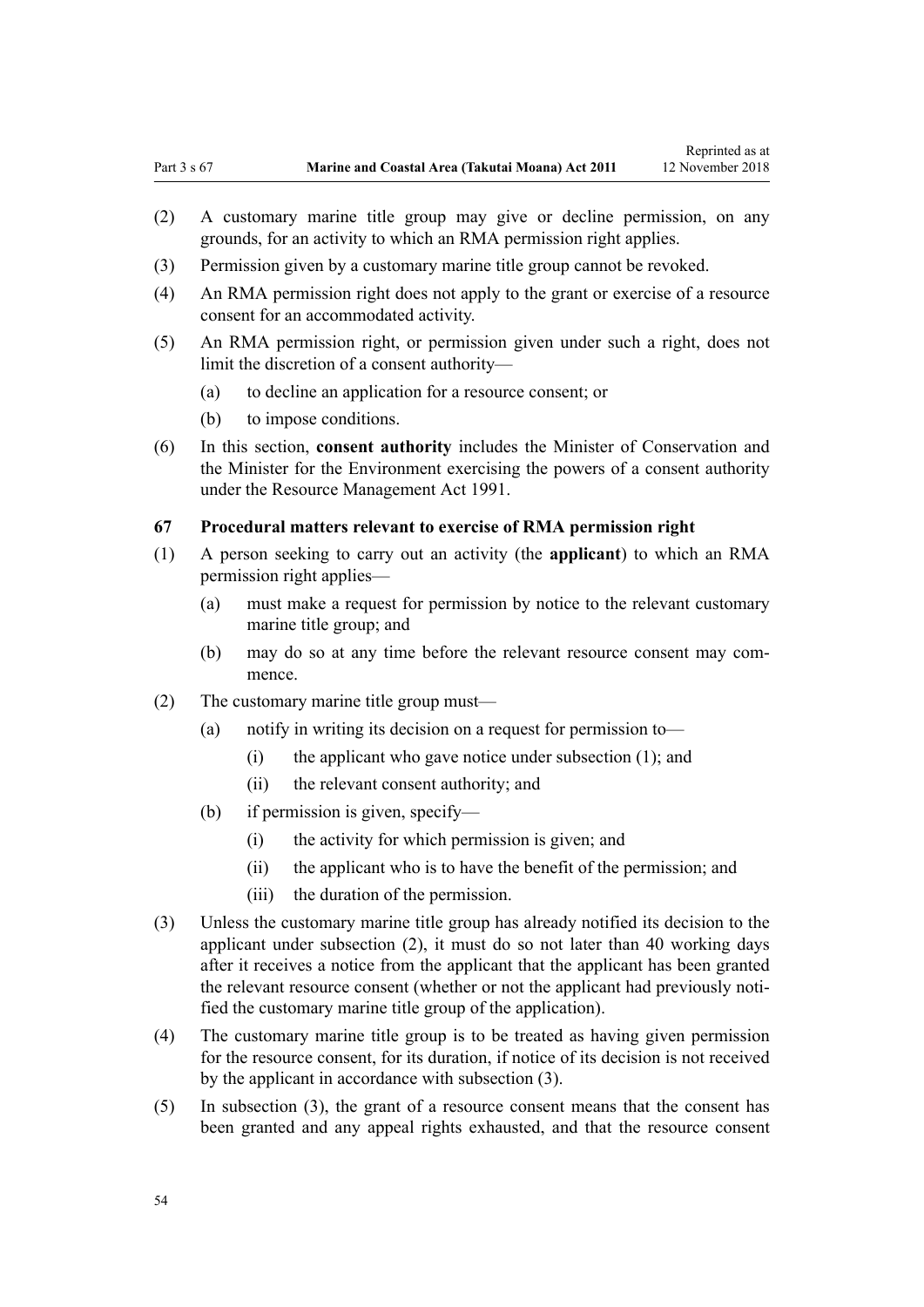would, but for the requirement for the permission of the customary marine title group, commence under [section 116](http://legislation.govt.nz/pdflink.aspx?id=DLM234865) of the Resource Management Act 1991.

# **68 Effect of RMA permission right**

- (1) The holder of a resource consent for an activity in a customary marine title area to which an RMA permission right applies must not commence the activity to which the consent applied unless—
	- (a) permission has been given by the relevant customary marine title group under [section 66\(2\)](#page-52-0) for that activity; and
	- (b) the permission covers the activity to which the resource consent applies.
- (2) To avoid doubt, a decision of a customary marine title group to give or to decline permission for an activity is not subject to—
	- (a) a right of appeal; or
	- (b) a right of objection under [section 357](http://legislation.govt.nz/pdflink.aspx?id=DLM239342) or [357A](http://legislation.govt.nz/pdflink.aspx?id=DLM239356) of the Resource Management Act 1991.

# **69 Offence and penalty provision**

- (1) In relation to an activity to which an RMA permission right applies, it is an offence to commence the activity in the relevant customary title area unless the relevant customary marine title group has given permission under [section 66\(2\)](#page-52-0) or is to be treated as having given permission under [section 67\(4\).](#page-53-0)
- (2) Every person who commits an offence against subsection (1) is liable, on conviction,—
	- (a) in the case of a natural person, to imprisonment for a term not exceeding 2 years or a fine not exceeding \$300,000:
	- (b) in the case of a person other than a natural person, to a fine not exceeding \$600,000.
- (3) A person convicted of an offence under this section is also liable for the full value of—
	- (a) any revenue or profits earned by, or accruing to, the offender as a result of the offence; or
	- (b) any revenue or profits lost by the customary marine title group as a result of the offence; or
	- (c) any savings in costs made by, or accruing to, the offender as a result of the offence.
- (4) If a person is convicted of an offence under this section and a fine is imposed, the Environment Court must—
	- (a) deduct 10% from the total sum of the fine imposed and the full amount payable under subsection (3), to be credited to the Crown Bank Account; and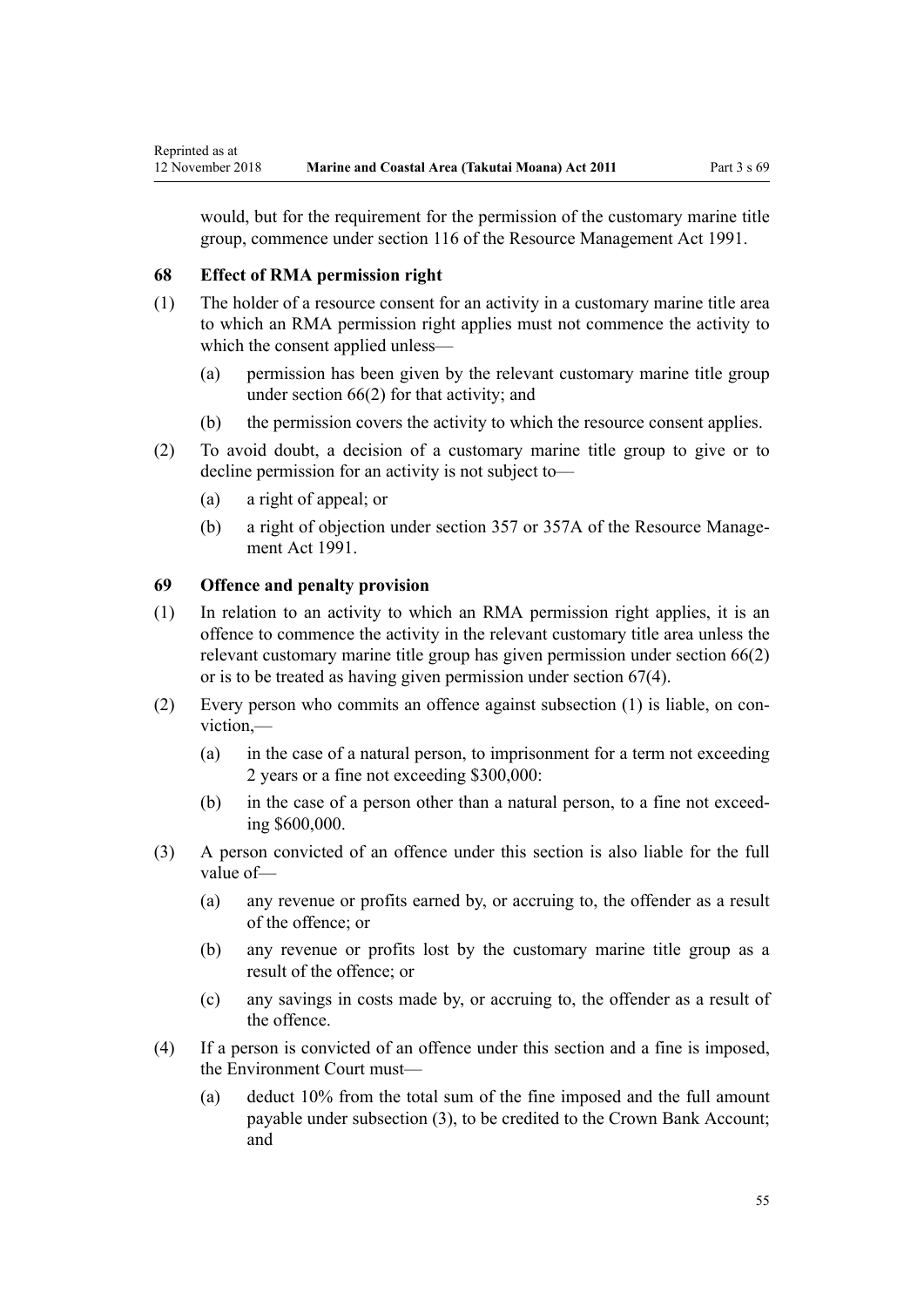Reprinted as at

- <span id="page-55-0"></span>(b) order that the balance of the total sum described in paragraph (a) be paid—
	- (i) in full to the relevant customary marine title group that brought the prosecution; or
	- (ii) if another person or group brought the prosecution, to that person and the relevant customary marine title group in any proportion that the Environment Court directs.
- (5) Proceedings under this section and section 70 must be heard either—
	- (a) by an Environment Judge sitting alone; or
	- (b) in the District Court and, unless the Chief District Court Judge directs otherwise, by a District Court Judge who is an Environment Judge.

Section 69(2): amended, on 1 July 2013, by [section 413](http://legislation.govt.nz/pdflink.aspx?id=DLM3360714) of the Criminal Procedure Act 2011 (2011) No 81).

#### **70 Environment Court may make enforcement orders**

- (1) Subsection (3) applies only if, in relation to the exercise of a resource consent,—
	- (a) the RMA permission right is applicable; and
	- (b) a resource consent is exercised without the permission of the customary marine title group being obtained.
- (2) If proceedings for an offence are commenced in the Environment Court, the [Criminal Procedure Act 2011](http://legislation.govt.nz/pdflink.aspx?id=DLM3359902) applies as if a reference to the District Court were a reference to the Environment Court, with any other necessary modifications.
- (3) The Environment Court may make enforcement orders to—
	- $(a)$  prohibit a person from continuing the activity:
	- (b) require a person to remove any structure or other work or materials from the customary marine title area:
	- (c) require a person to rectify any adverse effects of the activity on the customary marine title area.

Section 70(2): amended, on 1 July 2013, by [section 413](http://legislation.govt.nz/pdflink.aspx?id=DLM3360714) of the Criminal Procedure Act 2011 (2011 No 81).

## *Conservation permission right*

#### **71 Scope and effect of conservation permission right**

(1) A conservation permission right enables a customary marine title group to give or decline permission, on any grounds, for the Minister of Conservation or the Director-General, as the case requires, to proceed to consider an application or proposal for a conservation activity specified in subsection (3).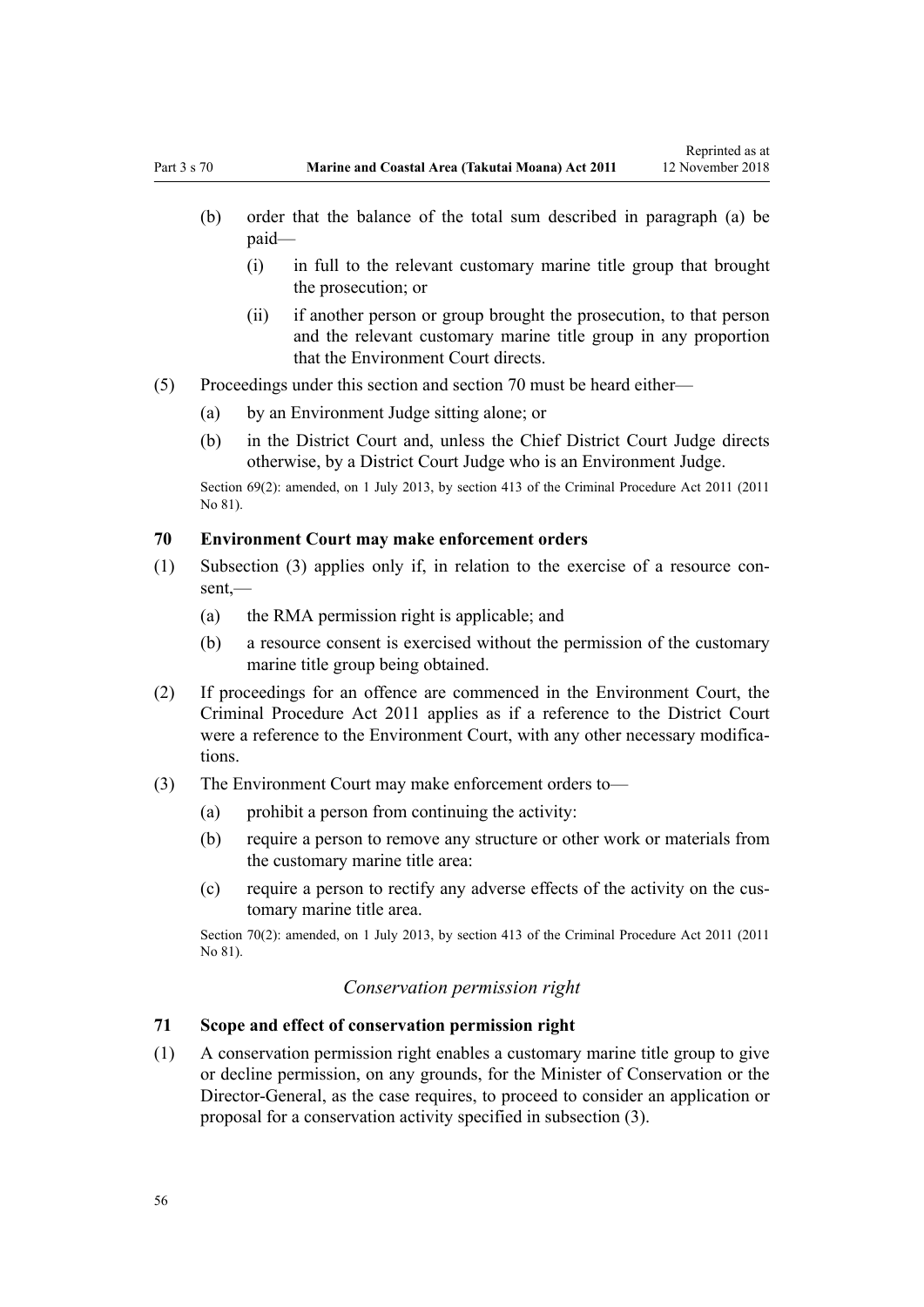- <span id="page-56-0"></span>(2) A conservation permission right applies only in the case of an application or proposal made on or after the effective date.
- (3) The conservation activities to which a conservation permission right applies are activities wholly or partly within the relevant customary marine title area and for which—
	- (a) an application is made under [section 5](http://legislation.govt.nz/pdflink.aspx?id=DLM398113) of the Marine Reserves Act 1971 to declare or extend a marine reserve:
	- (b) a proposal is made under the enactments relevant to a conservation protected area to declare or extend a conservation protected area:
	- (c) an application for a concession is made.
- (4) Permission given by a customary marine title group cannot be revoked.
- (5) A conservation permission right, or permission given under such a right, does not limit—
	- (a) the discretion of the Minister of Conservation or Director-General, as the case may require,—
		- (i) to decline an application or a proposal; or
		- (ii) to impose conditions, including conditions not sought by the customary marine title group, or more stringent conditions than those it may have sought; or
	- (b) the matters provided for in [sections 74](#page-57-0) and [75.](#page-57-0)
- (6) Nothing in this section or sections 72 or [73](#page-57-0) applies to an accommodated activity.

# **72 Obligation to refer proposals for conservation activity if conservation permission right applies**

- (1) The Minister of Conservation or Director-General, as the case requires,—
	- (a) must refer an application or a proposal for a conservation activity to the relevant customary marine title group for its consideration, unless the person making the proposal has already sought permission from the customary marine title group; and
	- (b) must not proceed to consider the application or proposal until the written permission of the group for the proposed activity is received by the Minister or Director-General; and
	- (c) must not approve an application or a proposal except to the extent that any permission given by the customary marine title group covers the application or proposal.
- (2) In referring an application in respect of a marine reserve under subsection (1), the Director-General must include information on—
	- (a) any boundary markers that may be placed in the reserve under [section 22](http://legislation.govt.nz/pdflink.aspx?id=DLM398410) of the Marine Reserves Act 1971; and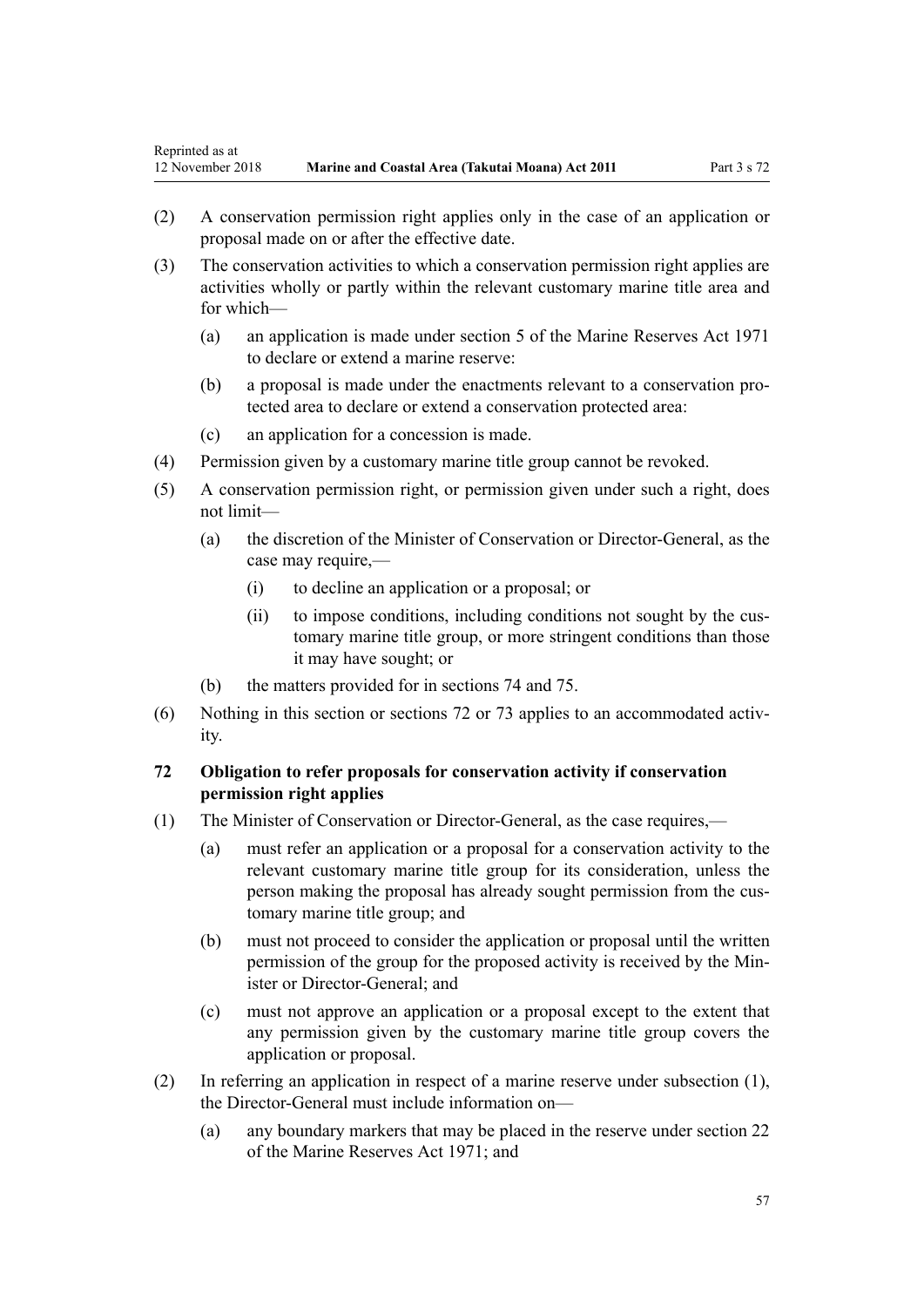- <span id="page-57-0"></span>(b) any signs that may be erected, or any management that may be carried out, in the reserve under that Act.
- (3) Permission given under [section 71](#page-55-0) is to be treated as including permission for the placement of boundary markers, signs, and management activities disclosed to the customary marine title group under subsection (2).

## **73 Obligations when conservation permission right is exercised**

- (1) A customary marine title group must, not later than 40 working days after it receives an application or a proposal for its consideration under [section 72](#page-56-0),—
	- (a) decide whether to give or decline permission for the Minister of Conservation or Director-General, as the case requires, to proceed to determine the application or proposal; and
	- (b) give written notice of that decision to the Minister of Conservation or Director-General, as the case requires.
- (2) The group is to be treated as having given permission if advice of its decision under subsection  $(1)(a)$  is not received under subsection  $(1)(b)$  within the stated time.
- (3) To avoid doubt,—
	- (a) the group is not obliged to comply with any obligations arising under the enactments listed in [section 71\(3\);](#page-55-0) and
	- (b) there is no right of appeal against the decision of a customary marine title group in the exercise of its conservation permission right.

#### *Protection purposes*

## **74 Priority of protection purposes**

- (1) This section applies to a proposal—
	- (a) to declare or extend a marine reserve that is wholly or partly in a customary marine title area; or
	- (b) to declare or extend a conservation protected area that is wholly or partly in a customary marine title area.
- (2) The Minister of Conservation or the Director-General, as the case requires, may proceed with a proposal described in subsection (1) without the permission of the relevant customary marine title group if the Minister or Director-General is satisfied that the proposal is for a protection purpose that is of national importance.

## **75 Matters relevant to determining protection purposes**

In making a determination under section 74(2), the Minister of Conservation or the Director-General, as the case requires, must have regard to—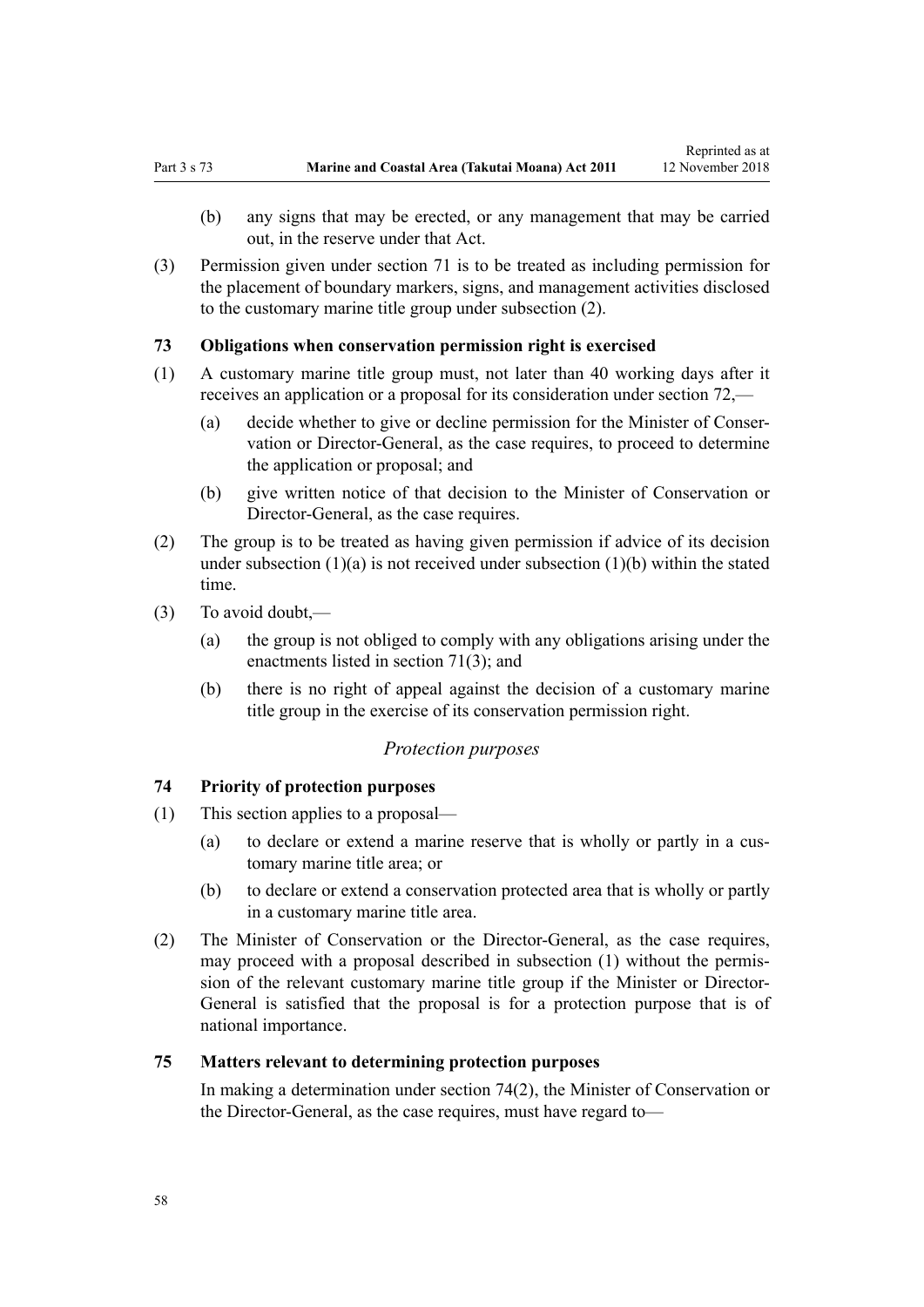- <span id="page-58-0"></span>(a) the views of the customary marine title group on the effects of the proposal on the interests of the group; and
- (b) whether the proposal minimises as far as practicable any adverse effects on the interests of the group; and
- (c) whether there are no practicable options for achieving a protection purpose that is of national importance, other than within the customary marine title area, because—
	- (i) the protection relates to a unique or rare habitat, ecosystem, feature, or area of scientific value; or
	- (ii) the area is nationally important for the conservation of a species; or
	- (iii) protection of the area is essential for the viability, integrity, or effective management of a nationally important—
		- (A) conservation protected area:
		- (B) marine reserve:
		- (C) network of such protected areas; or
	- (iv) the protection relates to a habitat, ecosystem, or species that occurs at a number of sites where it is not practicable to achieve the protection purposes; and
- (d) any other matter similar in nature to the matters set out in paragraphs (a) to (c).

## *Marine mammal watching permits*

# **76 Decisions on grant of marine mammal permits**

- (1) Before the Director-General determines an application under the [Marine Mam](http://legislation.govt.nz/pdflink.aspx?id=DLM168285)[mals Protection Regulations 1992](http://legislation.govt.nz/pdflink.aspx?id=DLM168285) to watch marine mammals within a customary marine title area, the Director-General must—
	- (a) give written notice to the customary marine title group relevant to that area—
		- (i) of the proposed permit; and
		- (ii) that the Director-General seeks its views (which must be given within 40 working days of that notice being received); and
	- (b) recognise and provide for the views of the group on the proposed permit, if they are provided within the specified time.
- (2) The obligation under subsection (1)(b) does not limit the discretion of the Director-General to—
	- (a) approve or decline an application on the grounds set out in the [Marine](http://legislation.govt.nz/pdflink.aspx?id=DLM168285) [Mammals Protection Regulations 1992](http://legislation.govt.nz/pdflink.aspx?id=DLM168285); or
	- (b) impose any conditions on a permit that the Director-General thinks fit.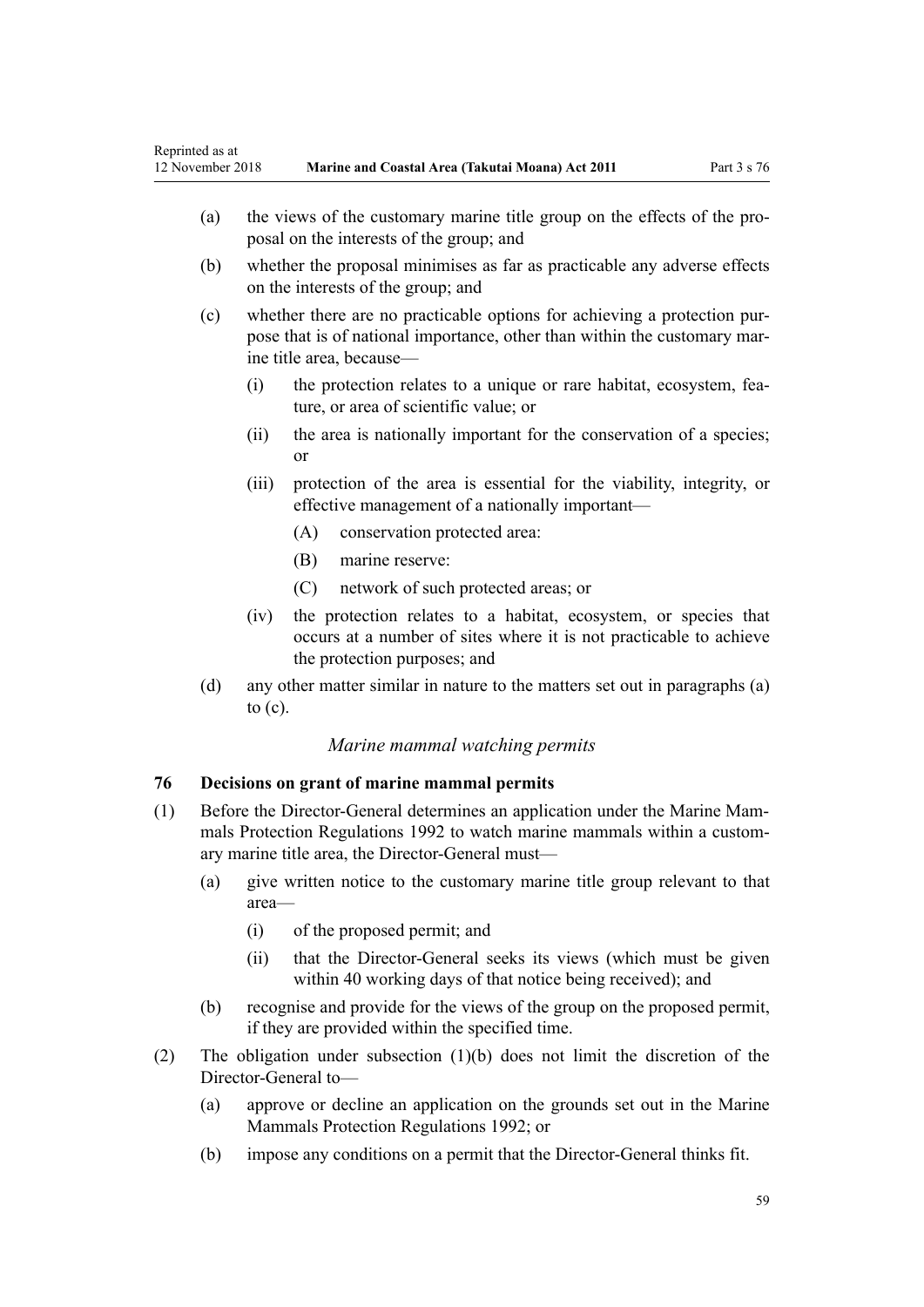Reprinted as at

<span id="page-59-0"></span>(3) The notice must include a copy of the proposed permit and sufficient information to enable the customary marine title group to provide its views on the application.

# *New Zealand coastal policy statement*

# **77 Consultation**

If the Minister of Conservation is proposing to prepare, issue, change, review, or revoke a New Zealand coastal policy statement under [section 57](http://legislation.govt.nz/pdflink.aspx?id=DLM233379) of the Resource Management Act 1991, the Minister must seek and consider the views of the customary marine title groups recorded on the register.

## *Wāhi tapu protection right*

## **78 Protection of wāhi tapu and wāhi tapu areas**

- (1) A customary marine title group may seek to include recognition of a wāhi tapu or a wāhi tapu area—
	- (a) in a customary marine title order; or
	- (b) in an agreement.
- (2) A wāhi tapu protection right may be recognised if there is evidence to establish—
	- (a) the connection of the group with the wāhi tapu or wāhi tapu area in accordance with tikanga; and
	- (b) that the group requires the proposed prohibitions or restrictions on access to protect the wāhi tapu or wāhi tapu area.
- (3) If a customary marine title is recognised under [subpart 1](#page-69-0) or [2](#page-70-0) of Part 4, the customary marine title order or agreement must set out the wāhi tapu conditions that apply, as provided for in section 79.

# **79 Wāhi tapu conditions**

- (1) The wāhi tapu conditions that must be set out in a customary marine title order or an agreement are—
	- (a) the location of the boundaries of the wāhi tapu or wāhi tapu area that is the subject of the order; and
	- (b) the prohibitions or restrictions that are to apply, and the reasons for them; and
	- (c) any exemption for specified individuals to carry out a protected customary right in relation to, or in the vicinity of, the protected wāhi tapu or wāhi tapu area, and any conditions applying to the exercise of the exemption.
- (2) Wāhi tapu conditions—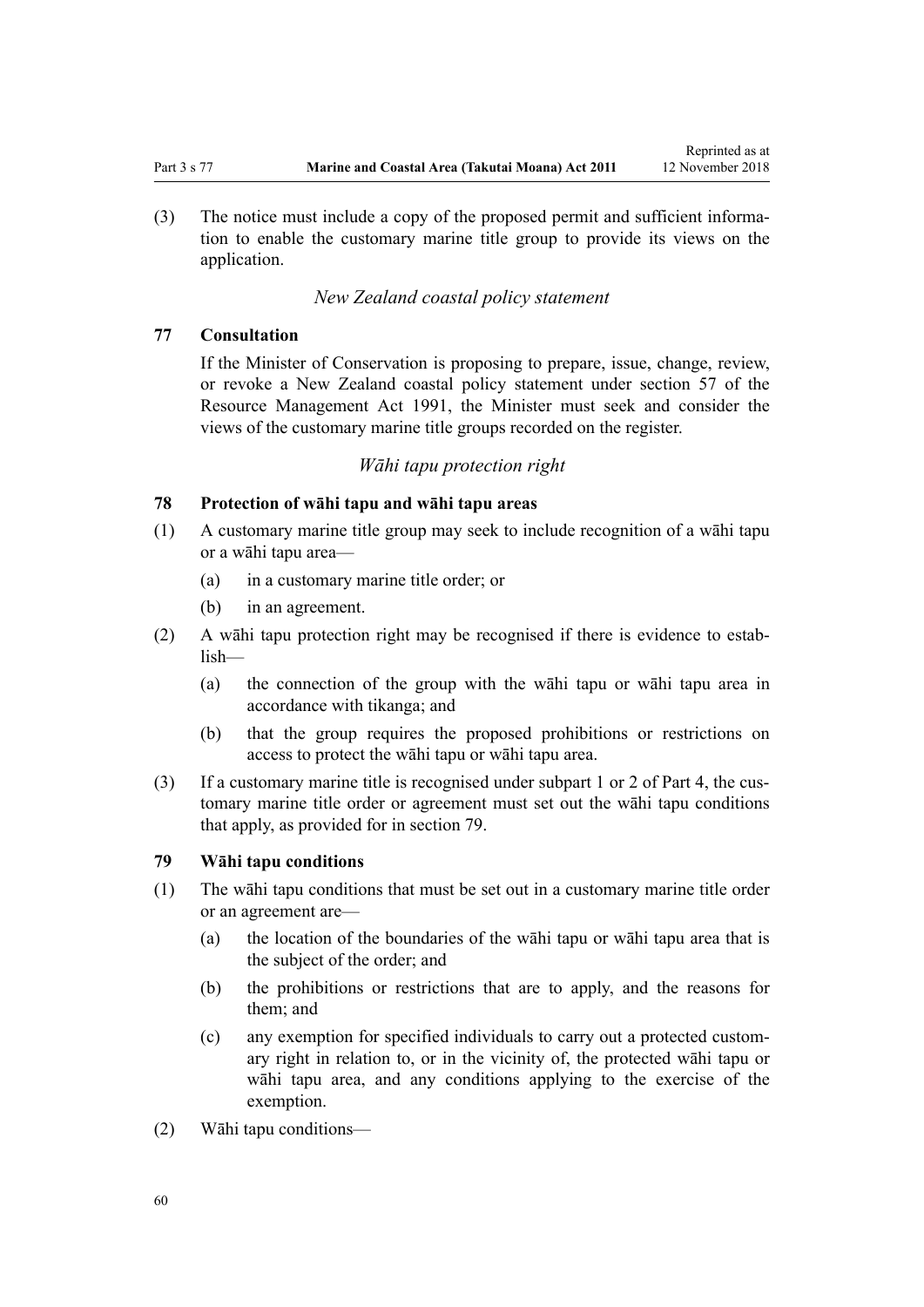- (a) may affect the exercise of fishing rights, but must not do so to the extent that the conditions prevent fishers from taking their lawful entitlement in a quota management area or fisheries management area; and
- (b) do not affect the exercise of kaitiakitanga by a customary marine title group in relation to a wāhi tapu or wāhi tapu area in the customary marine title area of that group.
- (3) A customary marine title group may seek to vary or revoke a wāhi tapu condition by applying to—
	- (a) vary a recognition order under [section 111;](#page-75-0) or
	- (b) vary an agreement.
- (4) In this section, **fisheries legislation** means—
	- (a) the [Fisheries Act 1983](http://legislation.govt.nz/pdflink.aspx?id=DLM66581); and
	- (b) the [Fisheries Act 1996](http://legislation.govt.nz/pdflink.aspx?id=DLM394191); and
	- (c) regulations made under those Acts.

#### **80 Wardens and fishery officers**

- (1) Wardens may be appointed by a customary marine title group with an interest in a wāhi tapu or wāhi tapu area, in accordance with regulations made under [section 118,](#page-78-0) to promote compliance with a prohibition or restriction imposed under [section 79](#page-59-0).
- (2) A warden appointed under subsection (1) is responsible to the customary marine title group for the following functions:
	- (a) to assist in implementing any prohibition or restriction:
	- (b) to enter a wāhi tapu or wāhi tapu area for the purpose of performing the warden's functions:
	- (c) to advise members of the public of any applicable prohibition or restriction:
	- (d) to warn a person to leave a wāhi tapu or wāhi tapu area:
	- (e) to record—
		- (i) any failure to comply with a prohibition or restriction if the warden has reason to believe that the failure is intentional; and
		- (ii) the name, contact details, and date of birth of a person who the warden has reason to believe is intentionally failing to comply with a prohibition or restriction:
	- (f) to report to a constable any failure to comply with a prohibition or restriction in any case where the warden has reason to believe that the failure is intentional.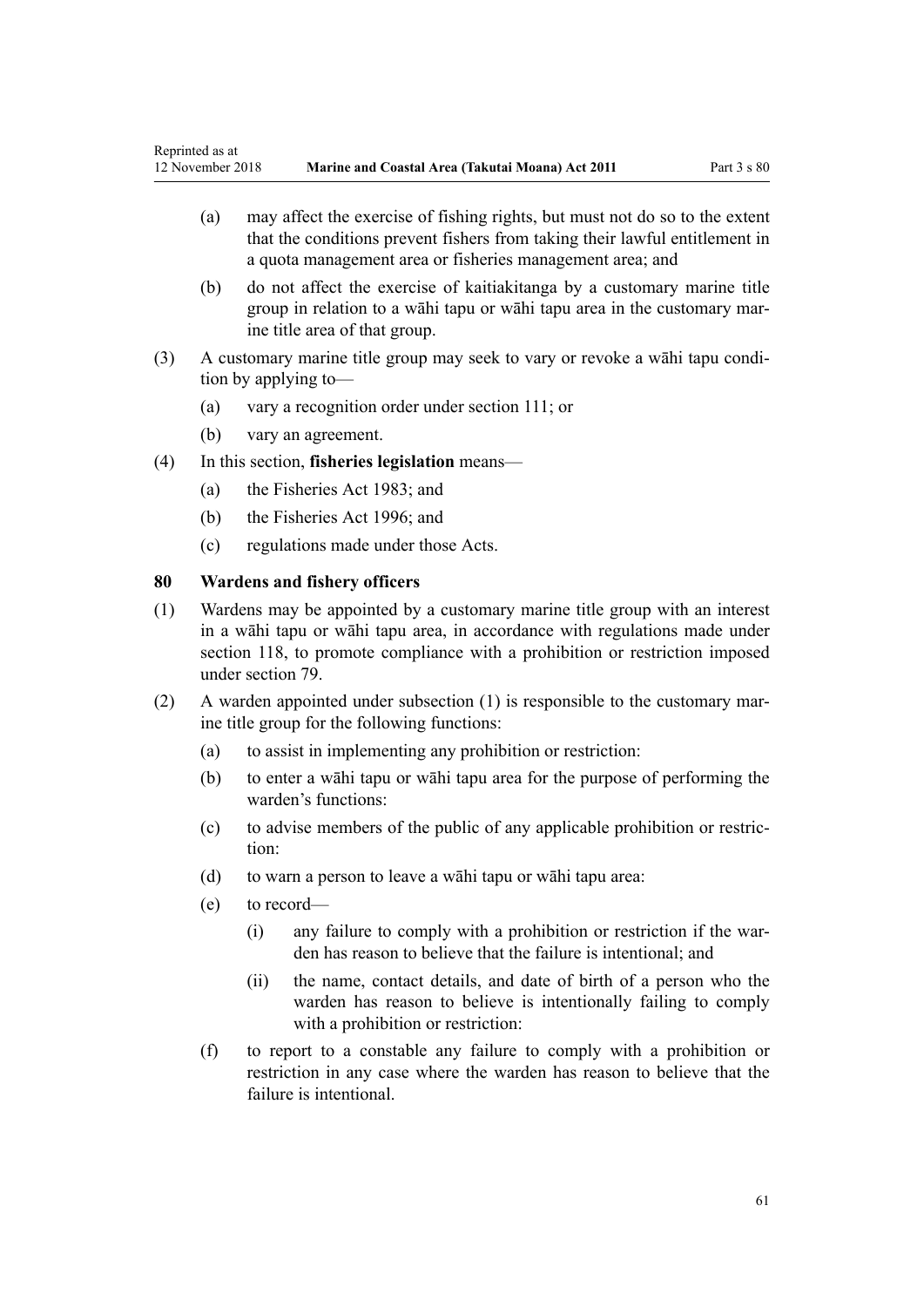- (3) Fishery officers and honorary fishery officers may enforce wāhi tapu conditions imposed under [section 79](#page-59-0) if, and to the extent that, any fishing in a wāhi tapu or wāhi tapu area breaches those conditions.
- (4) For the purpose of subsection (3), fishery officers and honorary fishery officers may enter a wāhi tapu or wāhi tapu area—
	- (a) to assist in implementing a prohibition or restriction:
	- (b) to advise fishers of any applicable prohibition or restriction:
	- (c) to warn fishers to leave the wāhi tapu or wāhi tapu area:
	- (d) to record any failure of a fisher, and the details of that fisher, to comply with a prohibition or restriction, if the officer has reason to believe the failure is intentional:
	- (e) to report any such failure to a constable.
- (5) In this section, **fishery officer**, **honorary fishery officer**, and **fishing** have the meanings given in [section 2\(1\)](http://legislation.govt.nz/pdflink.aspx?id=DLM394199) of the Fisheries Act 1996.

#### **81 Compliance**

- (1) A local authority that has statutory functions in the location of a wāhi tapu or wāhi tapu area that is subject to a wāhi tapu protection right must, in consultation with the relevant customary marine title group, take any appropriate action that is reasonably necessary to encourage public compliance with any wāhi tapu conditions.
- (2) Every person commits an offence who intentionally fails to comply with a prohibition or restriction notified for that wāhi tapu or wāhi tapu area, and is liable on conviction to a fine not exceeding \$5,000.
- (3) Despite subsection (2), the offence provisions of the [Heritage New Zealand](http://legislation.govt.nz/pdflink.aspx?id=DLM4005402) [Pouhere Taonga Act 2014](http://legislation.govt.nz/pdflink.aspx?id=DLM4005402) apply if a wāhi tapu or wāhi tapu area subject to a wāhi tapu protection right is protected by a heritage covenant under [section 39](http://legislation.govt.nz/pdflink.aspx?id=DLM4005548) of that Act.
- (4) To avoid doubt, it is not an offence for a person to do anything that is inconsistent with the prohibition or restriction included in the wāhi tapu conditions if—
	- (a) the person is carrying out an emergency activity (within the meaning of [section 63](#page-48-0)); or
	- (b) the person has an exemption notified under section  $79(1)(c)$ .

Section 81(2): amended, on 1 July 2013, by [section 413](http://legislation.govt.nz/pdflink.aspx?id=DLM3360714) of the Criminal Procedure Act 2011 (2011) No 81).

Section 81(3): replaced, on 20 May 2014, by [section 107](http://legislation.govt.nz/pdflink.aspx?id=DLM4005646) of the Heritage New Zealand Pouhere Taonga Act 2014 (2014 No 26).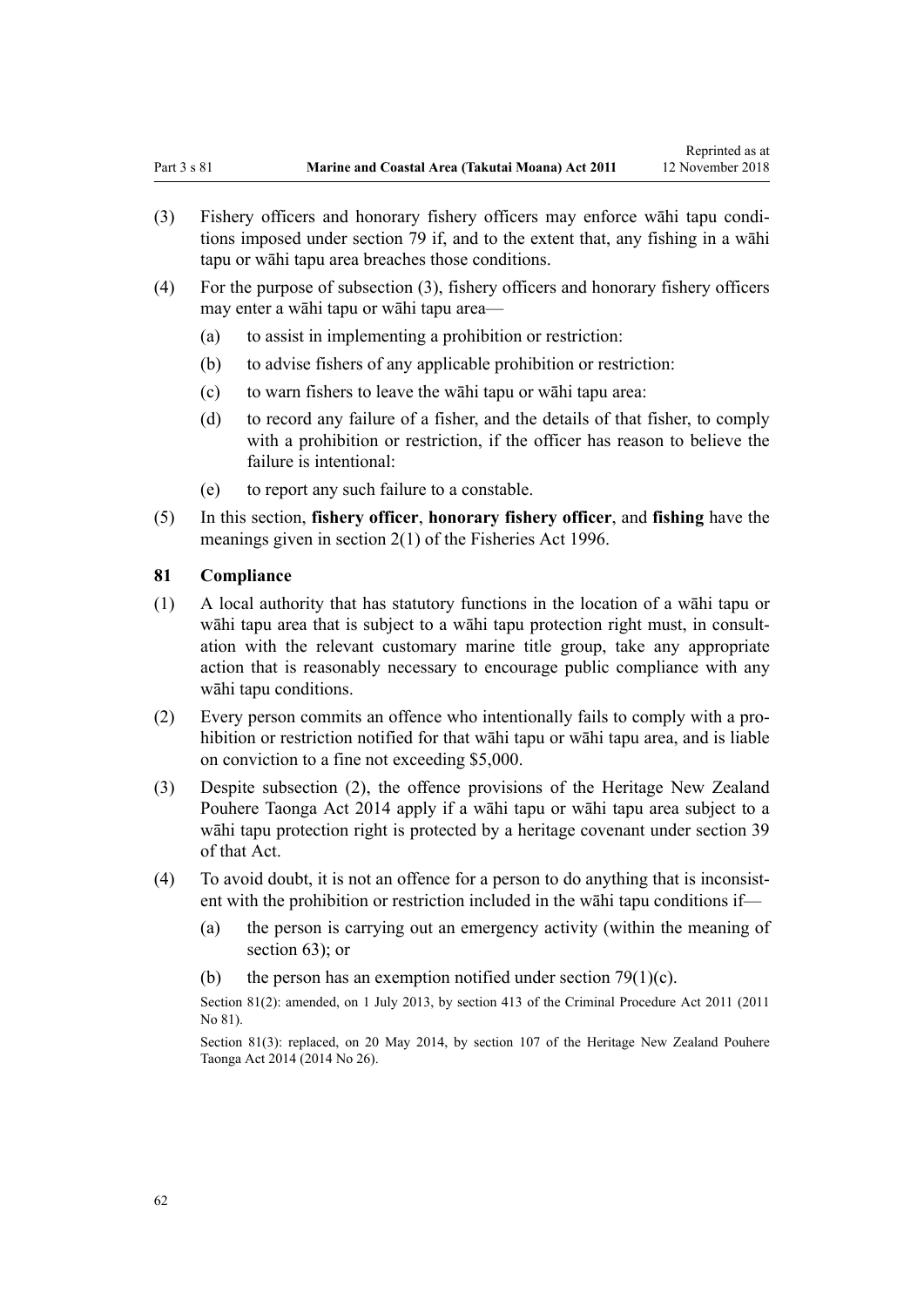## *Ngā taonga tūturu*

## <span id="page-62-0"></span>**82 Newly found taonga tūturu**

- (1) Any taonga tūturu found in a customary marine title area on or after the effective date is prima facie the property of the relevant customary marine title group.
- (2) Accordingly, [section 11\(1\)](http://legislation.govt.nz/pdflink.aspx?id=DLM432422) of the Protected Objects Act 1975 does not apply to taonga tūturu to which subsection (1) applies.
- (3) Any person finding a taonga tūturu in a customary marine title area has a duty to notify the finding within 28 days, in accordance with [section 11\(3\)](http://legislation.govt.nz/pdflink.aspx?id=DLM432422) of the Protected Objects Act 1975.
- (4) The obligations of the chief executive under [section 11\(4\)](http://legislation.govt.nz/pdflink.aspx?id=DLM432422) of the Protected Objects Act 1975 apply, but with the following modifications:
	- (a) the relevant customary marine title group is entitled to have interim custody of the taonga tūturu, at the discretion of the chief executive and subject to any conditions that the chief executive considers fit; and
	- (b) the public notice given by the chief executive must provide for a period of 6 months from the date of the notice for any claims of ownership to the taonga tūturu to be lodged.
- (5) To avoid doubt, the discretion conferred on the chief executive or other person by [section 11\(2\)](http://legislation.govt.nz/pdflink.aspx?id=DLM432422) of the Protected Objects Act 1975 to apply to the Māori Land Court also applies under this section.
- (6) If no competing claims have been lodged with the chief executive after 6 months from the date of the notice given under subsection (4)(b), the relevant customary marine title group becomes the owner of the taonga tūturu.
- (7) If competing claims are lodged in respect of the taonga tūturu within the specified time $-$ 
	- (a) the relevant customary marine title group must be treated as having also lodged a claim for the ownership of the taonga tūturu; and
	- (b) the ownership of the taonga tūturu must be determined in accordance with [sections 11\(6\) and \(7\)](http://legislation.govt.nz/pdflink.aspx?id=DLM432422) and [12](http://legislation.govt.nz/pdflink.aspx?id=DLM432435) of the Protected Objects Act 1975.
- (8) [Section 11\(8\) and \(9\)](http://legislation.govt.nz/pdflink.aspx?id=DLM432422) of the Protected Objects Act 1975 apply to the finding of taonga tūturu to which this section applies.
- (9) In this section, **relevant customary marine title group** means the group that holds a customary marine title order or has entered into an agreement in relation to the part of the common marine and coastal area where the taonga tūturu is found.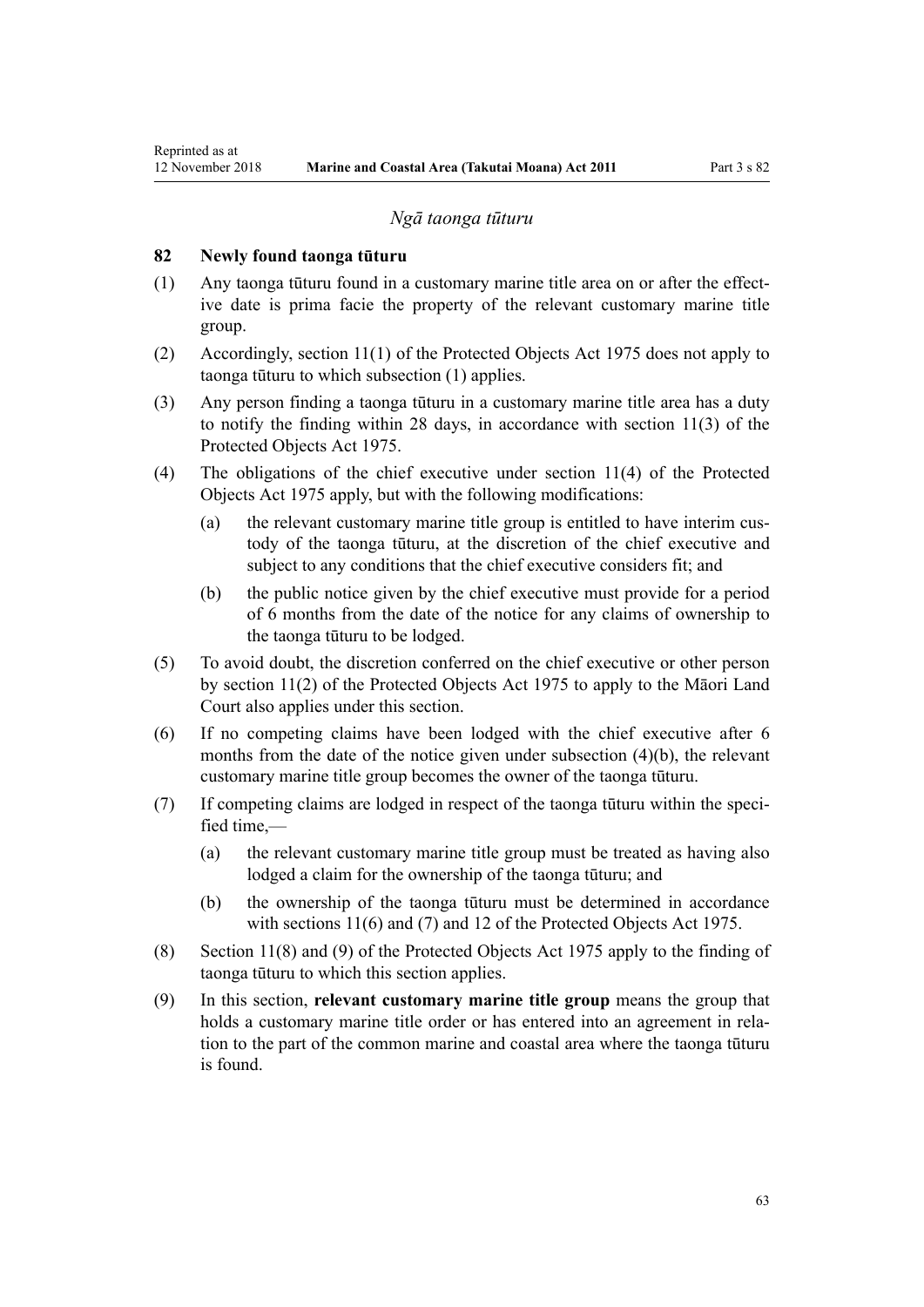#### *Status of minerals*

#### <span id="page-63-0"></span>**83 Status of minerals in customary marine title area**

- (1) This section applies on and after the effective date.
- (2) A customary marine title group has, and may exercise, ownership of minerals (other than petroleum, gold, silver, and uranium existing in their natural condition) that are within the customary marine title area of that group.
- (3) The reservation of minerals in favour of the Crown continued by [section 16\(2\)](#page-19-0) ceases.
- (4) This section does not limit or have any effect on [section 11\(1A\)](http://legislation.govt.nz/pdflink.aspx?id=DLM246311) of the Crown Minerals Act 1991 (which excludes the reservation of minerals in favour of the Crown from applying to pounamu to which [section 3](http://legislation.govt.nz/pdflink.aspx?id=DLM413605) of the Ngai Tahu (Pounamu Vesting) Act 1997 applies).

#### **84 Status of existing privileges within common marine and coastal area**

- (1) Despite section 83(2) and (3), the following privileges, rights, obligations, functions, and powers (including those preserved by the transitional provisions in [Part 2](http://legislation.govt.nz/pdflink.aspx?id=DLM247305) of the Crown Minerals Act 1991) continue as if section 83 had not been enacted:
	- (a) privileges in existence immediately before the effective date; and
	- (b) rights that can be exercised under the [Crown Minerals Act 1991](http://legislation.govt.nz/pdflink.aspx?id=DLM242535) by the holders of those privileges or any other person; and
	- (c) subsequent rights and privileges granted to those holders or any other person following the exercise of the rights referred to in paragraph (b) (including those provided for by [section 32](http://legislation.govt.nz/pdflink.aspx?id=DLM246341) of the Crown Minerals Act 1991); and
	- (d) the obligations on those holders or any other person imposed by or under the [Crown Minerals Act 1991;](http://legislation.govt.nz/pdflink.aspx?id=DLM242535) and
	- (e) the exercise by the Crown of its functions and powers under the [Crown](http://legislation.govt.nz/pdflink.aspx?id=DLM242535) [Minerals Act 1991](http://legislation.govt.nz/pdflink.aspx?id=DLM242535) in relation to any of the matters referred to in paragraphs (a) to (d).
- (2) A customary marine title group is entitled to receive the following royalties:
	- (a) from the Crown, any royalties due to the Crown under the [Crown Min](http://legislation.govt.nz/pdflink.aspx?id=DLM242535)[erals Act 1991](http://legislation.govt.nz/pdflink.aspx?id=DLM242535) in respect of minerals (other than petroleum, gold, silver, and uranium existing in their natural condition) that are subject to any privilege referred to in subsection  $(1)(a)$  to  $(d)$  that applies to its customary marine title area; and
	- (b) from the regional council, any royalties for sand and shingle taken from the customary marine title area imposed by regulations made under the [Resource Management Act 1991](http://legislation.govt.nz/pdflink.aspx?id=DLM230264).
- (3) Royalties due under subsection (2)—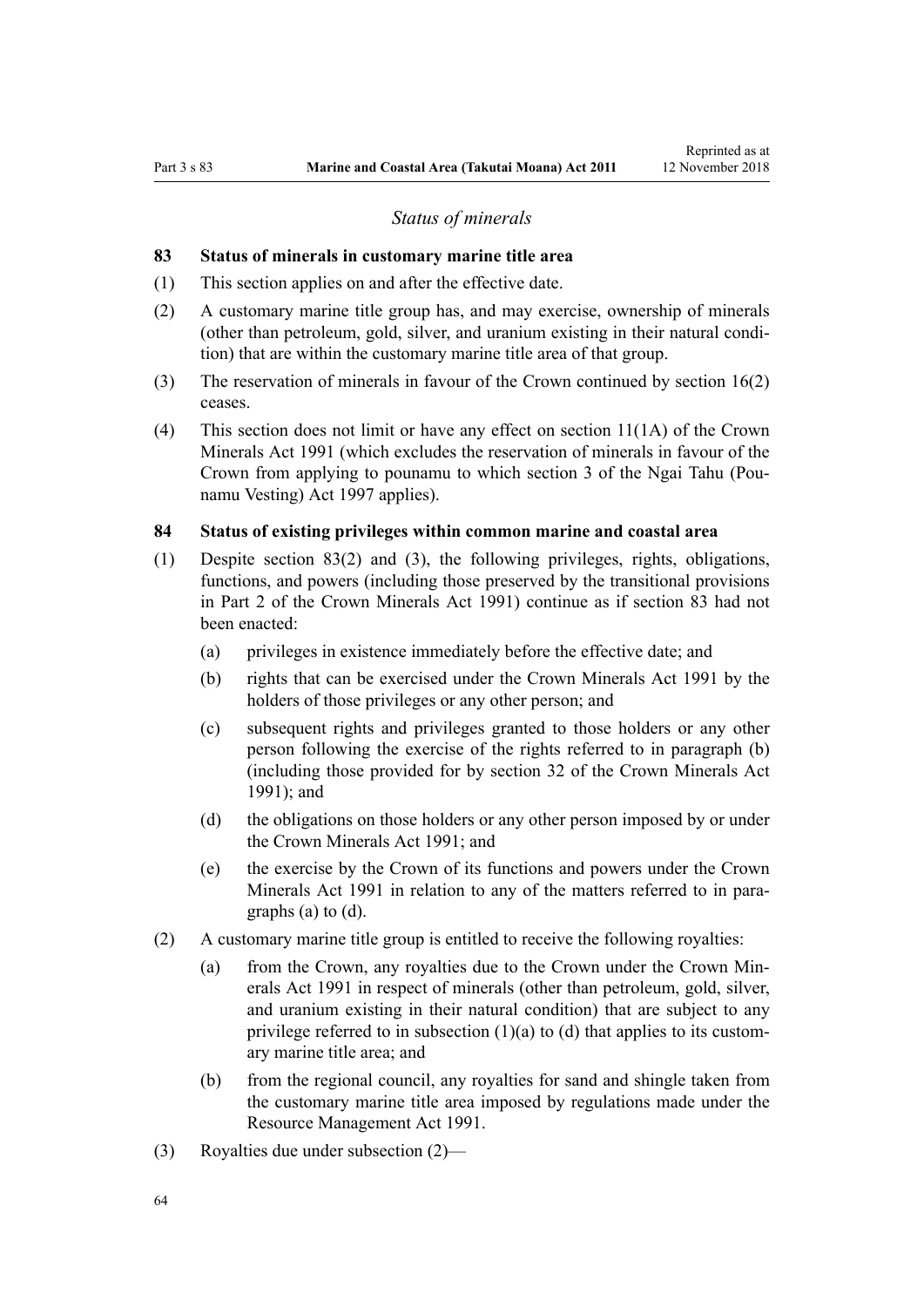## <span id="page-64-0"></span>(a) are payable on and after the date on which—

- (i) a customary marine title order is sealed under [section 113](#page-77-0); or
- (ii) an agreement is brought into effect under section  $96(1)(b)$ ; but
- (b) must be calculated from the date on which an application is made for—
	- (i) a recognition agreement under [section 95](#page-69-0); or
	- (ii) a recognition order under [section 100](#page-71-0).

#### *Planning document*

#### **85 Planning document**

- (1) A customary marine title group has a right to prepare a planning document in accordance with its tikanga.
- (2) The purposes of the planning document are—
	- (a) to identify issues relevant to the regulation and management of the customary marine title area of the group; and
	- (b) to set out the regulatory and management objectives of the group for its customary marine title area; and
	- (c) to set out policies for achieving those objectives.
- (3) A planning document may include any matter that can be regulated under the enactments specified in subsection (5), including matters that are relevant to—
	- (a) promoting the sustainable management of the natural and physical resources of the customary marine title area; and
	- (b) the protection of the cultural identity and historic heritage of the group.
- (4) A planning document may relate—
	- (a) only to the customary marine title area of the group; or
	- (b) if it relates to areas outside the customary marine title area, only to the part of the common marine and coastal area where the group exercises kaitiakitanga.
- (5) The planning document may include only matters that may be regulated under—
	- (a) the [Conservation Act 1987](http://legislation.govt.nz/pdflink.aspx?id=DLM103609) or the Acts listed in [Schedule 1](http://legislation.govt.nz/pdflink.aspx?id=DLM107200) of that Act:
	- (b) the [Heritage New Zealand Pouhere Taonga Act 2014:](http://legislation.govt.nz/pdflink.aspx?id=DLM4005402)
	- (c) the [Local Government Act 2002](http://legislation.govt.nz/pdflink.aspx?id=DLM170872):
	- (d) the [Resource Management Act 1991](http://legislation.govt.nz/pdflink.aspx?id=DLM230264).

Section 85(5)(b): amended, on 20 May 2014, by [section 107](http://legislation.govt.nz/pdflink.aspx?id=DLM4005646) of the Heritage New Zealand Pouhere Taonga Act 2014 (2014 No 26).

#### **86 Lodging and registration of planning document**

(1) A planning document is of no effect until it is lodged with—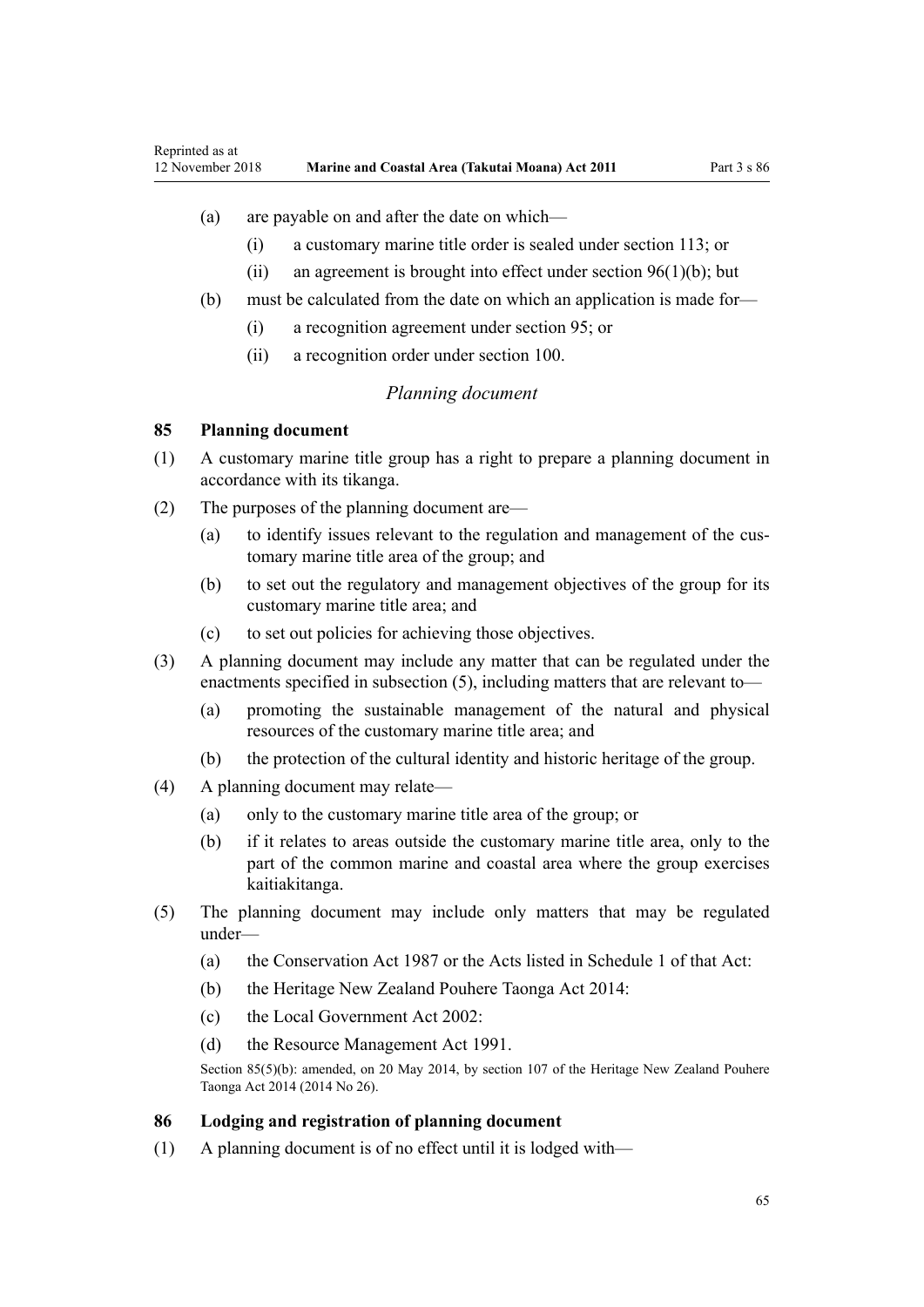- (a) the regional council with jurisdiction in the region to which the planning instrument relates; and
- (b) any of the agencies referred to in sections 88 to 91 whose jurisdiction is relevant to the contents of the planning document; and
- (c) the chief executive.
- (2) A document is deemed to be registered on the day that is 20 working days after it is first lodged with an agency.

## **87 Transitional provision**

The obligations arising under sections 89 and [91](#page-66-0) do not apply to applications for resource consents or other approvals that are accepted before a planning document is lodged under [section 86\(1\).](#page-64-0)

*Obligations arising in respect of customary marine title planning documents*

#### **88 Obligation on local authorities**

- (1) This section applies if a planning document is lodged with a local authority that has statutory functions in the district or region where the customary marine title area is located.
- (2) On and after the date that a planning document is registered, the local authority must take the planning document into account when making any decision under the [Local Government Act 2002](http://legislation.govt.nz/pdflink.aspx?id=DLM170872) in relation to the customary marine title area.

## **89 Obligation on Heritage New Zealand Pouhere Taonga**

If a customary marine title group lodges a planning document with Heritage New Zealand Pouhere Taonga, on and after the date that the planning document is registered,—

- (a) Heritage New Zealand Pouhere Taonga must have particular regard to matters set out in the document that relate to the functions of Heritage New Zealand Pouhere Taonga when considering an application under [section 44](http://legislation.govt.nz/pdflink.aspx?id=DLM4005562) of the Heritage New Zealand Pouhere Taonga Act 2014 to destroy or modify an archaeological site within the customary marine title area of the group; and
- (b) in the event of an appeal under [section 58](http://legislation.govt.nz/pdflink.aspx?id=DLM4005583) of that Act against a decision of Heritage New Zealand Pouhere Taonga made under paragraph (a), the Environment Court must have particular regard to the planning document.

Section 89 heading: amended, on 20 May 2014, by [section 107](http://legislation.govt.nz/pdflink.aspx?id=DLM4005646) of the Heritage New Zealand Pouhere Taonga Act 2014 (2014 No 26).

Section 89: amended, on 20 May 2014, by [section 107](http://legislation.govt.nz/pdflink.aspx?id=DLM4005646) of the Heritage New Zealand Pouhere Taonga Act 2014 (2014 No 26).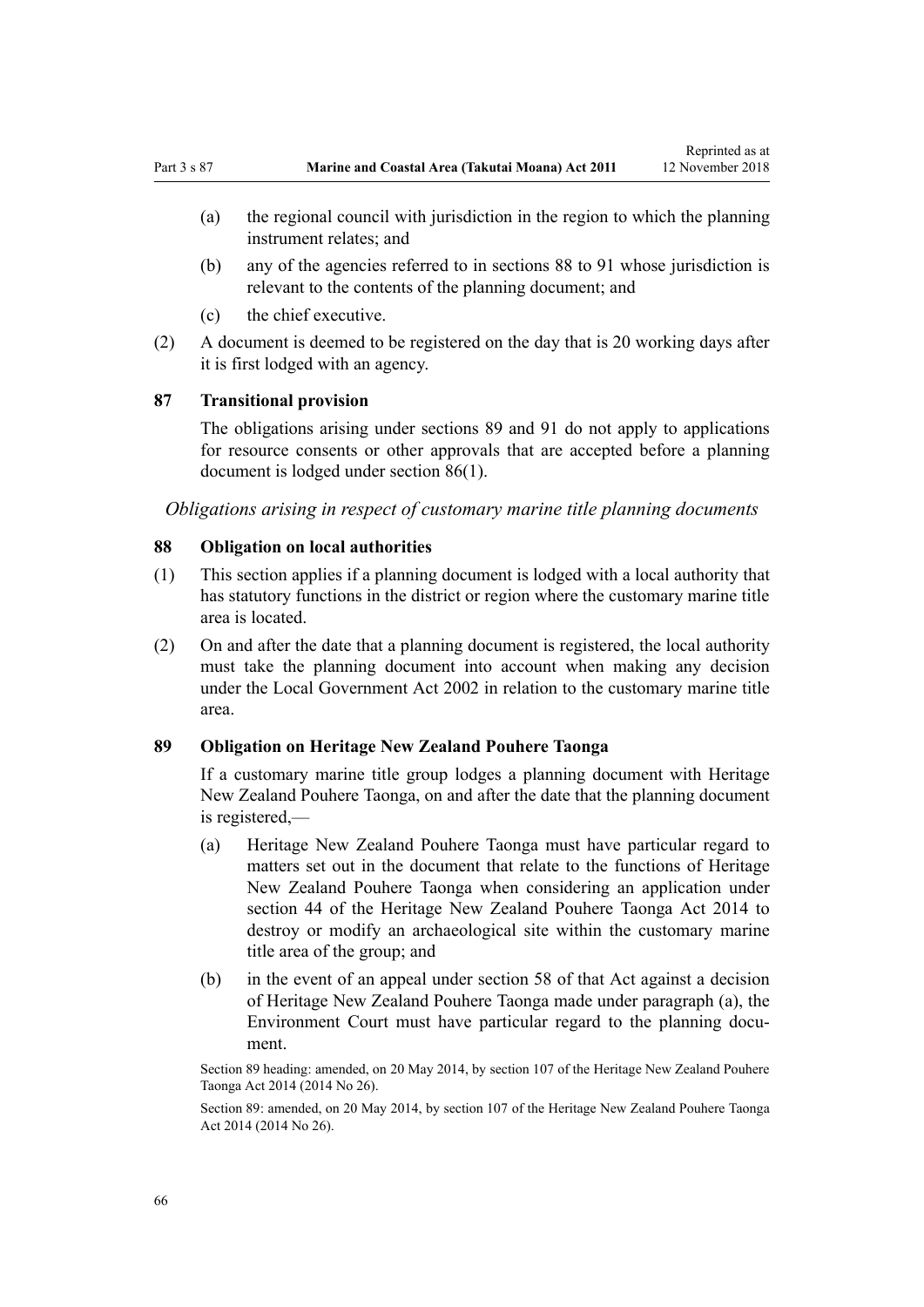<span id="page-66-0"></span>Section 89(a): amended, on 20 May 2014, by [section 107](http://legislation.govt.nz/pdflink.aspx?id=DLM4005646) of the Heritage New Zealand Pouhere Taonga Act 2014 (2014 No 26).

Section 89(b): amended, on 20 May 2014, by [section 107](http://legislation.govt.nz/pdflink.aspx?id=DLM4005646) of the Heritage New Zealand Pouhere Taonga Act 2014 (2014 No 26).

## **90 Obligation on Director-General**

- (1) If a customary marine title group lodges a planning document with the Director-General, the Director-General must, on and after the date that a planning document is registered, take into account the relevant matters set out in the document when reviewing or amending a conservation management strategy that directly affects the customary marine title area of the group that lodged the planning document.
- (2) In this section, **conservation management strategy** has the meaning given in [section 2\(1\)](http://legislation.govt.nz/pdflink.aspx?id=DLM103616) of the Conservation Act 1987.

# **91 Obligation on Minister of Fisheries**

- (1) If a customary marine title group lodges a planning document with the Minister of Fisheries, the Minister must, on and after the date that the planning document is registered, have regard to the planning document to the extent that it is relevant to fisheries management when setting or varying sustainability measures under [section 11\(1\)](http://legislation.govt.nz/pdflink.aspx?id=DLM395397) of the Fisheries Act 1996 if these measures apply to an area that includes, wholly or in part, the customary marine title area of the group.
- (2) This section—
	- (a) does not extend the scope of the rights conferred by [section 85](#page-64-0) or [86](#page-64-0) or give a customary marine title group the right to include fisheries or other matters in a planning document; and
	- (b) relates only to matters—
		- (i) included in a planning document that are provided for by the [Resource Management Act 1991](http://legislation.govt.nz/pdflink.aspx?id=DLM230264); and
		- (ii) that are relevant to fisheries management.

## **92 Interpretation**

In this section and section 93, unless the context otherwise requires,—

**regional document** means any of the following:

- (a) a regional plan or regional policy statement (within the meanings given in [section 43AA](http://legislation.govt.nz/pdflink.aspx?id=DLM2412743) of the Resource Management Act 1991):
- (b) a proposed regional plan or proposed policy statement (within the meanings of [sections 43AA](http://legislation.govt.nz/pdflink.aspx?id=DLM2412743) and [43AAC](http://legislation.govt.nz/pdflink.aspx?id=DLM2412769) of that Act)

**relevant regional document** means a regional document that relates, directly or indirectly, to all or part of the area to which a planning document applies.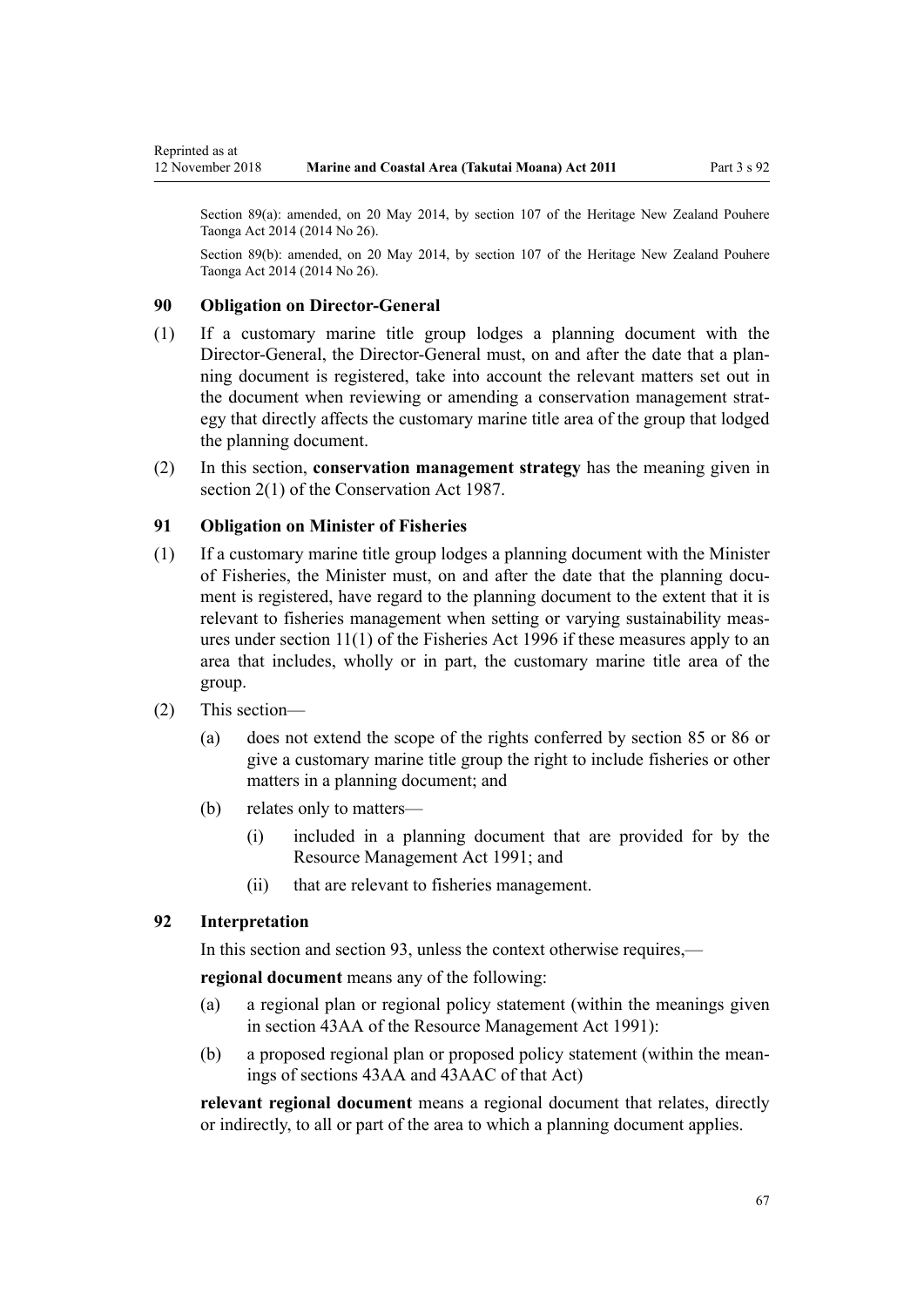# **93 Obligations on regional councils in relation to planning documents**

*Preliminary obligations*

(1) A regional council with functions in a region where 1 or more planning documents are registered in accordance with [section 86](#page-64-0) must, until the requirements of subsection (5) have been completed, attach the planning documents to copies of its relevant regional documents that it makes publicly available.

*Identification and application of resource management matters included in planning document*

- (2) Between the time that a planning document is lodged under [section 86\(1\)](#page-64-0) and the time it is deemed to be registered under section 86(2), a regional council must identify the matters in the planning document that relate to resource management issues within its functions under the [Resource Management Act 1991](http://legislation.govt.nz/pdflink.aspx?id=DLM230264), to the extent that those matters are relevant within—
	- (a) the customary marine title area to which the planning document relates; and
	- (b) any parts of the common marine and coastal area to which the planning document relates other than the customary marine title area.
- (3) When considering, under [section 104](http://legislation.govt.nz/pdflink.aspx?id=DLM234355) of the Resource Management Act 1991, a resource consent application for an activity that would, if the consent were granted, directly affect, wholly or in part, the area to which the planning document applies, a consent authority of a regional council must have regard to any matters identified under subsection (2).
- (4) The obligation under subsection (3) applies only to the matters in respect of which a regional council is able to exercise discretion.
- (5) The obligation under subsection (3) continues until—
	- (a) a regional document, altered in accordance with this section, becomes operative in accordance with [Schedule 1](http://legislation.govt.nz/pdflink.aspx?id=DLM240686) of the Resource Management Act 1991; or
	- (b) 30 working days after the date that the customary marine title group is informed of the decision under subsection (11) that no alterations are to be made to the relevant regional documents.

*Obligations with respect to relevant regional documents*

- (6) A regional council must initiate a process to determine whether to alter its relevant regional documents, if and to the extent that any alteration would achieve the purpose of the [Resource Management Act 1991,](http://legislation.govt.nz/pdflink.aspx?id=DLM230264) in order to—
	- (a) recognise and provide for any matters identified under subsection  $(2)(a)$ ; and
	- (b) take into account any matters identified under subsection (2)(b).
- (7) The process required by subsection (6) may be commenced—
	- (a) at any time after a planning document is registered; but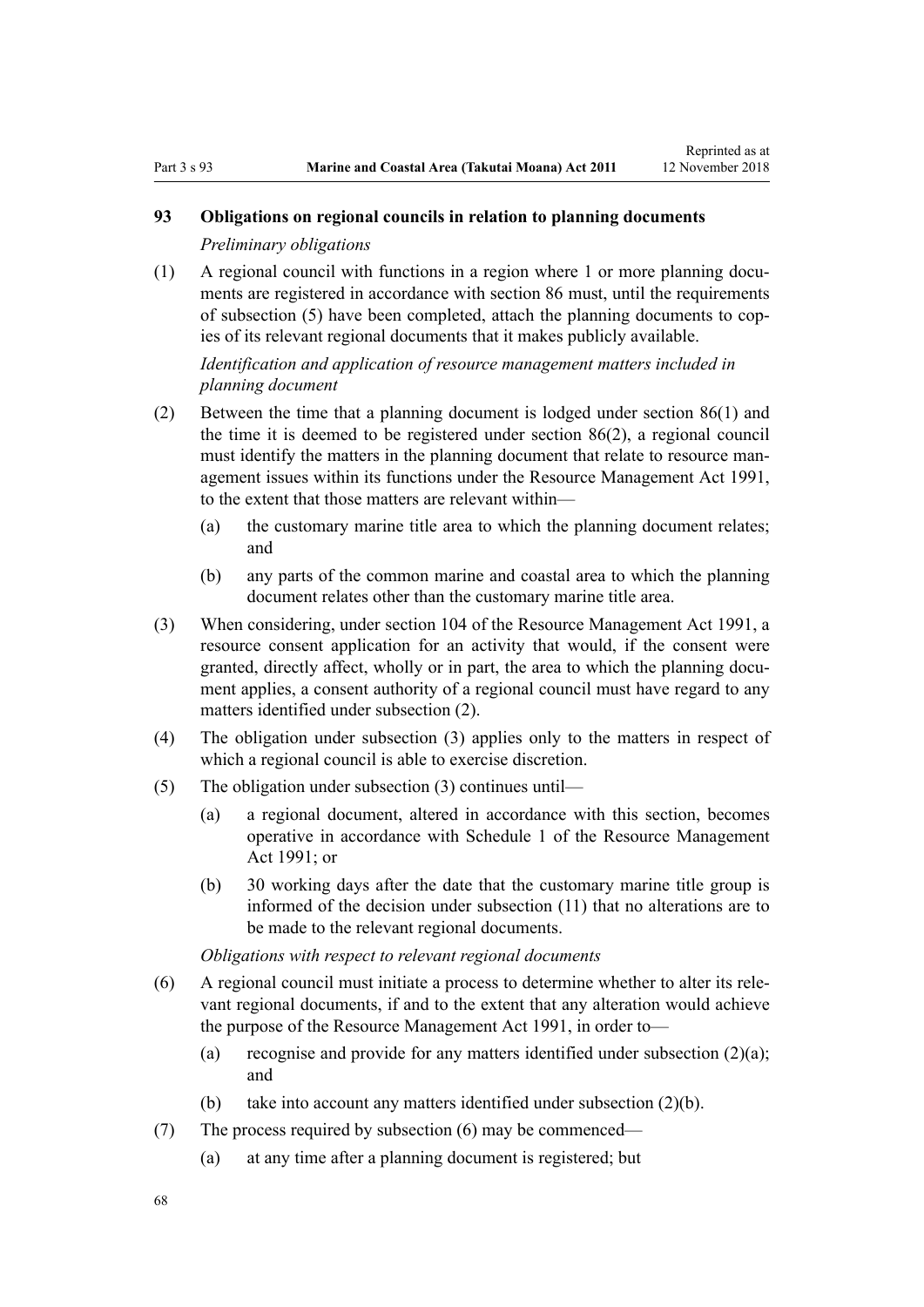- (b) not later than the first proposed change to, or variation or review of, any provision in a relevant regional document that applies to a customary marine title area.
- (8) In making a determination under subsection (6), a regional council must consider the extent to which alterations must be made to its relevant regional documents to—
	- (a) recognise and provide for the matters in a planning document that relate to the customary marine title area; and
	- (b) take into account the matters in a planning document that relate to the parts of the common marine and coastal area other than the customary marine title area.
- (9) The obligations on a regional council under subsection (8) must be carried out in accordance with the requirements and procedures that relate to regional documents in—
	- (a) [Part 5](http://legislation.govt.nz/pdflink.aspx?id=DLM233301) of the Resource Management Act 1991; and
	- (b) [Schedule 1](http://legislation.govt.nz/pdflink.aspx?id=DLM240686) of that Act.
- (10) A regional council may decide, in conducting the process required by subsection (6), not to alter its relevant regional documents, but only on the grounds that the matters in the planning document—
	- (a) are already provided for in a relevant regional document; or
	- (b) would not achieve the purpose of the [Resource Management Act 1991;](http://legislation.govt.nz/pdflink.aspx?id=DLM230264) or
	- (c) would be more effectively and efficiently addressed in another way.
- (11) If a regional council determines that no alterations should be notified in a proposed policy statement or plan that is notified under [clause 5](http://legislation.govt.nz/pdflink.aspx?id=DLM241213) of Schedule 1 of the Resource Management Act 1991, it must inform the customary marine title group in writing and provide reasons for its decision within 5 working days of that decision.
- (12) If an application is made to a regional council under [Part 2](http://legislation.govt.nz/pdflink.aspx?id=DLM241513) of Schedule 1 of the Resource Management Act 1991 for a private plan change that includes a customary marine title area in respect of which a planning document has been lodged,—
	- (a) the provisions of [Part 2](http://legislation.govt.nz/pdflink.aspx?id=DLM241513) of that schedule apply to the application, subject to the regional council having regard to any matters in the planning document when making a decision under [clause 25](http://legislation.govt.nz/pdflink.aspx?id=DLM241526) of that schedule; and
	- (b) if the private plan change is not rejected or treated as a resource consent application, the regional council must adopt the request and initiate the process required by subsection (6).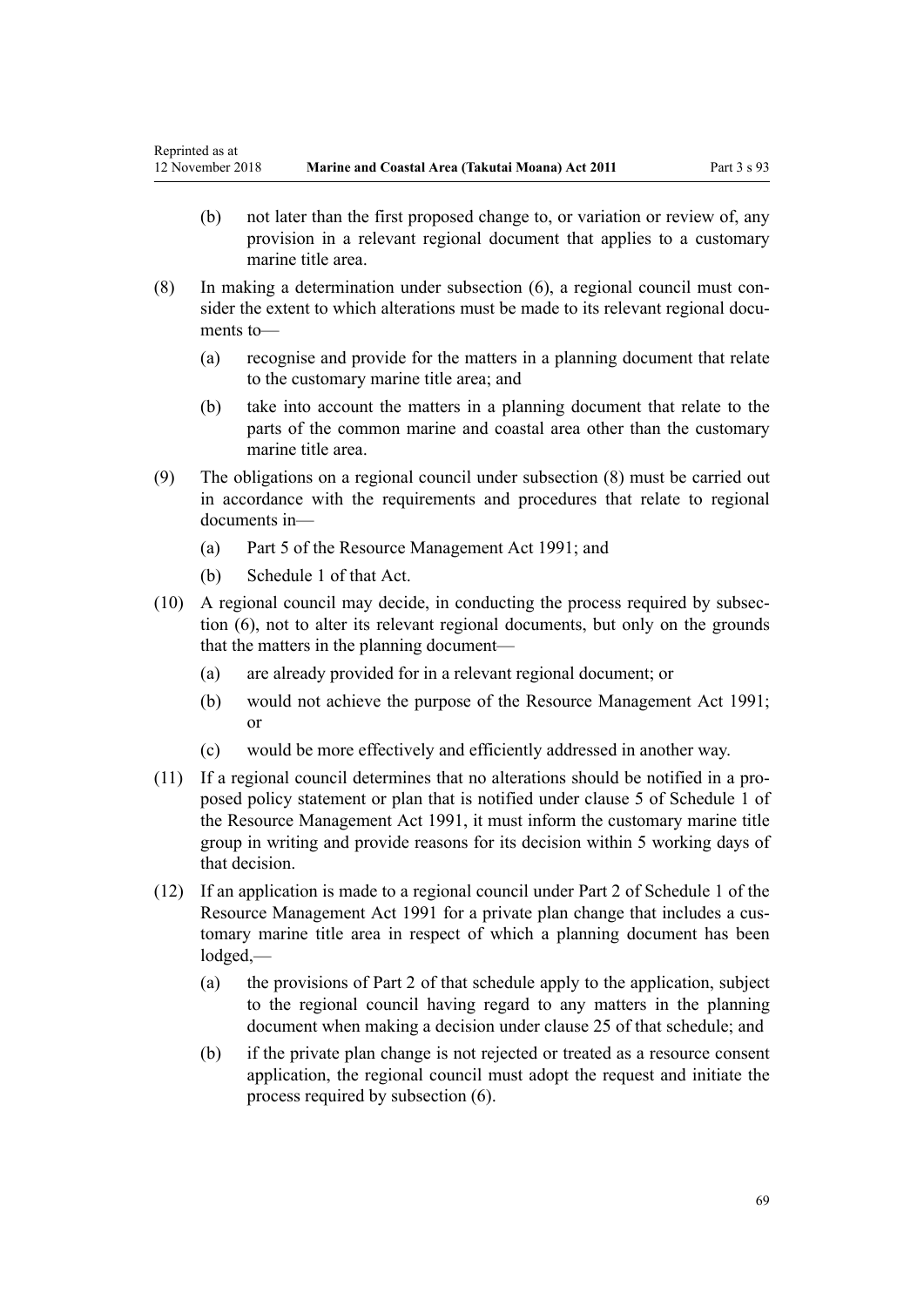# **Part 4**

# **Administrative and miscellaneous matters**

*Recognition of customary interests*

#### <span id="page-69-0"></span>**94 Recognition of protected customary rights and customary marine title**

- (1) A protected customary right or customary marine title relating to a specified part of the common marine and coastal area may be recognised by—
	- (a) an agreement made in accordance with section 95 and brought into effect under section 96; or
	- (b) an order of the Court made on an application under [section 100](#page-71-0).
- (2) A protected customary right or customary marine title may not be recognised in any other way.

# Subpart 1—Recognition agreements

#### **95 Recognition agreements**

- (1) An applicant group and the responsible Minister on behalf of the Crown may enter into an agreement recognising—
	- (a) a protected customary right:
	- (b) customary marine title.
- (2) Subsection (1) does not apply unless the applicant group, not later than 6 years after the commencement of this Act, has given notice to the responsible Minister of its intention to seek an agreement recognising a protected customary right or customary marine title.
- (3) Nothing requires the Crown to enter into the agreement, or to enter into negotiations for the agreement: in both cases this is at the discretion of the Crown.
- (4) The Crown must not enter into an agreement unless the applicant group satisfies the Crown that,—
	- (a) in the case of a protected customary right, the requirements in [section 51](#page-39-0) are met; or
	- (b) in the case of customary marine title, the requirements in [section 58](#page-44-0) are met.

#### **96 How recognition agreements to be brought into effect**

- (1) An agreement is of no effect unless and until it is brought into effect,—
	- (a) in the case of an agreement to recognise a protected customary right, on the date prescribed by an Order in Council, which must also specify—
		- (i) the applicant group in sufficient detail to identify it; and
		- (ii) the area to which the agreement relates, with a map or diagram that is sufficient to identify the area; and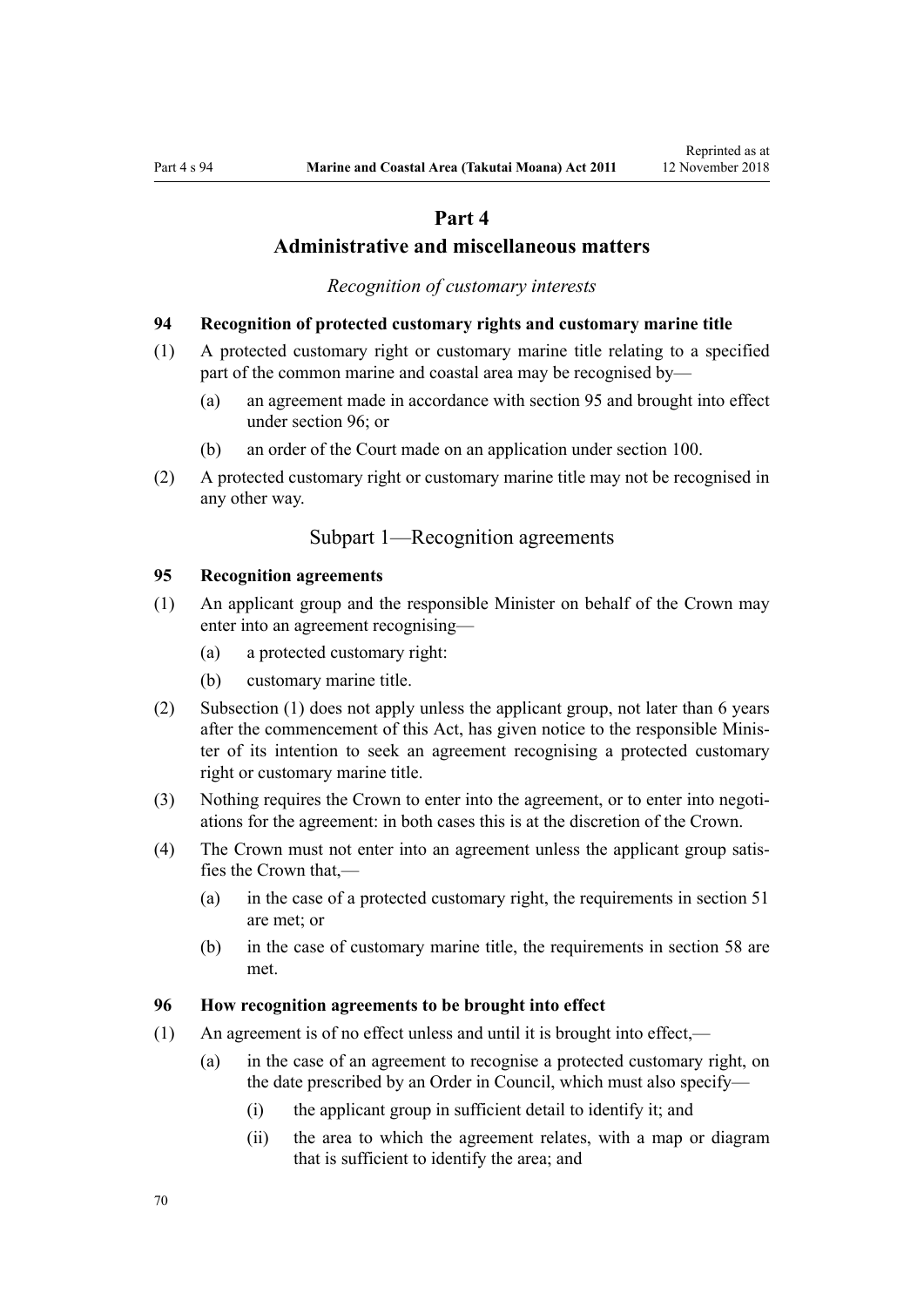- <span id="page-70-0"></span>(b) in the case of an agreement to recognise customary marine title, by an Act of Parliament on the date specified in the enactment.
- (2) The responsible Minister must introduce legislation into Parliament that contains the full text of the agreement for the purpose of subsection (1)(b).

# **97 Notification of agreement recognising protected customary rights**

The responsible Minister must, without delay, provide a copy of any agreement recognising a protected customary right and brought into effect under [section](#page-69-0) [96\(1\)\(a\)](#page-69-0) to-

- (a) the chief executive; and
- (b) the local authorities that are affected by the agreement; and
- (c) the Minister of Conservation; and
- (d) the Minister of Fisheries; and
- (e) the Minister of Māori Affairs; and
- (f) any other person who the responsible Minister considers is directly affected by the agreement.

Subpart 2—Recognition by order of Court

## **98 Court may recognise protected customary right or customary marine title**

- (1) The Court may make an order recognising a protected customary right or customary marine title (a **recognition order**).
- (2) The Court may only make an order if it is satisfied that the applicant,—
	- (a) in the case of an application for recognition of a protected customary right, meets the requirements of [section 51\(1\)](#page-39-0); or
	- (b) in the case of an application for recognition of customary marine title, meets the requirements of [section 58](#page-44-0).
- (3) No other court has jurisdiction to make a recognition order.
- (4) On and after the commencement of this Act, the jurisdiction of the Court to hear and determine any aboriginal rights claim is replaced fully by the jurisdiction of the Court under this Act.
- (5) In subsection (4), **aboriginal rights claim** means any claim in respect of the common marine and coastal area that is based on, or relies on, customary rights, customary title, aboriginal rights, aboriginal title, the fiduciary duty of the Crown, or any rights, titles, or duties of a similar nature, whether arising before, on, or after the commencement of this Act and whether or not the claim is based on, or relies on, any 1 or more of the following:
	- (a) a rule, principle, or practice of the common law or equity:
	- (b) the Treaty of Waitangi:
	- (c) the existence of a trust: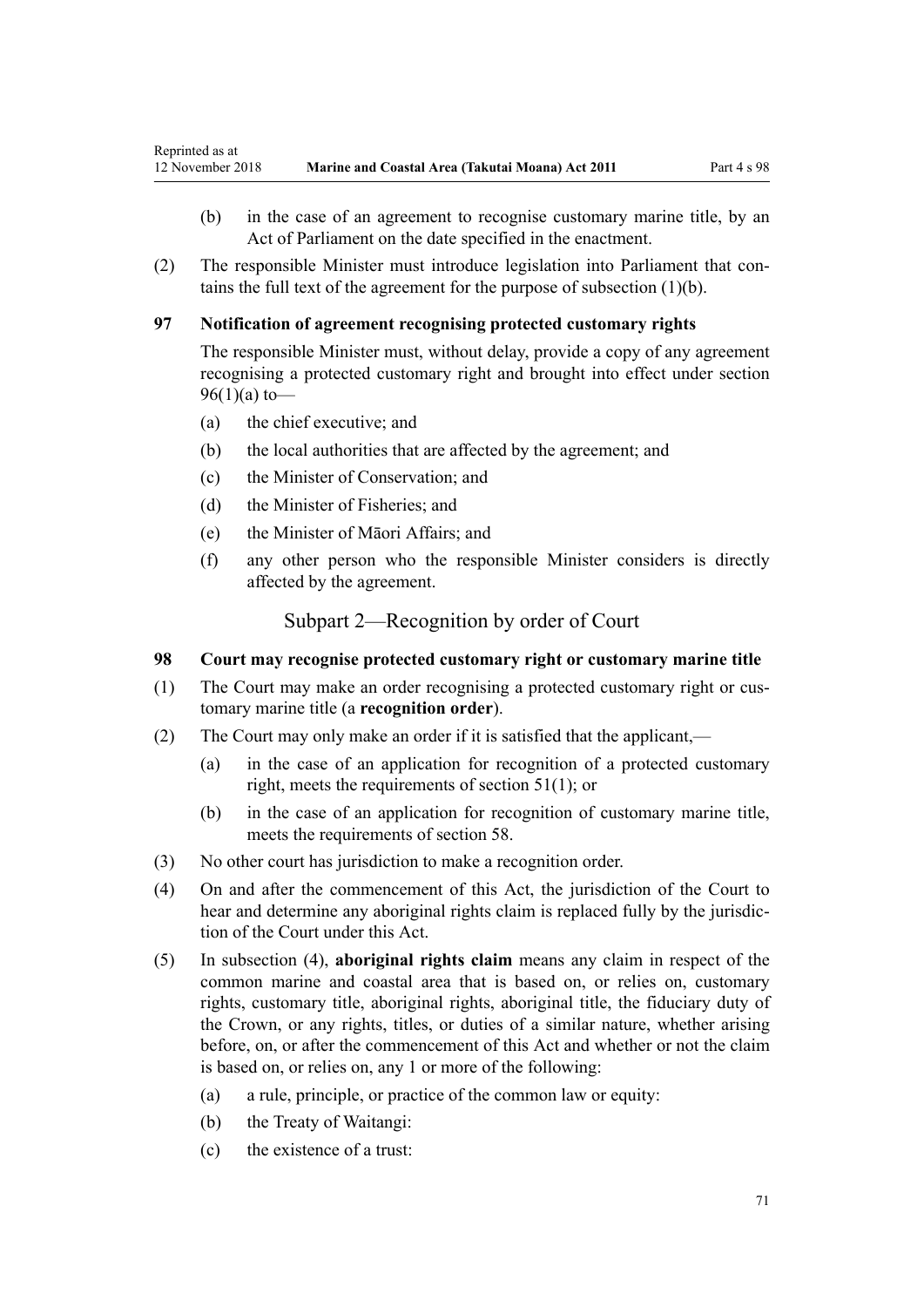(d) an obligation of any kind.

- <span id="page-71-0"></span>(6) Nothing in this section limits [section 10](http://legislation.govt.nz/pdflink.aspx?id=DLM281461) of the Treaty of Waitangi (Fisheries Claims) Settlement Act 1992.
- (7) Subsection (3) does not limit [section 112](#page-76-0).

## **99 Court may refer to Māori Appellate Court or pūkenga for opinion or advice on tikanga**

- (1) If an application for a recognition order raises a question of tikanga, the court may—
	- (a) refer that question in accordance with [section 61](http://legislation.govt.nz/pdflink.aspx?id=DLM290946) of Te Ture Whenua Maori Act 1993 to the Māori Appellate Court for its opinion; or
	- (b) obtain the advice of a court expert (a **pūkenga**) appointed in accordance with the [High Court Rules 2016](http://legislation.govt.nz/pdflink.aspx?id=DLM6959800) who has knowledge and experience of tikanga.
- (2) The opinion of the Māori Appellate Court is binding on the Court but the advice of a pūkenga is not.

Section 99(1)(b): amended, on 18 October 2016, by [section 183\(c\)](http://legislation.govt.nz/pdflink.aspx?id=DLM5759564) of the Senior Courts Act 2016 (2016 No 48).

*Application for recognition order*

#### **100 Who may apply**

- (1) An applicant may apply to the Court—
	- (a) for a recognition order; or
	- (b) to vary or cancel a recognition order.
- (2) However, the application must be filed not later than 6 years after the commencement of this Act, and the Court must not accept for filing or otherwise consider any application that purports to be filed after that date.

#### **101 Contents of application**

An application for a recognition order must—

- (a) state whether it is an application for recognition of a protected customary right, or of customary marine title, or both; and
- (b) if it is an application for recognition of a protected customary right, describe that customary right; and
- (c) describe the applicant group; and
- (d) identify the particular area of the common marine and coastal area to which the application relates; and
- (e) state the grounds on which the application is made; and
- (f) name a person to be the holder of the order as the representative of the applicant group; and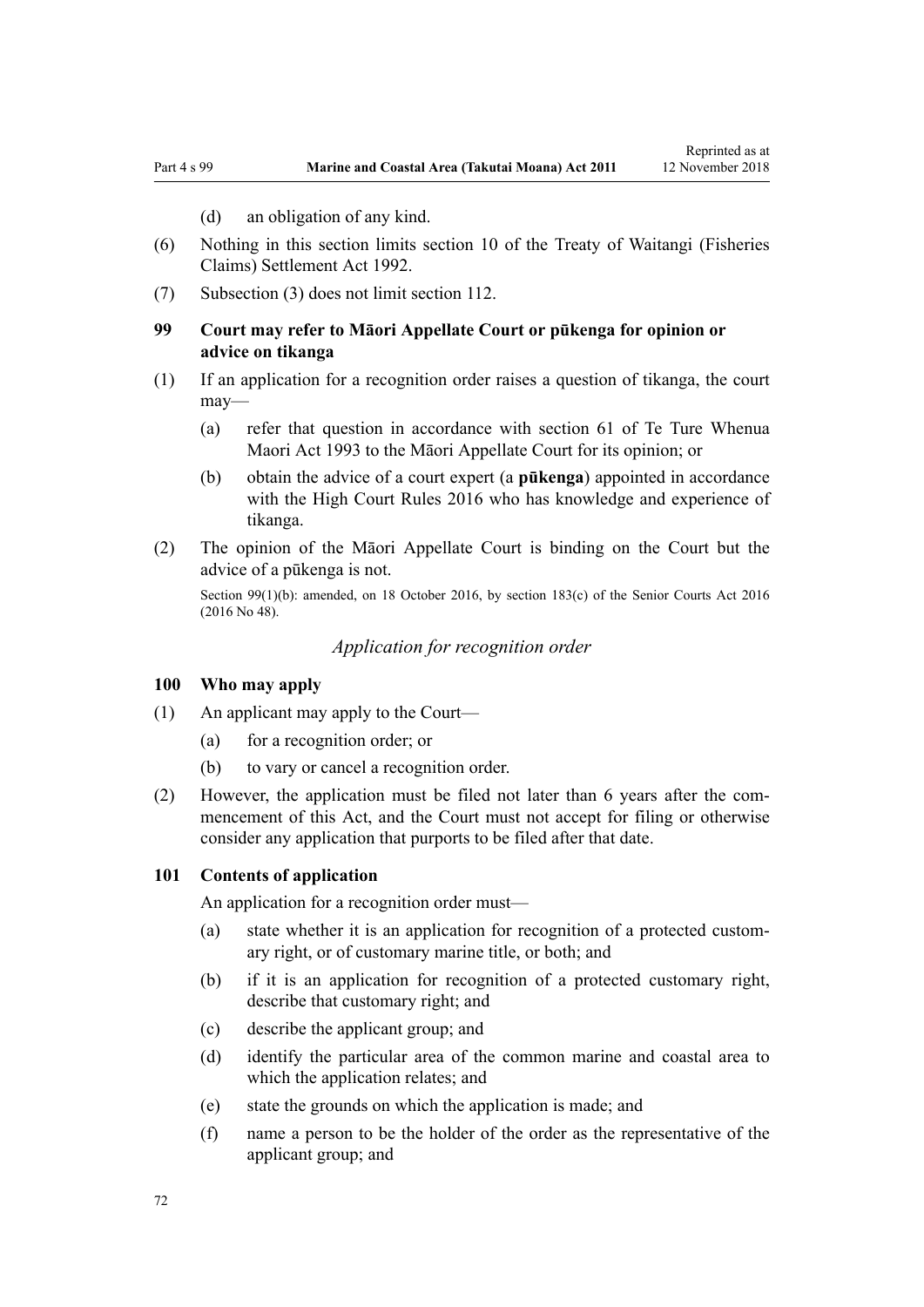- (g) specify contact details for the group and for the person named to hold the order; and
- (h) be supported by an affidavit or affidavits that set out in full the basis on which the applicant group claims to be entitled to the recognition order; and
- (i) contain any other information required by regulations made under [sec](#page-78-0)[tion 118\(1\)\(i\)](#page-78-0).

## **102 Service of application**

The applicant group applying for a recognition order must serve the application on—

- (a) the local authorities that have statutory functions in the area of the common marine and coastal area to which the application relates; and
- (b) any local authority that has statutory functions in the area adjacent to the area of the common marine and coastal area to which the application relates; and
- (c) the Solicitor-General on behalf of the Attorney-General; and
- (d) any other person who the Court considers is likely to be directly affected by the application.

## **103 Public notice of application**

- (1) The applicant group applying for a recognition order must give public notice of the application not later than 20 working days after filing the application.
- (2) The public notice must include, as a minimum,—
	- (a) the name of the applicant group and its description as an iwi, hapū, or whānau, whichever applies; and
	- (b) a brief description of the application, including whether it is an application for recognition of a protected customary right or of customary marine title or both; and
	- (c) a description of the particular area of the common marine and coastal area to which the application relates; and
	- (d) the name of the person who is proposed as the holder of the order; and
	- (e) in the case of an application for recognition of a protected customary right, a description of the right; and
	- (f) a date that complies with subsection (3) for filing a notice of appearance in support of or in opposition to the application; and
	- (g) the registry of the Court for filing the notice of appearance.
- (3) The date for filing a notice of appearance must not be less than 20 working days after the first public notice of the application is published.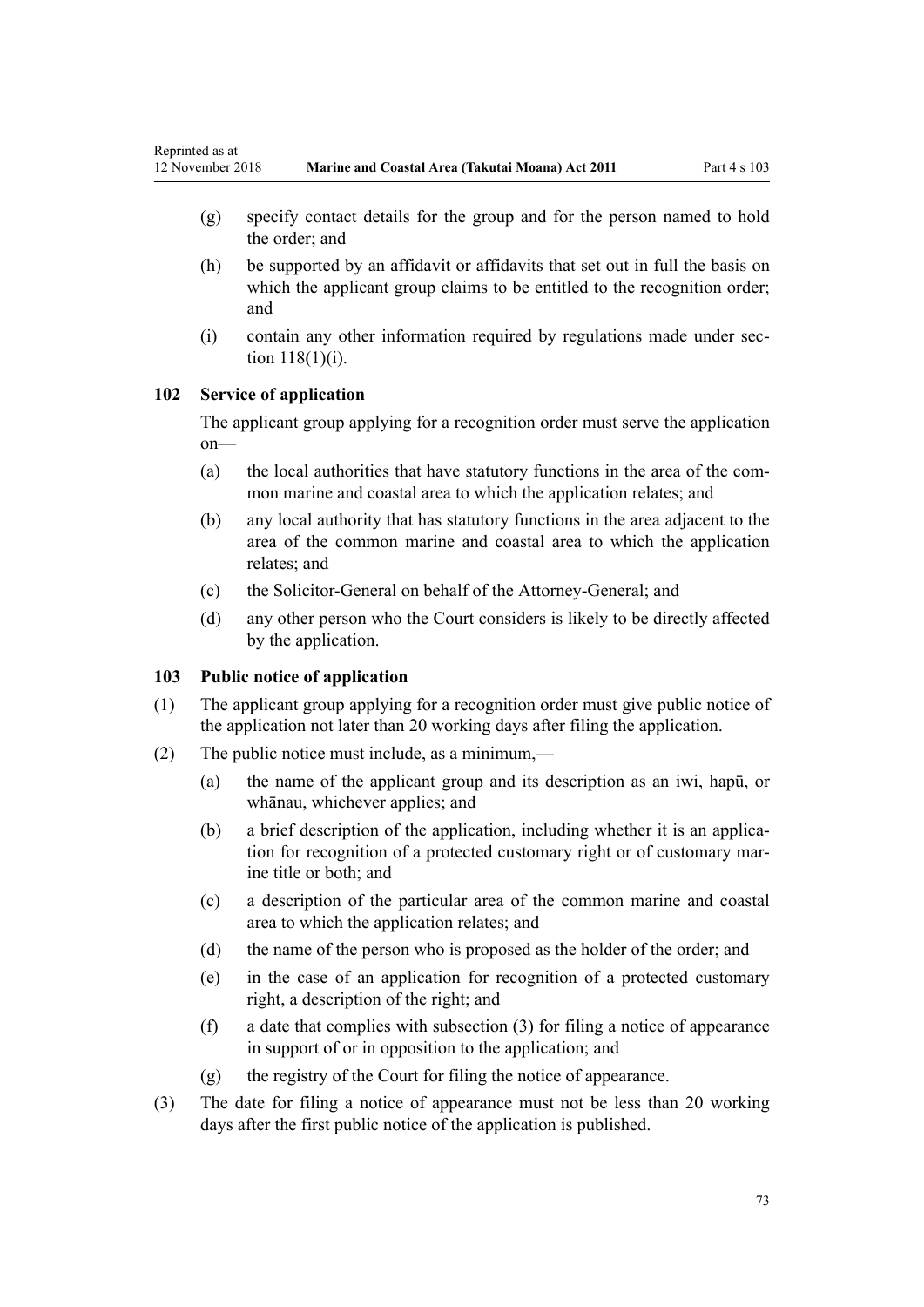### **104 Who may appear on application for recognition order**

Any interested person may appear and be heard on an application for a recognition order if that person has, by the due date, filed a notice of appearance.

#### **105 Evidence**

In hearing an application for a recognition order, the Court may receive as evidence any oral or written statement, document, matter, or information that the Court considers to be reliable, whether or not that evidence would otherwise be admissible.

#### **106 Burden of proof**

- (1) In the case of an application for recognition of protected customary rights in a specified area of the common marine and coastal area, the applicant group must prove that the protected customary right—
	- (a) has been exercised in the specified area; and
	- (b) continues to be exercised by that group in the same area in accordance with tikanga.
- (2) In the case of an application for the recognition of customary marine title in a specified area of the common marine and coastal area, the applicant group must prove that the specified area—
	- (a) is held in accordance with tikanga; and
	- (b) has been used and occupied by the applicant group, either—
		- (i) from 1840 to the present day; or
		- (ii) from the time of a customary transfer to the present day.
- (3) In the case of every application for a recognition order, it is presumed, in the absence of proof to the contrary, that a customary interest has not been extinguished.

#### **107 Court's flexibility in dealing with application**

- (1) The Court may, if it considers that an application for recognition of a protected customary right is more appropriately decided as an application for recognition of customary marine title, treat it as the latter.
- (2) The Court may, if it considers that an application for recognition of customary marine title is more appropriately decided as an application for recognition of a protected customary right, treat it as the latter.
- (3) The Court may strike out all or part of an application for a recognition order or a notice of appearance filed under section 104 if it—
	- (a) discloses no reasonably arguable case; or
	- (b) is likely to cause prejudice or delay; or
	- (c) is frivolous or vexatious; or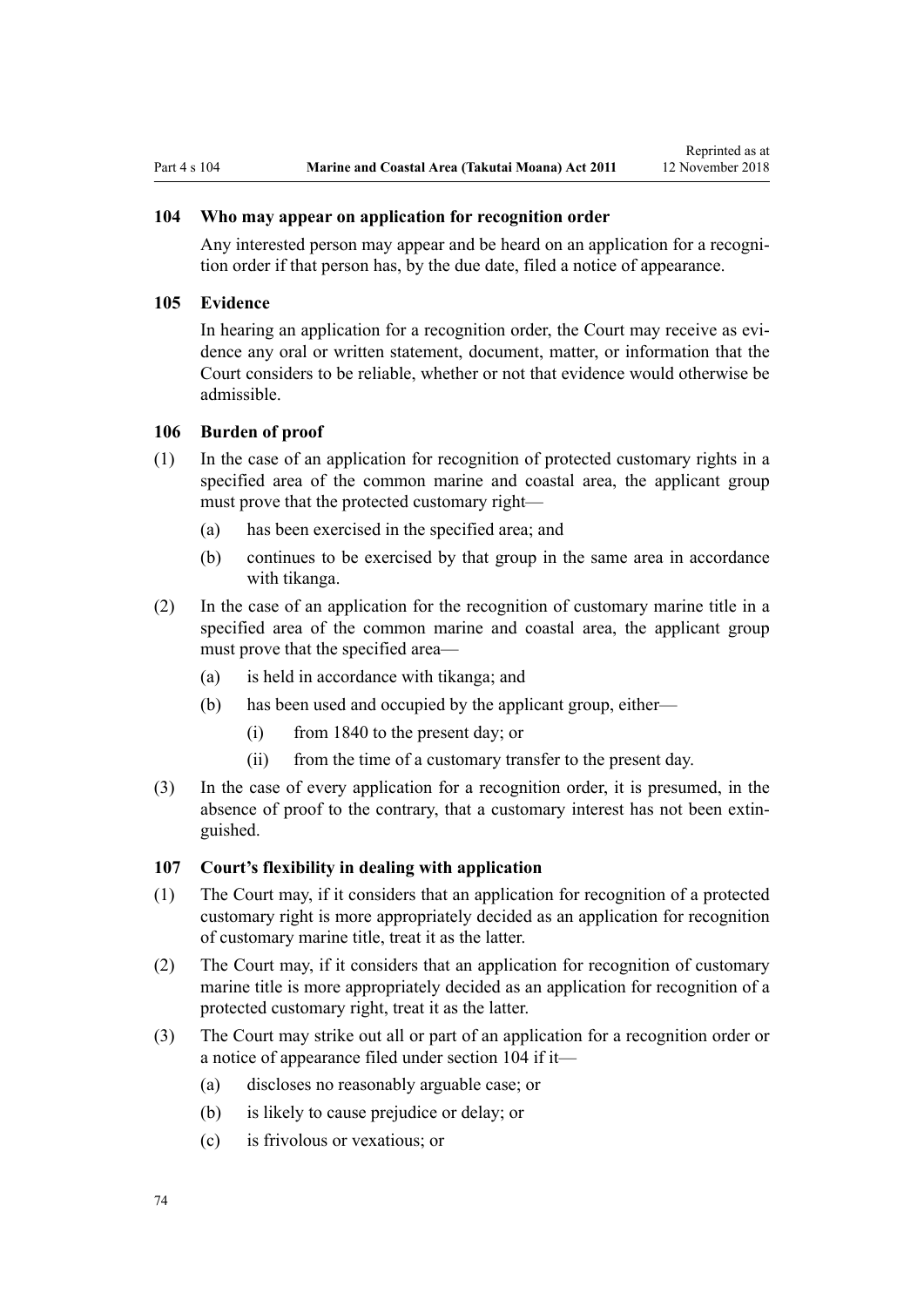- (d) is otherwise an abuse of the Court.
- <span id="page-74-0"></span>(4) If the Court strikes out an application under subsection (3), it may by the same or a subsequent order dismiss the application.
- (5) Instead of striking out all or part of an application under subsection (3), the Court may stay all or part of the application on such conditions as are considered just.
- (6) This section does not affect the Court's inherent jurisdiction.

## **108 Rules governing procedure**

Rules not inconsistent with this Act may be made under [section 148](http://legislation.govt.nz/pdflink.aspx?id=DLM5759504) of the Senior Courts Act 2016 to regulate the practice and procedure of the Court or the Court of Appeal or the Supreme Court in relation to any application to the Court under this Act.

Section 108: amended, on 1 March 2017, by [section 183\(b\)](http://legislation.govt.nz/pdflink.aspx?id=DLM5759564) of the Senior Courts Act 2016 (2016 No 48).

#### *Recognition orders*

#### **109 Form of recognition order**

- (1) An applicant group in whose favour the Court grants recognition of a protected customary right or customary marine title must submit a draft order for approval by the Registrar of the Court.
- (2) Every recognition order must specify—
	- (a) the particular area of the common marine and coastal area to which the order applies; and
	- (b) the group to which the order applies; and
	- (c) the name of the holder of the order; and
	- (d) contact details for the group and for the holder.
- (3) A protected customary rights order must also include—
	- (a) a description of the right, including any limitations on the scale, extent, or frequency of the exercise of the right; and
	- (b) a diagram or map that is sufficient to identify the area.
- (4) Every customary marine title order must include—
	- (a) a survey plan that sets out the extent of the customary marine title area, to a standard of survey determined for the purpose by the Surveyor-General; and
	- (b) a description of the customary marine title area; and
	- (c) any prohibition or restriction that is to apply to a wāhi tapu or wāhi tapu area within the customary marine title area.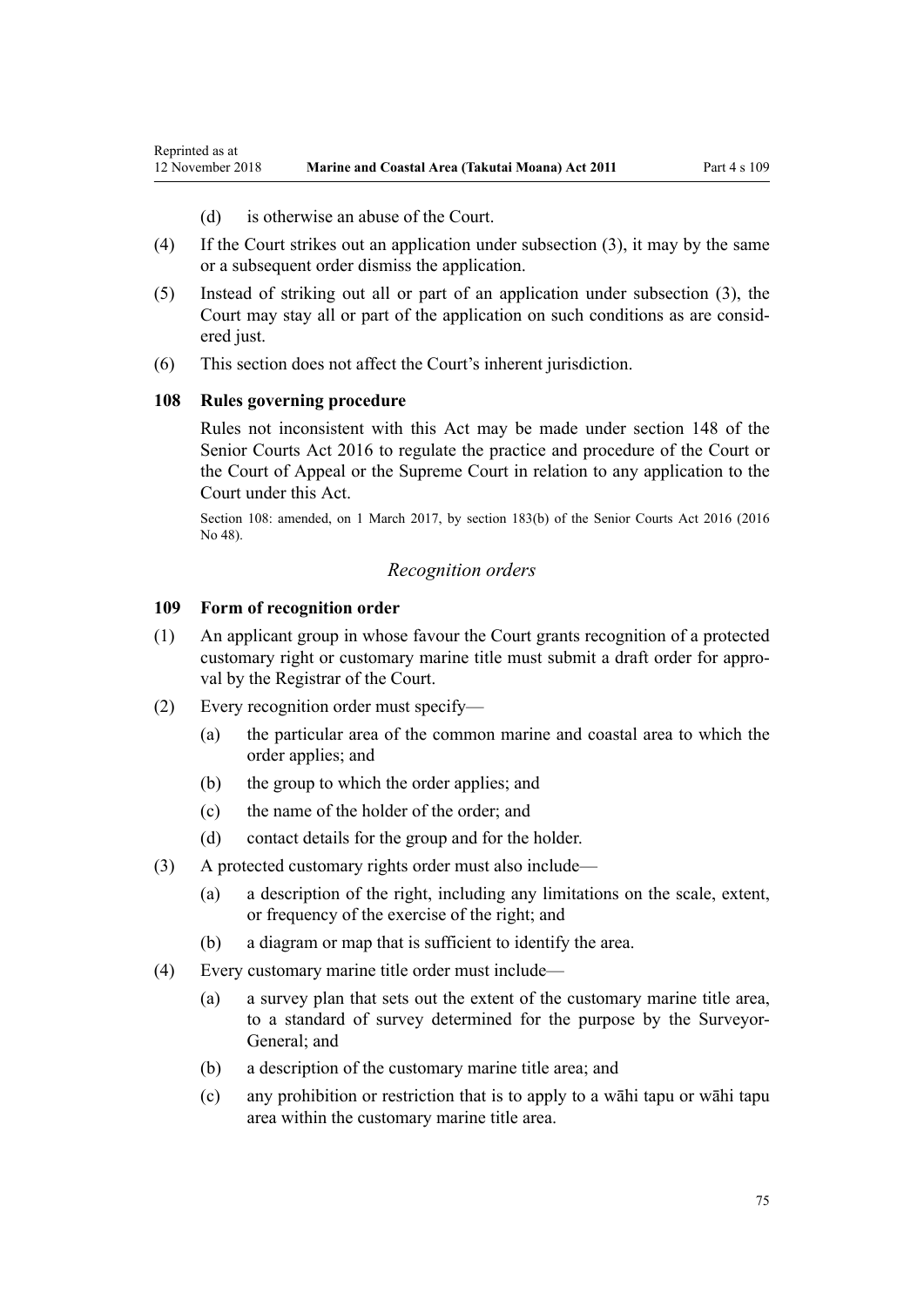## <span id="page-75-0"></span>**110 Requirements for notification of orders**

- (1) Not later than 5 working days after a recognition order has been sealed, the Registrar of the Court must provide a copy of it to—
	- (a) the responsible Minister; and
	- (b) the chief executive.
- (2) The responsible Minister must—
	- (a) publish a minute of the sealed order, including any wāhi tapu conditions, in the *Gazette*; and
	- (b) send a copy of the sealed order to—
		- (i) the local authorities that have statutory functions in the area of the common marine and coastal area to which the order applies; and
		- (ii) any local authorities with statutory functions in an area adjacent to the area of the common marine and coastal area to which the order applies; and
		- (iii) the Minister of Conservation; and
		- (iv) the Minister of Māori Affairs; and
		- (v) each person who appeared on the application; and
		- (vi) any other person that the Court directs.
- (3) If a customary marine title order includes recognition of wāhi tapu or wāhi tapu areas, the responsible Minister must—
	- (a) publicly notify the conditions; and
	- (b) give written notice of the conditions to—
		- (i) the customary marine title group; and
		- (ii) Heritage New Zealand Pouhere Taonga.

Section 110(3)(b)(ii): amended, on 20 May 2014, by [section 107](http://legislation.govt.nz/pdflink.aspx?id=DLM4005646) of the Heritage New Zealand Pouhere Taonga Act 2014 (2014 No 26).

#### **111 Recognition order may be varied or cancelled**

- (1) The Court may—
	- (a) vary a recognition order, including—
		- (i) varying any of the matters referred to in [section 109\(2\);](#page-74-0) and
		- (ii) varying or cancelling a protected customary right or customary marine title that has been delegated or transferred under [section 53](#page-41-0) or  $60(3)$ ; or
	- (b) cancel a recognition order.
- (2) However, the Court may vary a recognition order only if the requirements of [section 51](#page-39-0) or [58,](#page-44-0) as the case requires, are met by the variation.
- (3) In the case of a variation, the variation—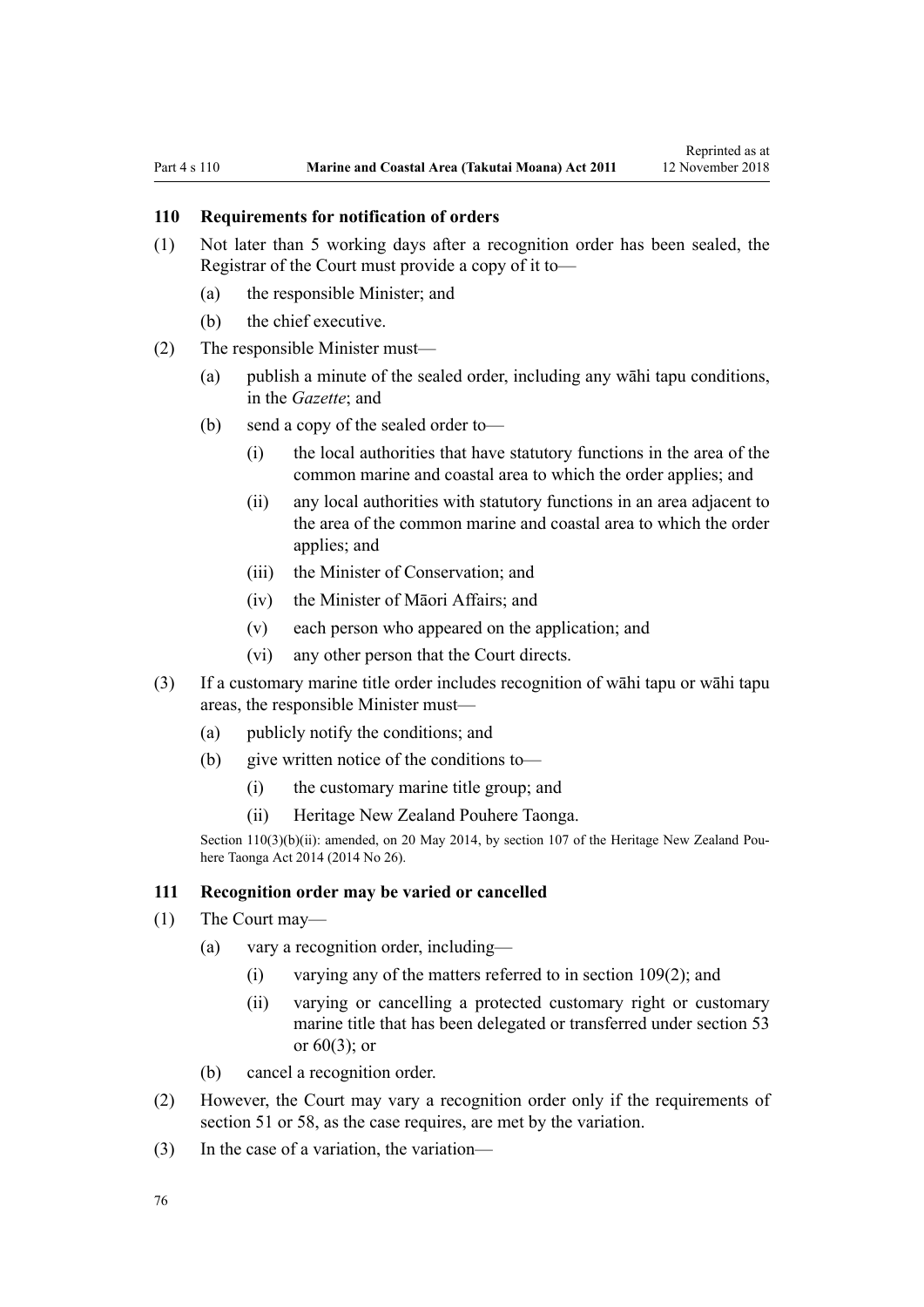- (a) must not have the effect of depriving the group to which the order applied before variation of the benefits of the order; but
- (b) does not preclude the transfer or delegation of a right in accordance with tikanga.
- (4) An application for variation or cancellation of a recognition order may be made only by—
	- (a) the holder of the order; or
	- (b) a representative of the group to which the order applies, if the holder—
		- (i) has ceased to exist; or
		- (ii) being a natural person, has died or no longer has legal capacity.
- (5) The Court must not vary or cancel the order unless it is satisfied that—
	- (a) the applicant is authorised to apply for the variation or cancellation by the group to which the order applies; and
	- (b) the applicant has given sufficient notice of the application to that group; and
	- (c) there has been sufficient opportunity for that group to consider the application and make its views known to the applicant; and
	- (d) that group has no meritorious objections to the application that would require the Court to decline the application.
- (6) [Sections 101 to 108](#page-71-0) apply, with necessary modifications, to an application under this section.
- (7) [Sections 110](#page-75-0) and [113](#page-77-0) apply, with the necessary modifications, to the sealing and notification of a variation to, or cancellation of, a recognition order under this section.

## *Appeal rights*

## **112 Right of appeal against decision of Court**

- (1) A party to a proceeding under this subpart who is dissatisfied with a decision of the Court may appeal to the Court of Appeal on a matter of fact or law.
- (2) In relation to a proceeding under this subpart, the Crown—
	- (a) may lodge an appeal on a matter of fact or law (whether or not it was a party to the proceedings in the Court) and must be treated as a party to the appeal; or
	- (b) may apply to be an intervener in the proceedings.
- (3) An appeal made under this section must be commenced by notice of appeal, given in accordance with the [Court of Appeal \(Civil\) Rules 2005](http://legislation.govt.nz/pdflink.aspx?id=DLM319745).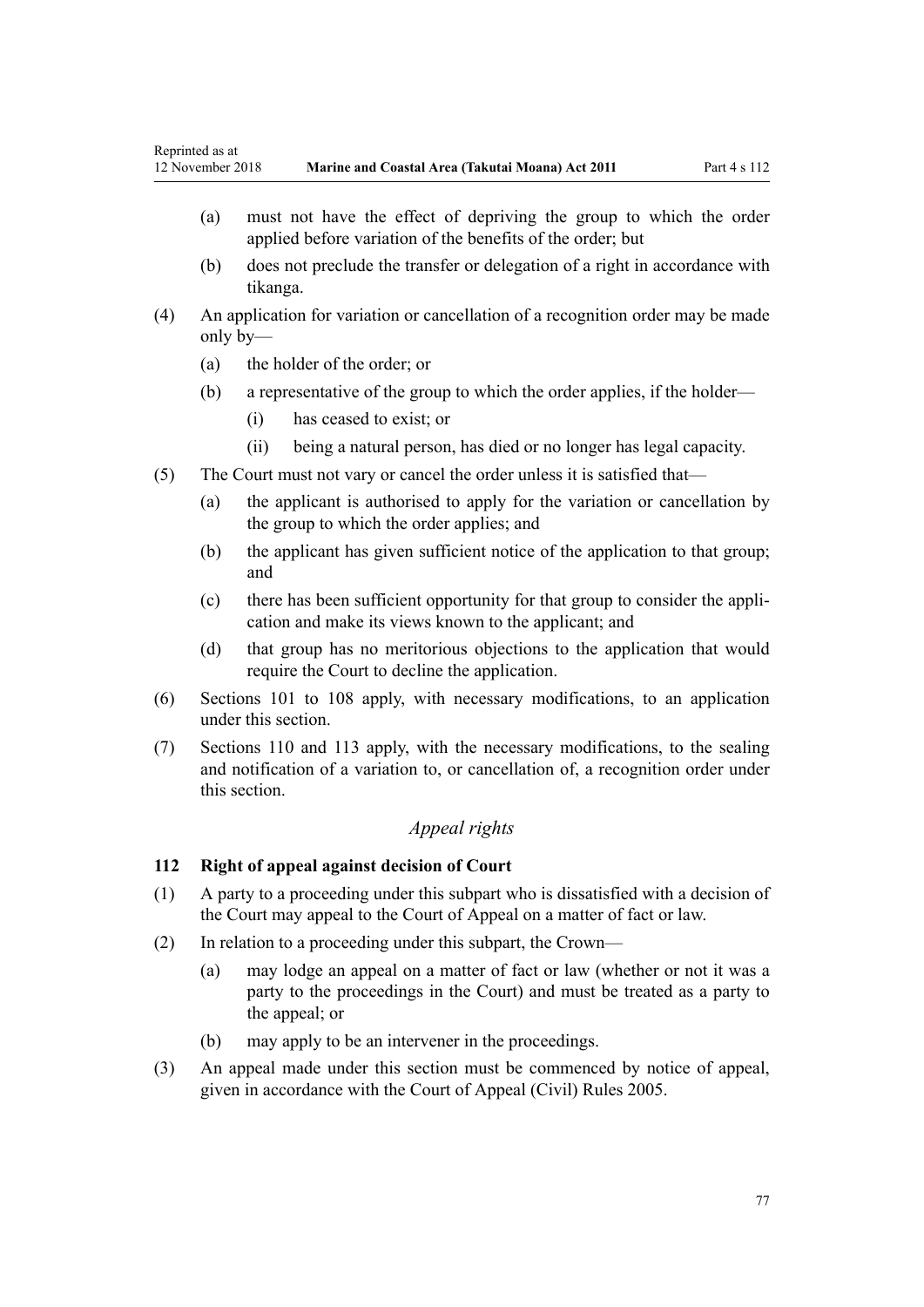## *Sealing of recognition orders*

## <span id="page-77-0"></span>**113 Orders sealed by Court**

A recognition order must be sealed—

- (a) on the application of the applicant group; but
- (b) not before the expiry of the appeal period or the disposal of any appeal.

Subpart 3—Marine and coastal area register

### **114 Marine and coastal area register**

- (1) The chief executive must keep a marine and coastal area register (the **register**) as a permanent record of—
	- (a) recognition orders, including those varied or cancelled; and
	- (b) agreements brought into effect, including those varied or cancelled; and
	- (c) planning documents registered in accordance with [section 86\(2\)](#page-64-0); and
	- (d) notices given under [section 57](#page-43-0) of any controls imposed by the Minister of Conservation under [section 56.](#page-43-0)
- (2) The chief executive must enter a document on the register without delay after—
	- (a) receiving it under [section 86](#page-64-0), [97](#page-70-0), or [110](#page-75-0); or
	- (b) an agreement is brought into force under [section 96\(1\).](#page-69-0)
- (3) The chief executive may only enter a document on the register if he or she is satisfied that the document meets all the requirements for registration.
- (4) No compensation is payable by the Crown for any loss or damage arising from the operation of this section.

#### **115 Requirements for keeping register**

- (1) The register must be held in the safe custody of the chief executive.
- (2) The register may be kept—
	- (a) in an electronic, electromagnetic, optical, digital, or photographic system or process; or
	- (b) as a paper record; or
	- (c) by other means for recording, reproducing, copying, or storing information; or
	- (d) in any combinations of these processes, systems, or means.

### **116 Inspection and copying**

(1) All orders and other documents contained in the register must be available for public inspection and copying, and copies may be supplied to any person upon request on payment of the prescribed fee (if any).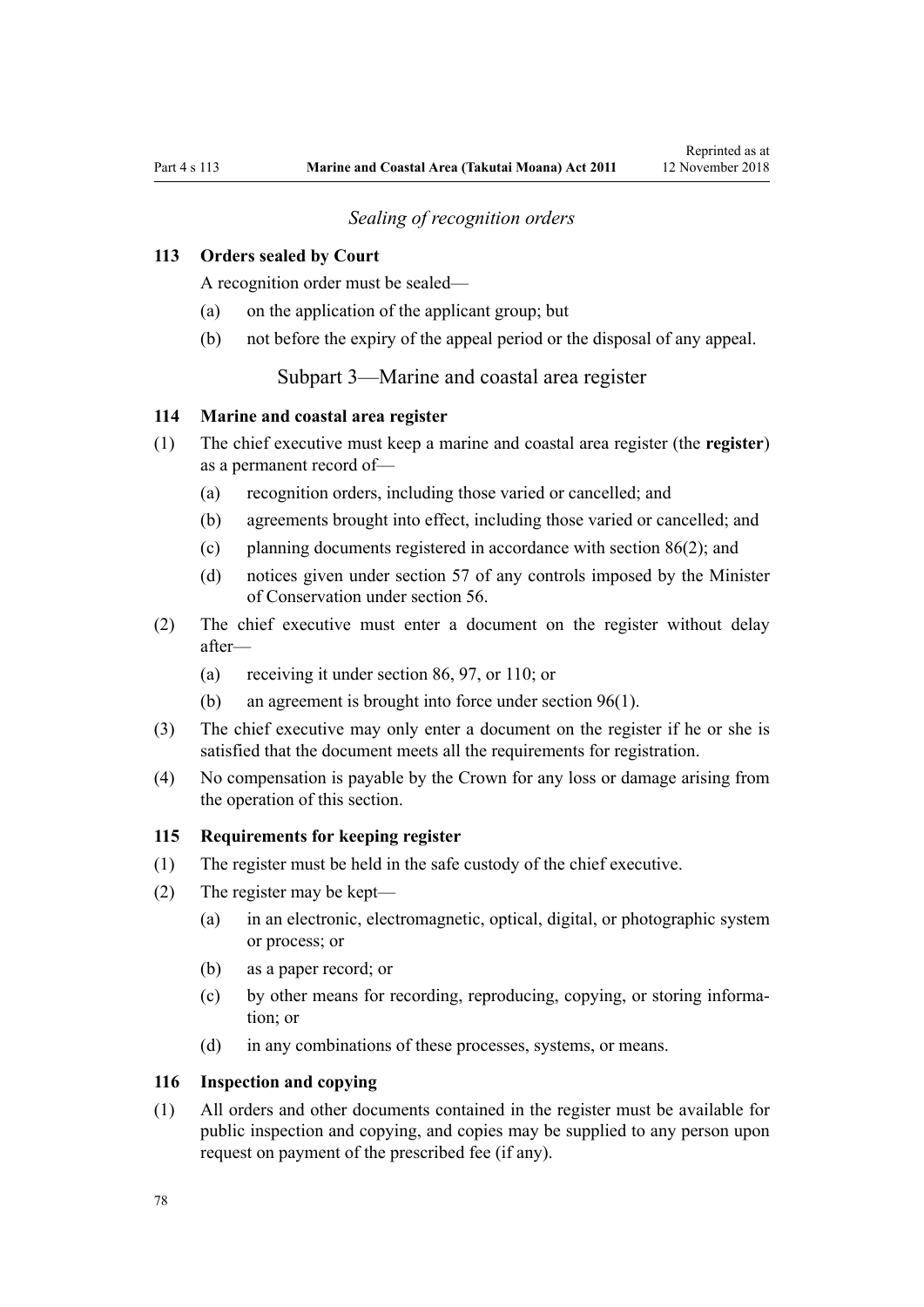- <span id="page-78-0"></span>(2) The right to inspect and copy orders and other documents includes the right to receive,—
	- (a) in the case of an order or other document that is a paper record, a paper copy of the order or other document; and
	- (b) in the case of an instrument recorded by a process, system, or means other than as a paper record, a paper document that records the content of the instrument.

## **117 Application of Privacy Act 1993**

The register is a public register within the meaning of [section 58](http://legislation.govt.nz/pdflink.aspx?id=DLM297424) of the Privacy Act 1993.

Subpart 4—Regulations and miscellaneous matters

## *Regulations and bylaws*

## **118 Regulations for administrative purposes**

- (1) The Governor-General may, by Order in Council, make regulations for any of the following purposes:
	- (a) prescribing the duties of the chief executive in relation to the register:
	- (b) providing for the appointment of wardens under [section 80,](#page-60-0) the qualification for appointment, the terms of those appointments (including the responsibility of the customary marine title group for their funding), and the termination of such appointments:
	- (c) prescribing additional functions of wardens appointed under [section 80](#page-60-0), being functions that are reasonably incidental to the functions specified in that section:
	- (d) prescribing any duties or powers to be exercised by wardens for the purpose of performing their functions:
	- (e) prescribing the means (including, without limitation, identity cards or badges, or both) by which wardens are to be identified:
	- (f) giving directions relating to the management of wardens by a customary marine title group whose customary marine title order includes prohibitions and restrictions in respect of a wāhi tapu or wāhi tapu area:
	- (g) prescribing the steps that a regional council must or may take in undertaking an inquiry under [section 19\(2\)](#page-20-0):
	- (h) prescribing the fees payable, or the methods or rates by which fees are to be assessed, for—
		- (i) the consideration and processing of applications made, or actions taken, under [sections 34 to 45:](#page-28-0)
		- (ii) decisions made under [Schedule 2:](#page-92-0)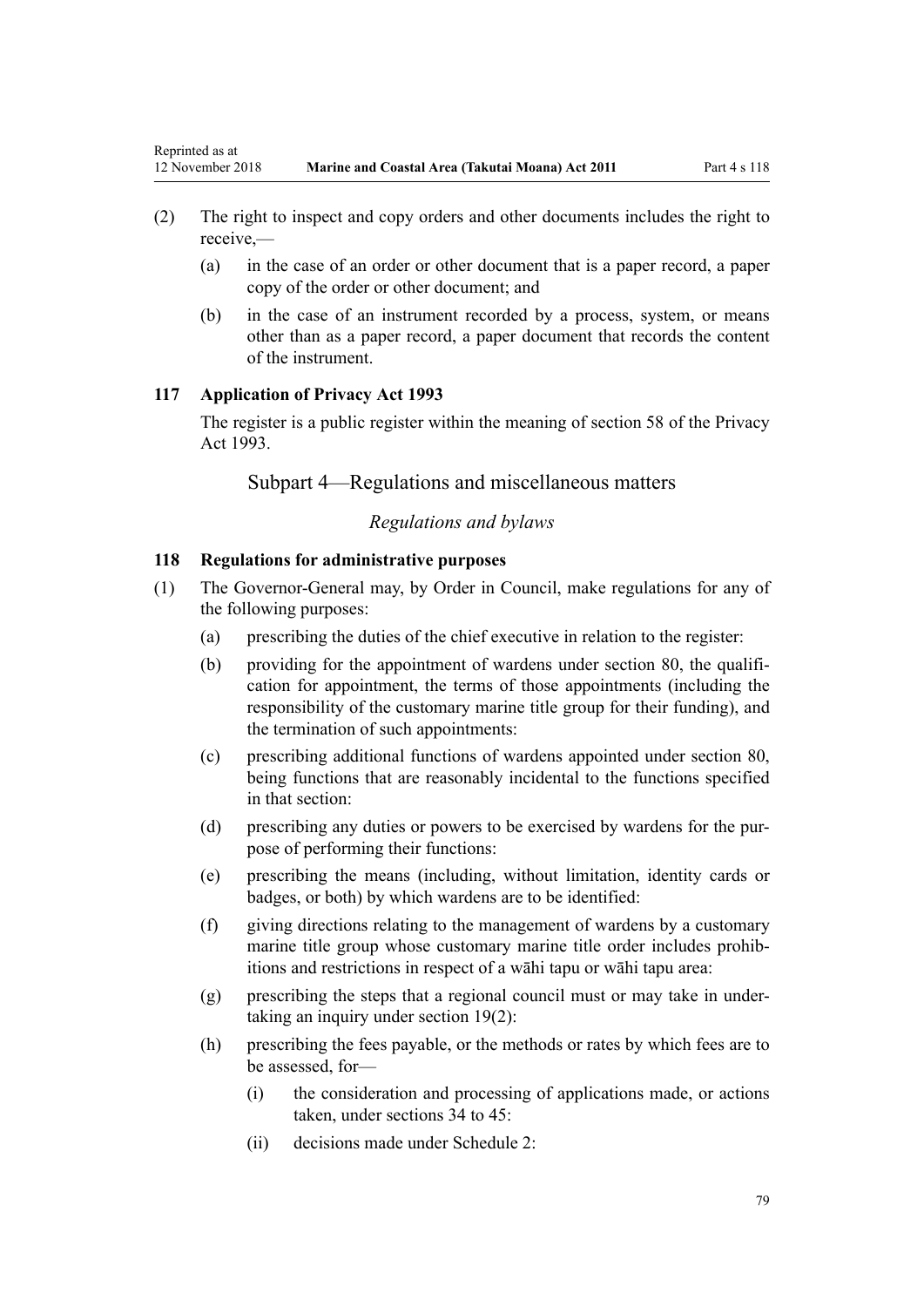Reprinted as at

(iii) public inspection and copying of documents on the register:

- <span id="page-79-0"></span>(i) prescribing the information that must be included in applications made under [subpart 1](#page-69-0) or [2:](#page-70-0)
- (j) prescribing the information that the chief executive may require for the purposes of [section 114:](#page-77-0)
- (k) providing for any other matters contemplated by this Act or necessary for giving it full effect.
- (2) Regulations made under subsection (1) must be made on the advice of the Minister of Justice, after consultation with the responsible Minister who must consult with the customary marine title groups that appear to the Minister to be likely to be affected by the regulations.

## **119 Minister of Conservation to perform residual management functions**

- (1) The Minister of Conservation may perform a managerial or administrative function provided for or contemplated by this Act or by any regulations or bylaws made under section 120 or [121](#page-80-0) in respect of the common marine and coastal area but only if, and to the extent that, the same or similar function is not conferred on the local authority or other person with responsibility for the relevant part of the common marine and coastal area in which the function is to be performed.
- (2) Nothing in this section or in any regulations or bylaws made under section 120 or [121](#page-80-0) limits any power conferred under an enactment on a local authority or any other person that may be exercised in respect of the common marine and coastal area.
- (3) In performing and exercising the functions, duties, and powers under this section and under sections 120 and [121,](#page-80-0) the Minister of Conservation must act consistently with the purpose stated in [section 4](#page-8-0).

#### **120 Regulations for management of common marine and coastal area**

- (1) The Governor-General may, by Order in Council made on the recommendation of the Minister of Conservation, make regulations for all or any of the following purposes:
	- (a) the safety and protection of members of the public who exercise rights of access or navigation in or over the common marine and coastal area or any specified part of that area:
	- (b) the preservation or protection of the natural environment of the common marine and coastal area or any specified part of that area:
	- (c) prohibiting or regulating the construction or use of structures in the common marine and coastal area or any specified part of that area, and providing for the removal or destruction of those structures: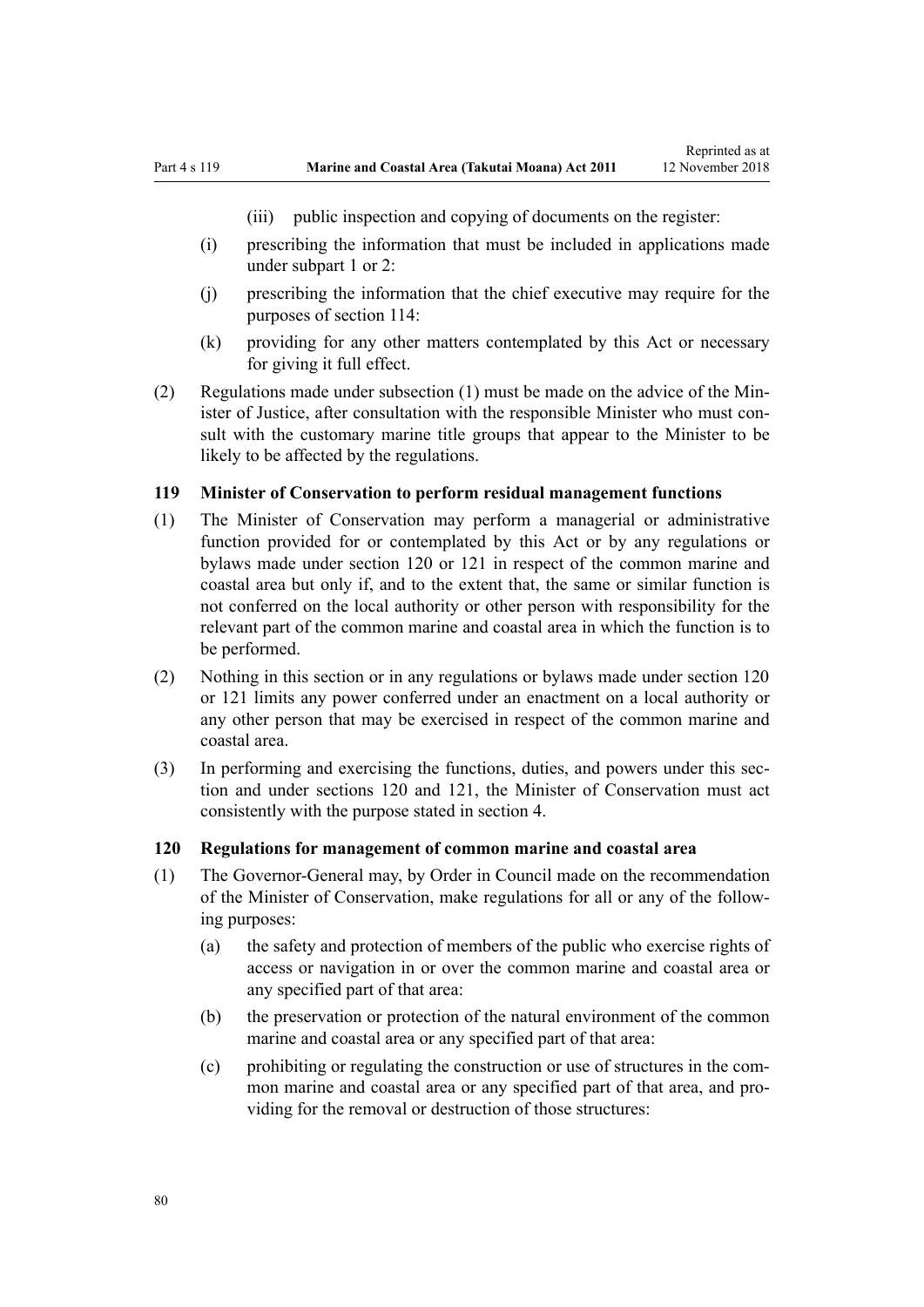- <span id="page-80-0"></span>(d) prohibiting or regulating the placing or deposit of objects in the common marine and coastal area or any specified part of that area, and providing for the removal or destruction of those objects:
- (e) prescribing offences punishable on conviction by a fine not exceeding \$5,000 in any one case:
- (f) providing for any other matters contemplated by this Part, necessary for its administration, or necessary for giving it full effect.
- (2) The Minister of Conservation must not make a recommendation under subsection (1) unless satisfied that—
	- (a) the proposed regulations are necessary for the proper management of the common marine and coastal area or of the specified part to which the proposed regulations relate; and
	- (b) the objectives of the proposed regulations cannot be, or are not being, achieved under an existing enactment.

Section 120(1)(e): amended, on 1 July 2013, by [section 413](http://legislation.govt.nz/pdflink.aspx?id=DLM3360714) of the Criminal Procedure Act 2011 (2011 No 81).

## **121 Bylaws**

- (1) The Minister of Conservation may, by notice in the *Gazette*, make bylaws for any specified part of the common marine and coastal area for all or any of the following purposes:
	- (a) prohibiting or regulating the use or parking of vehicles in a specified part of the common marine and coastal area:
	- (b) regulating the use or mooring of vessels in the specified part of a common marine and coastal area:
	- (c) prohibiting the hovering or landing of any aircraft, as defined in [section](http://legislation.govt.nz/pdflink.aspx?id=DLM214692) [2](http://legislation.govt.nz/pdflink.aspx?id=DLM214692) of the Civil Aviation Act 1990, over or in a specified part of the common marine and coastal area:
	- (d) prescribing fines, not exceeding \$500 in any one case, for the breach of any bylaws made under this section.
- (2) The Minister of Conservation must not make any bylaws under subsection (1) unless satisfied that—
	- (a) the proposed bylaws are necessary for the proper management of the specified part of the common marine and coastal area to which the proposed bylaws relate; and
	- (b) the objectives of the proposed bylaws cannot be, or are not being, achieved under an existing enactment.

## **122 Persons breaching regulations or bylaws may be directed to stop**

(1) If a person in the common marine and coastal area is engaging in an activity that the Director-General or a delegate of the Director-General has reasonable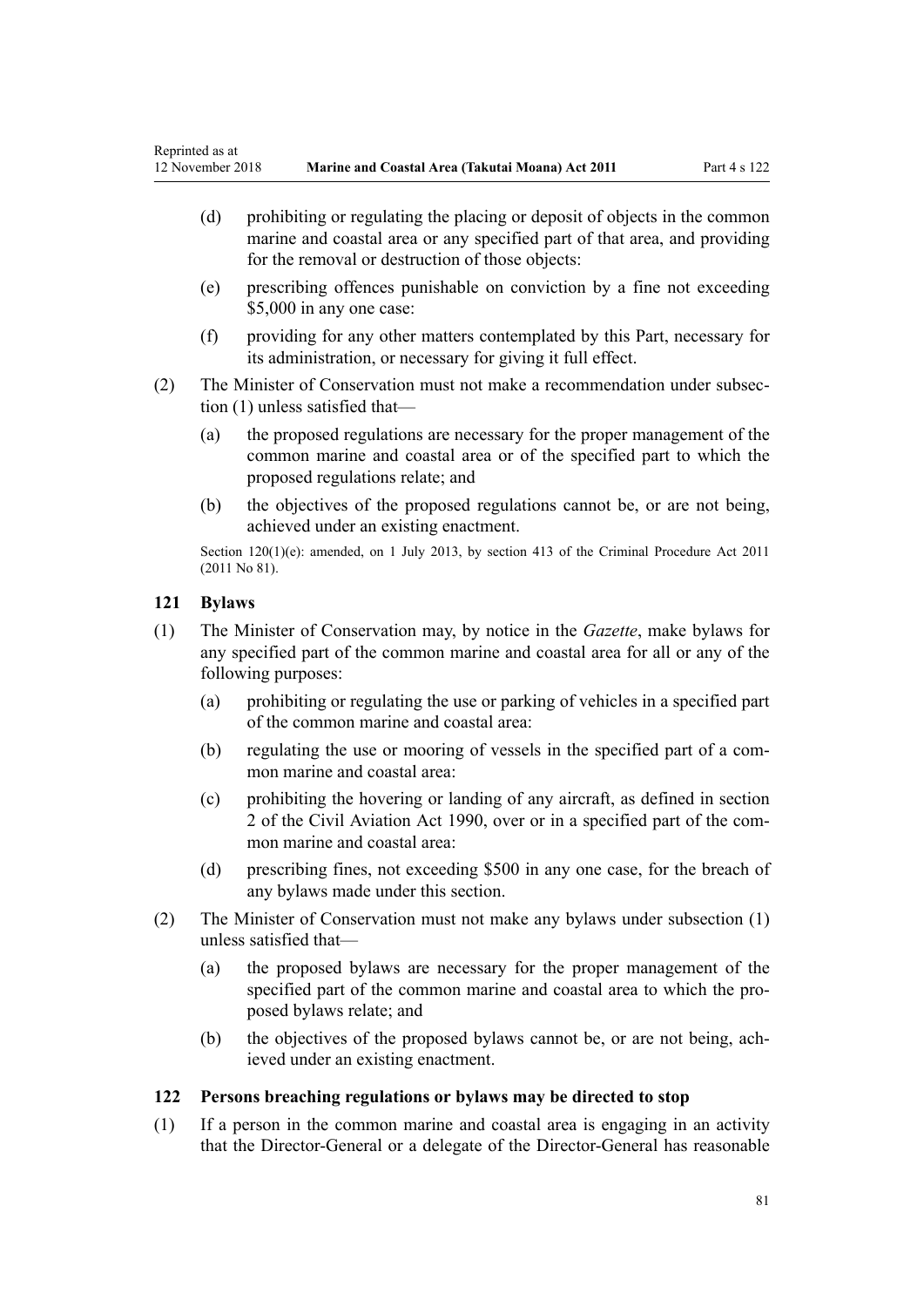Reprinted as at

grounds to believe constitutes a breach of any regulations made under [section](#page-79-0) [120](#page-79-0) or any bylaws made under [section 121](#page-80-0), the Director-General or the delegate may direct the person to stop that activity.

- (2) If the Director-General or a delegate of the Director-General has reasonable grounds to believe that the use or the location of a vehicle, vessel, or other moveable thing in the common marine and coastal area constitutes a breach of any regulations made under [section 120](#page-79-0) or any bylaws made under [section 121](#page-80-0), the Director-General or the delegate may—
	- (a) take charge, or authorise another person to take charge, of the vehicle, vessel, or thing for the purpose of moving it or preparing it for movement; and
	- (b) move, or authorise another person to move, the vehicle, vessel, or thing to another location.
- (3) A person who intentionally fails to comply with a direction given under subsection (1) commits an offence and is liable on conviction to imprisonment for a term not exceeding 3 months or to a fine not exceeding \$5,000 or to both.
- (4) Every person who fails to comply with a direction given under subsection (1) may be arrested without warrant by any constable.
- (5) The Director-General may from time to time, either generally or particularly, delegate the power conferred by subsection (1) or (2) to any of the following persons:
	- (a) a warranted officer within the meaning of the [Conservation Act 1987](http://legislation.govt.nz/pdflink.aspx?id=DLM103609):
	- (b) employees of local authorities.
- (6) Subsection (5) does not limit [sections 41](http://legislation.govt.nz/pdflink.aspx?id=DLM129566) and [42](http://legislation.govt.nz/pdflink.aspx?id=DLM129571) of the State Sector Act 1988, and those sections apply with any necessary modifications to any delegation under subsection (5).
- (7) Before a delegate exercises a power under subsection (1) or (2), the delegate must produce his or her warrant of appointment or other evidence of his or her authority.

Section 122(3): amended, on 1 July 2013, by [section 413](http://legislation.govt.nz/pdflink.aspx?id=DLM3360714) of the Criminal Procedure Act 2011 (2011) No 81).

## *Local Acts*

## **123 Relationship between local Acts and this Act**

- (1) If a provision of a local Act is inconsistent with a provision of this Act, the provision of this Act prevails.
- (2) Despite subsection (1), to the extent that there is any conflict between this Act and the following Acts, those Acts prevail over this Act:
	- (a) the [Timaru Harbour Board Act 1876 Amendment Act 1881](http://legislation.govt.nz/pdflink.aspx?id=DLM15371):
	- (b) the [Timaru Harbour Board Reclamation and Empowering Act 1980:](http://legislation.govt.nz/pdflink.aspx?id=DLM74774)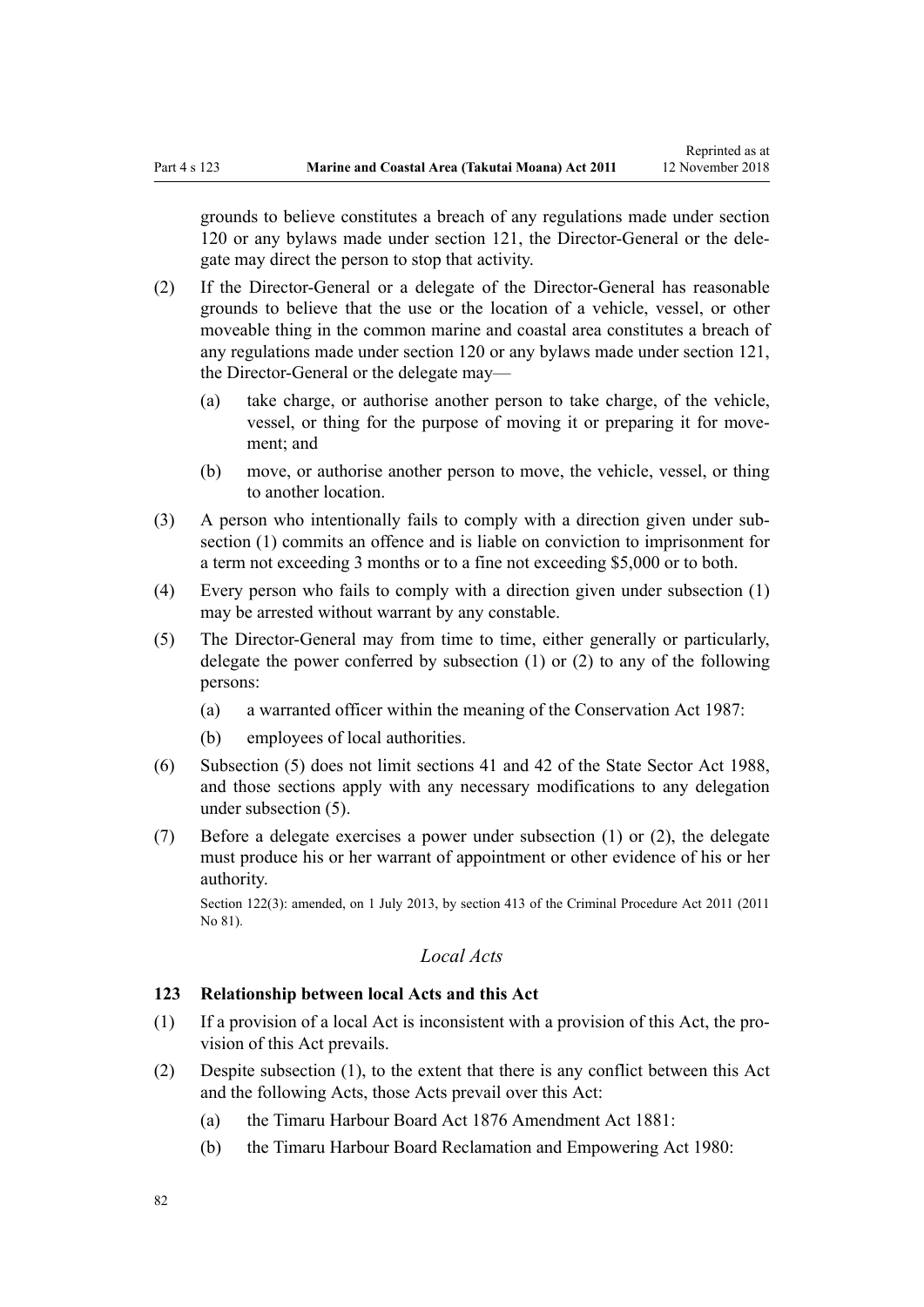(c) the [Wellington Harbour Board and Wellington City Council Vesting and](http://legislation.govt.nz/pdflink.aspx?id=DLM78106) [Empowering Act 1987.](http://legislation.govt.nz/pdflink.aspx?id=DLM78106)

## *References*

## **124 References to public foreshore and seabed**

- (1) On and after the commencement of this Act, a reference in any instrument to the public foreshore and seabed is taken to be a reference to the common marine and coastal area unless on the facts of any particular case the relevant part of the public foreshore and seabed is excluded from the common marine and coastal area by or under this Act.
- (2) Subsection (1) does not apply to any document filed, served, or issued in any proceeding commenced under, or in reliance on, the [Foreshore and Seabed Act](http://legislation.govt.nz/pdflink.aspx?id=DLM319838) [2004](http://legislation.govt.nz/pdflink.aspx?id=DLM319838).

## *Transitional arrangements*

## **125 Pending proceedings under Foreshore and Seabed Act 2004**

- (1) On the commencement of this Act, all applications made under the [Foreshore](http://legislation.govt.nz/pdflink.aspx?id=DLM319838) [and Seabed Act 2004](http://legislation.govt.nz/pdflink.aspx?id=DLM319838) to the Māori Land Court for customary rights orders and not finally determined under that Act before the commencement of this Act must, without further authority than this section, be transferred to the High Court.
- (2) The High Court must treat applications transferred under subsection (1) as if they were applications made under [subpart 2](#page-70-0) for orders recognising protected customary rights.
- (3) The High Court—
	- (a) must give priority to applications transferred under this section ahead of any applications made under [subpart 2](#page-70-0):
	- (b) may deem any of the steps that are required for a proceeding under the [High Court Rules 2016](http://legislation.govt.nz/pdflink.aspx?id=DLM6959800) to have been met by the applications transferred under this section:
	- (c) may give directions to applicants to take such steps that, in the opinion of the High Court, are necessary to enable the proceedings to be completed.
- (4) An application made under [section 33](http://legislation.govt.nz/pdflink.aspx?id=DLM320263) of the Foreshore and Seabed Act 2004 for a finding that a group would have held territorial customary rights is to be treated by the High Court as an application under [subpart 2](#page-70-0) for an order recognising customary marine title.

Section 125(3)(b): amended, on 18 October 2016, by [section 183\(c\)](http://legislation.govt.nz/pdflink.aspx?id=DLM5759564) of the Senior Courts Act 2016 (2016 No 48).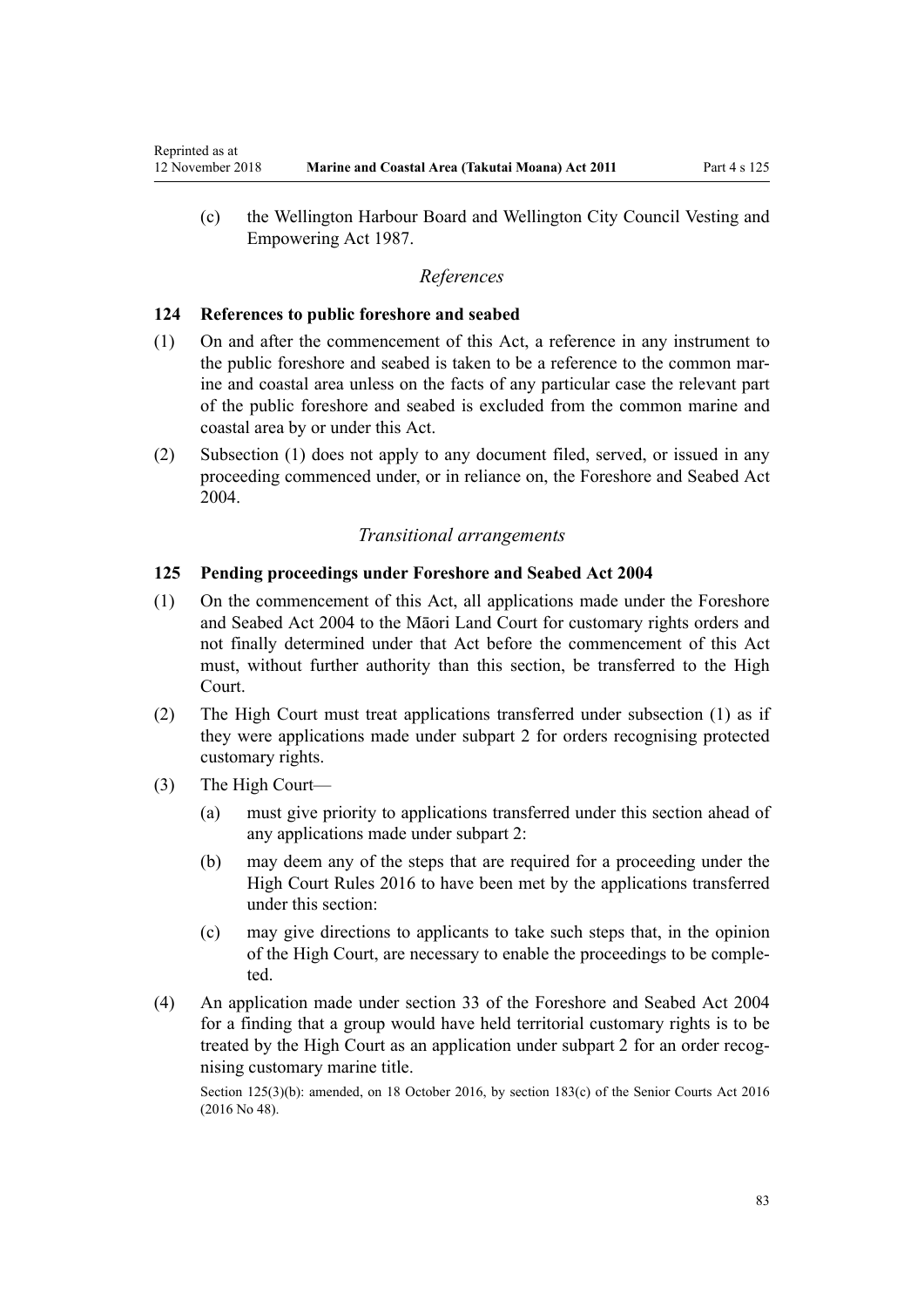#### *Notices*

### <span id="page-83-0"></span>**126 Giving of notices**

- (1) If a notice or other document is to be given or served on a person under this Act, it must be given in writing—
	- (a) by personal service; or
	- (b) by registered post addressed to the person at the person's usual or last known place of business or residence; or
	- (c) by service on the person's lawyer or another person authorised to act on behalf of that person; or
	- (d) by registered post to that other person; or
	- (e) by electronic transmission to the person or that person's lawyer or another person authorised to act on behalf of that person, including transmission by fax, electronic mail, or electronic data transfer.
- (2) A notice or document sent by post or registered post is deemed to have been given or received 7 days after the date on which it was posted, unless the person to whom it was sent proves that, other than through that person's fault, the notice or document was not received.

#### *Amendments to other enactments*

#### **127 Amendment to section 7 of Conservation Act 1987**

- (1) This section amends the [Conservation Act 1987.](http://legislation.govt.nz/pdflink.aspx?id=DLM103609)
- (2) [Section 7](http://legislation.govt.nz/pdflink.aspx?id=DLM104251) of the Conservation Act 1987 is amended by inserting the following subsection after subsection (1A):
- (1B) In the case of land that is foreshore within the common marine and coastal area, the Minister may declare, by notice in the *Gazette* describing the land, that the land is held for conservation purposes.

#### **128 Consequential amendments to other enactments**

The enactments specified in [Schedule 3 a](#page-98-0)re amended in the manner specified in that schedule.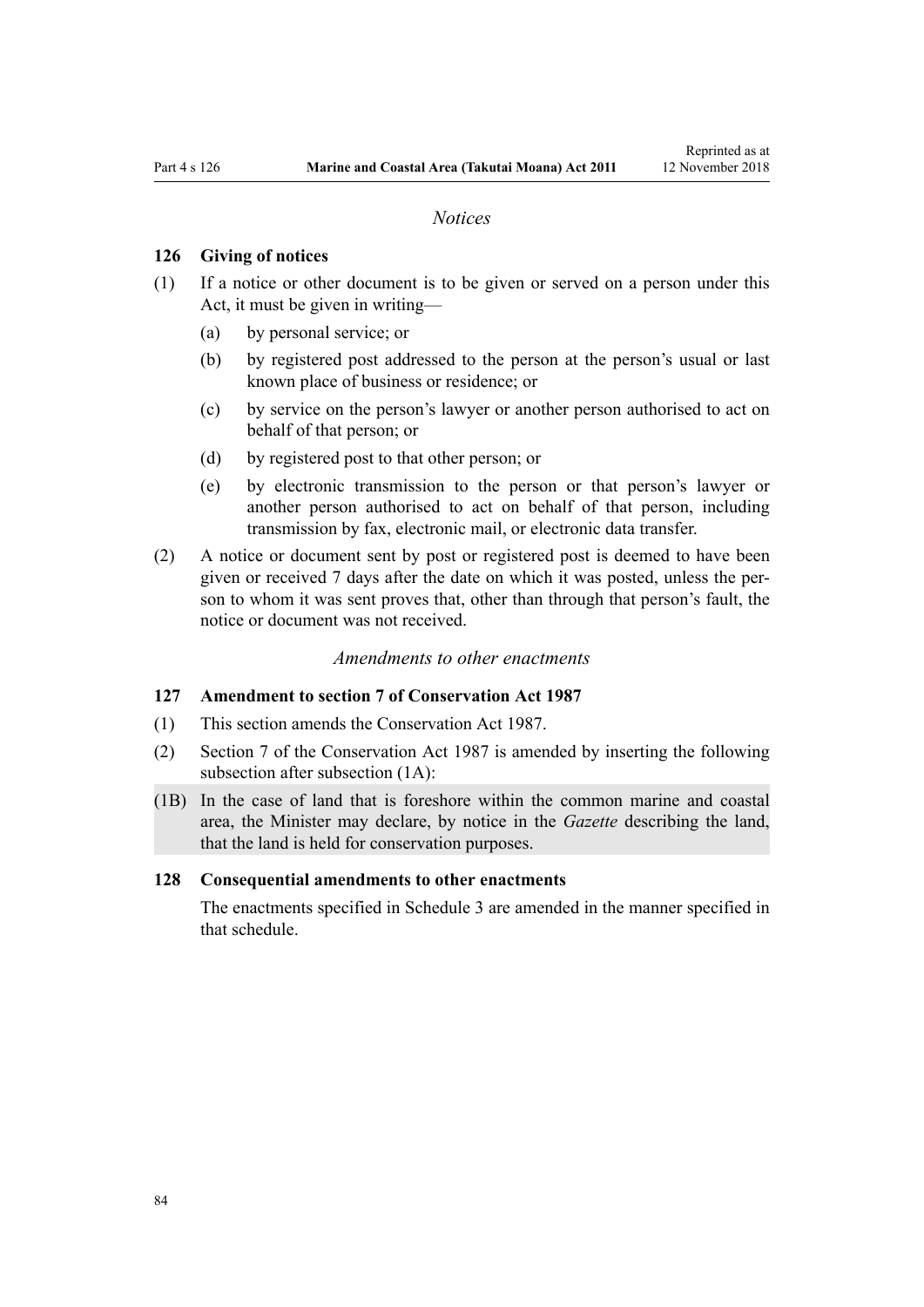# **Schedule 1**

## <span id="page-84-0"></span>**Resource consents and controls in protected customary rights area**

[ss 55\(5\)](#page-42-0), [56\(5\)](#page-43-0)

## **Part 1**

## **Matters relevant to applications**

## **1 Determination of adverse effects**

In determining whether a proposed activity will, or is likely to, have an adverse effect on the exercise of a protected customary right, a consent authority must consider the following matters:

- (a) the effects of the proposed activity on a protected customary right; and
- (b) the area that the proposed activity would have in common with the relevant protected customary rights area; and
- (c) the degree to which the proposed activity must be carried out to the exclusion of other activities; and
- (d) the degree to which the exercise of a protected customary right must be carried out to the exclusion of other activities; and
- (e) whether an alternative location or method would avoid, remedy, or mitigate any adverse effects of the proposed activity on the exercise of the protected customary right; and
- (f) whether any conditions could be included in a resource consent for the proposed activity that would avoid, remedy, or mitigate any adverse effects of the proposed activity on the exercise of the protected customary right.

## **2 Written approval**

- (1) This clause applies if—
	- (a) a protected customary rights group gives written approval under [section](#page-42-0) [55\(2\)](#page-42-0) for a resource consent for a proposed activity; and
	- (b) the proposed activity, if carried out under the resource consent, would have the effect of preventing, in whole or in part, the exercise of a protected customary right.
- (2) The protected customary rights group must acknowledge in writing that the resource consent, if granted, would have the effect described in subclause  $(1)(b)$ .
- (3) Both the written approval given under [section 55\(2\)](#page-42-0) and the written acknowledgement required by subclause (2)—
	- (a) form part of the application for the resource consent for the proposed activity; and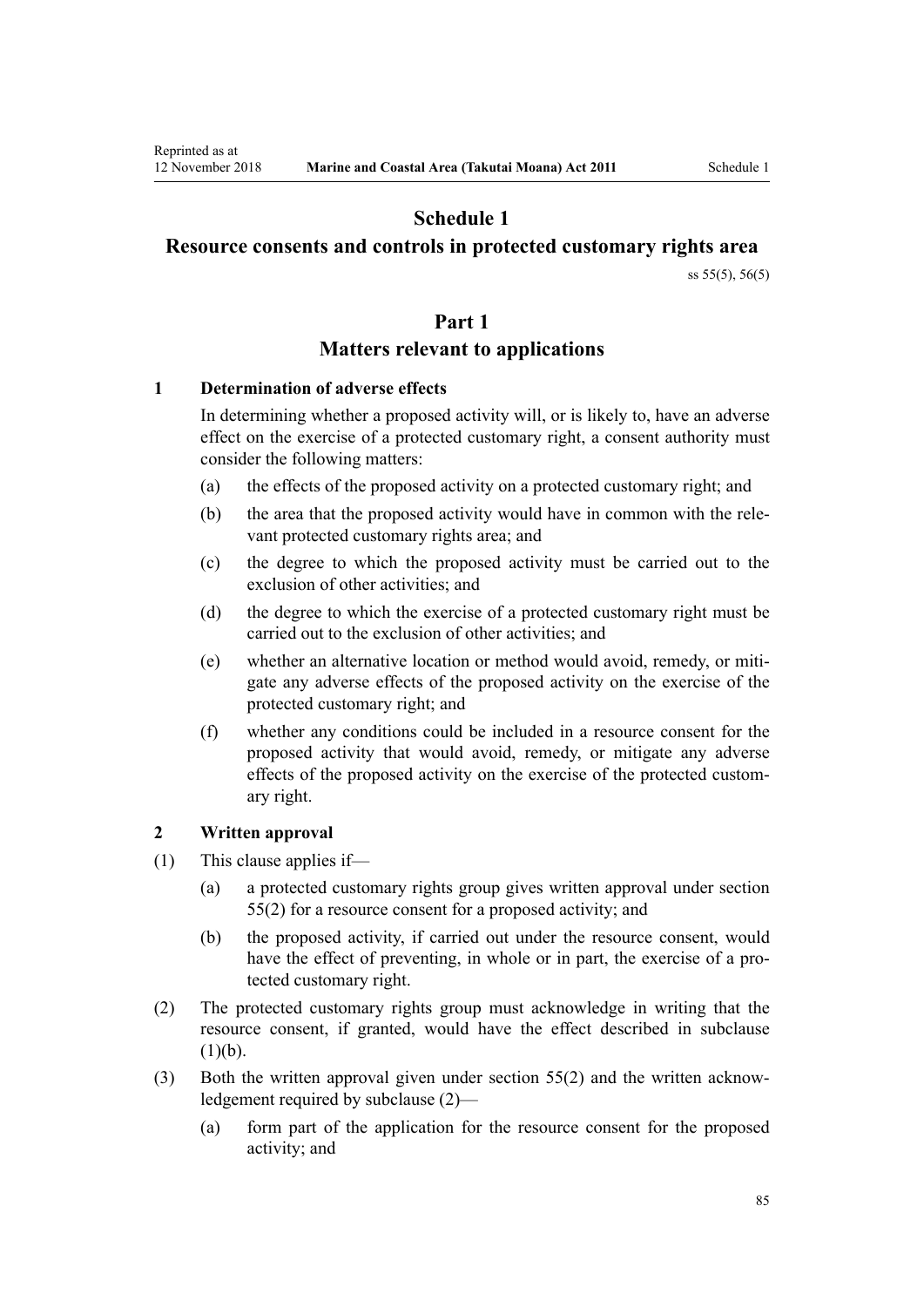- (b) if a resource consent is granted, form part of the resource consent for that activity.
- (4) An approval given by a protected customary rights group is not able to be revoked.

## **3 Process if grant of resource consent has effect of cancelling protected customary right**

- (1) If the effect of carrying out an activity under a resource consent granted in the circumstances contemplated by [clause 2](#page-84-0) would be permanently to cancel a protected customary rights order or agreement, in whole or in part,—
	- (a) the protected customary rights group must apply, as the case requires,—
		- (i) to the High Court under [section 111](#page-75-0) to vary or cancel the order; or
		- (ii) to the responsible Minister to vary or cancel an agreement; and
	- (b) a decision by the consent authority to grant a resource consent for the proposed activity is of no effect until the application referred to in paragraph (a) has been—
		- (i) determined by the High Court under [section 111](#page-75-0) and all appeal rights have been pursued, and registered under [section 114;](#page-77-0) or
		- (ii) agreed to by the responsible Minister as if it were an application for an agreement to which [sections 95](#page-69-0), [96](#page-69-0), and [114](#page-77-0) apply.
- (2) If the High Court or the responsible Minister, as the case requires, declines an application to cancel a protected customary rights order, the relevant resource consent must be treated as if it were declined by the consent authority.

## **4 Assessment of effects of exercise of protected customary rights**

- (1) An enforcement officer authorised in writing for the purpose by a local authority may do any of the following for the purpose of assessing the effects on the environment of the exercise of a protected customary right:
	- (a) carry out surveys, investigations, tests, or measurements:
	- (b) take samples of any water, air, soil, or vegetation:
	- (c) enter or re-enter land (except a dwelling house).
- (2) These powers may be exercised—
	- (a) at any reasonable time; and
	- (b) with or without assistance, vehicles, appliances, machinery, or equipment reasonably necessary for the purpose.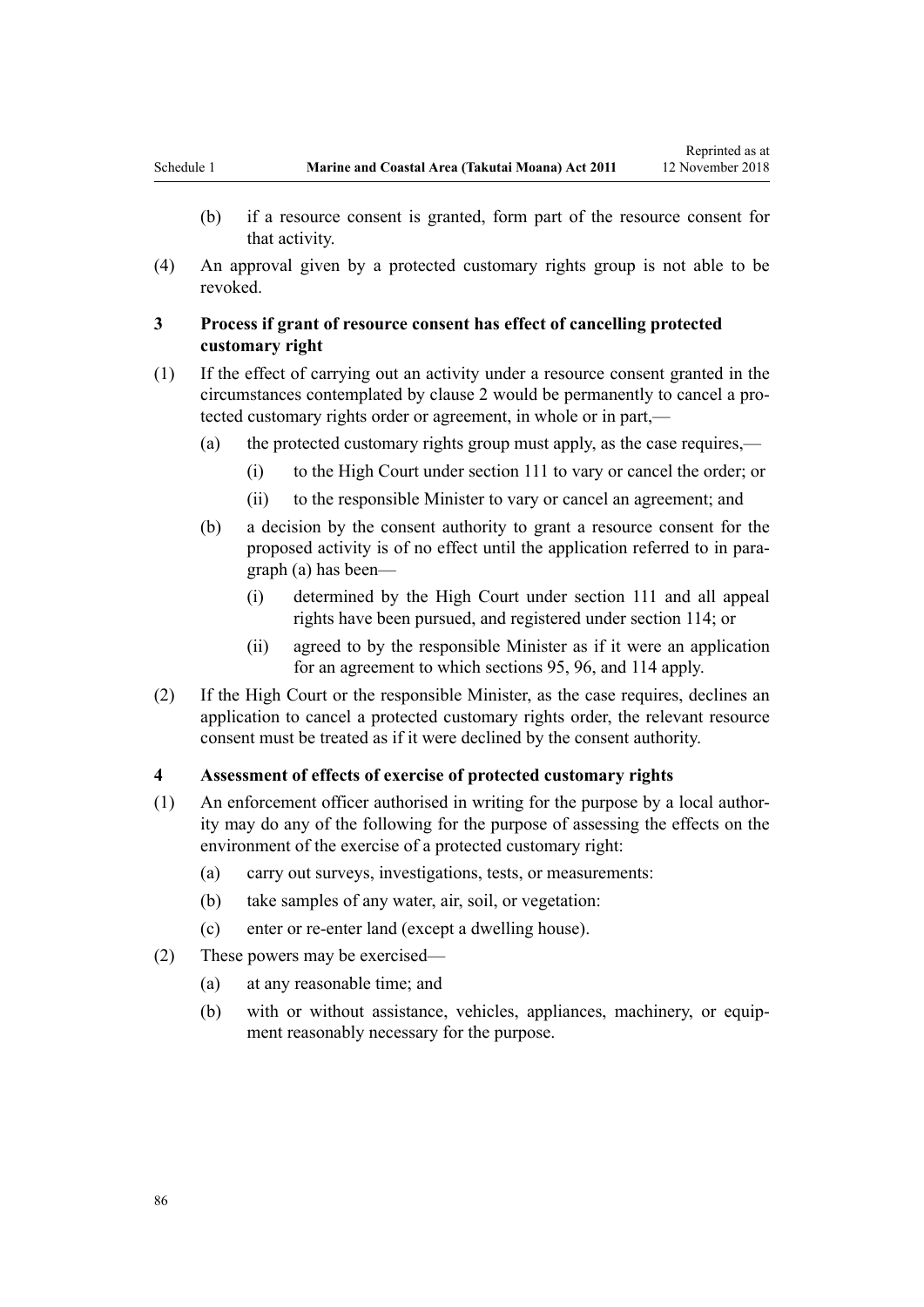# **Part 2**

## <span id="page-86-0"></span>**Controls on exercise of protected customary rights**

## *Power to impose controls*

## **5 Power to impose controls**

- (1) The Minister of Conservation may impose controls (including terms, standards, and restrictions) on the exercise of a protected customary right, but only if the Minister considers that—
	- (a) the exercise of a protected customary right has, or may have, a significant adverse effect on the environment; and
	- (b) the controls—
		- (i) will not prevent the exercise of the right; and
		- (ii) are reasonable and, in the circumstances, not unduly restrictive; and
		- (iii) are necessary to avoid, remedy, or mitigate any significant adverse effects of the exercise of the right on the environment.
- (2) However, the Minister of Conservation must not impose controls on the exercise of a protected customary right under subclause (1) unless the Minister—
	- (a) has received a copy of an adverse effects report under [clause 12](#page-90-0) or carried out his or her own adverse effects assessment and completed a report on that assessment; and
	- (b) has consulted with the relevant protected customary rights group and the Minister of Māori Affairs.
- (3) The Minister may seek any other relevant information and views before imposing controls.
- (4) The Minister of Conservation must not undertake an assessment under this clause if, before he or she has begun an assessment, the relevant regional council notifies the Minister of Conservation under [clause 9](#page-88-0) that it is carrying out an adverse effects assessment of the protected customary right in accordance with [clause 8.](#page-87-0)
- (5) The Minister of Conservation must give written notice of his or her decision to carry out an adverse effects assessment under this clause not later than 5 working days after making that decision to—
	- (a) the relevant regional council; and
	- (b) the relevant protected customary rights group.

#### **6 Matters relevant to consideration**

The Minister of Conservation, when considering whether to impose controls on the exercise of a protected customary right,—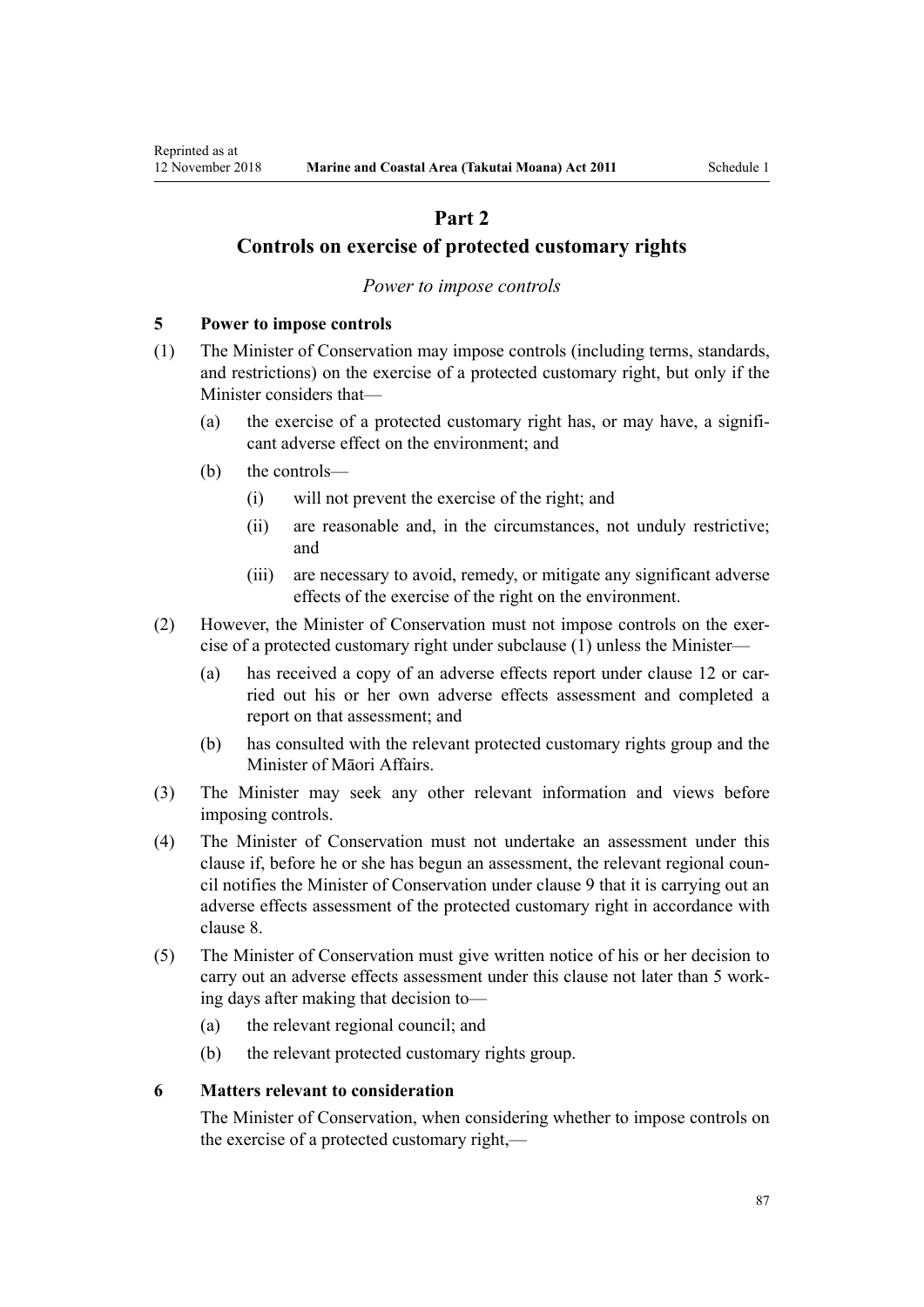- <span id="page-87-0"></span>(a) must have regard to—
	- (i) the effects on the environment of exercising the right; and
	- (ii) any adverse effects report received by the Minister in relation to the exercise of the right; and
	- (iii) the views expressed by the persons with whom the Minister has consulted; and
	- (iv) any other relevant information and views that the Minister has received; and
- (b) may have regard to—
	- (i) any relevant national policy statement:
	- (ii) the New Zealand coastal policy statement:
	- (iii) the relevant regional policy statement or proposed regional policy statement:
	- (iv) any relevant plan or proposed plan.

## **7 Timing and giving of notice**

The Minister of Conservation must—

- (a) decide whether to impose controls on the exercise of a protected customary right no later than 60 working days after—
	- (i) receiving an adverse effects report on the matter from the regional council; or
	- (ii) giving notice under clause  $5(5)$  that the Minister will be carrying out his or her own assessment; and
- (b) give written notice of his or her decision, and the reasons for it, to—
	- (i) the relevant regional council; and
	- (ii) the relevant protected customary rights group; and
	- (iii) the Minister of Māori Affairs; and
	- (iv) the chief executive.

### *Adverse effects assessment and reporting*

## **8 Adverse effects assessment**

- (1) For the purpose of imposing controls on the exercise of a protected customary right under this Part, a regional council must, if directed by the Minister of Conservation at any time, and may of its own initiative in the circumstances set out in subclause (3),—
	- (a) carry out an adverse effects assessment of the effects on the environment of exercising a protected customary right in its region; and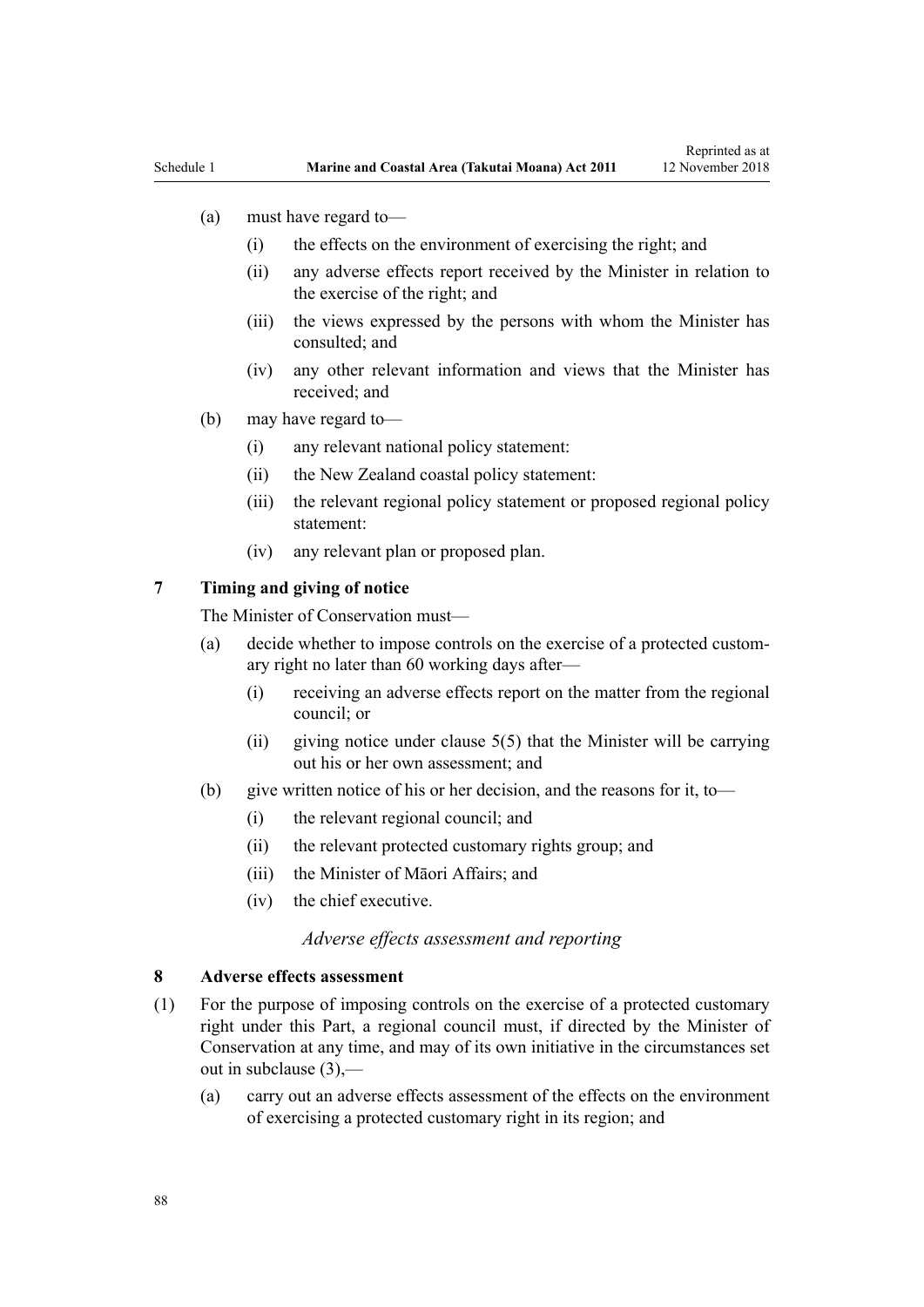- <span id="page-88-0"></span>(b) complete, and give to the Minister, an adverse effects report based on that assessment.
- (2) If a regional council is directed under subclause (1), it must begin the adverse effects assessment not later than 5 working days after receiving the direction.
- (3) If a regional council has not been notified by the Minister of Conservation that the Minister intends to carry out his or her own adverse effects assessment, the regional council may, of its own initiative, carry out an adverse effects assessment of, and prepare an adverse effects report on, the exercise of the protected customary right.
- (4) However, the regional council may only carry out an assessment if—
	- (a) it begins the assessment, for any reason, not later than 20 working days after a protected customary rights order or an agreement is registered under [section 114;](#page-77-0) or
	- (b) at any time after the expiry of the 20 working day period referred to in paragraph (a), it considers that the effects of exercising the protected customary right on the environment are, or are likely to be, materially different from those effects considered when, whichever is the later,—
		- (i) the controls were last imposed; or
		- (ii) the controls were last reviewed under this schedule.

## **9 Notification**

- (1) A regional council must give written notice regarding an adverse effects assessment in relation to the exercise of a protected customary right if—
	- (a) it decides to carry out an adverse effects assessment under clause  $8(3)$ ; or
	- (b) in the period between the date that the relevant protected customary rights order or an agreement is registered and 20 working days after that date, it decides not to carry out an adverse effects assessment; or
	- (c) it is directed by the Minister of Conservation under [clause 8\(1\)](#page-87-0) to begin an adverse effects assessment.
- (2) The written notice must be given to the Minister of Conservation and the relevant protected customary rights group.
- (3) Written notice given under subclause (1) must be given—
	- (a) for an assessment required by the Minister of Conservation under [clause](#page-87-0) [8\(1\)](#page-87-0), not later than 5 working days after receiving a direction from the Minister:
	- (b) for an assessment under clause  $8(4)(a)$  or (b), not later than 5 working days after deciding to carry out an adverse effects assessment: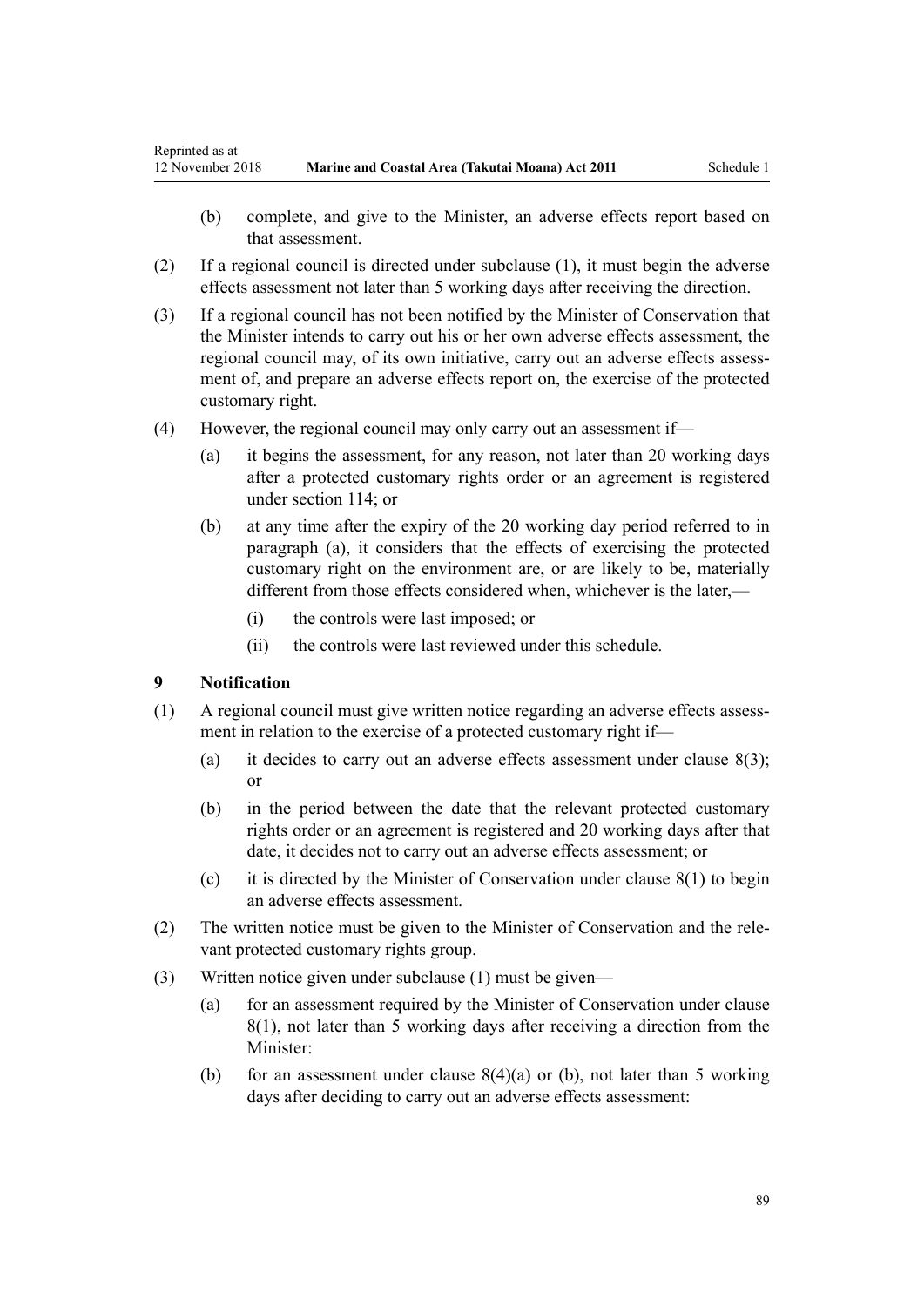(c) for a decision referred to in subclause  $(1)(b)$ , not later than 25 working days after the protected customary rights order or agreement is registered.

## **10 Process and relevant considerations for adverse effects assessment**

A regional council, in carrying out an adverse effects assessment under this Part,—

- (a) must seek the views of the relevant protected customary rights group; and
- (b) may seek any other relevant information; and
- (c) must have regard to—
	- (i) the effects on the environment of the exercise of a protected customary right; and
	- (ii) any relevant information and views it has received; and
- (d) may have regard to—
	- (i) any relevant national policy statement:
	- (ii) the New Zealand coastal policy statement:
	- (iii) its regional policy statement or proposed regional policy statement:
	- (iv) any relevant plan or proposed plan.

## **11 Adverse effects report**

- (1) A regional council must complete its adverse effects assessment and adverse effects report no later than 40 working days after giving notice of the assessment under [clause 9](#page-88-0).
- (2) The regional council must include in that report—
	- (a) details of the protected customary right and the effects on the environment of its exercise; and
	- (b) an outline of the information received and any views expressed by the relevant protected customary rights group; and
	- (c) whether it considers that the exercise of the protected customary right has, or may have, a significant adverse effect on the environment; and
	- (d) its recommendations (if any) to the Minister of Conservation on any controls it considers the Minister of Conservation should impose under clause  $5(1)$ ; and
	- (e) the reasons for any recommendations.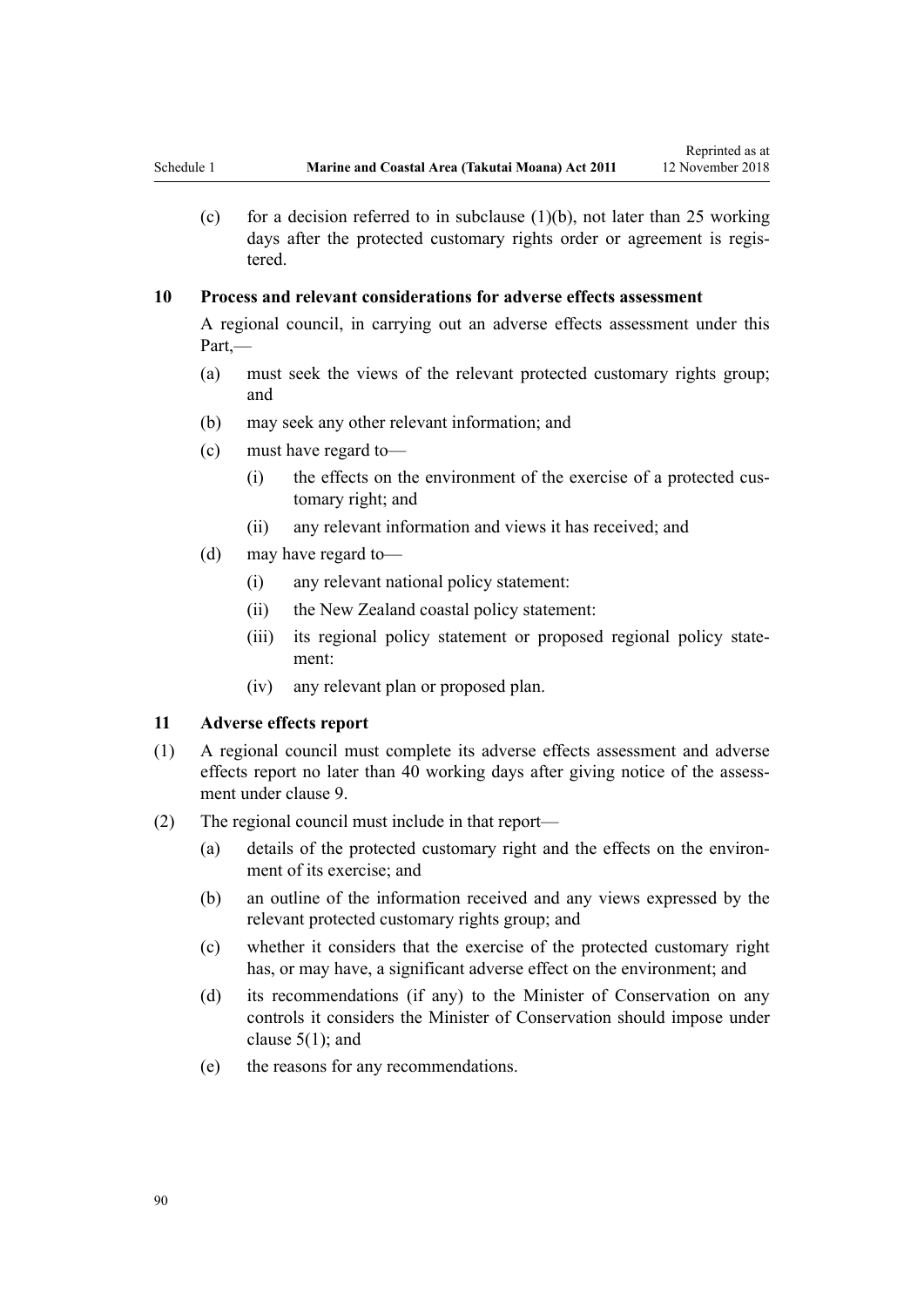## <span id="page-90-0"></span>**12 Report to Minister of Conservation and protected customary rights group**

No later than 5 working days after completing an adverse effects report, a regional council must give a copy to the Minister of Conservation and the relevant protected customary rights group.

## *Review of controls*

## **13 Review**

The Minister of Conservation may—

- (a) review, in accordance with clauses 14 and 15, controls imposed on the exercise of a protected customary right; and
- (b) after reviewing the controls,—
	- (i) confirm them; or
	- (ii) revoke them; or
	- (iii) revoke them and impose new controls (which may include some or all of the reviewed controls).

## **14 Procedure for review**

- (1) If the Minister of Conservation reviews controls under clause 13, he or she must either—
	- (a) request the regional council—
		- (i) to carry out an adverse effects assessment; and
		- (ii) prepare an adverse effects report under [clauses 8 to 12](#page-87-0); or
	- (b) notify the regional council that the Minister will carry out an adverse effects assessment under [clause 5\(5\)](#page-86-0).
- (2) Clauses 5 to  $7-$ 
	- (a) apply (with all necessary changes) to a review of controls imposed by the Minister of Conservation; and
	- (b) are to be read, in relation to a review, as if all references in those clauses to controls imposed by the Minister of Conservation on the exercise of a protected customary right were references to controls on that right imposed or confirmed by the Minister after a review.

## **15 Timing of review**

- (1) The Minister of Conservation—
	- (a) may review the controls imposed on the exercise of a protected customary right at any time; and
	- (b) must carry out a review of those controls if the protected customary rights group requests a review in writing.
- (2) A protected customary rights group may request a review only if—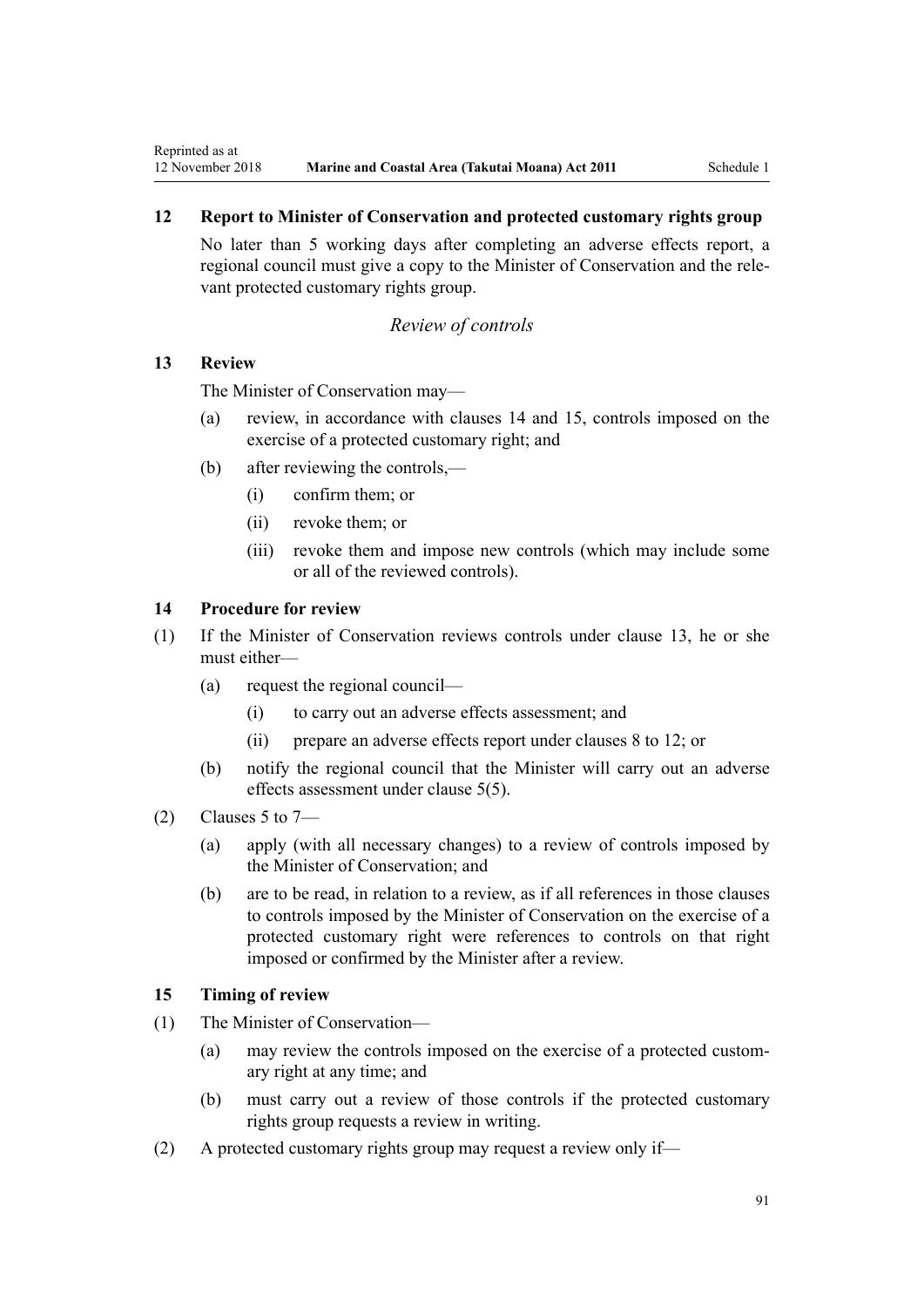- (a) at least 2 years have passed since the controls were imposed or since they were last reviewed; or
- (b) the protected customary rights group considers, on reasonable grounds, that the effects of the exercise of a protected customary right on the environment are, or are likely to be, materially different from those effects considered when, whichever is the later,—
	- (i) the controls were last imposed; or
	- (ii) the controls were last reviewed under this Part of this schedule.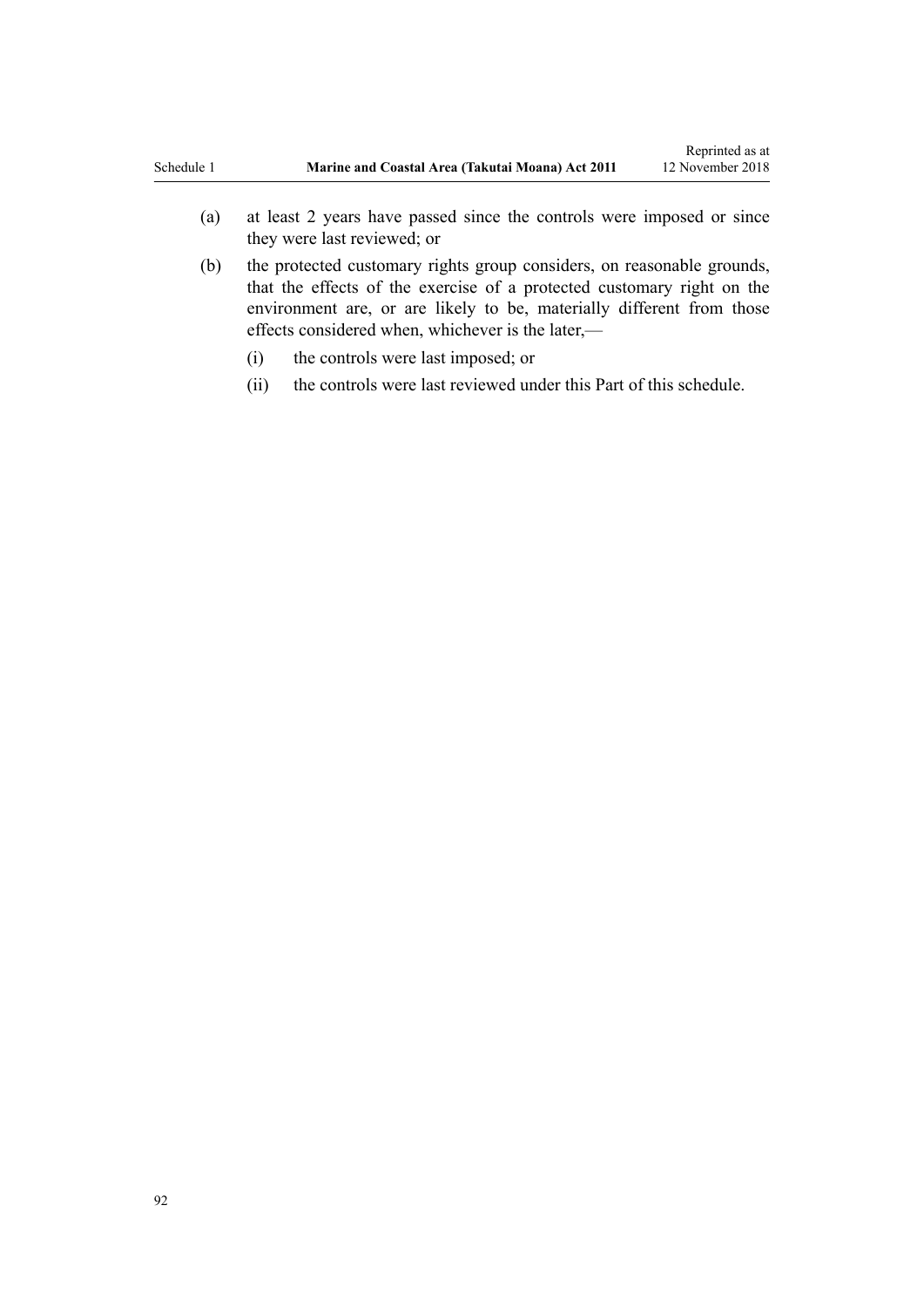# **Schedule 2**

# <span id="page-92-0"></span>**Process by which certain new activities in customary marine title area become deemed accommodated activities**

[ss 63,](#page-48-0) [65](#page-51-0)

## **Part 1**

## **Deemed accommodated infrastructure**

- 1 Prior to an application being lodged under the [Resource Management Act 1991](http://legislation.govt.nz/pdflink.aspx?id=DLM230264) for any resource consents for proposed infrastructure (within the meaning of section  $65(1)(a)$  in a customary marine title area, the proposed infrastructure may become a deemed accommodated activity in accordance with this Part.
- 2 Any person listed in paragraph (b) of the definition of accommodated infrastructure in [section 63](#page-48-0) may apply to the Minister for Land Information to declare a proposed infrastructure to be a deemed accommodated activity. In this Part, **Minister** means the Minister of Land Information.
- 3 In applying under this Part, the applicant must provide to the Minister the following information:
	- (a) a survey and a plan that—
		- (i) shows the customary marine title area where the proposed infrastructure is to be constructed; and
		- (ii) must meet the requirements of the [Cadastral Survey Act 2002](http://legislation.govt.nz/pdflink.aspx?id=DLM141994) as if it were a cadastral survey within the meaning of that Act; and
	- (b) a detailed description of the proposed infrastructure, including all of the relevant resource consents that will be applied for in support of the proposed infrastructure; and
	- (c) a detailed description of the purpose for which the proposed infrastructure is to be used; and
	- (d) why the applicant considers that the proposed infrastructure complies with section  $65(1)(a)(iii)$ ; and
	- (e) an assessment of all practicable alternative locations (within or outside the coastal marine area), and reasons why the proposed infrastructure cannot practicably be constructed in any location outside of the customary marine title area; and
	- (f) a description of the negotiations that have already taken place with the customary marine title group and, on the basis of those negotiations, reasons why the applicant considers it cannot reasonably obtain the permission of that group for the proposed infrastructure.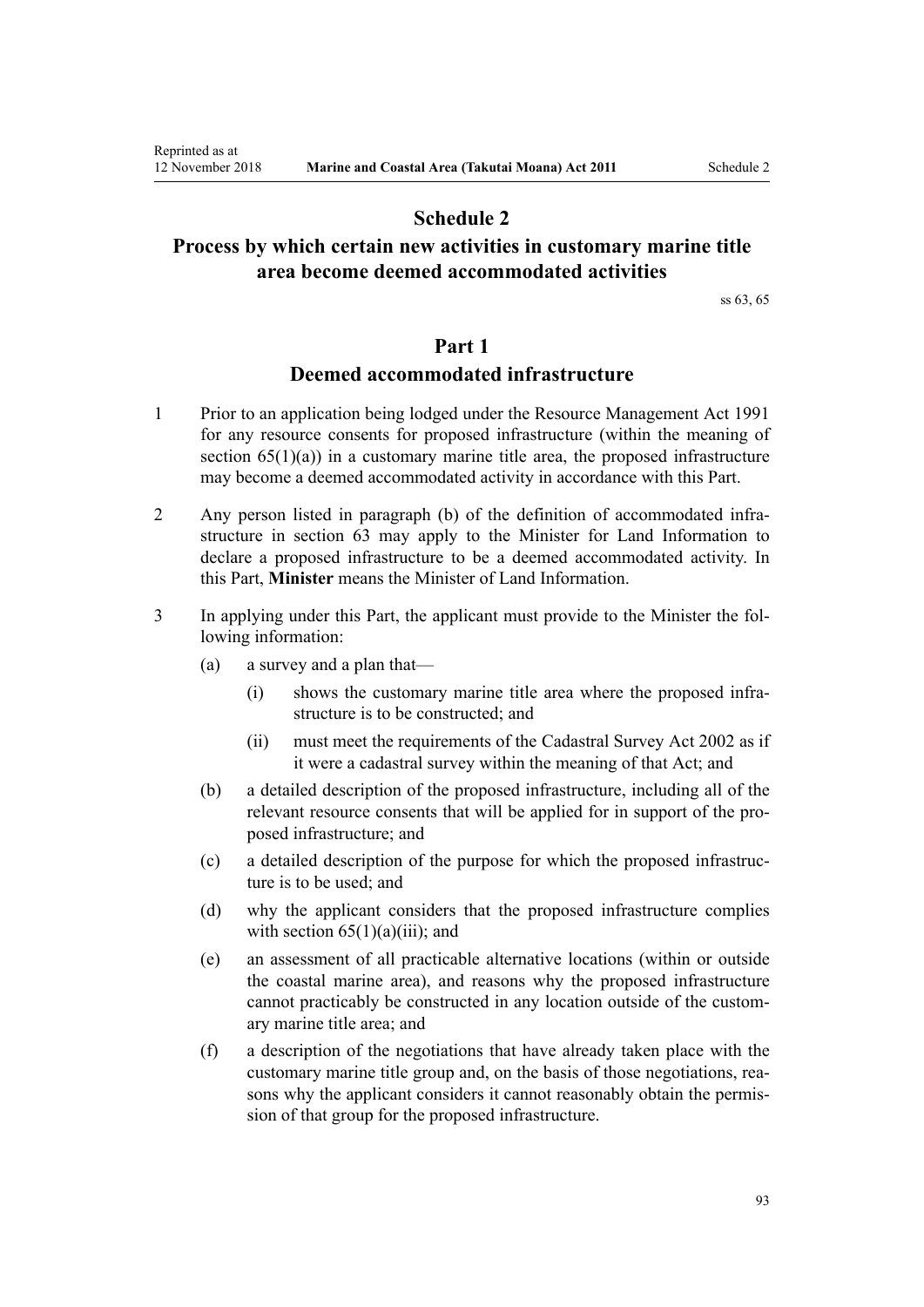Reprinted as at

- <span id="page-93-0"></span>4 Upon receipt of an application under clause 3, the Minister must consider and decide to—
	- (a) make an initial decision on whether there is sufficient information to demonstrate that all of those requirements and criteria have been adequately addressed; or
	- (b) seek more information from the applicant; or
	- (c) decline the application on the basis that—
		- (i) insufficient information has been provided; or
		- (ii) the proposed infrastructure does not meet all or any of the requirements and criteria set out in [clause 3.](#page-92-0)
- 5 For the avoidance of doubt, a decision under clause 4(a) is not a substantive decision of the Minister in favour of the classification of the proposed infrastructure as a deemed accommodated activity. It is merely a decision that there is sufficient information for the Minister to consider the matter further with the relevant customary marine title group.
- 6 After making a decision under clause 4(a) that there is sufficient information (or after receiving further information under clause 4(b)), the Minister must, before determining the application,—
	- (a) provide to the customary marine title group a copy of the application and any further information received from the applicant; and
	- (b) invite the customary marine title group to identify appropriate compensation for the removal of its RMA permission right or conservation permission right and any other affected right associated with the customary marine title for the proposed infrastructure, in the event that it does not wish to agree to the construction of the proposed infrastructure going ahead; and
	- (c) negotiate in good faith with the customary marine title group in an attempt to compensate for the waiver of its permission rights with respect to the application.
- 7 This clause applies if, after a period of 3 months,—
	- (a) the customary marine title group fails to respond to any invitation issued under clause 6; or
	- (b) the customary marine title group refuses to negotiate with the Minister; or
	- (c) the Minister and the group do not agree to waive the permission rights.
- 8 If clause 7 applies, the Minister must consider the application and any material provided by the customary marine title group and any other relevant information and make a decision on—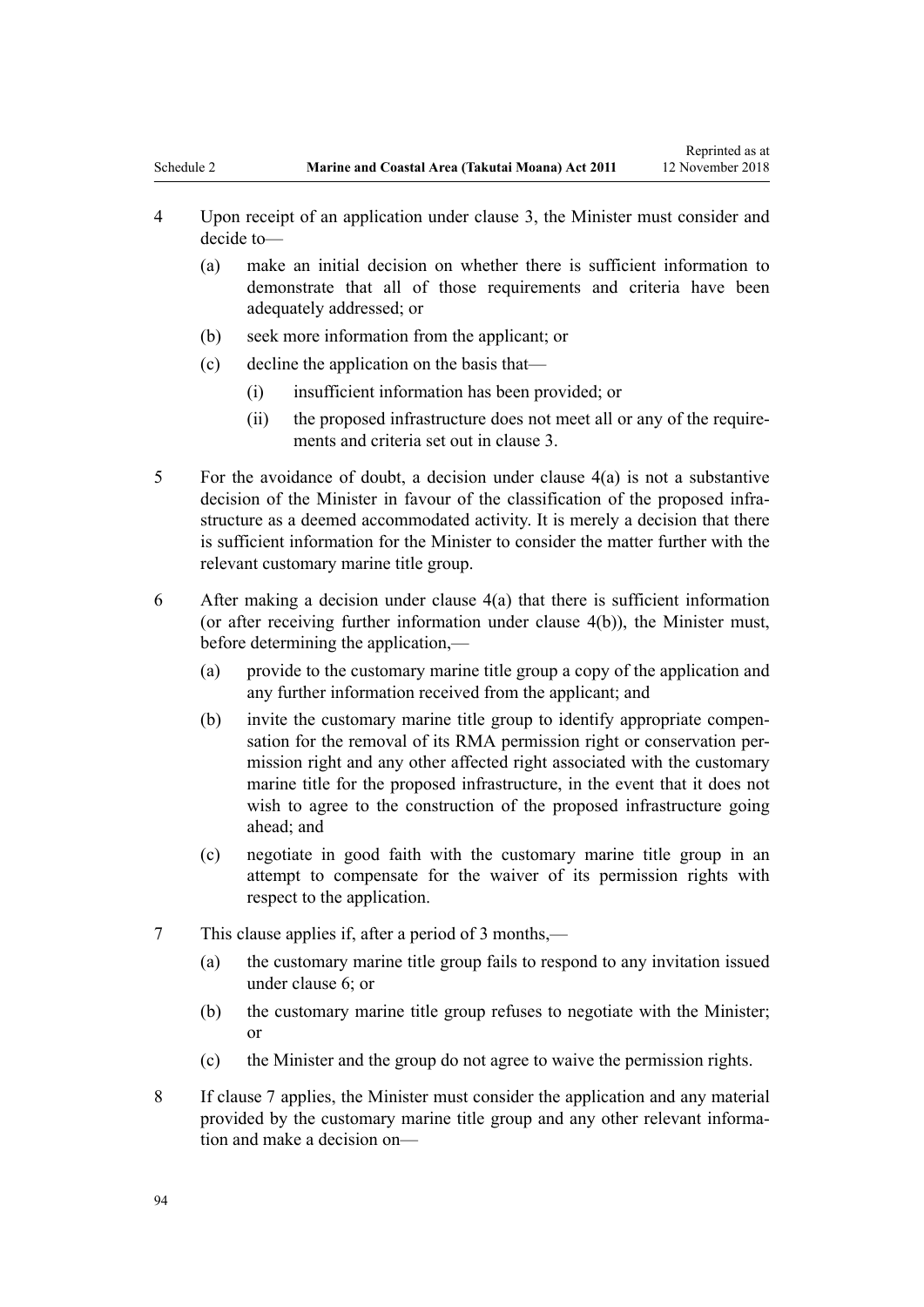- (a) whether to waive the customary marine title group's permission rights; and
- (b) whether there are any other affected rights associated with the customary marine title; and
- (c) what compensation to provide; and
- (d) whether to classify the matter as a deemed accommodated activity under [section 64](#page-50-0).

9 In making his or her decision under [clause 8,](#page-93-0) the Minister must consider whether the matters set out in [clause 3](#page-92-0) have been adequately addressed and, without limiting his or her consideration, the Minister may not agree to waive the permission rights if the Minister is satisfied that the information provided under [clause 3\(d\) and \(e\)](#page-92-0) does not justify waiver.

- 10 If the customary marine title group agrees to waive the permission rights, or a decision is made by the Minister under [clause 8](#page-93-0) to waive the permission rights, then the proposed infrastructure will become a deemed accommodated activity, except that—
	- (a) the waiver of the RMA permission right will operate only for the particular resource consents applied for with respect to the proposed infrastructure (and only as far as the proposed infrastructure is defined in the *Gazette* notice set out in clause 11); and
	- (b) the waiver of the permission rights will not otherwise take away the legal effect of the customary marine title order or agreement, except as the customary marine title group expressly agrees otherwise or the Minister decides otherwise; and
	- (c) the waiver of the permission rights will only apply to the activity that is the subject of an application under [clause 3](#page-92-0) and, unless expressly provided otherwise, it will not prevent the customary marine title group from exercising its permission rights under a customary marine title order or agreement within the same area for any other resource consent application not included in the *Gazette* notice published under clause 11; and
	- (d) the customary marine title order or agreement will still be a relevant matter for the consent authority when considering the resource consents necessary for the deemed accommodated activity under the [Resource](http://legislation.govt.nz/pdflink.aspx?id=DLM230264) [Management Act 1991.](http://legislation.govt.nz/pdflink.aspx?id=DLM230264)
- 11 If a proposed infrastructure becomes a deemed accommodated activity under clause 10, the Minister must cause a notice to be published in the *Gazette* giving—
	- (a) a description of the deemed accommodated activity, including a detailed description of the proposed infrastructure and all resource consents that will be applied for as part of the proposed infrastructure; and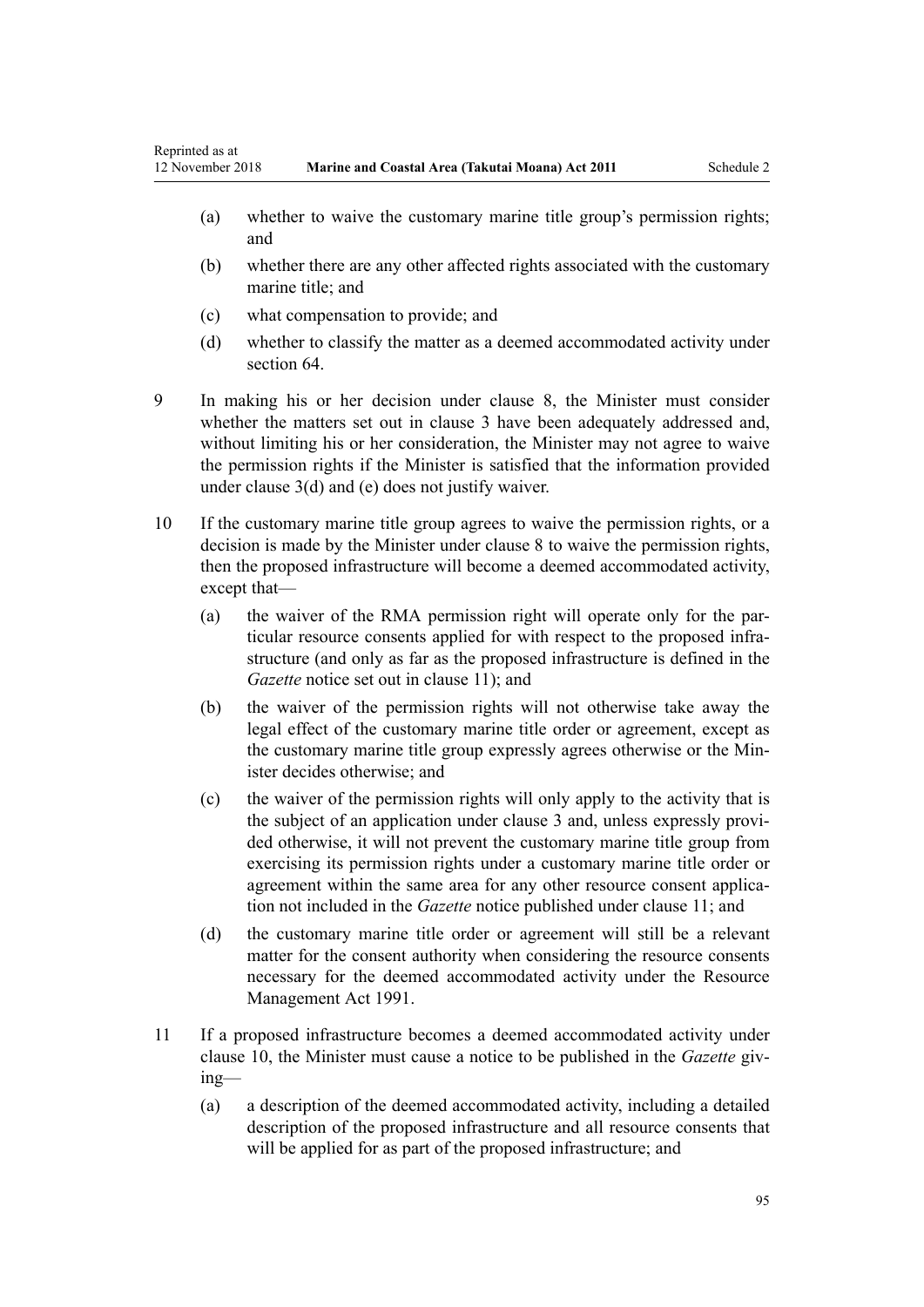- <span id="page-95-0"></span>(b) a description of the customary marine title area and rights that are affected; and
- (c) a description of the purpose for which the infrastructure is to be used.
- 12 The Minister must serve a copy of the *Gazette* notice on the customary marine title group and the relevant regional council.

# **Part 2 New minerals-related activities**

## **13 Definitions**

In this Part,—

**activity** means any activity—

- (a) that is necessary for, or reasonably related to, prospecting, exploration, mining operations, or mining under either or both of the following:
	- (i) a privilege in respect of petroleum:
	- (ii) a privilege to which [section 84\(1\)](#page-63-0) applies; and
- (b) that is to commence in a customary marine title area after the effective date; and
- (c) for which a resource consent is to be sought

**activity agreement** means an agreement of the kind described in clause 15 between the title holder and the permit holder

**permit holder** means the person seeking the resource consent for the activity.

#### **14 Permit holder may request title holder to negotiate activity agreement**

- (1) A permit holder may serve a notice on the relevant customary marine title group stating that the permit holder intends to negotiate an activity agreement with the group.
- (2) A notice served under subclause (1) must specify—
	- (a) the area affected by the proposed activity; and
	- (b) the purpose for which resource consent is to be sought; and
	- (c) the proposed programme of work for the activity, including the type and duration of work to be carried out and the likely adverse effect on the customary marine title area and on the customary marine title group; and
	- (d) the compensation and safeguards against any likely adverse effects proposed; and
	- (e) the type of privilege held by the permit holder.

## **15 Contents of activity agreement**

(1) An activity agreement may make provision for the following matters: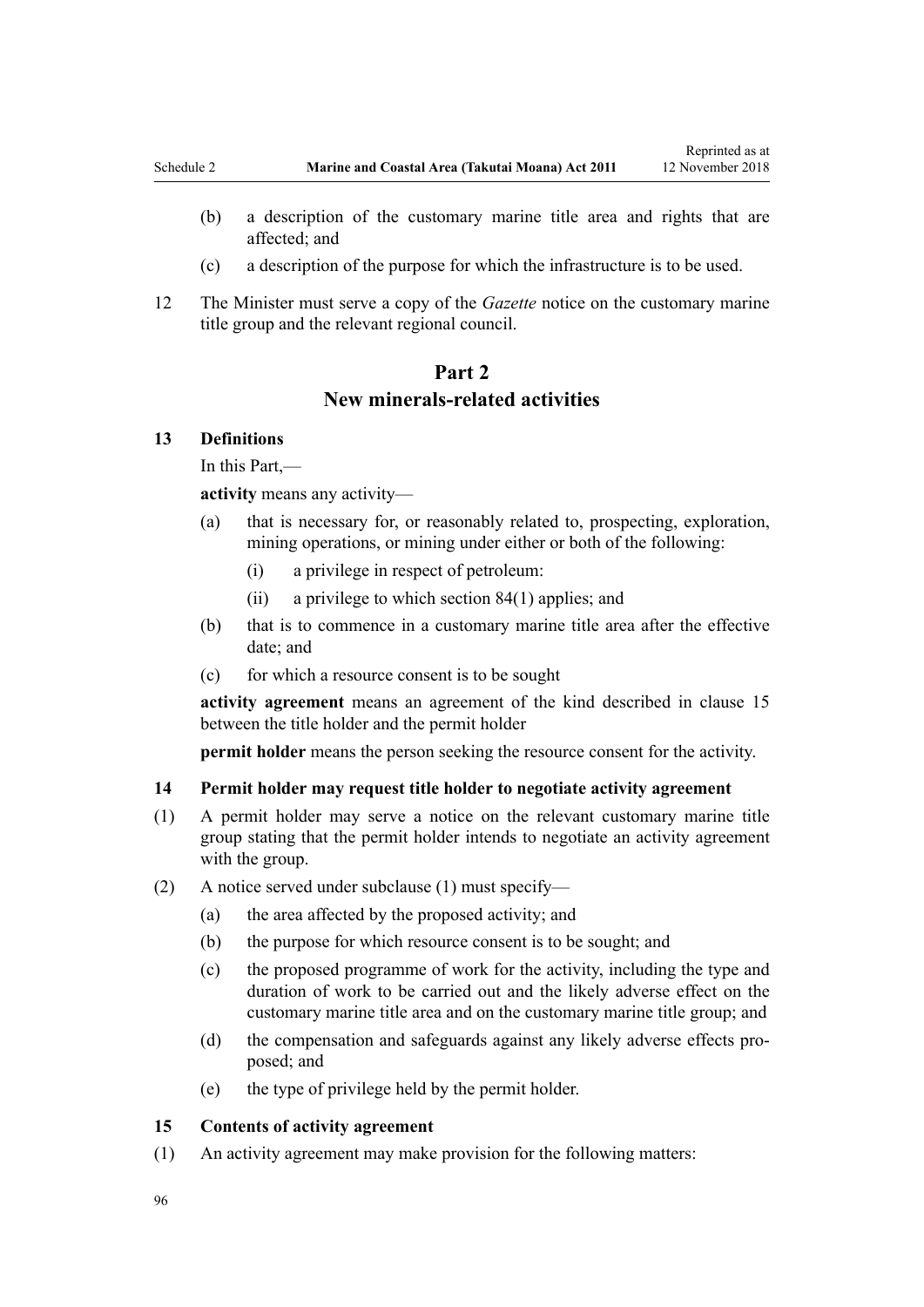- <span id="page-96-0"></span>(a) the periods during which the permit holder is to undertake the activity in the customary marine title area:
- (b) the parts of the customary marine title area on or in which the permit holder may undertake the activity:
- (c) the kinds of activity that may be undertaken in the customary marine title area:
- (d) the conditions to be observed by the permit holder in undertaking the activity in the customary marine title area:
- (e) the action to be taken by the permit holder in order to protect the environment:
- (f) the compensation to be paid to the customary marine title group as a consequence of the permit holder undertaking the activity in the customary marine title area:
- (g) the manner of resolving any dispute arising in connection with the activity agreement:
- (h) any other matters that the parties to the arrangement may agree to include in the activity agreement.
- (2) In considering whether to agree to an activity agreement, the customary marine title group may have regard to any matters it considers relevant.

## **16 Requests for appointment of arbitrator**

- (1) The permit holder may serve a written notice on the customary marine title group requesting the group to agree to the appointment of an arbitrator if—
	- (a) the permit holder and the group are unable to agree on an activity agreement; and
	- (b) a period of at least 60 days has expired since the day on which notice was served under [clause 14\(1\)](#page-95-0).
- (2) The customary marine title group and the permit holder may agree to the appointment of any person as arbitrator.

## **17 Appointment of arbitrator in default of agreement**

- (1) The permit holder or the customary marine title group may apply to the chief executive of the department responsible for the administration of the [Crown](http://legislation.govt.nz/pdflink.aspx?id=DLM242535) [Minerals Act 1991](http://legislation.govt.nz/pdflink.aspx?id=DLM242535) for the appointment of an arbitrator if—
	- (a) the customary marine title group and the permit holder are unable to agree on the appointment of an arbitrator; and
	- (b) a period of at least 30 days has expired since the day on which notice was served under clause 16(1).
- (2) Every application must be accompanied by any prescribed fee.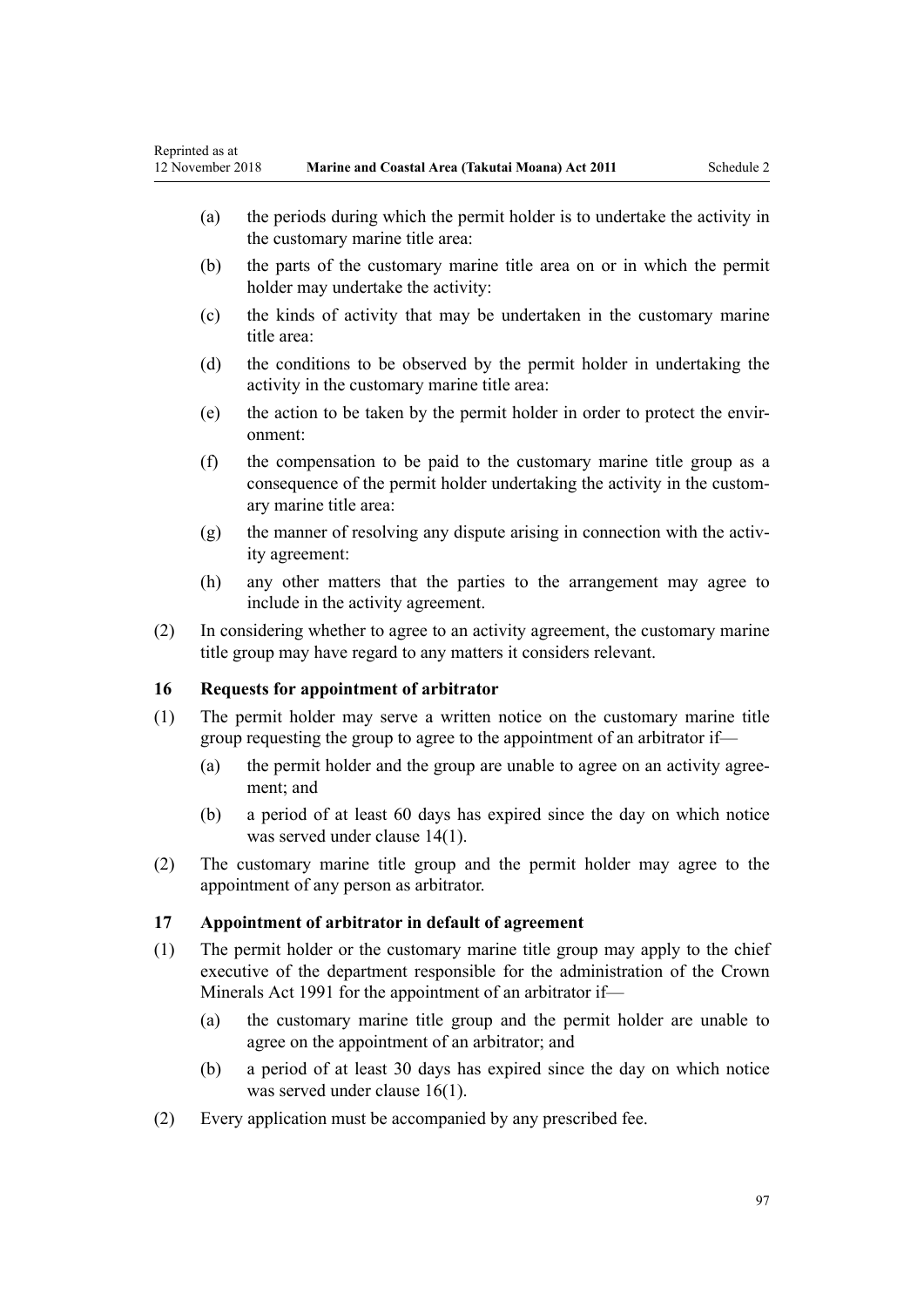(3) On receipt of an application the chief executive must as soon as practicable appoint an arbitrator.

## **18 Arbitration**

- (1) If an arbitrator is appointed under [clause 16\(2\)](#page-96-0) or [17\(3\),](#page-96-0) the arbitrator must conduct an arbitration in accordance with the [Arbitration Act 1996](http://legislation.govt.nz/pdflink.aspx?id=DLM403276), and the provisions of that Act (other than those relating to the appointment of arbitrators) apply to the arbitration as if—
	- (a) this clause were an arbitration agreement; and
	- (b) the matters specified in paragraphs (a) to (g) of clause  $15(1)$  were matters in dispute that the customary marine title group and the permit holder had agreed to submit to arbitration.
- (2) The arbitrator's award must determine the basis on which the activity is to proceed, on reasonable conditions.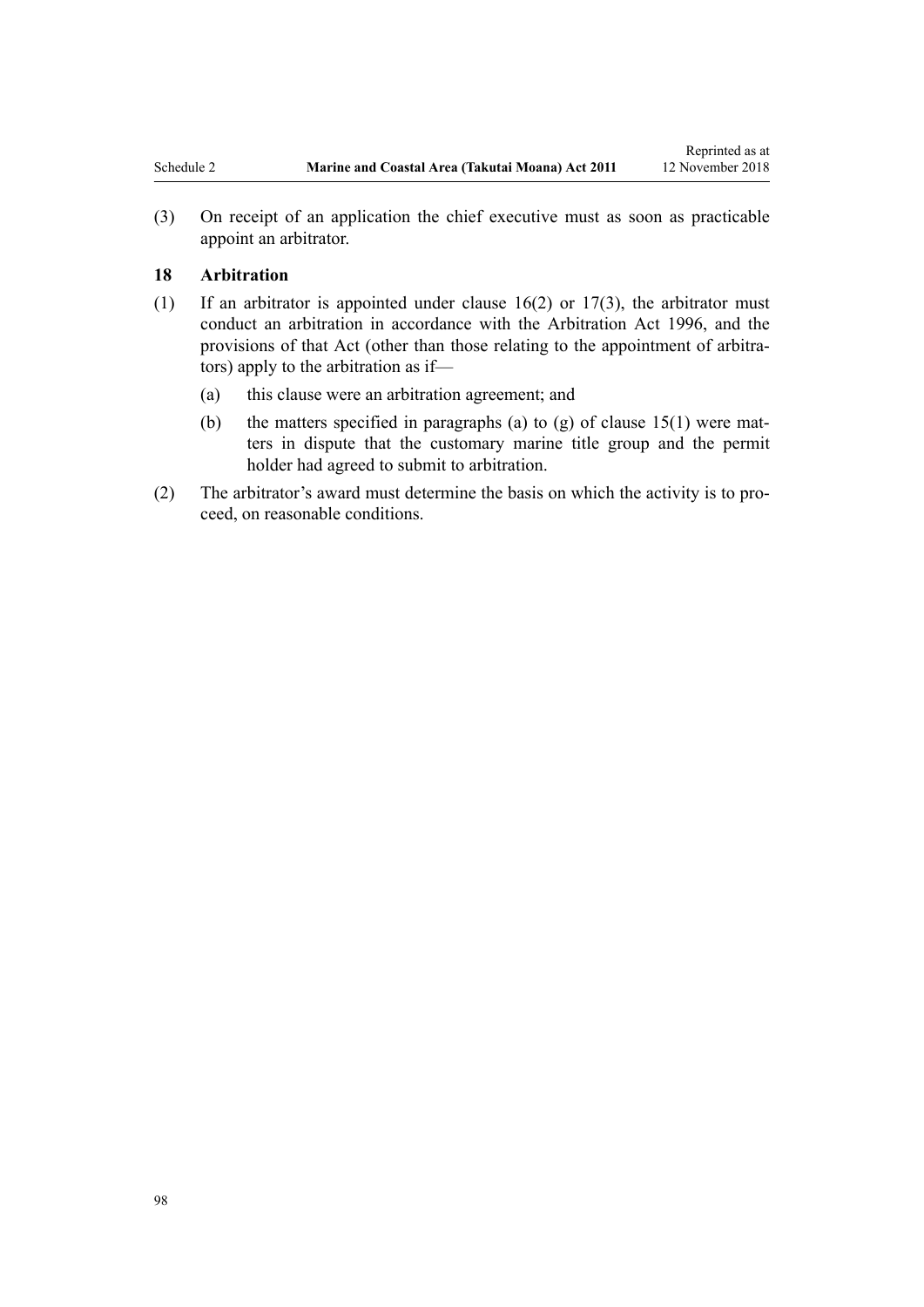# <span id="page-98-0"></span>**Schedule 3 Enactments consequentially amended**

[s 128](#page-83-0)

## **Part 1**

## **Acts amended**

## **Conservation Act 1987 (1987 No 65)**

[Section 2\(1\):](http://legislation.govt.nz/pdflink.aspx?id=DLM103616) insert in their appropriate alphabetical order:

**common marine and coastal area** has the meaning given in section 9(1) of the Marine and Coastal Area (Takutai Moana) Act 2011

**customary marine title area** has the meaning given in section 9(1) of the Marine and Coastal Area (Takutai Moana) Act 2011

**planning document** has the meaning given in section 9(1) of the Marine and Coastal Area (Takutai Moana) Act 2011

[Section 7\(1\)](http://legislation.govt.nz/pdflink.aspx?id=DLM104251) and (1A): omit "or foreshore" in each place it appears.

[Section 17H](http://legislation.govt.nz/pdflink.aspx?id=DLM104613): add:

(5) When reviewing any part of a conservation management strategy, the Director-General must take into account the matters set out in any planning documents lodged with the Director-General under section 90 of the Marine and Coastal Area (Takutai Moana) Act 2011 that are relevant to the strategy.

[Section 17I:](http://legislation.govt.nz/pdflink.aspx?id=DLM104615) add:

(5) When amending any part of a conservation management strategy, the Director-General must take into account the matters set out in any planning documents lodged with the Director-General under section 90 of the Marine and Coastal Area (Takutai Moana) Act 2011 that are relevant to the strategy.

[Section 24\(7C\)](http://legislation.govt.nz/pdflink.aspx?id=DLM104699): add "or under section 39 or 43 of the Marine and Coastal Area (Takutai Moana) Act 2011" after "1991".

[Section 26ZS\(1\)\(ab\)](http://legislation.govt.nz/pdflink.aspx?id=DLM106043): repeal and substitute:

(ab) the Marine and Coastal Area (Takutai Moana) Act 2011:

[Section 39\(7\):](http://legislation.govt.nz/pdflink.aspx?id=DLM106641) omit "all foreshore and seabed" and substitute "any marine and coastal area".

#### **Crown Minerals Act 1991 (1991 No 70)**

[Section 2\(1\):](http://legislation.govt.nz/pdflink.aspx?id=DLM242543) definition of **access arrangement**: repeal and substitute:

**access arrangement** and **arrangement** means an arrangement to permit access to land—

(a) entered into by way of arrangement or determined by an arbiter in accordance with this Act; and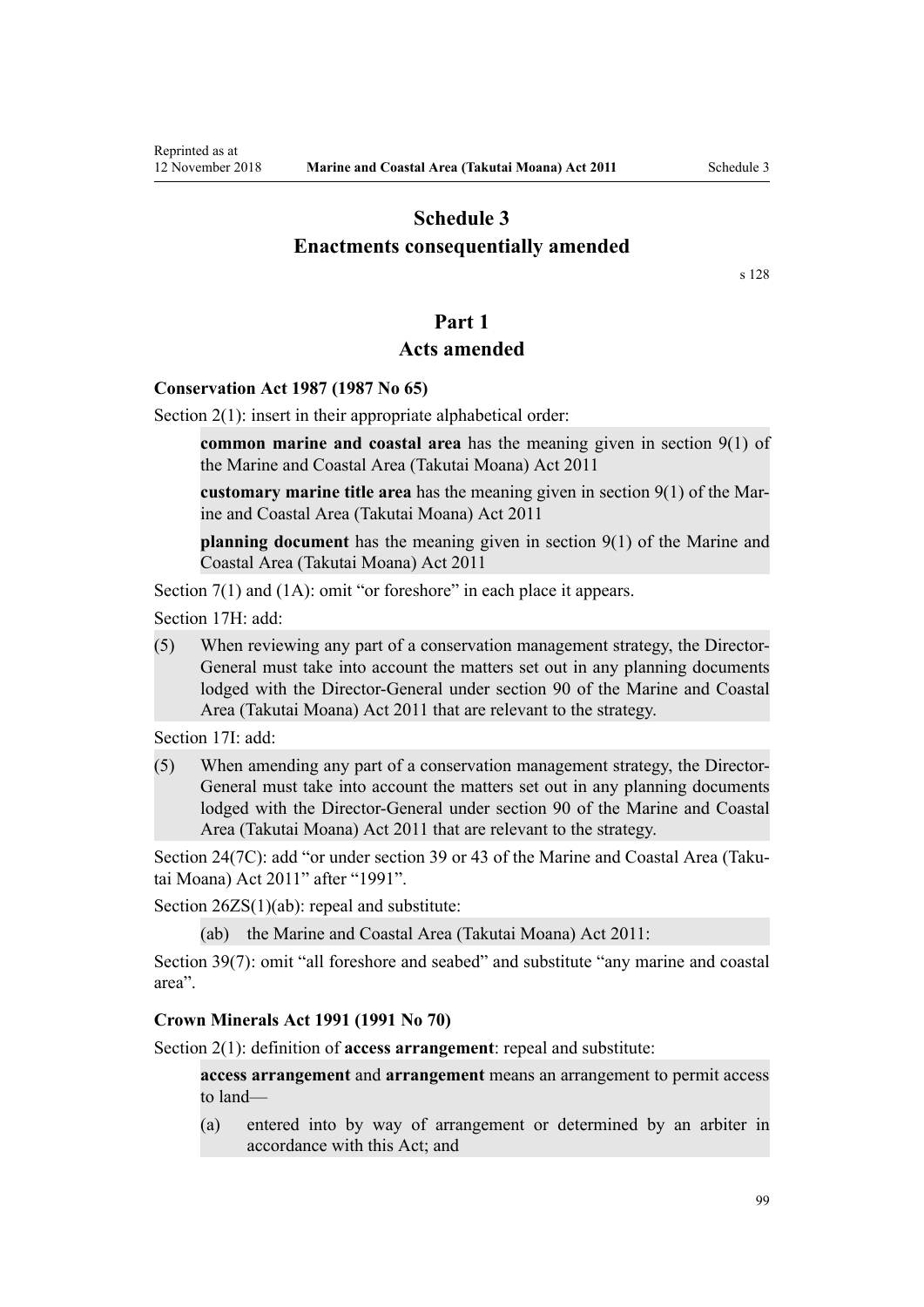### **Crown Minerals Act 1991 (1991 No 70)***—continued*

- (b) between a person desiring to carry out mineral-related activities and either—
	- (i) the owner (and occupier, if any) of the land; or
	- (ii) in the case of land in the common marine and coastal area that is not a customary marine title area, the appropriate Minister

[Section 2\(1\):](http://legislation.govt.nz/pdflink.aspx?id=DLM242543) definition of **public foreshore and seabed**: repeal.

[Section 2\(1\):](http://legislation.govt.nz/pdflink.aspx?id=DLM242543) insert in their appropriate alphabetical order:

**coastal marine area** has the meaning given in section 2(1) of the Resource Management Act 1991

**common marine and coastal area** has the meaning given in section 9(1) of the Marine and Coastal Area (Takutai Moana) Act 2011

**customary marine title agreement** has the meaning given to **agreement** in section 9(1) of the Marine and Coastal Area (Takutai Moana) Act 2011

**customary marine title group** has the meaning given in section 9(1) of the Marine and Coastal Area (Takutai Moana) Act 2011

**customary marine title order** has the meaning given in section 9(1) of the Marine and Coastal Area (Takutai Moana) Act 2011

[Section 2\(2\)](http://legislation.govt.nz/pdflink.aspx?id=DLM242543): insert "or land in the common marine and coastal area" after "Crown land".

[Section 2\(2\)\(b\)](http://legislation.govt.nz/pdflink.aspx?id=DLM242543): omit "Crown land is public foreshore and seabed" and substitute "land is part of the common marine and coastal area".

[Section 25\(1A\):](http://legislation.govt.nz/pdflink.aspx?id=DLM246328) repeal and substitute:

- (1A) The Minister may not grant an exploration permit or a mining permit under this section in respect of minerals that are privately owned, except in the case of minerals owned by customary marine title groups,—
	- (a) as provided for by section 83(2) of the Marine and Coastal Area (Takutai Moana) Act 2011; and
	- (b) subject to section 84 of that Act.

[Section 32\(7\):](http://legislation.govt.nz/pdflink.aspx?id=DLM246341) add "except in the case of minerals owned by customary marine title groups, as provided for in section 83(2) of the Marine and Coastal Area (Takutai Moana) Act 2011 and subject to section 84 of that Act".

[Section 49\(3\)](http://legislation.govt.nz/pdflink.aspx?id=DLM246396): omit "the owner and occupier" and substitute "each owner and occupier, and any customary marine title group".

[Section 49\(3\):](http://legislation.govt.nz/pdflink.aspx?id=DLM246396) omit "every owner and every occupier of the land" and substitute "each person or group whose consent is required".

[Section 49\(4\)](http://legislation.govt.nz/pdflink.aspx?id=DLM246396): insert "or customary marine title group" after "occupier".

[Section 50](http://legislation.govt.nz/pdflink.aspx?id=DLM246397): add: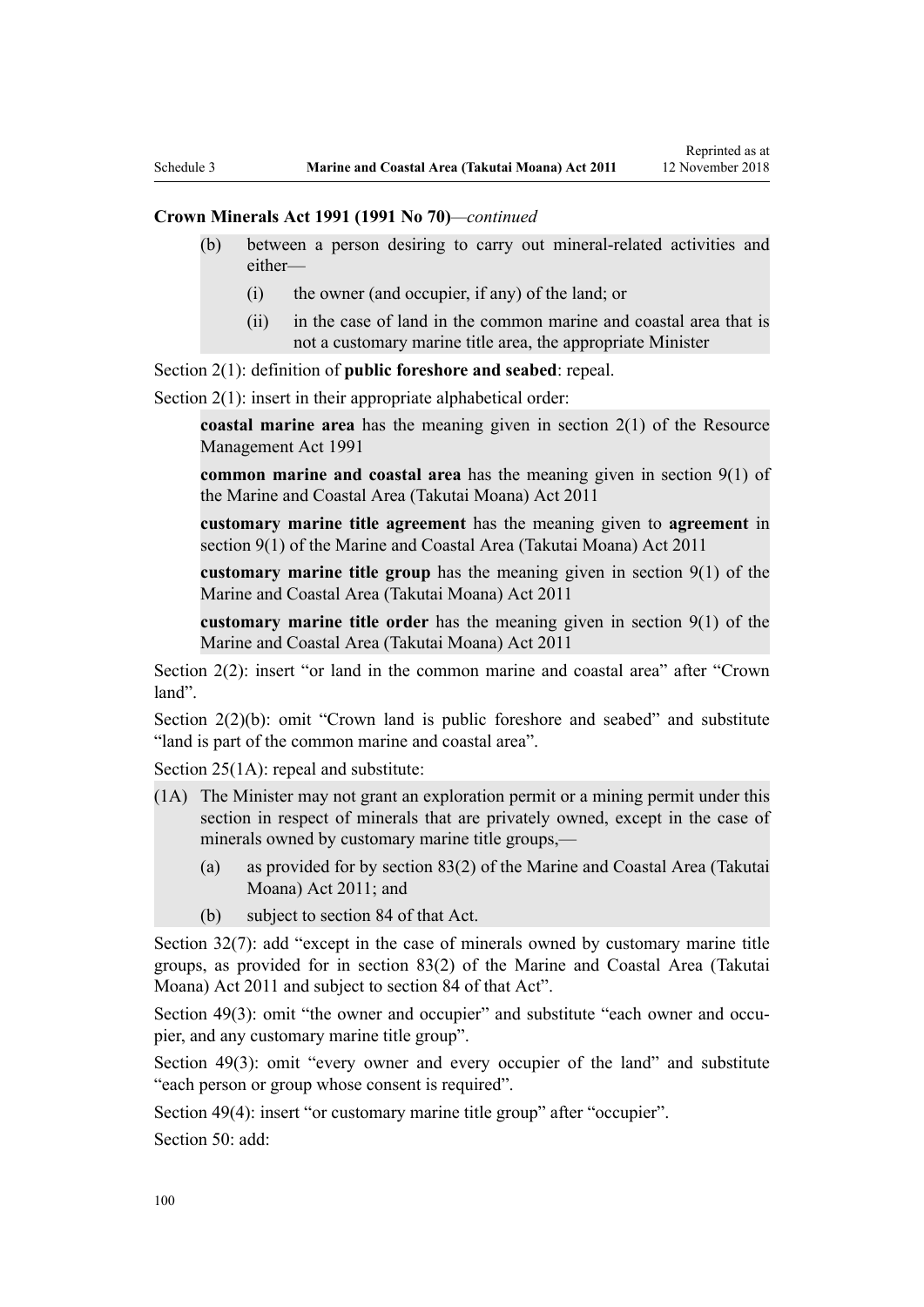## **Crown Minerals Act 1991 (1991 No 70)***—continued*

(2) This section does not apply in the case of entry onto land that is in the common marine and coastal area.

[Section 53](http://legislation.govt.nz/pdflink.aspx?id=DLM246703): add:

- (3) Subsection (2) does not apply if the permit relates to land in the common marine and coastal area, but if the permit relates to land described in Schedule 4, the permit holder may exercise the permit only—
	- (a) in respect of land that is not subject to a customary marine title order or agreement; and
	- (b) in accordance with an access agreement agreed in writing between the permit holder and the appropriate Minister.

[Section 54](http://legislation.govt.nz/pdflink.aspx?id=DLM246704): add:

- (3) Subsection (2) does not apply if the permit relates to land in the common marine and coastal area, but if the permit relates to land described in Schedule 4, the permit holder may exercise the permit only—
	- (a) in respect of land that is not subject to a customary marine title order or agreement; and
	- (b) in accordance with an access agreement agreed in writing between the permit holder and the appropriate Minister.

[Section 55](http://legislation.govt.nz/pdflink.aspx?id=DLM246706): add:

(3) Land within the common marine and coastal area is deemed, for the purpose of subsection (2), not to be within any of the classes of land described in that subsection.

Heading to [section 61:](http://legislation.govt.nz/pdflink.aspx?id=DLM246714) add "**and land in common marine and coastal area**".

[Section 61\(1\)](http://legislation.govt.nz/pdflink.aspx?id=DLM246714): add "or the common marine and coastal area".

[Section 61\(1A\)](http://legislation.govt.nz/pdflink.aspx?id=DLM246714): insert "or land of the common marine and coastal area" after "1977)".

## **Fisheries Act 1996 (1996 No 88)**

[Section 2\(1\):](http://legislation.govt.nz/pdflink.aspx?id=DLM394199) insert the following definitions in their appropriate alphabetical order:

**customary marine title group** has the meaning given in section 9(1) of the Marine and Coastal Area (Takutai Moana) Act 2011

**planning document** has the meaning given in section 9(1) of the Marine and Coastal Area (Takutai Moana) Act 2011

**protected customary right** has the meaning given in section 9(1) of the Marine and Coastal Area (Takutai Moana) Act 2011

**protected customary rights order** and **agreement** have the meanings given in section 9(1) of the Marine and Coastal Area (Takutai Moana) Act 2011

[Section 11\(2\)\(c\):](http://legislation.govt.nz/pdflink.aspx?id=DLM395397) repeal and substitute: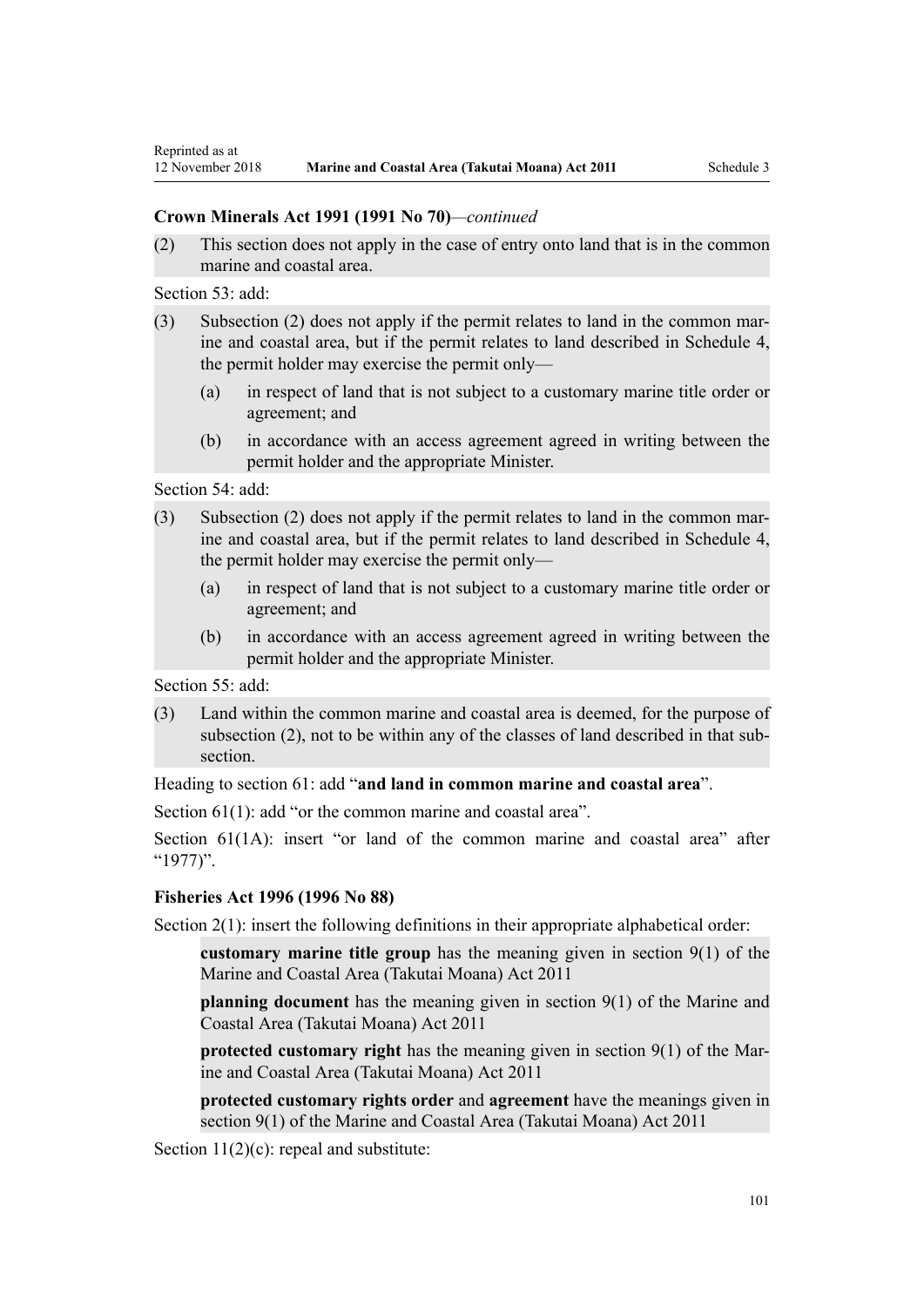## **Fisheries Act 1996 (1996 No 88)***—continued*

- (c) sections 7 and 8 of the Hauraki Gulf Marine Park Act 2000 (for the Hauraki Gulf as defined in that Act); and
- (d) a planning document lodged with the Minister of Fisheries by a customary marine title group under section 91 of the Marine and Coastal Area (Takutai Moana) Act 2011—

Heading to [section 89B](http://legislation.govt.nz/pdflink.aspx?id=DLM396920): omit "**customary rights orders**" and substitute "**protected customary rights**".

[Section 89B\(a\)](http://legislation.govt.nz/pdflink.aspx?id=DLM396920): omit "customary rights order under the Foreshore and Seabed Act 2004" and substitute "protected customary rights order or an agreement".

[Section 89B\(b\):](http://legislation.govt.nz/pdflink.aspx?id=DLM396920) omit "customary rights order" and substitute "protected customary rights order or an agreement".

[Section 186ZB:](http://legislation.govt.nz/pdflink.aspx?id=DLM398342) repeal and substitute:

## **186ZB Subpart does not apply to fish farming under protected customary rights order or agreement**

This subpart does not apply to fish farming undertaken in accordance with a protected customary rights order or an agreement.

### **Forest and Rural Fires Act 1977 (1977 No 52)**

Definition of **fire safety margin** in [section 2\(1\):](http://legislation.govt.nz/pdflink.aspx?id=DLM442952) omit "(other than land administered by the Minister of Conservation pursuant to section 9A of the Foreshore and Seabed Endowment Revesting Act 1991)" and substitute "other than the common marine and coastal area or any reclaimed land that is subject to subpart 3 of Part 2 of the Marine and Coastal Area (Takutai Moana) Act 2011 (as defined in section 29(1) of that Act)".

Paragraph (a)(v) and (va) of the definition of **state area** in [section 2\(1\):](http://legislation.govt.nz/pdflink.aspx?id=DLM442952) repeal and substitute:

- (v) the common marine and coastal area (as defined in section  $9(1)$  of the Marine and Coastal Area (Takutai Moana) Act 2011; and
- (va) reclaimed land vested in the Crown under section 30 or 31 of that Act; and

#### **Hauraki Gulf Marine Park Act 2000 (2000 No 1)**

[Section 33\(2\)\(c\)](http://legislation.govt.nz/pdflink.aspx?id=DLM53174): omit "foreshore and seabed that is land owned by the Crown" and substitute "the common marine and coastal area".

Heading to [section 38:](http://legislation.govt.nz/pdflink.aspx?id=DLM53180) omit "**Crown-owned**".

Heading to [section 39:](http://legislation.govt.nz/pdflink.aspx?id=DLM53181) omit "**Crown-owned land**" and substitute "**land with protected status**".

[Schedule 1:](http://legislation.govt.nz/pdflink.aspx?id=DLM53199) omit "Foreshore and Seabed Act 2004".

[Schedule 1:](http://legislation.govt.nz/pdflink.aspx?id=DLM53199) insert in its appropriate alphabetical order: "Marine and Coastal Area (Takutai Moana) Act 2011".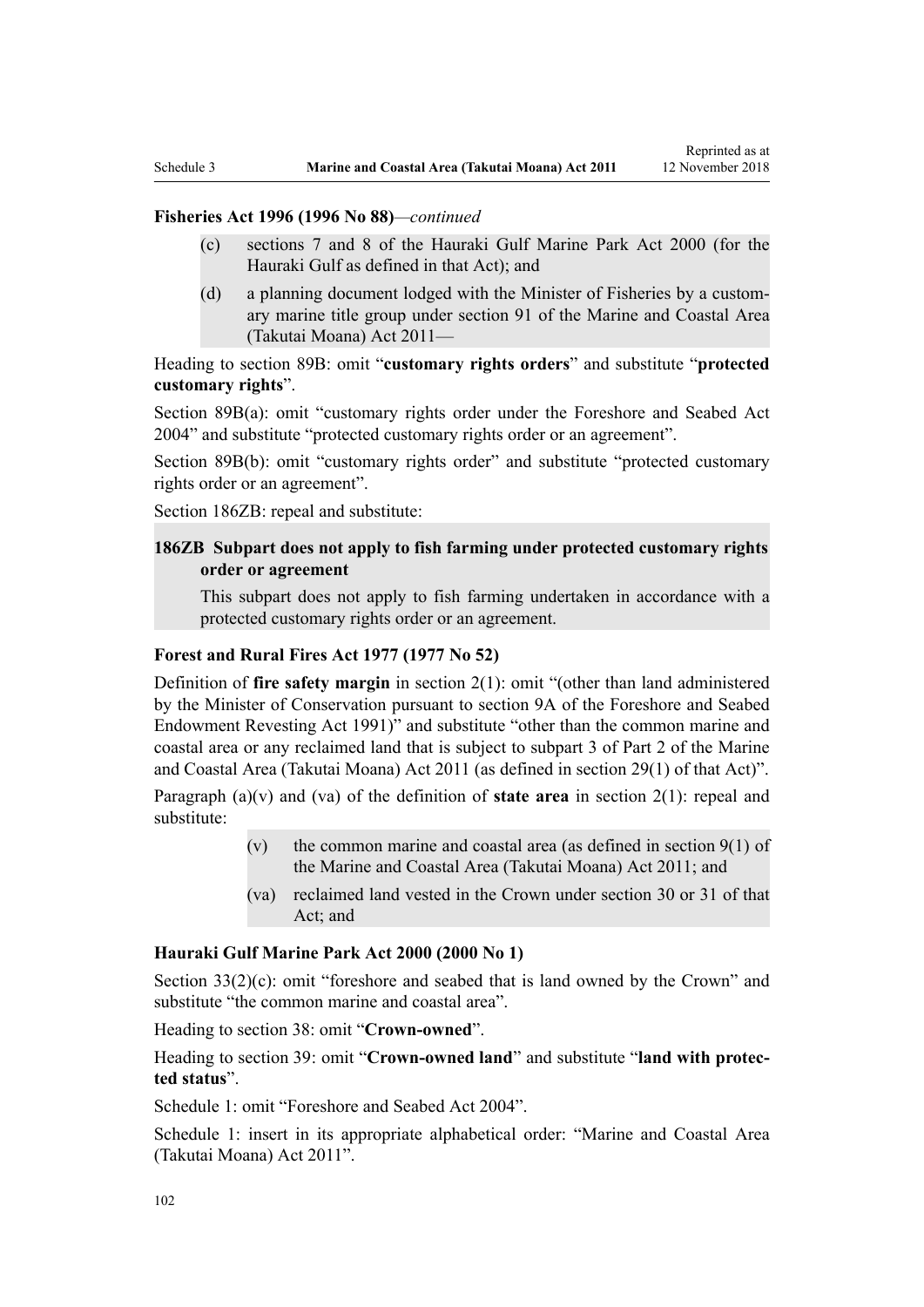### **Historic Places Act 1993 (1993 No 38)**

[Section 2](http://legislation.govt.nz/pdflink.aspx?id=DLM300516): insert in their appropriate alphabetical order:

**customary marine title area** has the meaning given in section 9(1) of the Marine and Coastal Area (Takutai Moana) Act 2011

**planning document** has the meaning given in section 9(1) of the Marine and Coastal Area (Takutai Moana) Act 2011

[Section 14](http://legislation.govt.nz/pdflink.aspx?id=DLM300610): insert after subsection  $(3A)$ :

(3B) The Trust must comply with section 89 of the Marine and Coastal Area (Takutai Moana) Act 2011.

[Section 20](http://legislation.govt.nz/pdflink.aspx?id=DLM300622): insert after subsection  $(6A)$ :

(6B) In determining an appeal in respect of a decision made under section  $14(1)(a)$ or (b) that relates to a customary marine title area, the Court must have particular regard to any planning documents lodged with the New Zealand Historic Places Trust under section 89 of the Marine and Coastal Area (Takutai Moana) Act 2011 that are relevant to an archaeological site within the customary marine title area.

#### **Local Government Act 1974 (1974 No 66)**

[Section 345\(1A\):](http://legislation.govt.nz/pdflink.aspx?id=DLM420626) repeal and substitute:

(1A) To avoid doubt, this section does not apply to the common marine and coastal area within the meaning of the Marine and Coastal Area (Takutai Moana) Act 2011.

### **Local Government (Rating) Act 2002 (2002 No 6)**

[Section 5](http://legislation.govt.nz/pdflink.aspx?id=DLM132004): insert in their appropriate alphabetical order:

**common marine and coastal area** has the meaning given in section 9(1) of the Marine and Coastal Area (Takutai Moana) Act 2011

**customary marine title area** has the meaning given in section 9(1) of the Marine and Coastal Area (Takutai Moana) Act 2011

**structure** has the meaning given in section 9(1) of the Marine and Coastal Area (Takutai Moana) Act 2011

[Schedule 1:](http://legislation.govt.nz/pdflink.aspx?id=DLM133512) Part 1: clause 2(b) and (c): repeal.

[Schedule 1:](http://legislation.govt.nz/pdflink.aspx?id=DLM133512) Part 1: insert after clause 22:

- 23 The common marine and coastal area, including any customary marine title area, within the meaning of the Marine and Coastal Area (Takutai Moana) Act 2011.
- 24 The bed of Te Whaanga Lagoon in the Chatham Islands.
- 25 Structures that are—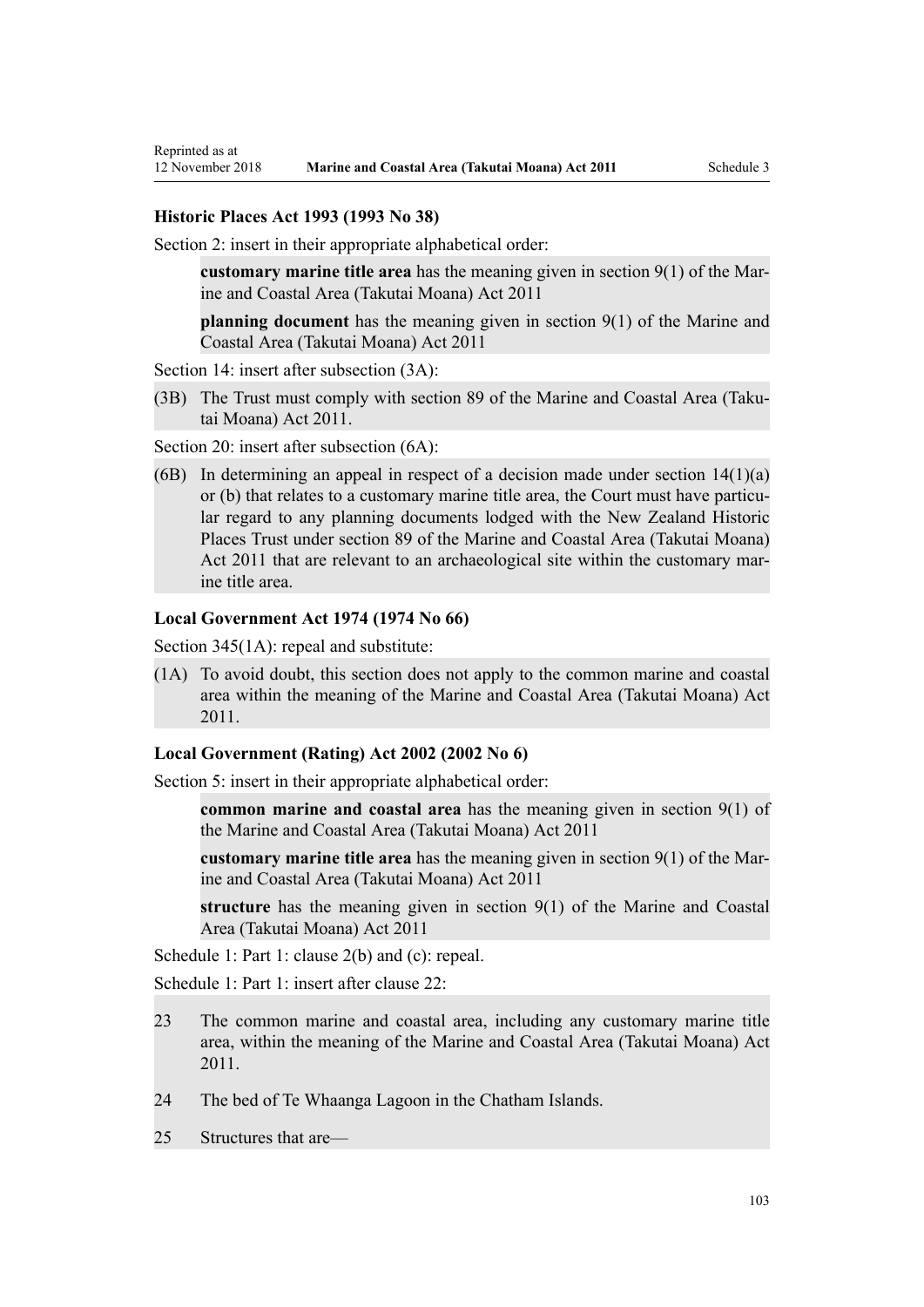#### **Local Government (Rating) Act 2002 (2002 No 6)***—continued*

- (a) fixed to, or under, or over any part of the common marine and coastal area; and
- (b) owned, or deemed to be owned, by the Crown under section 18 or 19 of the Marine and Coastal Area (Takutai Moana) Act 2011.

#### **New Zealand Railways Corporation Act 1981 (1981 No 119)**

[Section 2\(1\):](http://legislation.govt.nz/pdflink.aspx?id=DLM57011) insert in its appropriate alphabetical order:

**common marine and coastal area** has the same meaning as in section 9(1) of the Marine and Coastal Area (Takutai Moana) Act 2011

Paragraph (a) of the definition of **railway** in section 2(1): insert "or forming part of the common marine and coastal area" after "the Reserves Act 1977".

[Section 24](http://legislation.govt.nz/pdflink.aspx?id=DLM57642): insert after paragraph (a):

(ab) occupy, use, or manage any railway that is located in the common marine and coastal area:

[Section 117\(1\):](http://legislation.govt.nz/pdflink.aspx?id=DLM58268) insert "or of the common marine and coastal area" after "a public reserve".

### **Protected Objects Act 1975 (1975 No 41)**

New section 11A: insert after [section 11:](http://legislation.govt.nz/pdflink.aspx?id=DLM432422)

## **11A Taonga tūturu found in customary marine title area**

If taonga tūturu are found in a part of the common marine and coastal area for which a customary marine title order has been awarded under the Marine and Coastal Area (Takutai Moana) Act 2011, section 82 of that Act applies to that finding instead of section 11 of this Act, except to the extent that section 11 is expressly applied by section 82 of that Act.

#### **Public Works Act 1981 (1981 No 35)**

[Section 2](http://legislation.govt.nz/pdflink.aspx?id=DLM45433): insert in its appropriate alphabetical order:

**common marine and coastal area** has the meaning given in section 9(1) of the Marine and Coastal Area (Takutai Moana) Act 2011

Definition of **Government work** in section 2: omit "public foreshore and seabed" and substitute "common marine and coastal area".

Definition of **public foreshore and seabed** in section 2: repeal.

[Section 52\(1\)\(b\)](http://legislation.govt.nz/pdflink.aspx?id=DLM46307): omit "public foreshore and seabed" and substitute "common marine" and coastal area".

[Section 52\(3\)\(b\)](http://legislation.govt.nz/pdflink.aspx?id=DLM46307): omit "public foreshore and seabed" and substitute "common marine and coastal area".

[Section 165\(1\):](http://legislation.govt.nz/pdflink.aspx?id=DLM47750) insert: "or any land situated in the common marine and coastal area" after "Crown land or public reserve".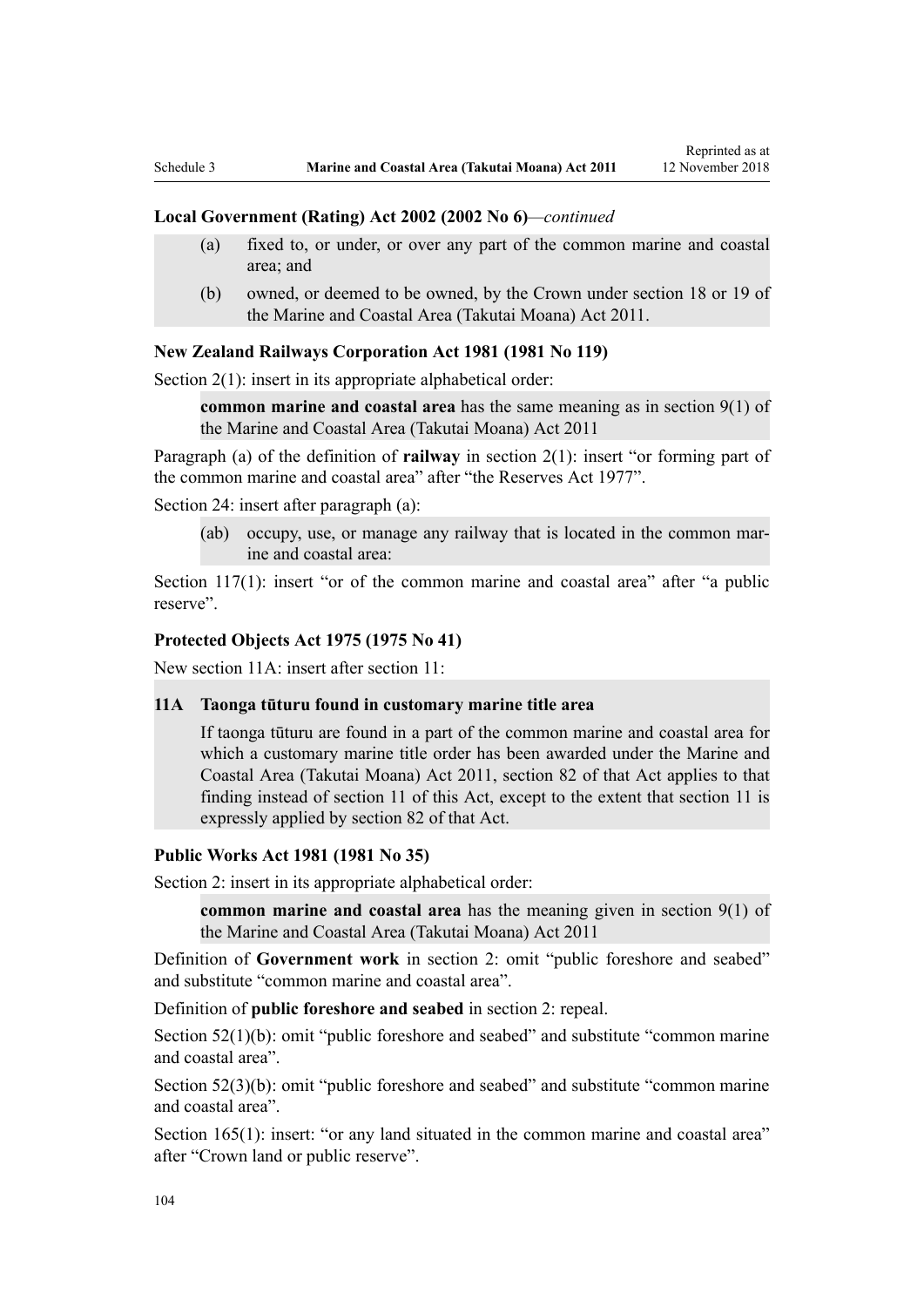### **Resource Management Act 1991 (1991 No 69)**

Reprinted as at

Definitions of **access rights**, **board**, **customary rights order**, **foreshore and seabed reserve**, **holder**, **management plan**, **public foreshore and seabed**, and **recognised customary activity** in [section 2\(1\):](http://legislation.govt.nz/pdflink.aspx?id=DLM230272) repeal.

[Section 2\(1\):](http://legislation.govt.nz/pdflink.aspx?id=DLM230272) insert in their appropriate alphabetical order:

**accommodated activity** has the meaning given in section 9(1) of the Marine and Coastal Area (Takutai Moana) Act 2011

**agreement** has the meaning given in section 9(1) of the Marine and Coastal Area (Takutai Moana) Act 2011

**common marine and coastal area** has the meaning given in section 9(1) of the Marine and Coastal Area (Takutai Moana) Act 2011

**customary marine title area** has the meaning given in section 9(1) of the Marine and Coastal Area (Takutai Moana) Act 2011

**customary marine title group** has the meaning given in section 9(1) of the Marine and Coastal Area (Takutai Moana) Act 2011

**customary marine title order** has the meaning given in section 9(1) of the Marine and Coastal Area (Takutai Moana) Act 2011

**marine and coastal area** has the meaning given in section 9(1) of the Marine and Coastal Area (Takutai Moana) Act 2011

**planning document** has the meaning given in section 9(1) of the Marine and Coastal Area (Takutai Moana) Act 2011

**protected customary right** has the meaning given in section 9(1) of the Marine and Coastal Area (Takutai Moana) Act 2011

**protected customary rights area** has the meaning given in section 9(1) of the Marine and Coastal Area (Takutai Moana) Act 2011

**protected customary rights group** has the meaning given in section 9(1) of the Marine and Coastal Area (Takutai Moana) Act 2011

**protected customary rights order** has the meaning given in section 9(1) of the Marine and Coastal Area (Takutai Moana) Act 2011

**RMA permission right** means the right provided for a customary marine title group by sections 66 and 68 of the Marine and Coastal Area (Takutai Moana) Act 2011

Definition of **affected order holder** in [section 2AA\(2\):](http://legislation.govt.nz/pdflink.aspx?id=DLM2408220) repeal.

Definition of **limited notification** in [section 2AA\(2\)](http://legislation.govt.nz/pdflink.aspx?id=DLM2408220): omit "or affected order holder".

Section  $6(g)$ : repeal and substitute:

 $(g)$  the protection of protected customary rights.

[Section 12\(2\)](http://legislation.govt.nz/pdflink.aspx?id=DLM231949): repeal and substitute: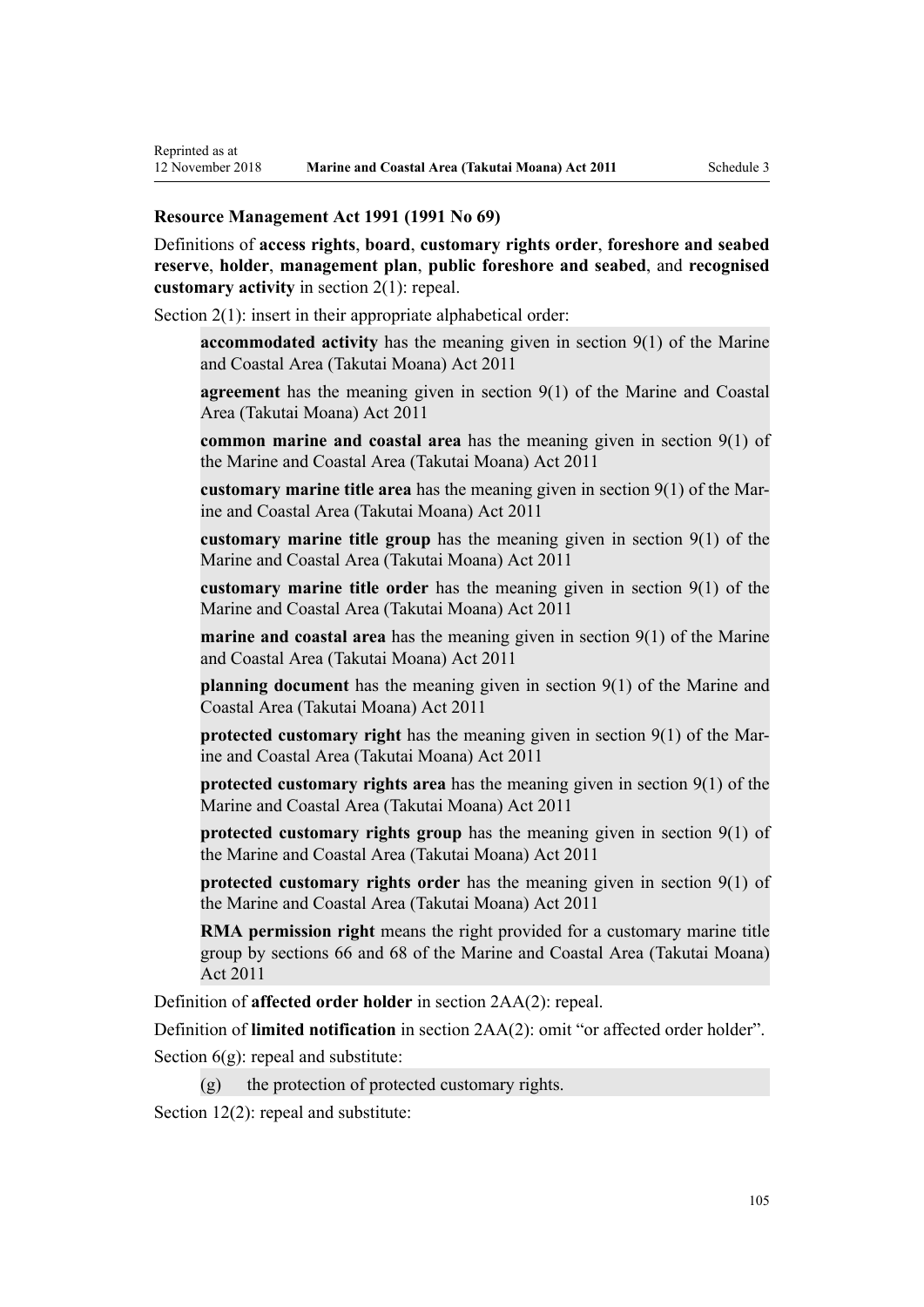#### **Resource Management Act 1991 (1991 No 69)***—continued*

- (2) No person may, unless expressly allowed by a national environmental standard, a rule in a regional coastal plan or in any proposed regional coastal plan for the same region, or a resource consent,—
	- (a) occupy any part of the common marine and coastal area; or
	- (b) remove any sand, shingle, shell, or other natural material from that area.

[Section 12A\(1\):](http://legislation.govt.nz/pdflink.aspx?id=DLM231965) repeal and substitute:

- (1) No person may occupy a coastal marine area for the purpose of an aquaculture activity—
	- (a) except in an aquaculture management area provided for in a regional coastal plan; or
	- (b) if that part of the coastal marine area is in the common marine and coastal area, unless expressly authorised by a coastal permit.

Heading above [section 17A:](http://legislation.govt.nz/pdflink.aspx?id=DLM232508) repeal.

[Section 17A](http://legislation.govt.nz/pdflink.aspx?id=DLM232508): repeal.

[Section 17B:](http://legislation.govt.nz/pdflink.aspx?id=DLM232510) repeal.

[Section 28\(e\):](http://legislation.govt.nz/pdflink.aspx?id=DLM232548) repeal.

[Section 28A\(1\)\(c\):](http://legislation.govt.nz/pdflink.aspx?id=DLM232552) omit "recognised customary activity" and substitute "protected customary right".

Section  $29(1)(p)$ : repeal.

Section  $30(1)(d)(ii)$ : repeal and substitute:

(ii) the occupation of space in, and the extraction of sand, shingle, shell, or other natural material from, the coastal marine area, to the extent that it is within the common marine and coastal area:

[Section 33\(2\)](http://legislation.govt.nz/pdflink.aspx?id=DLM232593): omit "board of a foreshore and seabed reserve,".

[Section 35\(2\)\(e\)](http://legislation.govt.nz/pdflink.aspx?id=DLM233009): repeal and substitute:

(e) in the case of a regional council, the exercise of a protected customary right in its region, including any controls imposed on the exercise of that right under Part 3 of the Marine and Coastal Area (Takutai Moana) Act  $2011-$ 

[Section 35\(5\)\(jb\)](http://legislation.govt.nz/pdflink.aspx?id=DLM233009): repeal and substitute:

(jb) in the case of a regional council, records of every protected customary rights order or agreement relating to a part of the common marine and coastal area within its region; and

[Section 37B\(d\)](http://legislation.govt.nz/pdflink.aspx?id=DLM233052): repeal.

[Section 38\(3\)\(c\)](http://legislation.govt.nz/pdflink.aspx?id=DLM233057): repeal.

[Section 58\(d\)](http://legislation.govt.nz/pdflink.aspx?id=DLM233381): omit "in land of the Crown".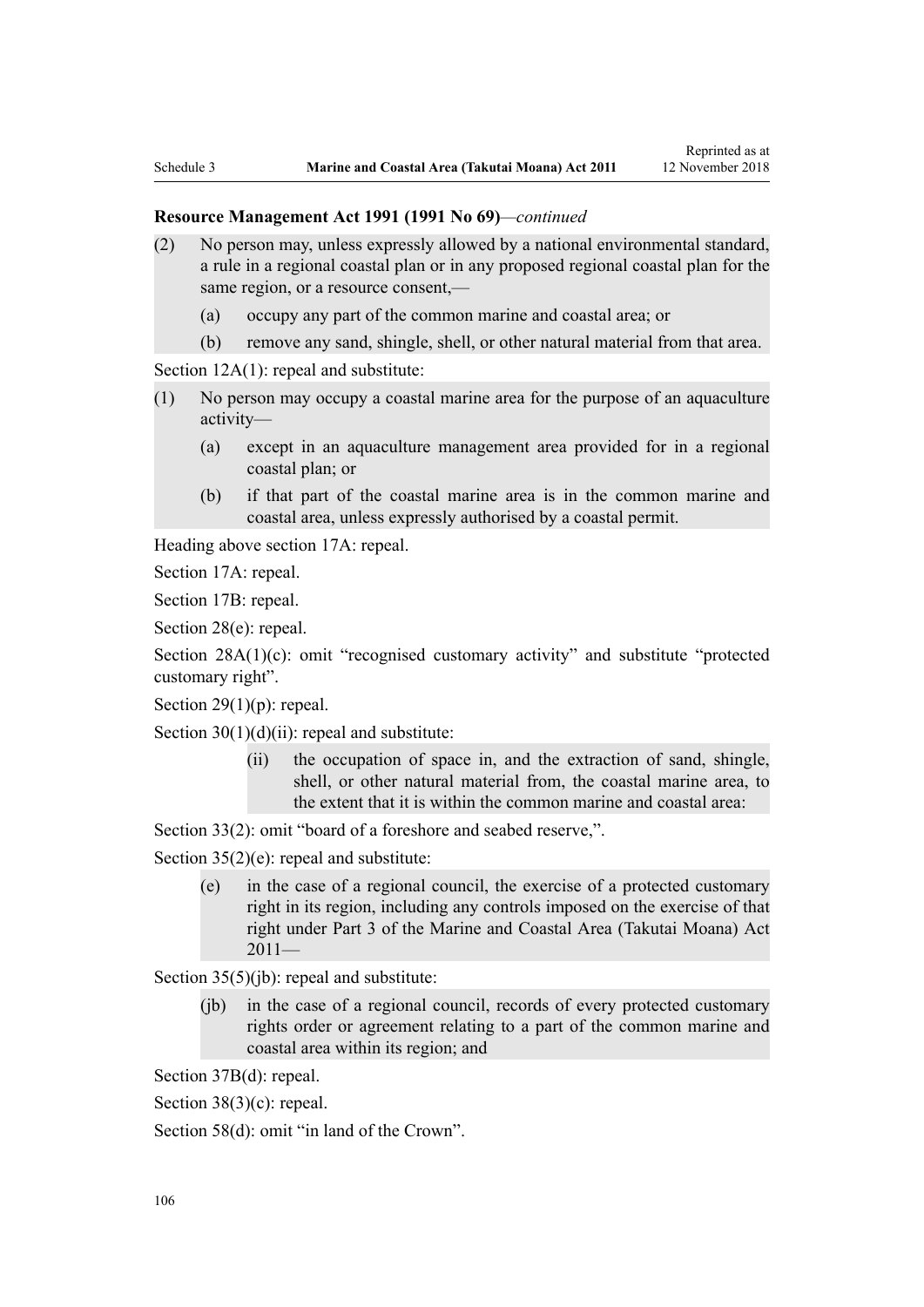## **Resource Management Act 1991 (1991 No 69)***—continued*

[Section 58\(gb\):](http://legislation.govt.nz/pdflink.aspx?id=DLM233381) omit "recognised customary activities" and substitute "protected customary rights".

[Section 61\(2A\):](http://legislation.govt.nz/pdflink.aspx?id=DLM233389) repeal and substitute:

- (2A) When a regional council is preparing or changing a regional policy statement, it must deal with the following documents, if they are lodged with the council, in the manner specified, to the extent that their content has a bearing on the resource management issues of the region:
	- (a) the council must take into account any relevant planning document recognised by an iwi authority; and
	- (b) in relation to a planning document prepared by a customary marine title group under section 85 of the Marine and Coastal Area (Takutai Moana) Act 2011, the council must, in accordance with section 93 of that Act,—
		- (i) recognise and provide for the matters in that document, to the extent that they relate to the relevant customary marine title area; and
		- (ii) take into account the matters in that document, to the extent that they relate to a part of the common marine and coastal area outside the customary marine title area of the relevant group.

Section  $62(1)(b)$ : repeal and substitute:

(b) the resource management issues of significance to iwi authorities in the region; and

[Section 64A\(1\)](http://legislation.govt.nz/pdflink.aspx?id=DLM233610): omit "coastal marine area (relating to land of the Crown in the coastal marine area or land in the coastal marine area vested in the regional council)" and substitute "common marine and coastal area".

Section  $64A(4A)$ : repeal and substitute:

(4A) A coastal occupation charge must not be imposed on a protected customary rights group or customary marine title group exercising a right under Part 3 of the Marine and Coastal Area (Takutai Moana) Act 2011.

[Section 66\(2\)\(b\):](http://legislation.govt.nz/pdflink.aspx?id=DLM233620) omit "in land of the Crown".

[Section 66\(2A\):](http://legislation.govt.nz/pdflink.aspx?id=DLM233620) repeal and substitute:

- (2A) When a regional council is preparing or changing a regional plan, it must deal with the following documents, if they are lodged with the council, in the manner specified, to the extent that their content has a bearing on the resource management issues of the region:
	- (a) the council must take into account any relevant planning document recognised by an iwi authority; and
	- (b) in relation to a planning document prepared by a customary marine title group under section 85 of the Marine and Coastal Area (Takutai Moana) Act 2011, the council must, in accordance with section 93 of that Act,—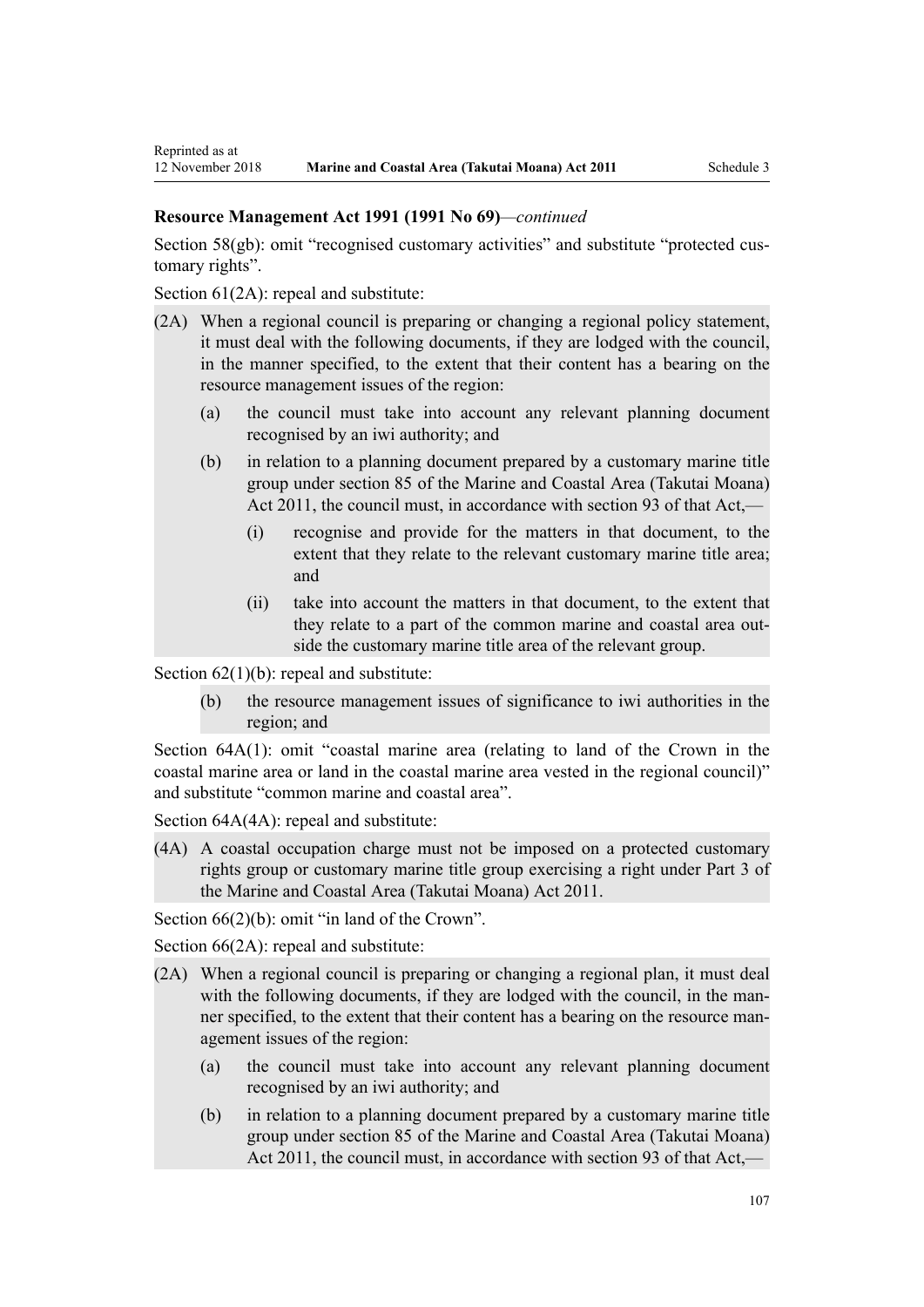#### **Resource Management Act 1991 (1991 No 69)***—continued*

- (i) recognise and provide for the matters in that document, to the extent that they relate to the relevant customary marine title area; and
- (ii) take into account the matters in that document, to the extent that they relate to a part of the common marine and coastal area outside the customary marine title area of the relevant group.

[Section 74\(2A\):](http://legislation.govt.nz/pdflink.aspx?id=DLM233671) repeal and substitute:

(2A) A territorial authority, when preparing or changing a district plan, must take into account any relevant planning document recognised by an iwi authority and lodged with the territorial authority, to the extent that its content has a bearing on the resource management issues of the district.

[Section 79A](http://legislation.govt.nz/pdflink.aspx?id=DLM233815): repeal.

[Section 79B:](http://legislation.govt.nz/pdflink.aspx?id=DLM233818) repeal.

[Section 82A](http://legislation.govt.nz/pdflink.aspx?id=DLM233827): repeal.

Heading above [section 85A](http://legislation.govt.nz/pdflink.aspx?id=DLM233840): omit "*recognised customary activities*" and substitute "*protected customary rights*".

[Section 85A](http://legislation.govt.nz/pdflink.aspx?id=DLM233840): omit "a significant adverse effect on a recognised customary activity carried out under section 17A(2)" and substitute "an adverse effect that is more than minor on a protected customary right carried out under Part 3 of the Marine and Coastal Area (Takutai Moana) Act 2011".

[Section 85B\(1\)](http://legislation.govt.nz/pdflink.aspx?id=DLM233842): omit "If the holder of a customary rights order" and substitute "If a protected customary rights group".

[Section 85B\(2\)\(a\):](http://legislation.govt.nz/pdflink.aspx?id=DLM233842) repeal and substitute:

(a) the effects of the proposed activity on the exercise of a protected customary right; and

[Section 85B\(2\)\(b\):](http://legislation.govt.nz/pdflink.aspx?id=DLM233842) omit "recognised customary activity" and substitute "protected customary right".

[Section 85B\(2\)\(d\):](http://legislation.govt.nz/pdflink.aspx?id=DLM233842) omit "recognised customary activity" and substitute "exercise of a protected customary right".

[Section 85B\(2\)\(e\)](http://legislation.govt.nz/pdflink.aspx?id=DLM233842): omit "recognised customary activity" and substitute "protected customary right".

Section  $87A(2)(a)$ : repeal and substitute:

- (a) the consent authority must grant a resource consent except if—
	- (i) section 106 applies; or
	- (ii) section 55(2) of the Marine and Coastal Area (Takutai Moana) Act 2011 applies; and

[Section 95B\(1\)](http://legislation.govt.nz/pdflink.aspx?id=DLM2416410): omit "or affected order holders" and substitute "an affected protected customary rights group or affected customary marine title group".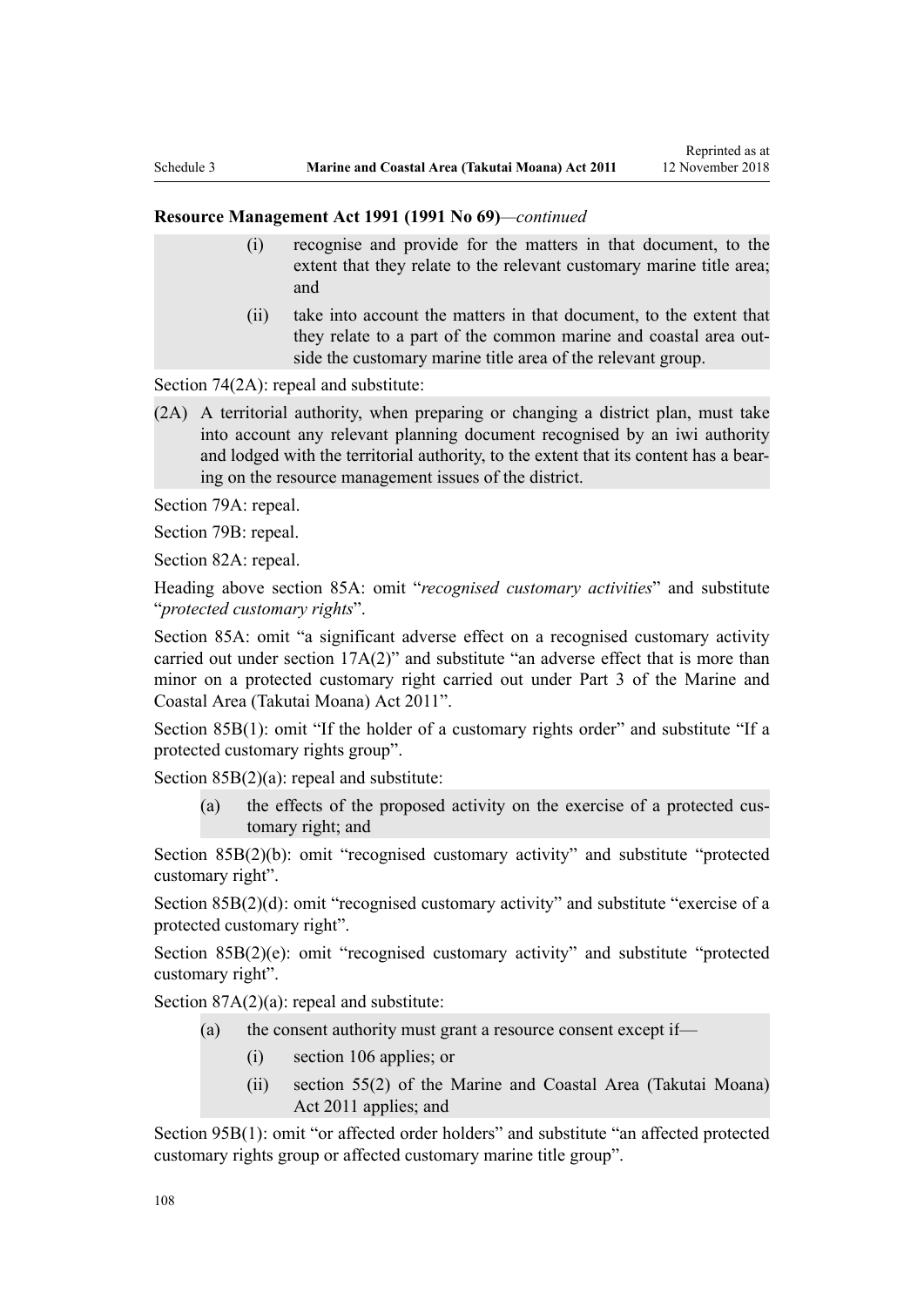[Section 95B\(3\)](http://legislation.govt.nz/pdflink.aspx?id=DLM2416410): omit "any affected order holder" and substitute "an affected protected customary rights group or affected customary title group".

[Section 95B:](http://legislation.govt.nz/pdflink.aspx?id=DLM2416410) add:

(4) In subsections (1) and (3), the requirements relating to an affected customary marine title group apply only in the case of applications for accommodated activities.

[Section 95F](http://legislation.govt.nz/pdflink.aspx?id=DLM2416414): repeal and substitute:

## **95F Status of protected customary rights group**

A consent authority must decide that a protected customary rights group is an affected protected customary rights group, in relation to an activity in the protected customary rights area relevant to that group, if—

- (a) the activity may have adverse effects on a protected customary right carried out in accordance with the requirements of Part 3 of the Marine and Coastal Area (Takutai Moana) Act 2011; and
- (b) the protected customary rights group has not given written approval for the activity or has withdrawn approval for the activity in a written notice received by the consent authority before the authority has made a decision under this section.

New section 95G: insert after [section 95F:](http://legislation.govt.nz/pdflink.aspx?id=DLM2416414)

### **95G Status of customary marine title group**

A consent authority must decide that a customary marine title group is an affected customary marine title group, in relation to an accommodated activity in the customary marine title area relevant to that group, if—

- (a) the activity may have adverse effects on the exercise of the rights applying to a customary marine title group under subpart 3 of Part 3 of the Marine and Coastal Area (Takutai Moana) Act 2011; and
- (b) the customary marine title group has not given written approval for the activity in a written notice received by the consent authority before the authority has made a decision under this section.

[Section 104:](http://legislation.govt.nz/pdflink.aspx?id=DLM234355) insert after subsection  $(2A)$ :

- (2B) When considering a resource consent application for an activity in an area within the scope of a planning document, a consent authority must have regard to any resource management matters set out in that planning document.
- (2C) Subsection (2B) applies until such time as the regional council, in the case of a consent authority that is a regional council, has completed its obligations in relation to its regional planning documents under section 93 of the Marine and Coastal Area (Takutai Moana) Act 2011.

Section  $104(3)(c)(iv)$ : repeal and substitute: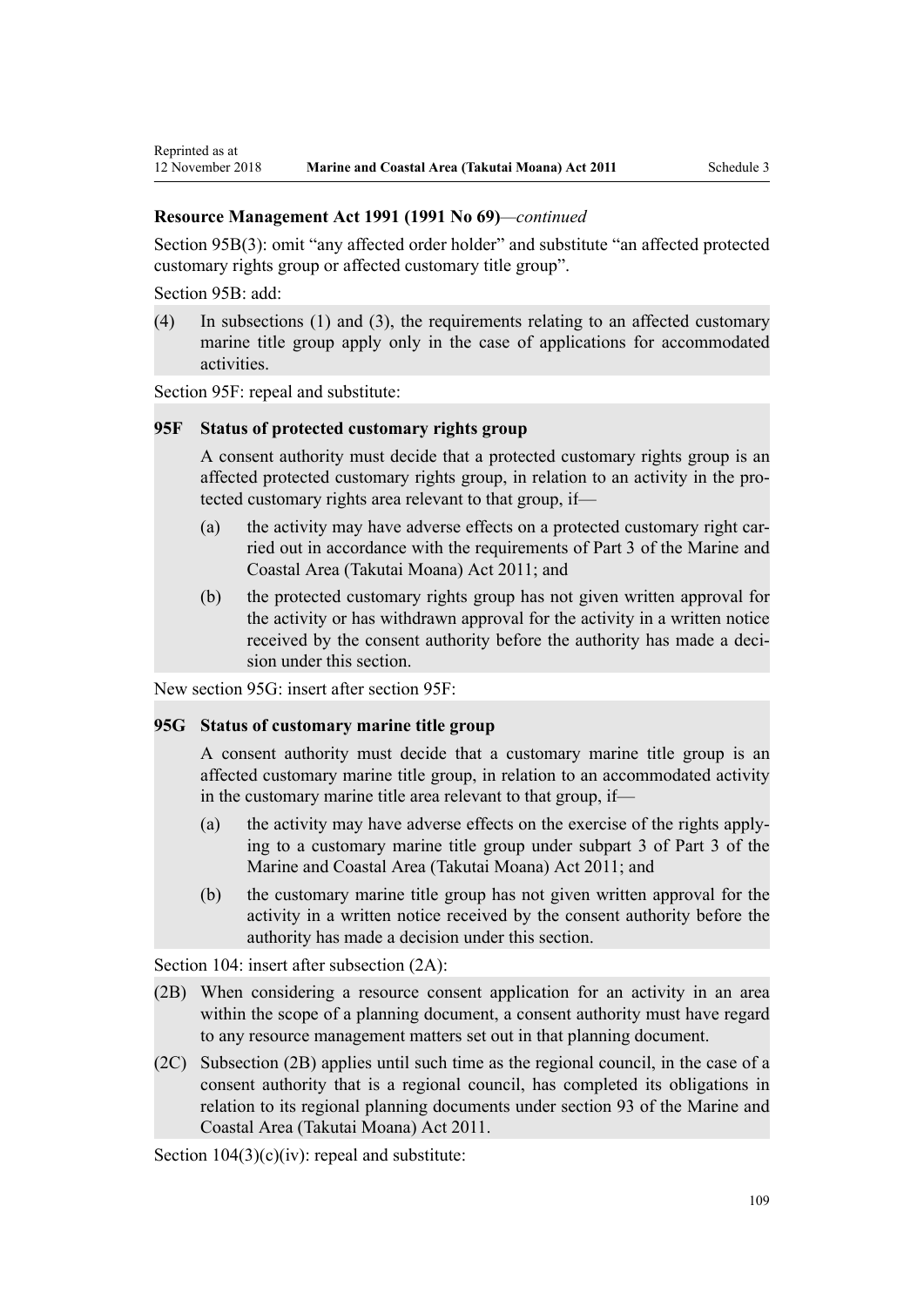- (iv) wāhi tapu conditions included in a customary marine title order or agreement:
- (v) section 55(2) of the Marine and Coastal Area (Takutai Moana) Act 2011:

[Sections 107A to 107D:](http://legislation.govt.nz/pdflink.aspx?id=DLM234801) repeal.

[Section 108\(2\)\(h\)](http://legislation.govt.nz/pdflink.aspx?id=DLM234810): omit "coastal marine area (relating to land of the Crown in the coastal marine area or land in the coastal marine area vested in the regional council)" and substitute "common marine and coastal area".

[Section 116](http://legislation.govt.nz/pdflink.aspx?id=DLM234865): add:

(6) If a resource consent is granted for an activity in a part of the common marine and coastal area where a customary marine title order or agreement is in effect, section 68(1) of the Marine and Coastal Area (Takutai Moana) Act 2011 applies.

Section  $122(5)(c)$ : omit "which is land of the Crown or land vested in a regional council".

[Section 152\(1\)](http://legislation.govt.nz/pdflink.aspx?id=DLM235468): omit "The Governor-General may, by Order in Council, on the advice of the Minister, in respect of any specified part of the coastal marine area, direct that a consent authority shall not grant a coastal permit in respect of any land of the Crown in that specified part which would authorise the holder of the permit (if granted) to—" and substitute "The Governor-General may, by Order in Council, on the advice of the Minister, direct that a consent authority must not grant a coastal permit, in respect of a specified part of the marine and coastal area (other than in respect of any specified freehold land) that would, if granted, authorise the permit holder—".

[Section 152\(4\)](http://legislation.govt.nz/pdflink.aspx?id=DLM235468): repeal and substitute:

(4) The Minister shall not advise the making of an Order in Council under subsection (1) or (2) unless the Minister considers that there is, or is likely to be, in respect of any area to which it is proposed that the Order in Council relate, competing demands for the use of that area for all or any of the activities referred to in subsection (1).

[Section 156:](http://legislation.govt.nz/pdflink.aspx?id=DLM235484) omit "in respect of any land of the Crown".

[Section 165H:](http://legislation.govt.nz/pdflink.aspx?id=DLM236036) omit "vested in the Crown or a regional council in a coastal marine area" and substitute "in the common marine and coastal area".

Heading to section 237A: omit and substitute "**Vesting of land in common marine and coastal area or bed of lake or river**".

[Section 237A\(1\)\(b\):](http://legislation.govt.nz/pdflink.aspx?id=DLM237276) repeal and substitute:

(b) show any part of the allotment that is in the coastal marine area as part of the common marine and coastal area.

Section  $237A(2)$ : omit "or subsection  $(1)(b)$ ".

[Section 237G](http://legislation.govt.nz/pdflink.aspx?id=DLM237291): repeal and substitute: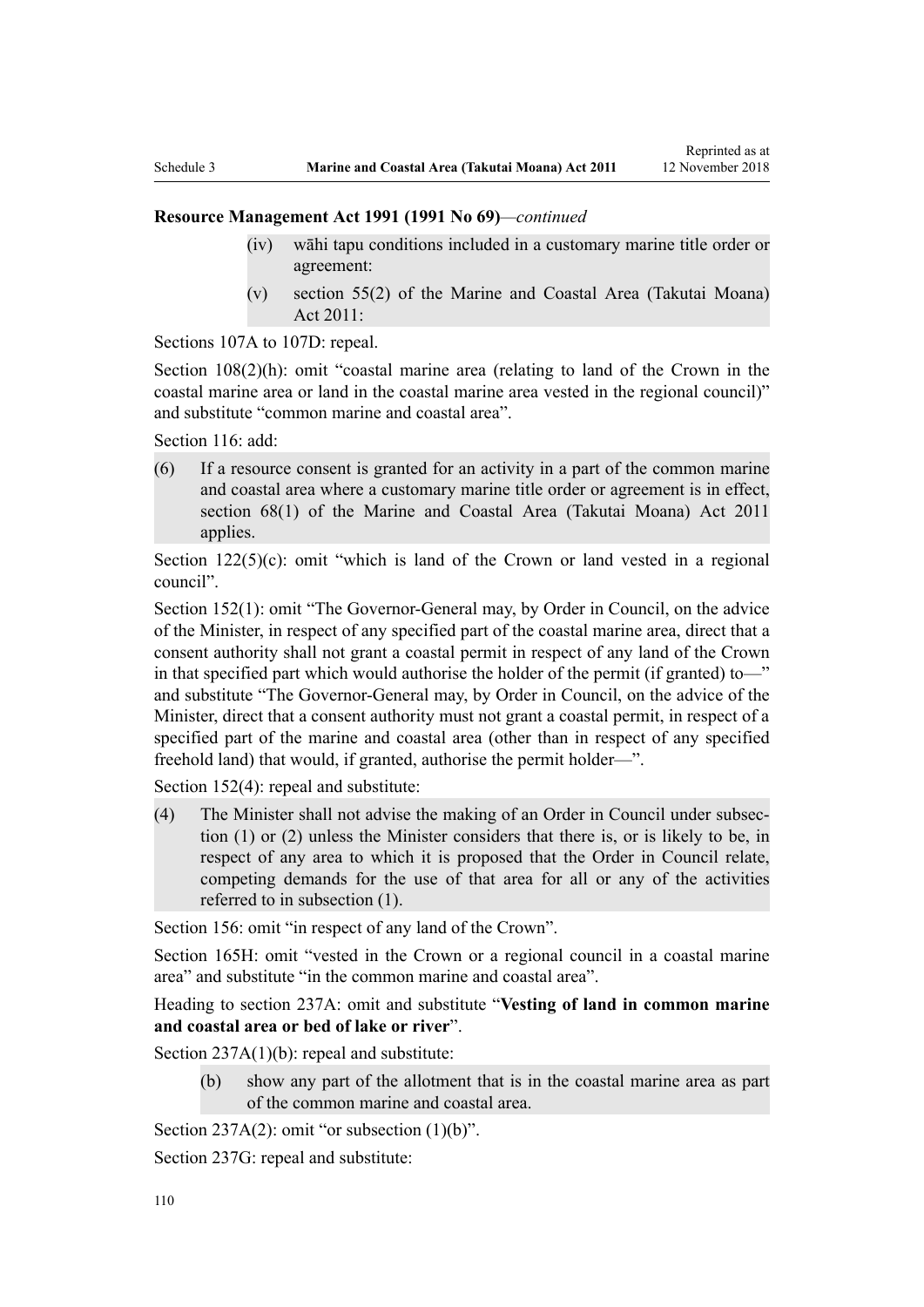#### **237G Compensation**

- (1) This section applies if—
	- (a) the bed of a river or lake—
		- (i) is vested in the Crown in accordance with section  $237A(1)(a)$ ; and
		- (ii) adjoins, or would adjoin if it were not for an esplanade reserve, any allotment of 4 hectares or more when land is subdivided; or
	- (b) land that is within the coastal marine area—
		- (i) becomes part of the common marine and coastal area in accordance with section  $237A(1)(b)$ ; and
		- (ii) adjoins, or would adjoin if it were not for an esplanade reserve, any allotment of 4 hectares or more created when land is subdivided.
- (2) In the case of land referred to in subsection (1)(a), the Crown or territorial authority, as the case may be, must pay compensation to the registered proprietor of that land, unless the registered proprietor agrees otherwise.
- (3) In the case of land referred to in subsection (1)(b), the Crown must pay compensation to the registered proprietor of that land, unless the registered proprietor agrees otherwise.

[Section 239\(1\)\(c\):](http://legislation.govt.nz/pdflink.aspx?id=DLM237600) repeal and substitute:

- (c) any land or any part of the bed of a river (not being part of the coastal marine area) or lake, shown on the survey plan as land to be vested in the territorial authority or the Crown, shall vest in the territorial authority or the Crown, as the case may be, free from all interests in land, including any encumbrances (without the necessity of an instrument of release or discharge or otherwise); and
- (d) to avoid doubt, any land shown on the survey plan as land in the coastal marine area becomes part of the marine and coastal area.

[Section 239\(3\)](http://legislation.govt.nz/pdflink.aspx?id=DLM237600): repeal and substitute:

(3) Any land vested in the Crown vests under the Land Act 1948 unless this Act provides otherwise.

Heading to [section 293A:](http://legislation.govt.nz/pdflink.aspx?id=DLM238254) repeal and substitute "**Determinations on recognition orders and agreements made under Marine and Coastal Area (Takutai Moana) Act 2011**".

[Section 309\(4\):](http://legislation.govt.nz/pdflink.aspx?id=DLM238505) omit "recognised customary activity carried out in accordance with section  $17A(2)$ " and substitute "protected customary right".

[Section 309\(5\)](http://legislation.govt.nz/pdflink.aspx?id=DLM238505): omit "337" and substitute "331", and omit "recognised customary activity" and substitute "protected customary right".

Section  $332(1)(c)$ : omit "; or".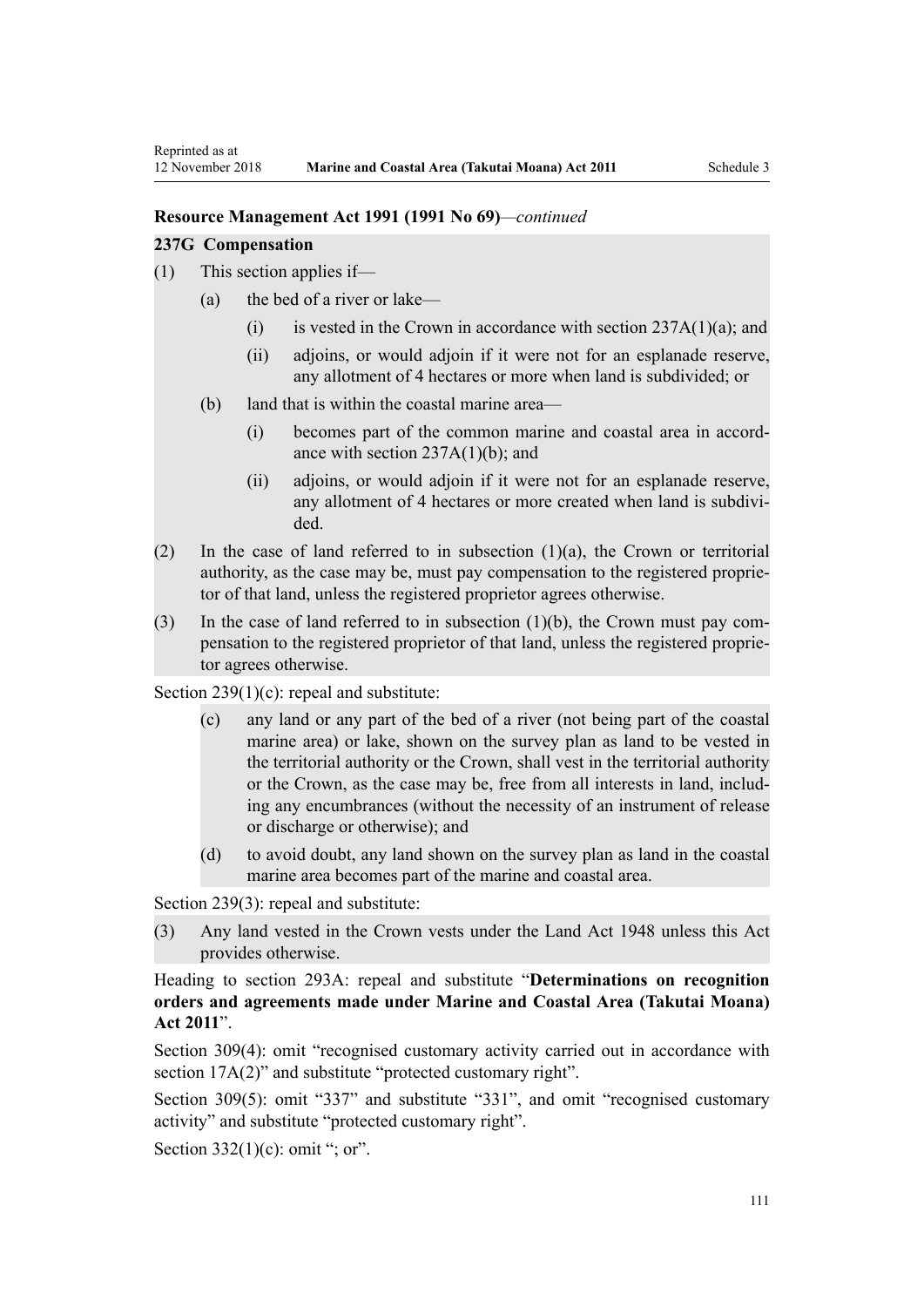Section  $332(1)(d)$ : repeal.

[Section 333\(1A\):](http://legislation.govt.nz/pdflink.aspx?id=DLM239027) repeal.

[Section 354\(3\)](http://legislation.govt.nz/pdflink.aspx?id=DLM239318): repeal and substitute:

- (3) Any person may use or occupy any part of the common marine and coastal area without obtaining consent, unless consent must be obtained under—
	- (a) this Act; or
	- (b) any other enactment; or
	- (c) any instrument or order made under an enactment.

[Section 355\(1\)](http://legislation.govt.nz/pdflink.aspx?id=DLM239322): repeal.

[Section 355\(3\):](http://legislation.govt.nz/pdflink.aspx?id=DLM239322) omit: "Without limiting section 355AA, the relevant Minister" and substitute "The Minister of Lands".

[Section 355\(3\)](http://legislation.govt.nz/pdflink.aspx?id=DLM239322): insert "that forms part of a riverbed or lakebed that is not within the coastal marine area and" after "reclaimed land".

[Section 355\(6\)](http://legislation.govt.nz/pdflink.aspx?id=DLM239322): repeal and substitute:

(6) For the purposes of this section, references to land that forms part of a riverbed or lakebed include land which was part of that bed before it was reclaimed.

[Section 355AA](http://legislation.govt.nz/pdflink.aspx?id=DLM239326): repeal.

[Section 355AB:](http://legislation.govt.nz/pdflink.aspx?id=DLM239328) repeal.

Section  $360(1)(c)$ : repeal and substitute:

- (c) prescribing the amount, methods for calculating the amount, and circumstances and manner in which holders of resource consents are liable to pay for—
	- (i) the occupation of the coastal marine area, to the extent that it is within the common marine and coastal area; and
	- (ii) the occupation of the bed of any river or lake that is land of the Crown; and
	- (iii) the extraction of any sand, shingle, shell, and other natural materials from an area described in subparagraph (i) or (ii); and
	- (iv) the use of geothermal energy:

[Schedule 1:](http://legislation.govt.nz/pdflink.aspx?id=DLM240686) clause  $2(2)(c)$ : repeal and substitute:

(c) any customary marine title group in the region.

[Schedule 1:](http://legislation.govt.nz/pdflink.aspx?id=DLM240686) clause 3(1)(e): repeal and substitute:

(e) any customary marine title group in the area.

[Schedule 1:](http://legislation.govt.nz/pdflink.aspx?id=DLM240686) clause  $5(4)(f)$ : omit "; and".

[Schedule 1:](http://legislation.govt.nz/pdflink.aspx?id=DLM240686) clause 5(4)(g): repeal.

[Schedule 1:](http://legislation.govt.nz/pdflink.aspx?id=DLM240686) clause  $20(4)(f)$ : omit "; and".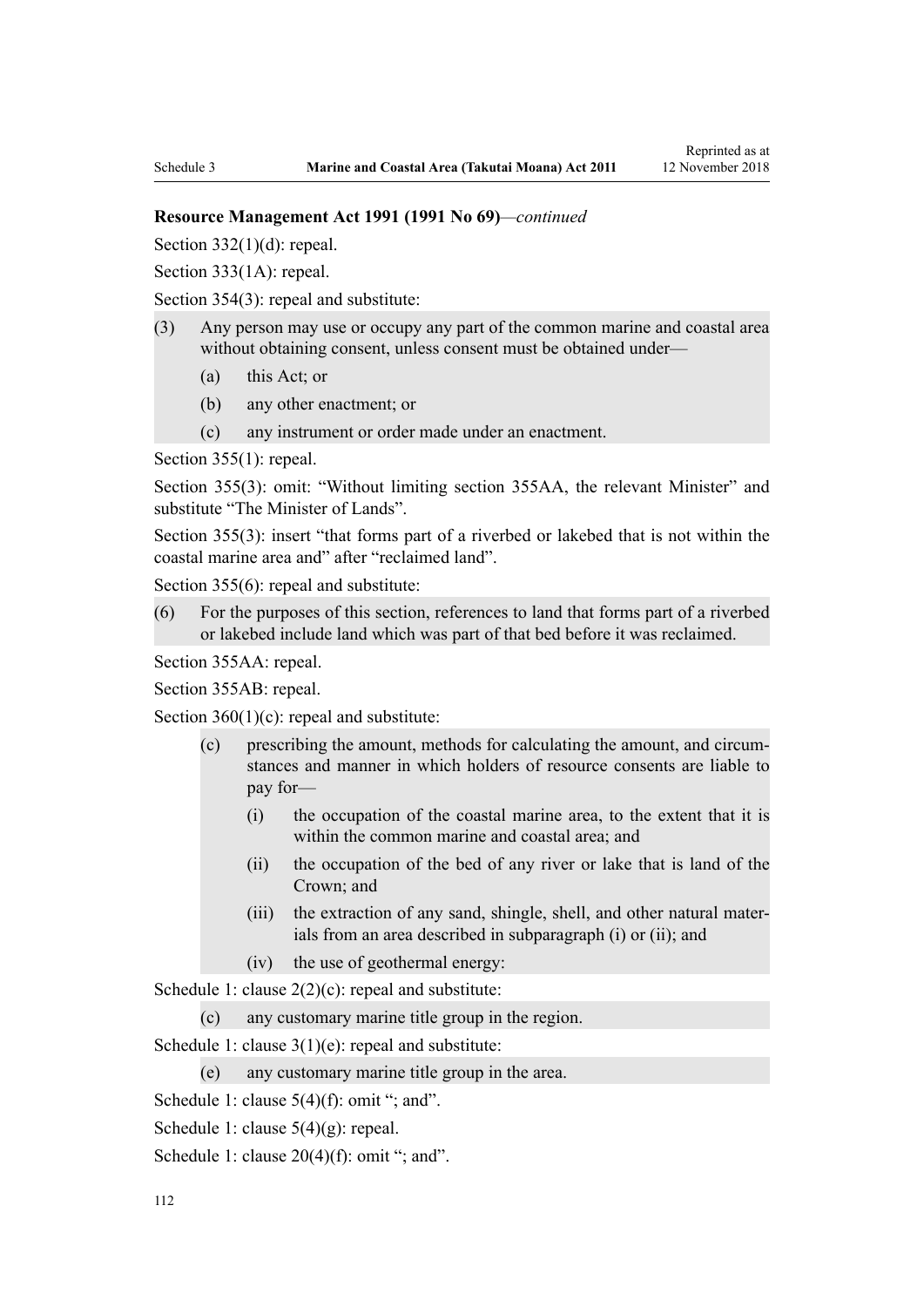[Schedule 1:](http://legislation.govt.nz/pdflink.aspx?id=DLM240686) clause 20(4)(g): repeal.

[Schedule 4:](http://legislation.govt.nz/pdflink.aspx?id=DLM242008) clause 1A: repeal and substitute:

#### **1A Matters to be included in assessment of effects on environment**

An assessment of effects on the environment for the purposes of section 88 must include, in a case where the activity for which a resource consent is sought will, or is likely to, have adverse effects that are more than minor on the exercise of a protected customary right, a description of possible alternative locations or methods for the exercise of the proposed activity (unless written approval for the proposed activity is given by the protected customary rights group).

[Schedule 12:](http://legislation.govt.nz/pdflink.aspx?id=DLM242515) repeal.

#### **Te Ture Whenua Maori Act 1993 (1993 No 4)**

[Section 4](http://legislation.govt.nz/pdflink.aspx?id=DLM289897): insert in its appropriate alphabetical order:

**common marine and coastal area** has the meaning given in section 9(1) of the Marine and Coastal Area (Takutai Moana) Act 2011

[Section 4:](http://legislation.govt.nz/pdflink.aspx?id=DLM289897) paragraph (b) of the definition of **land**: omit "public foreshore and seabed" and substitute "common marine and coastal area".

[Section 43\(7\)](http://legislation.govt.nz/pdflink.aspx?id=DLM290907): repeal.

[Section 72\(1\)](http://legislation.govt.nz/pdflink.aspx?id=DLM290961): omit "(other than proceedings under the Foreshore and Seabed Act  $2004$ ".

[Section 98\(3\)\(c\)](http://legislation.govt.nz/pdflink.aspx?id=DLM291203): repeal.

[Section 98\(3A\):](http://legislation.govt.nz/pdflink.aspx?id=DLM291203) repeal.

# **Part 2**

# **Regulations amended**

#### **Commodity Levies (Mussel, Oyster, and Salmon) Order 2007 (SR 2007/212)**

[Clause 3](http://legislation.govt.nz/pdflink.aspx?id=DLM443990): insert in its appropriate alphabetical order:

**customary marine title** has the meaning given in section 9(1) of the Marine and Coastal Area (Takutai Moana) Act 2011

Clause  $16(g)(ii)$ : revoke and substitute:

(ii) claims made under section 94 of the Marine and Coastal Area (Takutai Moana) Act 2011 for recognition of a protected customary right or customary marine title; and

### **Marine Mammals Protection Regulations 1992 (SR 1992/322)**

[Regulation 2](http://legislation.govt.nz/pdflink.aspx?id=DLM168290): insert in its appropriate alphabetical order: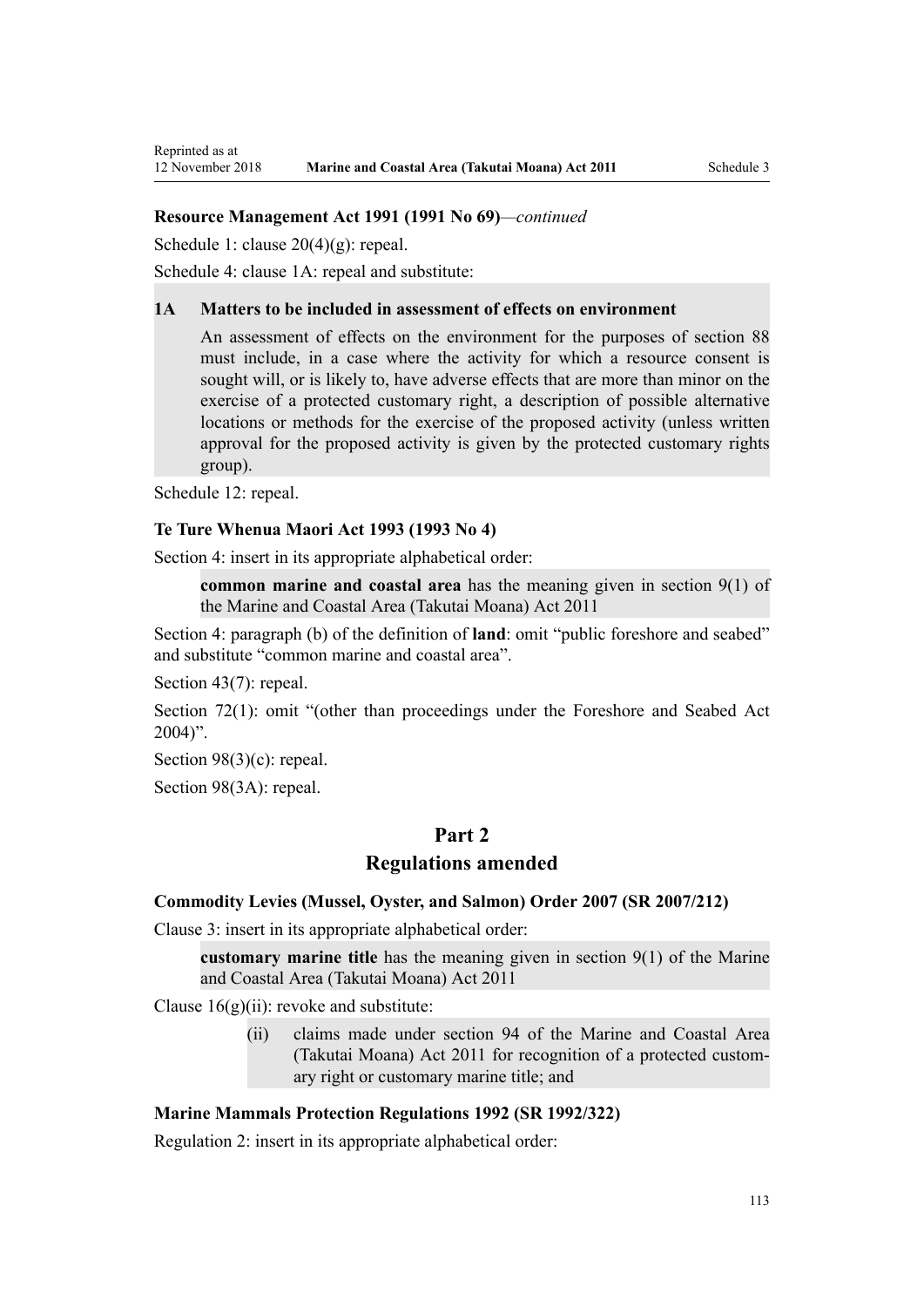# **Marine Mammals Protection Regulations 1992 (SR 1992/322)***—continued*

**customary marine title area** has the meaning given in section 9(1) of the Marine and Coastal Area (Takutai Moana) Act 2011

[Regulation 6](http://legislation.govt.nz/pdflink.aspx?id=DLM168824): add:

(2) Section 76 of the Marine and Coastal Area (Takutai Moana) Act 2011 applies to any application under these regulations for a permit to watch marine mammals within a customary marine title area.

# **Resource Management (Forms, Fees, and Procedure) Regulations 2003 (SR 2003/153)**

[Regulation 10\(2\)\(h\)](http://legislation.govt.nz/pdflink.aspx?id=DLM168828): omit "the holder of a customary rights order who" and substitute "a protected customary rights group that".

[Regulation 10\(2\)](http://legislation.govt.nz/pdflink.aspx?id=DLM168828): insert after paragraph (h):

(ha) a customary marine title group that, in the opinion of the consent authority, may be adversely affected by the grant of a resource consent for an accommodated activity: